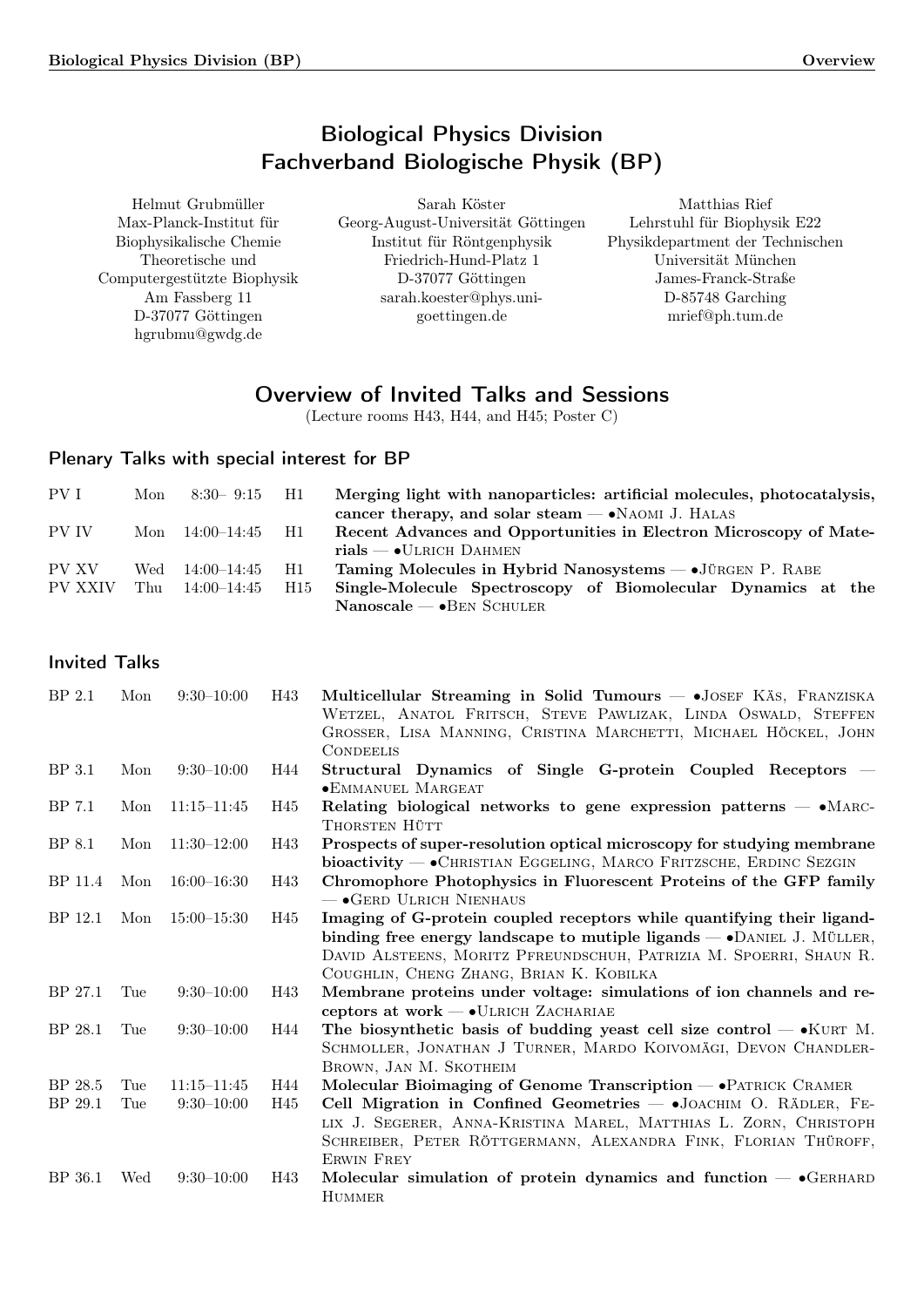| BP 37.1 | Wed | $9:30-10:00$    | H44 | Reconstituting basic mitotic spindles in artificial confinement $-$         |
|---------|-----|-----------------|-----|-----------------------------------------------------------------------------|
|         |     |                 |     | $\bullet$ MARILEEN DOGTEROM                                                 |
| BP 38.1 | Wed | $9:30-10:00$    | H45 | Optogenetics: Basics, Applications and Chances — • ERNST BAMBERG            |
| BP 38.2 | Wed | $10:00-10:30$   | H45 | The mechanical control of CNS development and functioning $-$               |
|         |     |                 |     | •KRISTIAN FRANZE                                                            |
| BP 43.1 | Wed | $15:00 - 15:30$ | H43 | Cellular Mechanosensing $-\bullet$ RUDOLF MERKEL                            |
| BP 44.1 | Wed | $15:00 - 15:30$ | H45 | Physics for the Origins of Life $\rightarrow$ DIETER BRAUN                  |
| BP 57.1 | Thu | $9:30-10:00$    | H43 | Monolayer curvature induced nanoscale structures in lipid membranes         |
|         |     |                 |     | $-$ • Friederike Schmid                                                     |
| BP 58.1 | Thu | $9:30-10:00$    | H44 | $Cytoskeletal$ coordination $-\bullet$ GIJSJE KOENDERINK                    |
| BP 58.8 | Thu | $11:45 - 12:15$ | H44 | Single molecule studies on myosin motors $ \bullet$ CLAUDIA VEIGEL          |
| BP 59.1 | Thu | $9:30-10:00$    | H45 | $RNA$ -based gene circuits in vitro and in vivo $-\bullet$ FRIEDRICH SIMMEL |
| BP 65.1 | Thu | $15:00 - 15:30$ | H43 | Design features of a membrane-assisted protein oscillator $ \bullet$ PETRA  |
|         |     |                 |     | <b>SCHWILLE</b>                                                             |

## Invited talks of the joint symposium Anomalous Diffusion in Complex Environments (SYAD) See SYAD for the full program of the symposium.

| SYAD 1.1 |     | Thu 15:00–15:30 | H15 | Phenomenology of Collective Chemotaxis in Artificial and Living Ac-             |
|----------|-----|-----------------|-----|---------------------------------------------------------------------------------|
|          |     |                 |     | tive Matter $-\bullet$ RAMIN GOLESTANIAN                                        |
| SYAD 1.2 | Thu | 15:30–16:00     | H15 | First-passage times of Markovian and non Markovian random walks in              |
|          |     |                 |     | $\text{confinement} \longrightarrow \text{erapHAEL VOTURIEZ}$                   |
| SYAD 1.3 | Thu | 16:00–16:30     | H15 | Cytoskeleton organization as an optimized, spatially inhomogeneous              |
|          |     |                 |     | intermittent search strategy $-$ • HEIKO RIEGER, YANNICK SCHRÖDER,              |
|          |     |                 |     | <b>KARSTEN SCHWARZ</b>                                                          |
| SYAD 1.4 | Thu | 16:45–17:15     | H15 | Ergodicity violation and ageing in living biological cells $ \bullet$ RALF MET- |
|          |     |                 |     | ZLER.                                                                           |
| SYAD 1.5 | Thu | 17:15–17:45     | H15 | Anomalous diffusion within cells $-$ SARAH KLEIN, $\bullet$ CECILE APPERT-      |
|          |     |                 |     | ROLLAND, LUDGER SANTEN                                                          |

## Invited talks of the joint symposium Scientometric Maps and Dynamic Models of Science and Scientific Collaboration Networks (SYSM)

See SYSM for the full program of the symposium.

| $SYSM$ 1.1 Thu | $9:30-10:00$ H1              |     | Science Forecasts: Measuring, Predicting, and Communicating Scien-       |
|----------------|------------------------------|-----|--------------------------------------------------------------------------|
|                |                              |     | tific Developments — $\bullet$ KATY BÖRNER                               |
| $SYSM$ 1.2 Thu | $10:00-10:30$ H1             |     | Mapping science with variable-order Markov dynamics reveal overlap-      |
|                |                              |     | ping fields and multidisciplinary journals $- \cdot$ MARTIN ROSVALL      |
|                | SYSM 1.3 Thu 10:30-11:00 H1  |     | Network algorithms for reputation and quality in scholarly data $-$      |
|                |                              |     | • MATÚŠ MEDO, MANUEL MARIANI, YI-CHENG ZHANG                             |
| SYSM 1.4 Thu   | $11:15-11:45$                | H1  | Modeling scientific networks in social media $-$ •CASSIDY SUGIMOTO       |
|                | $SYSM 1.5$ Thu $11:45-12:15$ | H1. | Modeling scientific collaboration across multiple scales: from individu- |
|                |                              |     | als to $Europe - \bullet ALEXANDER$ PETERSEN                             |
|                |                              |     |                                                                          |

## Invited talks of the joint symposium Chimera States: Coherence-Incoherence Patterns in Complex Networks (SYCS)

See SYCS for the full program of the symposium.

| SYCS 1.1                | Tue | 9:30–10:00               | - H1 | Theory far from infinity: chimera states without the thermodynamic                                                     |
|-------------------------|-----|--------------------------|------|------------------------------------------------------------------------------------------------------------------------|
| SYCS 1.2                | Tue | 10:00–10:30              | H1   | $\lim$ it — $\bullet$ DANIEL ABRAMS<br>Chimera patterns: Influence of topology, noise, and delay $-\bullet$ ECKEHARD   |
| SYCS 1.3                |     | Tue $10:30-11:00$        | - H1 | <b>SCHÖLL</b><br>Chimera states in quantum mechanics — • VICTOR MANUEL BASTIDAS VA-                                    |
|                         |     | SYCS 1.4 Tue 11:15-11:45 | H1   | LENCIA<br>Synchronization in Populations of Chemical Oscillators: Phase Clusters                                       |
| $\mathrm{SYCS}$ 1.5 Tue |     | $11:45 - 12:15$          | H1.  | and $Chimeras - \bullet$ KENNETH SHOWALTER<br>Epileptic seizures: chimeras in brain dynamics $ \bullet$ KLAUS LEHNERTZ |
|                         |     |                          |      |                                                                                                                        |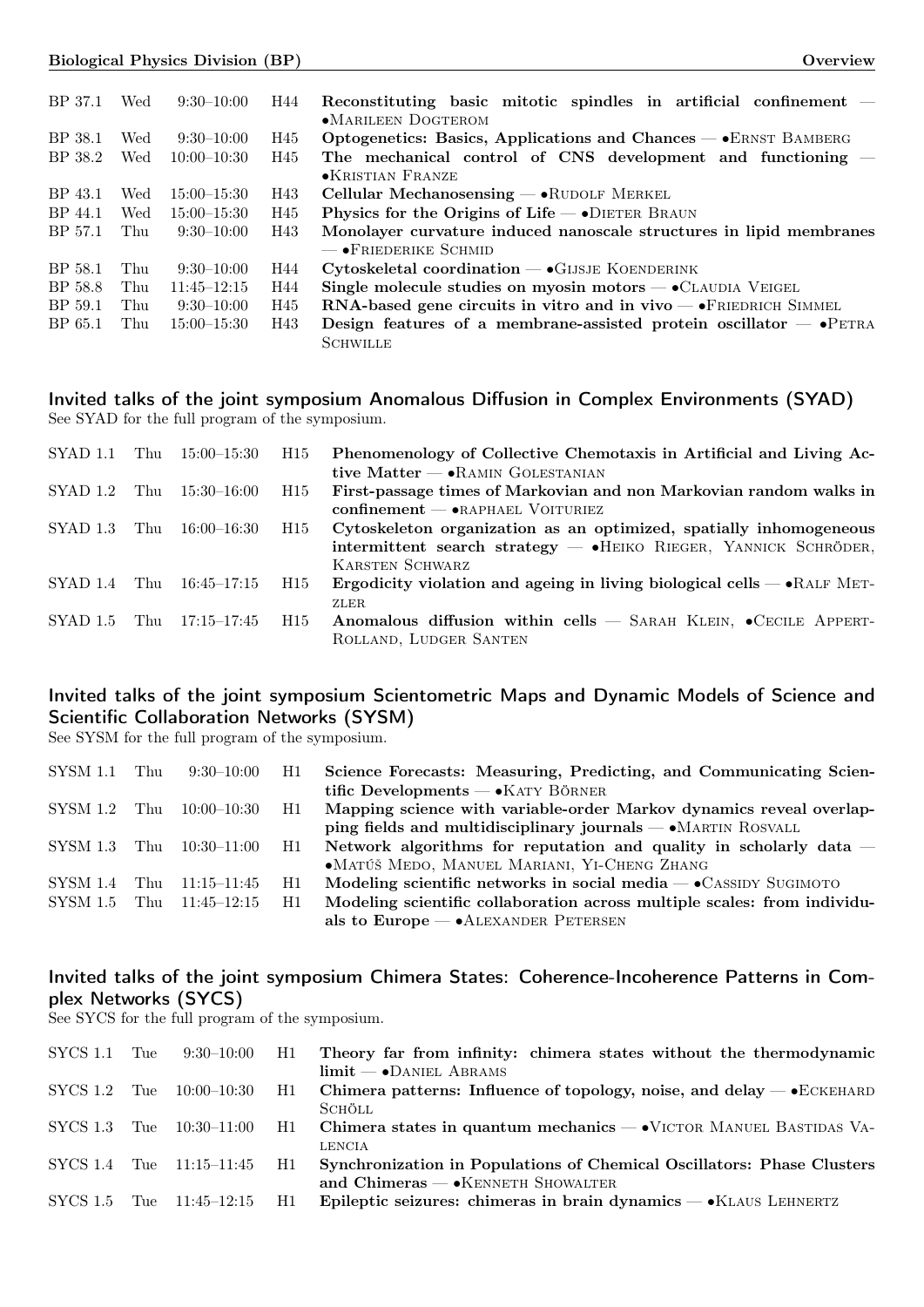**Sessions** 

## BP 1.1–1.3 Sun 16:00–18:30 H16 Tutorial: Evolutionary Dynamics and Applications to Biology, Social and Economic Systems (SOE/DY/BP/jDPG) BP 2.1–2.5 Mon 9:30–11:00 H43 Physics of Cancer BP 3.1–3.8 Mon 9:30–12:15 H44 Protein Structure and Dynamics BP 4.1–4.6 Mon 9:30–11:00 H45 Colloids and Complex Fluids I (Joint Session BP/CPP/DY) BP 5.1–5.11 Mon 9:30–13:00 H51 Colloids and Complex Fluids II (Joint Session CPP/DY/BP) BP 6.1–6.6 Mon 10:00–11:30 H36 Networks: From Topology to Dynamics I (Joint Session SOE/DY/BP) BP 7.1–7.6 Mon 11:15–13:00 H45 Coupled Problems in Biological Systems (Focus Session) BP 8.1–8.4 Mon 11:30–12:45 H43 Bioimaging and Spectroscopy I BP 9.1–9.4 Mon 12:15–13:15 H36 Evolutionary Game Theory (Joint Session SOE/DY/BP) BP 10.1–10.11 Mon 15:00–18:00 H42 Colloids and Complex Fluids III (Joint Session CPP/DY/BP) BP 11.1–11.7 Mon 15:00–17:15 H43 Bioimaging and Spectroscopy II BP 12.1–12.6 Mon 15:00–17:15 H45 Single Molecule Biophysics BP 13.1–13.2 Mon 17:30–19:30 Poster C Posters - Anomalous Diffusion in Complex Environments BP 14.1–14.3 Mon 17:30–19:30 Poster C Posters - Biotechnology and Bioengineering BP 15.1–15.4 Mon 17:30–19:30 Poster C Posters - Complex Fluids and Soft Matter BP 16.1–16.10 Mon 17:30–19:30 Poster C Posters - Computational Biophysics BP 17.1–17.2 Mon 17:30–19:30 Poster C Posters - Coupled Problems in Biological Systems: Model Identification, Analysis and Predictions BP 18.1–18.6 Mon 17:30–19:30 Poster C Posters - DNA, RNA and Related Enzymes BP 19.1–19.11 Mon 17:30–19:30 Poster C Posters - Membranes and Vesicles BP 20.1–20.4 Mon 17:30–19:30 Poster C Posters - Molecular Dynamics BP 21.1–21.1 Mon 17:30–19:30 Poster C Posters - Nanoparticles, Nanocrystals and Composites BP 22.1–22.6 Mon 17:30–19:30 Poster C Posters - Neurosciences BP 23.1–23.5 Mon 17:30–19:30 Poster C Posters - Protein Structure and Dynamics BP 24.1–24.6 Mon 17:30–19:30 Poster C Posters - Single Molecule Biophysics BP 25.1–25.1 Mon 17:30–19:30 Poster C Posters - Systems Biology BP 26.1–26.5 Tue 9:30–12:15 H1 Symposium - Chimera States: Coherence-Incoherence Patterns in Complex Networks (SYCS) BP 27.1–27.7 Tue 9:30–11:45 H43 Computational Biophysics BP 28.1–28.8 Tue 9:30–12:30 H44 Systems Biology & Gene Expression and Signalling BP 29.1–29.10 Tue 9:30–12:45 H45 Multicellular Systems BP 30.1-30.12 Tue 9:30-13:00 H47 Microswimmers I (Joint Session with DY) BP 31.1–31.4 Tue 12:00–13:00 H43 Statistical Physics of Biological Systems I (Joint Session with DY) BP 32.1–32.4 Tue 14:00–15:00 H36 Chimera State: Symmetry breaking in dynamical networks (joint session SOE/DY/BP) BP 33.1–33.5 Tue 14:00–15:15 H46 Colloids and Complex Fluids IV (Joint Session DY/BP/CPP) BP 34.1–34.6 Tue 14:00–15:30 H47 Anomalous Diffusion (Joint Session with DY) BP 35.1–35.3 Tue 15:00–15:45 H36 Networks: From Topology to Dynamics II (Joint Session SOE/DY/BP) BP 36.1–36.5 Wed 9:30–11:00 H43 Molecular Dynamics (Focus Session) BP 37.1–37.10 Wed 9:30–12:45 H44 Cell Mechanics and Migration BP 38.1–38.5 Wed 9:30–11:15 H45 Neurosciences BP 39.1–39.11 Wed 9:30–12:45 H46 Active Matter (Joint Session with DY) BP 40.1–40.4 Wed 11:30–12:30 H43 Statistical Physics of Biological Systems II (Joint Session with DY) BP 41.1-41.6 Wed 11:30-13:00 H45 Microswimmers II (Joint Session with DY) BP 42.1–42.11 Wed 15:00–18:15 H40 Biomaterials and Biopolymers I (Joint Session CPP/MM/BP) BP 43.1–43.7 Wed 15:00–17:00 H43 Cell Adhesion BP 44.1–44.6 Wed 15:00–16:45 H45 Biotechnology & Bioengineering BP 45.1–45.3 Wed 15:30–16:15 H46 Statistical Physics in Biological Systems III (Joint Session with DY) BP 46.1–46.6 Wed 17:00–19:00 Poster C Posters - Biomaterials and Biopolymers BP 47.1–47.2 Wed 17:00–19:00 Poster C Posters - Active Matter BP 48.1–48.20 Wed 17:00–19:00 Poster C Posters - Bioimaging and Spectroscopy BP 49.1-49.21 Wed 17:00-19:00 Poster C Posters - Cell Mechanics and Migration & Physics of Cancer BP 50.1–50.7 Wed 17:00–19:00 Poster C Posters - Cell Adhesion BP 51.1–51.5 Wed 17:00–19:00 Poster C Posters - Cytosceletal Filaments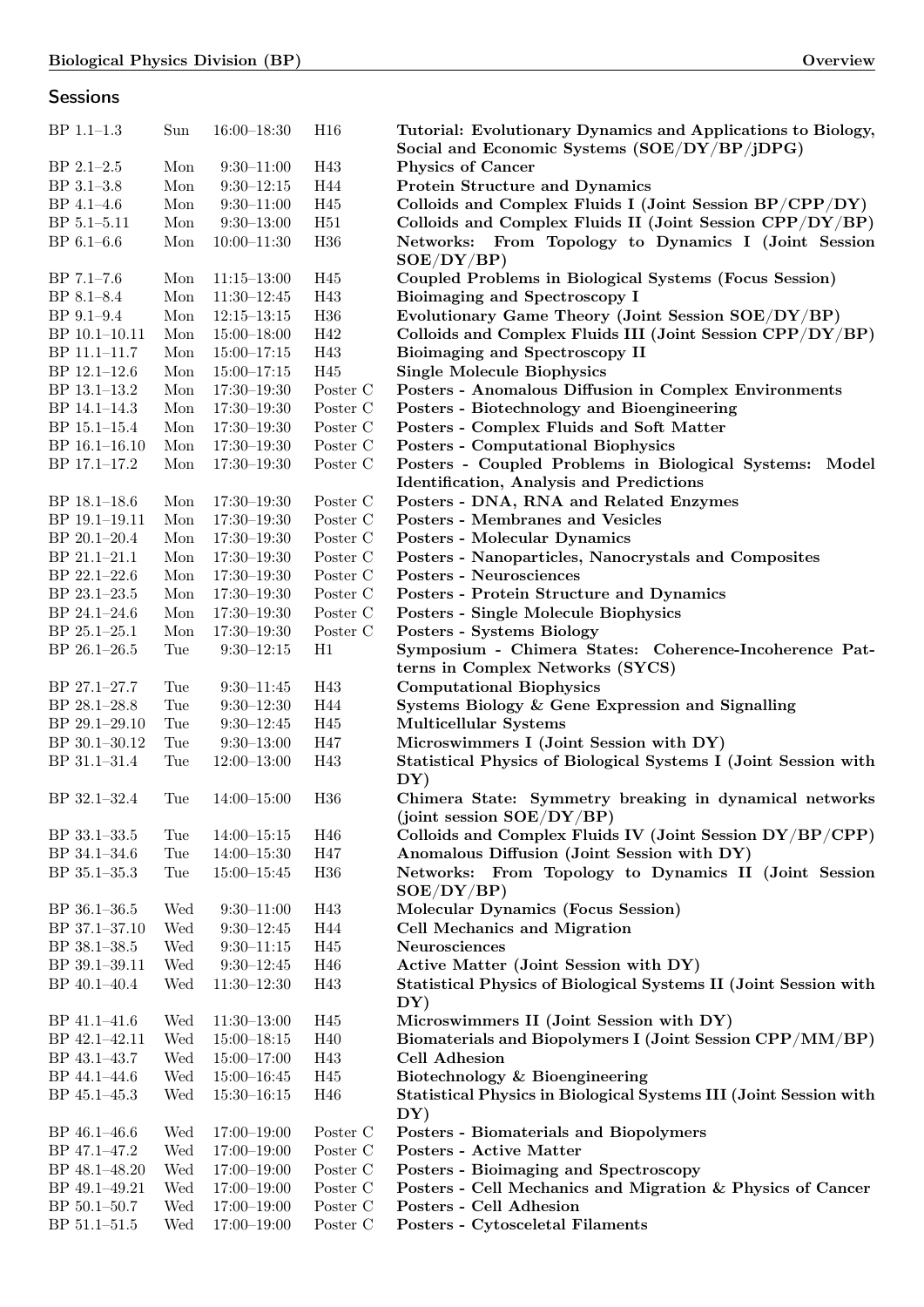| BP 52.1-52.4     | Wed | $17:00 - 19:00$ | Poster C        | Posters - Multi-Cellular Systems                                                              |
|------------------|-----|-----------------|-----------------|-----------------------------------------------------------------------------------------------|
| BP 53.1-53.11    | Wed | $17:00 - 19:00$ | Poster C        | Posters - Statistical Physics of Biological Systems                                           |
| BP 54            | Wed | $19:00 - 20:00$ | H43             | BP Mitgliederversammlung (Annual General Meeting of the                                       |
|                  |     |                 |                 | <b>Biological Physics Division</b> )                                                          |
| BP 55.1-55.5     | Thu | $9:30-12:15$    | H1              | Symposium - Scientometric Maps and Dynamic Models of Sci-                                     |
|                  |     |                 |                 | ence and Scientific Collaboration Networks (SYSM)                                             |
| BP 56.1-56.8     | Thu | $9:30-12:45$    | H37             | The Physics of Water Interactions with Biological Matter                                      |
|                  |     |                 |                 | (Joint Focus Session with CPP)                                                                |
| BP 57.1-57.10    | Thu | $9:30-12:45$    | H43             | Membranes and Vesicles I                                                                      |
| BP 58.1-58.11    | Thu | $9:30-13:00$    | H44             | <b>Cytoskeletal Filaments</b>                                                                 |
| BP 59.1-59.5     | Thu | $9:30-11:00$    | H45             | DNA, RNA and Related Enzymes                                                                  |
| BP 60.1-60.12    | Thu | $9:30-13:00$    | H46             | Pattern Formation (Joint Session with DY)                                                     |
| BP 61.1-61.6     | Thu | $11:30-13:00$   | H45             | Anomalous Diffusion in Complex Environments (Focus Ses-                                       |
|                  |     |                 |                 | sion)                                                                                         |
| $BP 62.1 - 62.5$ | Thu | $11:45 - 13:00$ | H <sub>52</sub> | <b>Biopolymers</b><br><b>Biomaterials</b><br>$\mathbf{I}$<br>(Joint)<br><b>Session</b><br>and |
|                  |     |                 |                 | MM/CPP/BP)                                                                                    |
| $BP 63.1 - 63.1$ | Thu | $14:00 - 14:45$ | H15             | Plenary Talk of Ben Schuler                                                                   |
| BP 64.1-64.5     | Thu | $15:00 - 17:45$ | H15             | <b>Symposium - Anomalous Diffusion in Complex Environments</b>                                |
|                  |     |                 |                 | (SYAD)                                                                                        |
| $BP 65.1 - 65.4$ | Thu | $15:00 - 16:15$ | H43             | Membranes and Vesicles II                                                                     |
| BP 66.1-66.5     | Thu | $15:00 - 16:15$ | H45             | <b>Biomaterials</b><br><b>Biopolymers</b><br>Ш<br>(Joint)<br><b>Session</b><br>and            |
|                  |     |                 |                 | BP/CPP/MM)                                                                                    |
| BP 67.1-67.6     | Thu | $15:30 - 17:00$ | H47             | Networks: From Topology to Dynamics III (Joint Session                                        |
|                  |     |                 |                 | DY/SOE/BP)                                                                                    |
| BP 68.1-68.4     | Thu | $16:45 - 17:45$ | H43             | Networks - From Topology to Dynamics IV (Joint Session                                        |
|                  |     |                 |                 | BP/SOE/DY)                                                                                    |

# BP Mitgliederversammlung (Annual General Meeting of the Biological Physics Division)

Wednesday 19:00–20:00 H43

- ∙ Poster Awards
- ∙ Report of the current speakers
- ∙ Lessons learned and spring meeting Dresden 2017
- ∙ Miscellaneous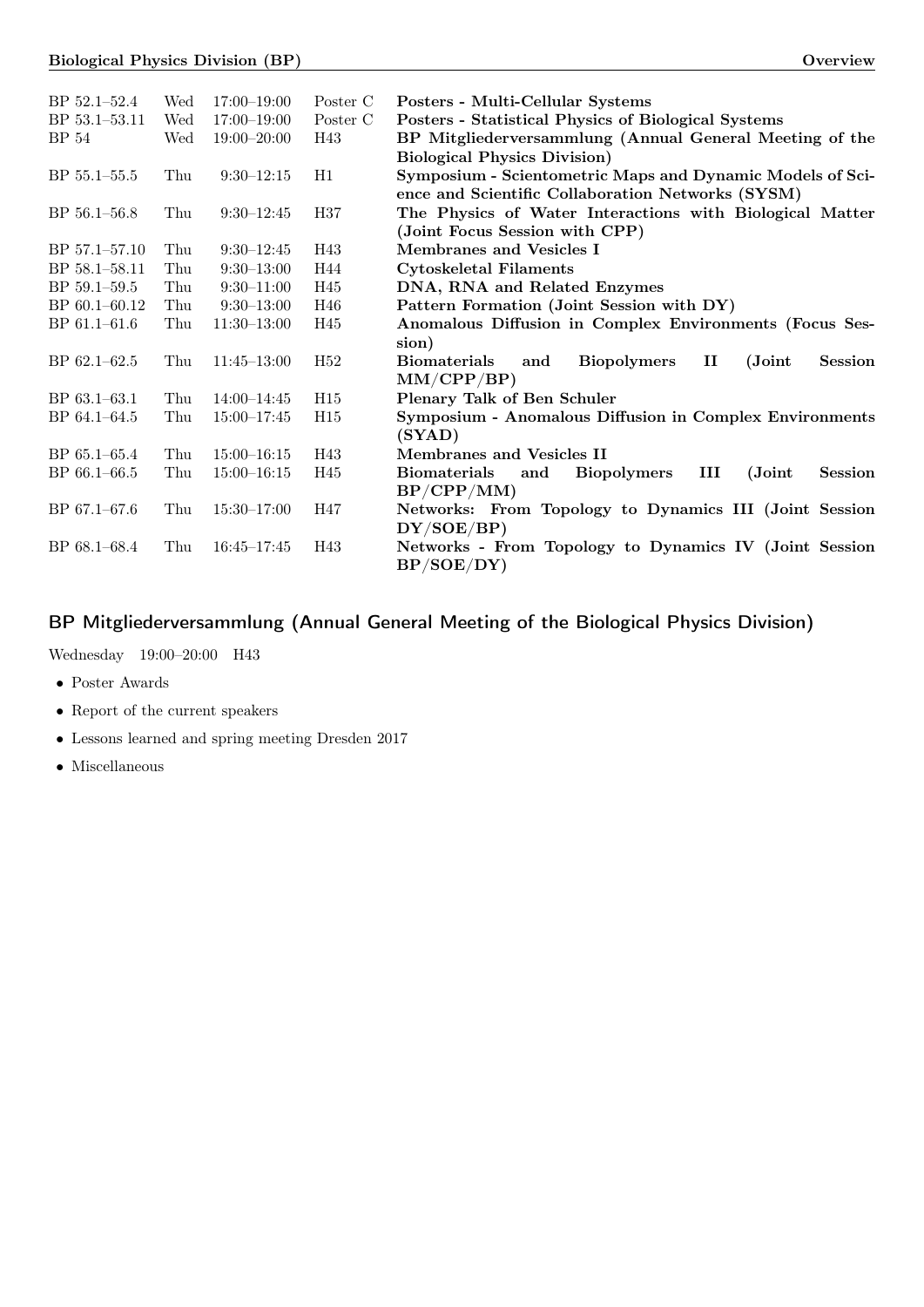## BP 1: Tutorial: Evolutionary Dynamics and Applications to Biology, Social and Economic Systems (SOE/DY/BP/jDPG)

Current model approaches for collective phenomena in biological, social and economic systems widely employ methods from statistical physics. This sequence of tutorial talks demonstrates how physical concepts allow the formulation of appropriate microscopic models, the numerical and analytical treatment to obtain phase diagrams and macroscopic equations of motion. Host-virus coevolution, social opinion formation and systemic risk of the interbank network are research frontiers illustrating fruitful applications (Session compiled by J.C.Claussen)

Time: Sunday  $16:00-18:30$  Location: H16

See SOE 1 for details of this session.

## BP 2: Physics of Cancer

Time: Monday 9:30–11:00 Location: H43

**Invited Talk** BP 2.1 (19) Mon 9:30 H43 Multicellular Streaming in Solid Tumours —  $\bullet$ Josef Käs<sup>1</sup>, FRANZISKA WETZEL<sup>1</sup>, ANATOL FRITSCH<sup>1</sup>, STEVE PAWLIZAK<sup>1</sup>, LINDA OSWALD<sup>1</sup>, STEFFEN GROSSER<sup>1</sup>, LISA MANNING<sup>2</sup>, CRISTINA<br>MARCHETTI<sup>2</sup>, MICHAEL HÖCKEL<sup>1</sup>, and JOHN CONDEELIS<sup>3</sup> — <sup>1</sup>Leipzig University —  $^{2}$ Syracuse University —  $^{3}$ Albert-Einstein College

As early as 400 BCE, the Roman medical encyclopaedist Celsus recognized that solid tumours are stiffer than surrounding tissue. However, cancer cell lines are softer, and softer cells facilitate invasion. This paradox raises several questions: Does softness emerge from adaptation to mechanical and chemical cues in the external microenvironment, or are soft cells already present inside a primary solid tumour? If the latter, how can a more rigid tissue contain more soft cells? Here we show that in primary tumour samples from patients with mammary and cervix carcinomas, cells do exhibit a broad distribution of rigidities, with a higher fraction of softer and more contractile cells compared to normal tissue. Mechanical modelling based on patient data reveals that, surprisingly, tumours with a significant fraction of very soft cells can still remain rigid. Moreover, in tissues with the observed distributions of cell stiffnesses, softer cells spontaneously self-organize into lines or streams, possibly facilitating cancer metastasis.

BP 2.2 (59) Mon 10:00 H43 Stochastic tunneling and metastable states during the somatic evolution of cancer  $-$  PETER ASHCROFT<sup>1</sup>, FRANZISKA Міснов<sup>2</sup>, and •Товіаs  $GALLA<sup>1</sup>$  — <sup>1</sup>School of Physics and Astronomy, The University of Manchester, UK — <sup>2</sup>Department of Biostatistics and Computational Biology, Dana-Farber Cancer Institute and Department of Biostatistics, Harvard School of Public Health, Boston, MA, USA

Tumors initiate when a population of cells accumulates a certain number of genetic and/or epigenetic alterations. Sometimes an intermediate mutant in a sequence does not reach fixation before generating a double mutant, this is referred to as 'stochastic tunelling'. Here, we focus on stochastic tunneling in a Moran model. Our analysis reveals fitness landscapes and mutation rates for which finite populations are found in long-lived metastable states. The escape from these states is driven by intrinsic noise, and their location affects the probability of tunneling. In these regimes it is the escape from the metastable states that is the key bottleneck; fixation is no longer limited by the emergence of a successful mutant lineage. We use the Wentzel-Kramers-Brillouin (WKB) method to compute fixation times, successfully validated by stochastic simulations. Our work fills a gap left by previous approaches and provides a more comprehensive description of the acquisition of multiple mutations in populations of somatic cells.

Reference: P. Ashcroft, F. Michor, T. Galla, Genetics 199 (2015) 1213.

#### BP 2.3 (234) Mon 10:15 H43

Liquid-like and Solid-like Behaviour of Breast Cancer Cell Lines in 3D Aggregates — •LINDA OSWALD, STEFFEN GROSSER, STEVE PAWLIZAK, ANATOL FRITSCH, and JOSEF KÄS — University of Leipzig, Institute of Experimental Physics I, 04103 Leipzig, Germany

Three-dimensional aggregates of biological cells become increasingly relevant in research as they resemble in vivo situations much closer than two-dimensional assays. These tissue models are usually described by viscous liquid theories on long time scales. Recent exper-

iments on 3D segregation of breast cancer cell lines questioned this approach.

Based on this finding, we create aggregates of MCF-10A, MDA-MB-436, which form compact spheroids, and of MDA-MB-231 cells, forming loose aggregates only. We perform fusion experiments of the spheroids allowing to assess the ratio of tissue surface tension to viscosity. While MDA-MB-436 spheroids fuse mainly as expected from the viscous liquid theory, MCF-10A spheroids show a rich diversity in fusion behaviour, such as changing fusion speeds and complete fusion arrest accompanied by superficial morphological changes.

BP 2.4 (219) Mon 10:30 H43 Comparison of the visco-elastic properties of cancer and normal cells by step-response  $AFM - \bullet$  Carmela Rianna, Holger Doschke, Jens Schäpe, and Manfred Radmacher — Institute of Biophysics, University of Bremen, Germany

We have measured the visco-elastic creep response of cancer cells on different stiffness polyacrylamide gels and compared it with normal cells of the same type. In conventional force indentation curves the viscous and elastic properties cannot be measured separately. So, these data are usually only analyzed in terms of elastic response, even though the response of the cell to a moving AFM tip is viscous and elastic at the same time. Applying a force step in contact and recording the creep relaxation of the cell allows separating the viscous and elastic response independently. This can be converted in the storage and loss modulus as is usually done in soft matter rheology. We have cultured cells on three different substrates: polyacrylamide gels of 5 kPa and 50 kPa, respectively, and "infinitely" stiff Petri dishes. Normal cells showed an increase of the storage modulus from 1 kPa, to 1.5 kPa to 2.2 kPa with increasing sample stiffness. Whereas cancer cells showed a storage modulus around 1.2 kPa, more or less independent of sample stiffness. The loss modulus was around 400 Pas for cancer cells, where normal cells showed an increase from 250 Pas, to 600 Pas and to 700 Pas with increasing stiffness. There is a large difference in adaption of cancer and normal cells to the substrate stiffness. Whereas normal cells sense the softness of the substrate and adapt to it, cancer cells do not change their visco-elastic properties according to it.

BP 2.5 (287) Mon 10:45 H43 Cell sorting in breast cancer cell lines: Driven by differential adhesion? — Steve PAWLIZAK<sup>1</sup>, ANATOL FRITSCH<sup>1</sup>, •STEFFEN GROSSER<sup>1</sup>, LINDA OSWALD<sup>1</sup>, DAVE AHRENS<sup>1</sup>, TOBIAS THALHEIM<sup>1</sup>, M. LISA MANNING<sup>2</sup>, and JOSEF ALFONS  $K\ddot{a}s^1 - {}^1$ University of Leipzig, Institute of Experimental Physics I, 04103 Leipzig, Germany — <sup>2</sup>Syracuse University, Department of Physics, Syracuse, NY 13244, USA

Demixing of differentiating cells into different compartments, resulting in tissues with stable boundaries, is a crucial process during embryogenesis, which is usually thought of being driven by differential adhesion of the cells. This stable sorting of cells is disrupted in metastasis, questioning if differential adhesion plays the decisive role here, too.

We use a panel of three different breast cancer cell lines from different sides of the epithelial-mesenchymal transition to test the differential adhesion hypothesis (DAH) in this environment. We employ a variety of measurement techniques to asses mechanical properties of cells on the single-cell level, comprising cell-cell adhesion, cell stiffness, cell shapes, and cadherin densities. We compare these results to multicel-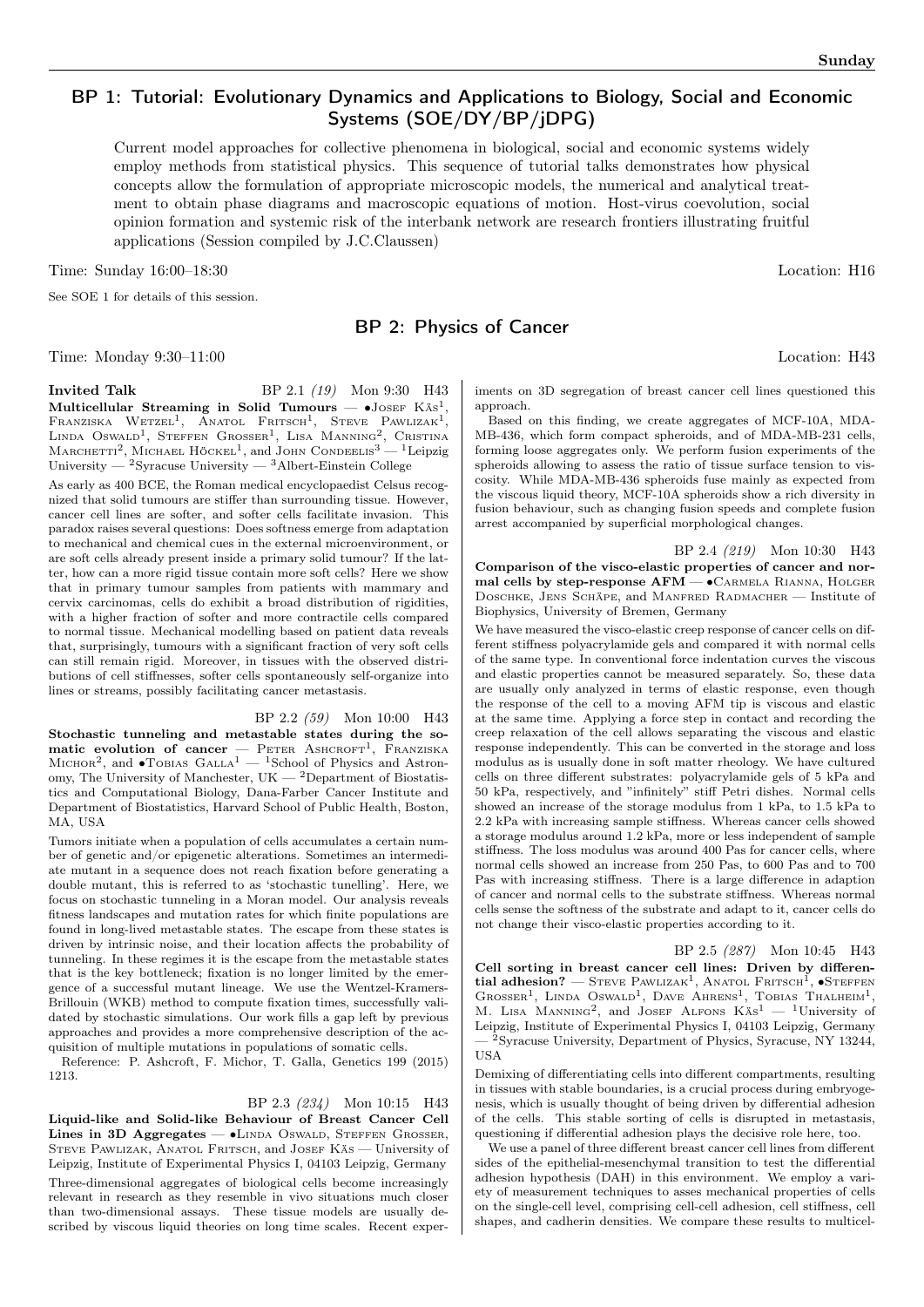lular 3D sorting experiments and show that the results are at odds with predictions from the DAH. The behaviour of multi-cellular aggregates even shows deviations from the basic assumption of tissue liquidity on long timescales.

These findings suggest that dynamical effects such as directional motility or jamming might be key players in cancer development.

## BP 3: Protein Structure and Dynamics

Time: Monday 9:30–12:15 Location: H44

#### **Invited Talk** BP 3.1 (12) Mon 9:30 H44 Structural Dynamics of Single G-protein Coupled Receptors — ∙Emmanuel Margeat — Centre de Biochimie Structurale, UMR 5048 CNRS, INSERM U1054, Université de Montpellier, France

Efficient cell-to-cell communication relies on the accurate signaling of cell surface receptors. Understanding the molecular bases of their activation requires the characterization of the dynamic equilibrium between active and resting states. Here, we monitor, using single molecule Förster resonance energy transfer, the kinetics of the activation of metabotropic glutamate receptor (mGluR), a class C G-protein coupled receptor (GPCR) activated by glutamate, the major excitatory neurotransmitter in the central nervous system. By combining filtered Fluorescence Correlation Spectroscopy (fFCS), excited stated lifetime analysis and Photon Distribution (PDA) analysis on single diffusing receptors, we demonstrate that most receptors oscillate between a resting- and an active- conformation on a sub-millisecond timescale. Interestingly, we demonstrate that differences in agonist efficacies stem from differing abilities to shift the conformational equilibrium toward the fully active state, rather than from the stabilization of alternative static conformations, which further highlights the dynamic nature of mGluRs and revises our understanding of receptor activation and allosteric modulation.

#### BP 3.2 (115) Mon 10:00 H44 Robust Density-Based Clustering to Identify Metastable Conformational States of Proteins — •FLORIAN SITTEL and GERhard Stock — Biomolekulare Dynamik, Physik, Uni Freiburg

Molecular dynamics (MD) simulations of proteins nowadays deliver an extensive amount of data describing dynamics up to millisecond timescales. Recently, Markov state models (MSM) have been recognized as a concise yet valid manner, to describe the relevant dynamics of proteins.

Here, we provide a novel, self-consistent and robust workflow to construct MSMs from the raw data of MD trajectories. This workflow involves (I) the reduction of dimensionality with suitable methods like Dihedral angle Principal Component Analysis, (II) the construction of geometrically defined microstates by a newly developed density-based clustering algorithm, (III) and the construction of the final MSM employing a dynamic clustering algorithm.

Additionally, we introduce a novel type of diagram to easily compare metastable protein states by their respective dihedral angle content.

## BP 3.3 (65) Mon 10:15 H44

Peptides in Presence of Aqueous Ionic Liquids: Tunable Co-Solutes as Denaturants or Protectants? — Volker LESCH<sup>1</sup>, ANDREAS HEUER<sup>1</sup>, DIDDO DIDDENS<sup>1</sup>, CHRISTIAN HOLM<sup>2</sup>, and ∙Jens Smiatek<sup>2</sup> — <sup>1</sup> Institut für Physikalische Chemie, Westfälische Wilhelms-Universität Münster, D-48149 Münster, Germany — <sup>2</sup> Institut für Computerphysik, Universität Stuttgart, D-70569 Stuttgart, Germany

We studied the stability of a small beta-hairpin peptide under the influence of aqueous 1-ethyl-3-methylimidazolium acetate ([EMIM]+ [ACE]-) solution via all-atom molecular dynamics simulations in combination with metadynamics. Our free energy results indicate a denaturation of the peptide structure in presence of the ionic liquid which is validated by a significant broadening of the end-to-end distance. The radial distribution functions between the ions and the peptide were used for the calculation of the preferential binding coefficients in terms of the Kirkwood-Buff theory. A significant structure dependent binding of acetate to the peptide was found which can be interpreted as the main reason for the denaturation of the native conformation. The outcomes of our simulations allow us to propose a simple mechanism to explain the unfolding of the peptide with regard to the specific properties of ionic liquids. Our results are in good agreement with experimental findings and demonstrate the benefits of ionic liquids as tunable co-solutes with regard to their influence on protein structural properties.

BP 3.4 (74) Mon 10:30 H44 The C-terminus of human copper importer, Ctr1, acts as binding site and transfers copper to Atox1 ∙Michael Kovermann1,<sup>2</sup> , Dana Kahra<sup>2</sup> , and Pernilla Wittung-STAFSHEDE<sup>2,3</sup> — <sup>1</sup>Fachbereich Chemie, Universität Konstanz, Germany — <sup>2</sup>Department of Chemistry, Umeå University, Sweden — <sup>3</sup>Department of Biology and Bioengineering, Chalmers University of Technology, Sweden

Uptake of copper ions (Cu) into human cells is mediated by the plasma membrane protein Ctr1, followed by Cu transfer to cytoplasmic Cu chaperones for delivery to Cu-dependent enzymes. The C-terminal cytoplasmic tail of Ctr1 is a 13-residue peptide harboring a HCH motif thought to interact with Cu. We here employ biophysical experiments under anaerobic conditions to peptide models of the Ctr1 C-terminus to deduce Cu-binding residues, Cu affinity and ability to release Cu to the cytoplasmic Cu chaperone Atox1. Based on NMR assignments and bicinchoninic acid competition experiments, we demonstrate that Cu interacts in an one-to-one stoichiometry with the HCH motif with an affinity  $K_D$  of 10<sup>-14</sup> M. Removing either the Cys residue or the two His residues lowers the Cu-peptide affinity but site specificity is retained. The C-terminal peptide and Atox1 does not interact in solution in the absence of Cu. However, as directly demonstrated at the residue level via NMR spectroscopy, Atox1 readily acquires Cu from the Cu-loaded peptide. We propose that Cu binding to the Ctr1 Cterminal tail regulates Cu transport into the cytoplasm such that the metal ion is only released to high-affinity Cu chaperones.

#### 30 min break

BP 3.5 (121) Mon 11:15 H44 Dynamics of dissolved BSA studied by QENS: MD simulations compared to experiments —  $\bullet$ CHRISTIAN BECK<sup>1</sup>, MARCO GRIMALDO<sup>2</sup>, FELIX ROOSEN-RUNGE<sup>2</sup>, TILO SEYDEL<sup>2</sup>, FAJUN ZHANG<sup>1</sup>, and FRANK SCHREIBER<sup>1</sup> — <sup>1</sup>Institut für Angewandte Physik, Universität Tübingen, 72076 Tübingen — <sup>2</sup> Institut Laue - Langevin, Grenoble, France

Recent improvements in the field of quasi-elastic neutron scattering (QENS) offer the possibility to explore simultaneously the global movements and the internal dynamics of proteins in solution [1,2]. While the global diffusion can be described by colloidal models, different nonconsistent descriptions exist for the internal dynamics. To address this challenge, scattering functions are calculated from atomically resolved molecular dynamics (MD) simulations of bovine serum albumin in solution for a temperature series crossing the denaturation temperature, analysed with a two-state model of switching diffusing processes and compared with experimental data [1].Furthermore, we implemented the model of fractional Brownian dynamics [3].

For both models, the analysis is expanded onto broader energy windows compared to the experimental one to test the limits of the models and alsoto open the possibility to combine results from different neutron spectrometers such as time-of-flight and backscattering instruments.

[1] M.Grimaldo et al. Phys. Chem. Chem. Phys., 17 (2015) 4645 [2] M.Grimaldo et al. J. Phys. Chem. B 118 (2014) 7203 [3] I.Krasnov et al. Phys. Rev. E 91 (2015) 042716

BP 3.6 (289) Mon 11:30 H44 Molecular dynamics study of the mechanical stability of dimeric coiled-coils under strain — • CHUANFU LUO, ANA VILA Verde, and Reinhard Lipowsky — Max Planck Institute of Colloids and Interfaces, 14476 Potsdam, Germany

Coiled-coils are ubiquitous folding motifs found in proteins. They consist of two alpha-helices wrapped around each other in a super helix configuration. In biological systems, coiled coils are highly versatile: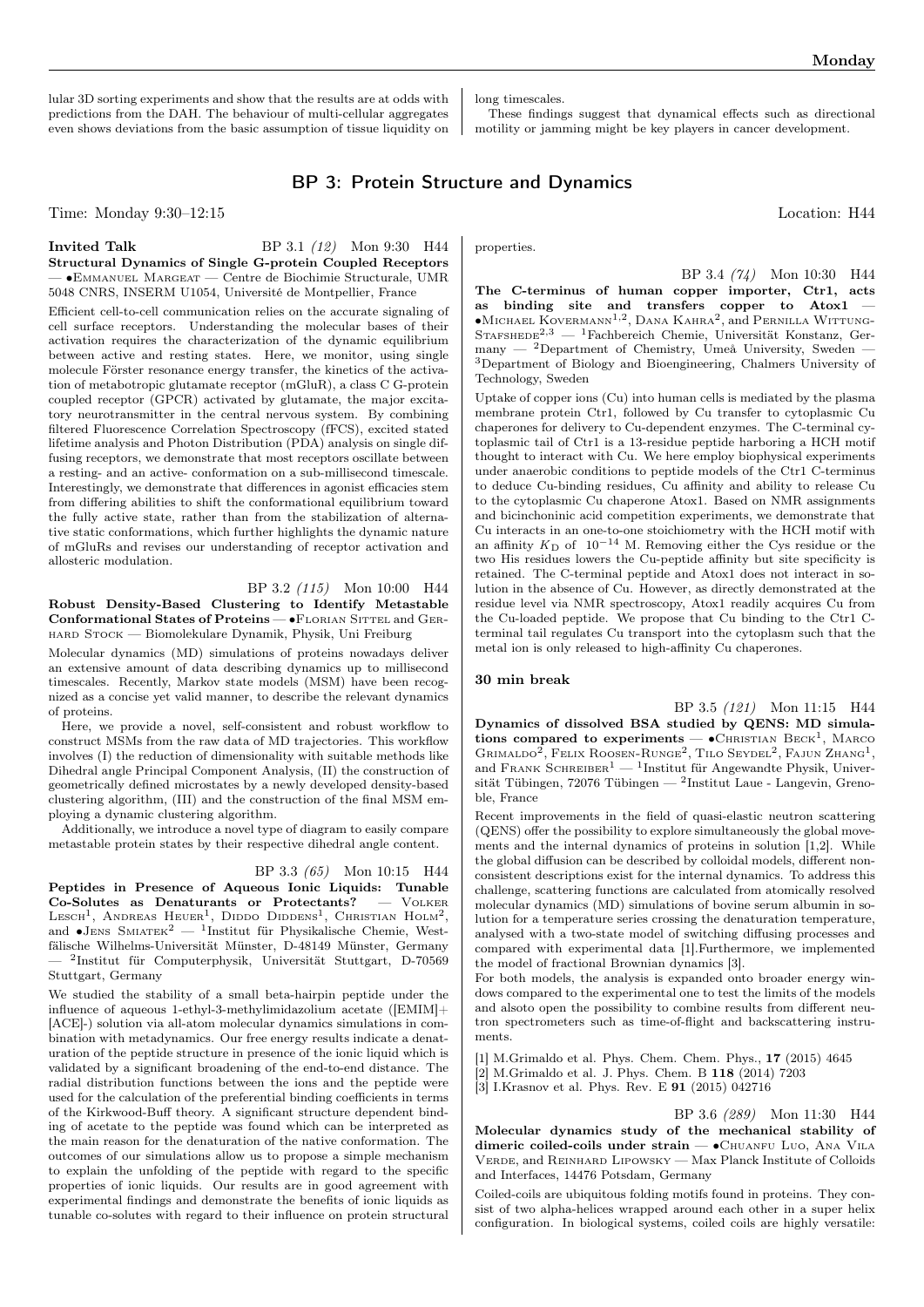they play an important role in various intracellular regulation processes as well as in membrane fusion. Their unusual structure suggests that it may also be possible to use them as biological force sensors to detect forces involved in biochemical processes in vivo. We investigated this possibility by carrying out Steered Molecular Dynamics to simulate the shear pulling of de novo designed coiled-coils with different lengths. We find that the pulling force at slow constant pulling speed is independent of either the total length or the contact length of the coiled-coils, and is the same as the force for unfolding a single alpha-helix. The results suggest that short coiled-coils under slow shear strain move via a dislocation mechanism: a defect is created at the pulled end of the helix and travels to the other end of the helix in tens of nanoseconds.

BP 3.7 (5) Mon 11:45 H44 Photo-dynamics of photoactivated adenylyl cyclase LiPAC from the spirochete bacterium Leptonema illini strain 3055  $-$  •Аlfons Penzkofer<sup>1</sup>, Meenakshi Tanwar<sup>2</sup>, Sindu Kandoth VEETIL<sup>2</sup>, and SUNEEL KATERIYA<sup>2,3</sup> — <sup>1</sup>Fakultät für Physik, Universität Regensburg, Universitätsstraße 31, D-93053 Regensburg, Germany — <sup>2</sup>Department of Biochemistry, University of Delhi South Campus, Benito Juarez Road, New Delhi 110021, India  $-$  3School of Biotechnology, JNU, New Delhi 110067, India

The photoactivated adenylyl cyclase LiPAC from the spirochete bacterium Leptonema illini was synthesized and characterized by absorption and fluorescence spectroscopic methods [1]. LiPAC consists of a BLUF domain and an adenylyl cyclase homology domain. Photoexcitation of fully oxidized flavin in LiPAC resulted in a typical primary BLUF domain photo-cycle dynamics. The quantum efficiency of BLUF domain signaling state formation was determined to be 0.60. Continued blue-light-excitation of LiPAC in the light-adapted state caused irreversible photo-degradation of non-covalently bound flavin to covalently bound fully reduced flavin with a quantum efficiency of

1.1×10−<sup>5</sup> . At 20 <sup>∘</sup>C the time constant of signaling state recovery to the receptor state after excitation light switch-off was 2.6 s. The protein thermal stability was studied by stepwise sample heating and cooling. A LiPAC melting temperature of 54 <sup>∘</sup>C was determined. Schemes of the primary BLUF domain photo-cycling dynamics and the secondary BLUF domain photo-degradation in the signaling state are presented.

[1] A. Penzkofer et al., Trends in Applied Spectroscopy 11 (2014) 39.

BP 3.8 (90) Mon 12:00 H44

Protein anisotropy modulates the coupling between rotational and translational diffusion under crowding condi $tions - \bullet$ Matthias Roos<sup>1</sup>, Maria Ott<sup>1</sup>, Marius Hofmann<sup>2</sup>, Susanne Link<sup>1</sup>, Jochen Balbach<sup>1</sup>, Ernst Rössler<sup>2</sup>, Alexey Krushelnitsky<sup>1</sup>, and Kay Saalwächter<sup>1</sup> — <sup>1</sup>Martin-Luther-Universität Halle-Wittenberg, Institut für Physik, Germany — <sup>2</sup>Universität Bayreuth, Lehrstuhl Experimentalphysik II, Germany

In vivo molecular motion of biopolymers is known to be strongly influenced by excluded-volume effects caused by the high concentration of organic matter inside cells, usually referred to as crowding conditions. In order to further understand the effects on translational and rotational diffusion, we performed pulsed-field gradient and field-cycling NMR, X-ray scattering and viscosity measurements for three proteins in water solution -  $\alpha$ B-crystallin, bovine serum albumin and lysozyme. Our results demonstrate, on the one hand, that long-time translational diffusion quantitatively follows the expected increase of macroviscosity upon increasing the protein concentration. The behavior of rotational diffusion, on the other hand, turns out to be protein-specific and spans the full range between the limiting cases of full coupling and full decoupling from the macro-viscosity. We show that the anisotropy of inter-protein interactions, in particular of electrostatic nature, is the main factor modulating the (de)coupling between rotational and long-time translational diffusion.

## BP 4: Colloids and Complex Fluids I (Joint Session BP/CPP/DY)

Joint session with CPP and DY organized by BP.

Time: Monday 9:30–11:00 Location: H45

BP 4.1 (297) Mon 9:30 H45 Intracellular microfluidics to probe the role of hydrodynamic flows in embryonic cell polarization —  $\bullet$ Matthäus Mittasch<sup>1</sup>, PETER GROSS<sup>2</sup>, STEPHAN GRILL<sup>2</sup>, and MORITZ KREYSING<sup>1</sup> — <sup>1</sup>MPI-CBG, Dresden, Germany — <sup>2</sup>Biotechnolgy Center, TU Dresden, Dresden, Germany

A hallmark of embryogenesis is the development of spatial structure. This process is orchestrated by gene regulatory networks coupled to physical transport mechanisms. Particularly, it was suggested that the polarization of the egg cell of the nematode worm Caenorhabditis elegans, prior to asymmetric cell division, relies on interaction of two protein networks (PAR proteins) coupled to active cortical flows. However, it remains a challenge to perturb intracellular fluid mechanics to demonstrate the causal role of hydrodynamic flows in embryogenesis. Towards this end, we exploited thermo-viscous pumping (Weinert & Braun, J. appl. Phys. 2008) in order to dynamically control hydrodynamic flows inside of living embryos. Specifically, well-defined flow patterns were generated on sub- and cellular length-scales with velocities exceeding wild-type flows significantly, without affecting the biological integrity of the embryo. By application of externally-induced flows we depleted membrane-bound PAR proteins locally, suggesting that hydrodynamic flows are essential to load PAR proteins at the posterior pole. Furthermore, we perform rescue experiments in a non-polarizing embryo, by which the omitted wild-type flow will be applied externally to test if the PAR polarity can be restored artificially.

### BP 4.2 (135) Mon 9:45 H45

Phase behavior of dense lysozyme solutions — ∙Julian Schulze<sup>1</sup>, Johannes Möller<sup>2</sup>, Michael Paulus<sup>1</sup>, Julia Nase<sup>1</sup>, Metin Tolan<sup>1</sup>, and Roland Winter<sup>3</sup> — <sup>1</sup>Fakultät Physik/Delta, Technische Universität Dortmund,44221 Dortmund ,Germany — <sup>2</sup>ESRF - The European Synchrotron, 38043 Grenoble, France — <sup>3</sup>Fakultät für Chemie und Chemische Biologie, Technische Universität Dortmund, 44221 Dortmund, Germany

In previous studies, small-angle X-ray scattering (SAXS) in combi-

nation with liquid-state theoretical approaches and DLVO theory was used to study the intermolecular interaction potential  $V(r)$  of lysozyme solutions under the influence of varying environmental conditions such as protein concentration c, temperature T, and pressure p. While the repulsive Coulomb term of the DLVO potential remains almost constant as a function of p, the depth of the attractive part,  $J(p)$ , exhibits a non-monotonic p-dependence with a minimum at about 2 kbar at constant T. Adding 0.5 M NaCl leads to more prominent short range interactions, especially at high c and low T, and the homogeneous protein solution becomes turbid due to formation of a metastable liquidliquid phase separation (LLPS) region, where lysozyme forms small droplets of high concentration within the more dilute liquid phase. At elevated pressures, this l-l phase separation is suppressed, but due to the non-monotonic behavior of  $J(p)$ , a further pressure increase leads to a re-entrant LLPS regime. In this contribution, we will discuss the phase behavior of lysozyme as a function of c, p, and T.

BP 4.3 (107) Mon 10:00 H45 Demixing and Ripening in Gradient Systems — • CHRISTOPH WEBER<sup>1</sup>, CHIU FAN LEE<sup>2</sup> und FRANK JÜLICHER<sup>1</sup> - <sup>1</sup>Max Planck Institute for the Physics of Complex Systems, Dresden — <sup>2</sup>Department of Bioengineering, Imperial College, London

Ostwald ripening in homogeneous mixtures is described by the Lifshitz-Slyozov theory. It captures the phenomenon of smaller droplets that shrink, while larger ones grow. This process is driven by a difference in the Laplace pressures between the drops. Recently, liquid-like drops have been reported in living cells, which ripen in a gradient of a regulating protein component. This protein is known to affect the phase separation properties along the gradient such that drops dissolve at one and grow at the opposite side of the cell. An open question is how an inhomogeneous background affects the ripening law in contrast to the homogeneous Lifshitz-Slyozov theory.

To this end we analytically derived the corresponding growth law using a mean field theory. We find that there is a gradient of supersaturation that leads to a drift and an inhomogeneous growth of drops. The latter gives rise to a dissolution boundary that moves through the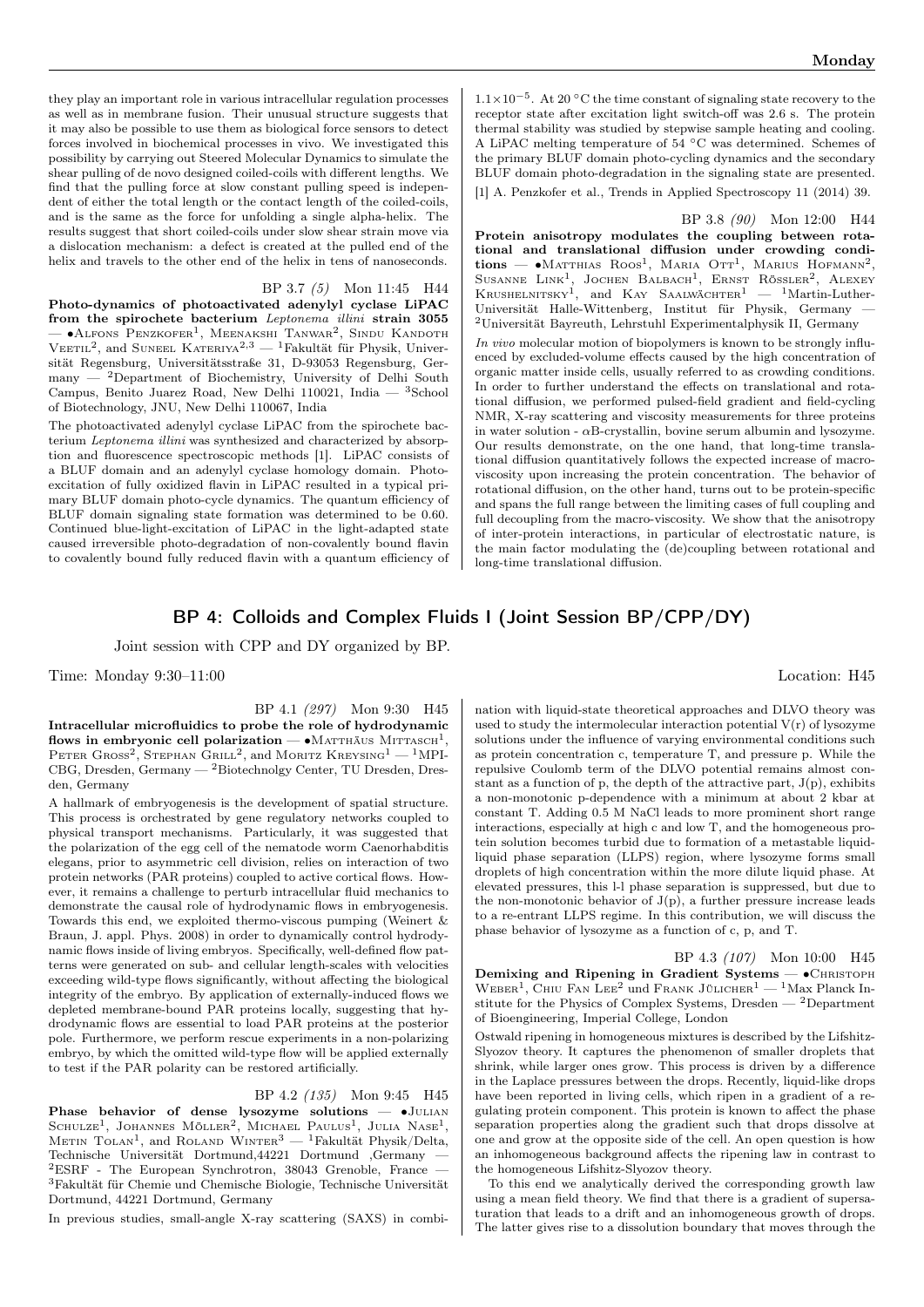system leaving droplets only at one side of the system.

Using our mean field approach to describe the interactions between multiple drops we discover that a larger gradient of supersaturation not necessarily implies a faster ripening. Instead, droplets can be spatially sorted in size leading an arrest of the ripening dynamics for large times until homogeneous Ostwald-ripening sets in again.

#### BP 4.4 (149) Mon 10:15 H45

New analysis method for passive microrheology — •KENGO NISHI<sup>1</sup>, MARIA L. KILFOIL<sup>2</sup>, CHRISTOPH F. SCHMIDT<sup>1</sup>, and FRED C.  ${\mbox{macK}}$ intos<br/>n $^3$  —  $^1\mbox{Georg-August-Universität }$  Göttingen, Göttingen, Germany — <sup>2</sup>University of Massachusetts, Amherst, USA — <sup>3</sup>Vrije Universiteit, Amsterdam, Netherland

Passive microrheology is an experimental technique used to measure the mechanical response of materials from the fluctuations of micronsized beads embedded in the medium. Microrheology is well suited to study rheological properties of materials that are difficult to obtain in larger amounts and also of materials inside of single cells. In one common approach, one uses the fluctuation-dissipation theorem to obtain the imaginary part of the material response function from the power spectral density of bead displacement fluctuations, while the real part of the response function is calculated using a Kramers-Kronig integral. The high-frequency cut-off of this integral strongly affects the real part of the response function in the high frequency region. Here, we discuss how to obtain more accurate values of the real part of the response function by an alternative method using autocorrelation functions.

#### BP 4.5 (206) Mon 10:30 H45

How to regulate droplet position in a heterogeneous chemical environment? — •SAMUEL KRÜGER<sup>1,2</sup>, CHRISTOPH A. WEBER<sup>1</sup>, Jens-Uwe Sommer<sup>2,3</sup>, and Frank Jülicher<sup>1</sup> — <sup>1</sup>Max Planck Institute for the Physics of Complex Systems, Dresden  $-$  <sup>2</sup>Leibniz Institute of Polymer Research Dresden e.V., Dresden — <sup>3</sup>Technische Universität Dresden, Institute of Theoretical Physics, Dresden, Germany

Cells contain chemical components that are not separated from the cytoplasm by a membrane. An example are P-granules in the C. elegans embryo. They are liquid-like structures, that form droplets. They consist of RNA and proteins that are segregated spontanuously from the cytoplasm and are known to play a role in the specification of germ cells. During asymmetric cell division, P granules are segregated to one

side of the cell. This segregation is guided by a spatial concentration gradient of the protein Mex-5. We simplify the multicomponent nature of the cytoplasm with a ternary model: The P granule material, the solvent (cytoplasm), and a regulator corresponding to Mex-5. Using this model we aim to understand the physical principles controlling the droplet position in a simplified scenario, where an external potential establishes the regulator gradient. We use the Flory-Huggins mean field theory and calculate the equilibrium solutions by minimizing the free energy functional. There are two equilibrium states. Droplets either localize at high external potential or low external potential. Changing the interaction between the regulator and the solvent we find that the free energy exhibits a kink indicating that the transition between both states being a discontinuous phase transition.

BP 4.6 (250) Mon 10:45 H45 Finding descriptive features for the characterization of the coarsening dynamics of three dimensional foams — ∙Jonas Dittmann<sup>1</sup> , Anja Eggert<sup>2</sup> , Martina Lambertus<sup>1</sup> , Jan-nika Dombrowski3 , Alexander Rack<sup>4</sup> , and Simon Zabler1,<sup>2</sup> — <sup>1</sup>Lehrstuhl für Rötngenmikroskopie, Fakultät für Physik und Astronomie, Universität Würzburg, Germany — <sup>2</sup>Fraunhofer EZRT, Fürth, Germany — <sup>3</sup>Wissenschaftszentrum Weihenstephan, Technische Universität München, Germany — <sup>4</sup>European Synchrotron Radiation Facility (ESRF), Grenoble, France

Understanding the coarsening behavior of foams is essential for their deliberate design. The coarsening theories by Lifshitz, Slyozov and Wagner (LSW) as well as Glazier provide concise coarsening models with descriptive parameters that may enable systematic studies on the effects of different foam constituents.

Wet polydisperse beta-Lactoglobulin foam was imaged by fast synchrotron micro computed tomography over a period of 15 minutes in intervals of 2 to 5 minutes. The growth behavior of about  $2 \times 10^5$ pores is individually observed and statistically analyzed as a function of pore radius as well as number of neighboring pores.

The three-dimensional analog of von Neumann's law by Glazier is confirmed as a fitting empirical description of the mean coarsening behavior, whereby the critical number of neighbors discriminating between shrinkage and growth is found to be  $13.2 \pm 5.5$ . Qualitative features of LSW theory are observed as well: the pore's growth rate increases with their size and a critical radius can be identified.

## BP 5: Colloids and Complex Fluids II (Joint Session CPP/DY/BP)

Time: Monday 9:30–13:00 Location: H51

See CPP 6 for details of this session.

## BP 6: Networks: From Topology to Dynamics I (Joint Session SOE/DY/BP)

Time: Monday 10:00–11:30 Location: H36

See SOE 3 for details of this session.

## BP 7: Coupled Problems in Biological Systems (Focus Session)

Focus session organized by Syn Schmitt and Nicole Radde, University of Stuttgart.

Time: Monday 11:15–13:00 Location: H45

**Invited Talk** BP 7.1 (32) Mon 11:15 H45 Relating biological networks to gene expression patterns ∙Marc-Thorsten Hütt — Jacobs University, Bremen, Germany Understanding, how a gene expression pattern – the simultaneous measurement of gene activity for a large number of genes in a cell – emerges from the dynamics of a gene regulatory network is one of the key challenges at the interface of statistical physics and systems biology.

The last two decades have shown that the statistical physics of complex networks can serve as a powerful toolbox for addressing this challenge. The guiding questions are: (1) How is a gene expression pattern 'generated' by the underlying regulatory network? (2) What functional state (e.g., from the perspective of the cell's metabolic network) does the gene expression pattern define?

At the same time, the conceptual limitations of mapping an intricate biological system onto the formal language of nodes and links have become apparent.

Here I will describe recent developments in this field, starting from investigations of network topology and then moving to dynamics on graphs and, finally, to a network-guided interpretation of gene expression patterns in biology and medicine.

BP 7.2 (30) Mon 11:45 H45

A basic mechanical model of muscular contraction — ∙Michael Günther, Daniel F.B. Haeufle, and Syn Schmitt —

Universität Stuttgart, Institut für Sport- und Bewegungswissenschaft

There is a rich history of quantitative experiments on muscle contraction. Mainly two mathematical approaches are applied to disentangle this hairball. First, A.V. Hill (1938) observed a fibre's steadystate force-velocity relation to be a hyperbola. Later, A.F. Huxley (1957) suggested a mathematical model based on cross-bridges making filaments slide. Using eleven model parameters, Huxley could reproduce in 1973 Hill's relation including its modification from 1964.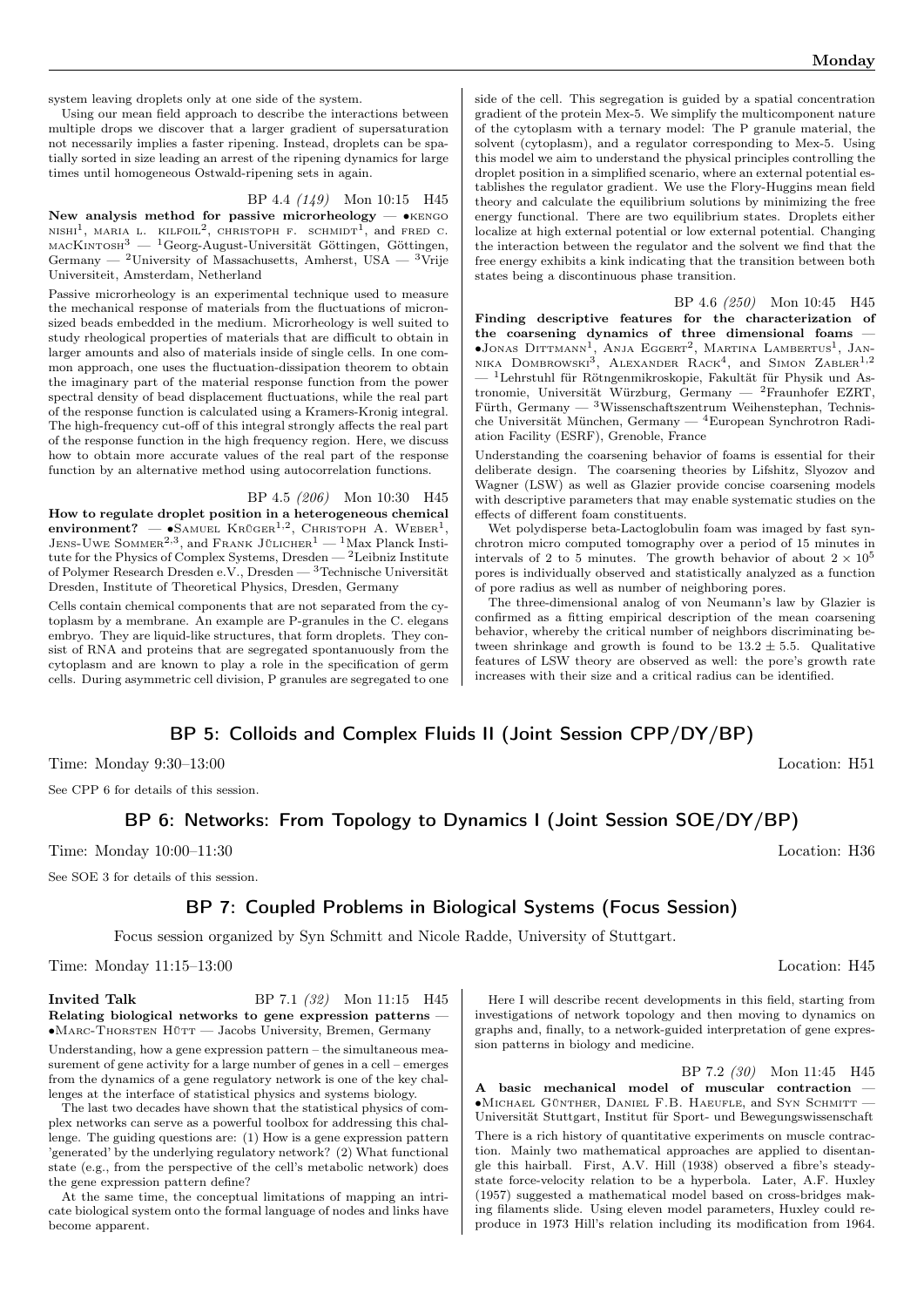However, both approaches are not explanatory in a sense that they derive, e.g., the force-velocity relation from basic, physical principles and laws. This led us to ask: what mechanical structure can explain skeletal muscle contractions? As a possible answer, we have worked out a basic mechanical model that can explain, by a force equilibrium between four elements, altogether six characteristic relations of both steady-state and non-steady-state muscular contractions at once. Compared to modern Huxley-type models, the number of parameters is dramatically reduced: we need just six parameters in common plus another two for the steady-state and another three for known microscopic force-length relations specific to non-steady-state responses. We suggest therefore our reduced model to be a promising alternative for advancing causal understanding of the relation between structure and function incorporated into the skeletal muscle machinery.

BP 7.3 (91) Mon 12:00 H45 Uncertainty analysis for dynamic models in systems biology — ∙Daniel Kaschek — Physikalisches Institut, Universität Freiburg, Deutschland

Dynamic models have gained increasing importance for the way we understand complex behavior in cell biology. Although the structure of such a model may be highly conserved between different cell types, experiments show that the parameter values are not. Therefore, reliable and efficient methods to determine parameter values from cell-type specific, time-resolved data are crucial for precise predictions.

Here, we present a collection of methods to determine parameter values, parameter uncertainty and uncertainty of prediction in non-linear dynamic models. Lie-group theory is employed to detect symmetries in the model and to eliminate structurally non-identifiable parameters. The profile-likelihood is introduced as an indispensable tool to determine parameter confidence bounds and explore the non-linear relationships between parameters. Also model predictions can be associated to special likelihood profiles and their uncertainty can thereby be accurately quantified. Finally, the method of Lagrangian multipliers is presented as a way to exploit the local structure of the likelihood, guide us quickly along the profile paths and make the likelihood-based methods even more efficient.

#### BP 7.4 (108) Mon 12:15 H45

Predicted error pushes pointing movements into the goal  $-$  •Karl Theodor Kalveram<sup>1,2</sup>, Tim Lauer<sup>2</sup>, Sebastian Babl<sup>2</sup>, Christina Binder<sup>2</sup>, Anna Klubertanz<sup>2</sup>, Kristin Roehr<sup>2</sup>, ELENA WICHARZ<sup>2</sup>, DARYA YATSEVICH<sup>2</sup>, and JOACHIM VOGT<sup>2</sup> –  $1$ Universitaet Duesseldorf —  $2$ Technische Universitaet Darmstadt

Movements of a pointer connected to the forearm were perturbed by arbitrary changes of the geometry of the arm-pointer arrangement. Under discontinuous visual feedback (pointer visible only at beginning and ending of the movement), the error at the movement\*s first stop was high and varied with the perturbations. Under continuous visual feedback (pointer always visible), the error remained low and was un-correlated with the perturbations. Inspection of the recorded kinematics revealed that neither negative feedback control nor feedforward control through an inverse kinematics model could explain these outcomes. The paper proposes an alternative non-linear mechanism that

uses the phase relationship between observed velocity and position to predict the stop position from any interim state of the movement. This provides a prediction of the error, based on which one or several scaled force impulses can be released annihilating the error at movement end.

BP 7.5 (224) Mon 12:30 H45

Migration patterns of dendritic cells in response to chemokines — ∙Veronika Bierbaum, Jan Schwarz, Michael Sixt, and Tobias Bollenbach — IST Austria, am Campus 1, 3400 Klosterneuburg

Dendritic cells are decisive components of the adaptive immune system. When they navigate through tissues, the two chemokines CCL19 and CCL21 guide them directionally. In an experimental-theoretical study, we develop a physical description of dendritic cell migration in response to a given chemokine field. We characterize cell migration as a function of this field through in vitro assays of precisely controlled immobilized chemokine patterns. We monitor cells in varying exponential or linear profiles using time-lapse microscopy. The trajectories of these cells can be characterized in terms of stochastic differential equations, which allow for separation of the stochastic and deterministic contributions to cell directionality and velocity. For CCL21, we find that the cells' directionality is higher in exponential as compared to linear profiles. This observation supports a scenario where the directionality is governed by the signal-to-noise ratio resulting from chemokine binding to the receptor. Cells with a defect in the chemokine signal transduction pathway show reduced ability of CCL21 recognition, consistent with biochemical studies. Our findings indicate that cell directionality, for a range of concentrations, is controlled by the quality of signal transduction.

BP 7.6 (322) Mon 12:45 H45 The effect of model rescaling and normalization on sensitivity analysis on an example of a MAPK pathway model  $-$  JAKOB Kirch, Caterina Thomaseth, Antje Jensch, and ∙Nicole Radde — Institute for Systems Theory and Automatic Control, University of Stuttgart, Stuttgart, Germany

The description of intracellular processes based on chemical reaction kinetics has become a standard approach, and parameter estimation poses several challenges. Sensitivity analysis can aid model calibration in various ways. Results can for example be used to simplify the model. However, models are usually subject to rescaling and normalization, which changes the variance of the output and hence also influences results of sensitivity analyses.

We investigate the effect of model rescaling and normalization to a reference experiment on the outcome of local and global sensitivity analyses. Results are exemplified on a model for the MAPK pathway. Results for differently scaled and normalized model versions are compared. We show that sensitivity analyses are invariant under simple rescaling of variables and parameters. By contrast, normalization to a reference experiment that also depends on parameters has a large impact on any sensitivity analysis, and in particular makes an interpretation difficult. This dependency should be taken into account when working with normalized model versions.

## BP 8: Bioimaging and Spectroscopy I

Time: Monday 11:30–12:45 Location: H43

**Invited Talk** BP 8.1 (24) Mon 11:30 H43 Prospects of super-resolution optical microscopy for studying membrane bioactivity — ∙Christian Eggeling, Marco FRITZSCHE, and ERDINC SEZGIN — Weatherall Institute of Molecular Medicine, University of Oxford, Oxford, United Kingdom

Molecular interactions in the plasma membrane of living cells are key in cellular signalling. Protein-protein or protein-lipid complexes, the formation of lipid nanodomains (often denoted "rafts"), or diffusional restrictions by the cortical cytoskeleton are considered to play a functional part in a whole range of membrane-associated processes. The direct and non-invasive observation of such interactions in living cells is often impeded by principle limitations of conventional far-field optical microscopes, specifically with respect to limited spatio-temporal resolution. We present how novel details of molecular membrane dynamics can be obtained by using advanced microscopy approaches such as the

combination of super-resolution STED microscopy with fluorescence correlation spectroscopy (STED-FCS). We will focus on new insights into the lipid "raft" theory, and on the role of plasma membrane and cytoskeleton organization in the triggering of immune cells, specifically during T-cell activation.

BP 8.2 (198) Mon 12:00 H43 Label-free high contrast superresolution microscopy at 100Hz using coherent dark field illumination in TIR mode (TIR-CODAF) — ∙Dominic Ruh, Felix Jünger, Philipp von Olshausen, and Alexander Rohrbach — University of Freiburg, Department of Microsystems Engineering - IMTEK, Laboratory for Bioand Nano-Photonics, Germany

Cells are the smallest units of life. A variety of forces constantly act on these complex systems, pushing them out of equilibrium and causing a manifold of signaling events. The investigation of fast dynamic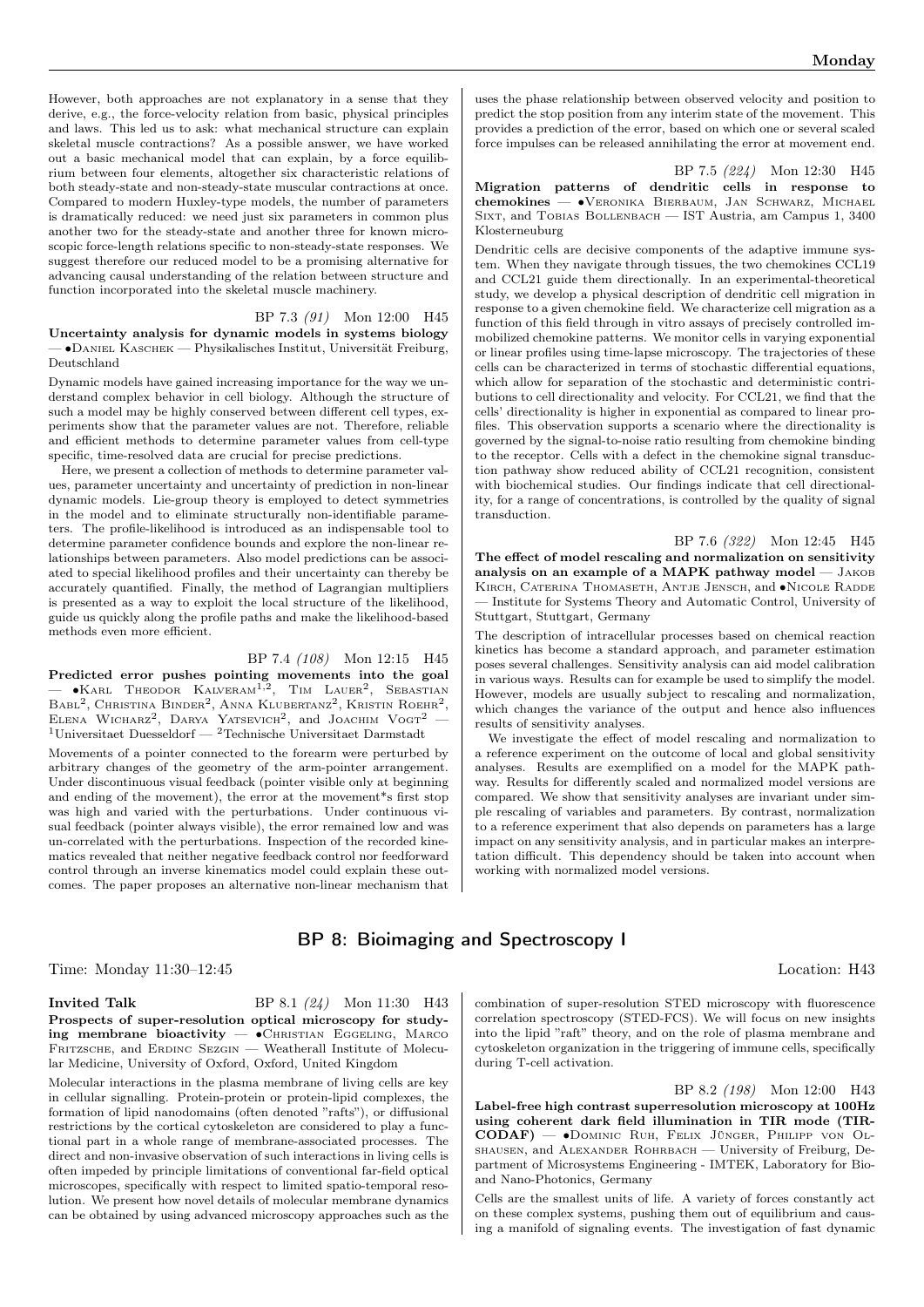processes in living cells resulting from these forces require fast measurement techniques - faster and more precise than currently available. The technique presented in this work uses a laser beam that illuminates a living, unlabeled cell under an oblique angle. The monochromatic light is multiply scattered at the cellular structures yielding an image of the cell on the camera that is strongly distorted by speckles. However, by sweeping the laser beam along a circular path in the back focal plane of the objective lens during the integration time of the camera (e.g. only some milliseconds), the speckles cancel out and a high contrast image of the cell is obtained. We call this new technique \*total internal reflection coherent dark field (TIR-CODAF) microscopy\*. In this talk we present a resolution of 150 nm at a frame rate of 100 Hz. Since TIR-CODAF does not rely on fluorescence many thousands of images without visible loss of image quality can be acquired.

BP 8.3 (63) Mon 12:15 H43 A novel membrane label for STED nanoscopy of living car- $\mathbf{d}$ iomyocytes —  $\bullet$ Elke Hebisch<sup>1</sup>, Stephan E. Lehnart<sup>2</sup>, and Ste-FAN W.  $H = \binom{1}{1}$  Max Planck Institute for Biophysical Chemistry, Department NanoBiophotonics, Am Fassberg 11, 37077 Goettingen, Germany  $-$  <sup>2</sup>Research Unit for Cellular Biophysics and Translational Cardiology, Heart Research Center Goettingen, Robert-Koch-Str. 40, 37099 Goettingen, Germany

In heart muscle cells the fast and cell-wide propagation of rhythmic action potentials crucially depends on the architecture and composition of the plasma membrane (sarcolemma) and its extensive invaginations that form a transverse-axial tubular system (TATS). Here we report on the first application of the novel fluorescent membrane label cholesterol-PEG-KK114 (Chol-KK114) for STED nanoscopy of living mouse cardiomyocytes. Chol-KK114 enables fast and nontoxic in vivo labeling of cholesterol-rich cardiac membrane nanodomains. We could observe complex sarcolemmal and intracellular cholesterol signal patterns representing nanodomains sized far below the confocal resolution limit. These signal patterns are rich in detail and highly cell

type specific since they could not be observed in HeLa or PtK2 cells. On the sarcolemma, we identified individual cholesterol-rich membrane nanodomains and higher order arrangements into ring structures and patches. Conclusively, we established a novel membrane label for superresolution microscopy of nanodomains in living primary cells.

BP 8.4 (109) Mon 12:30 H43 Low-intensity STED microscope with increased image brightness and uncompromised resolution — •JENNIFER-ROSE SCHUbert, Jan Keller-Findeisen, Claudia Geisler, Britta Vincon, and Alexander Egner — Optical Nanoscopy Dept., Laser-Laboratory, D-37077 Göttingen

Far-field optical microscopy represents a well-established method in the life sciences. Due to diffraction, the resolution is limited to  $\sim \frac{\lambda}{2}$  in the focal plane. This constraint can be surpassed by nanoscopic techniques [1]. Amongst others, STED microscopy provides a resolution of up to 20 nm [2]. By definition, resolution enhancement in STED microscopy is achieved by narrowing the effective fluorescent area [3]. This reduction of detection volume depends on the factor of resolution enhancement and is directly linked to a decrease in fluorescence signal which limits the acquisition rate in many cases.

Here, we present a STED technique based on a rotating 1D depletion pattern. This novel STED variant can achieve a higher resolution for a given depletion light intensity as compared to the classical implementation. Furthermore, the overall fluorescence signal detected is higher than for conventional STED microscopy working at the same resolution. Consequently, not only identical super resolution conditions can be realized at lower depletion laser powers but also the acquisition can be sped up. Moreover, both aspects have the potential to drastically reduce photobleaching and sample damage.

- [1] Huang, B. et al., Annu. Rev. Biochem., 78, 993-1016 (2009)
- [2] Harke, B. et al., Opt. Express, 16, 4154-4162 (2008)

[3] Hell, S. W., Science, 316, 1153-1158 (2007)

## BP 9: Evolutionary Game Theory (Joint Session SOE/DY/BP)

Time: Monday 12:15–13:15 Location: H36

See SOE 5 for details of this session.

BP 10: Colloids and Complex Fluids III (Joint Session CPP/DY/BP)

Time: Monday 15:00–18:00 Location: H42

See CPP 10 for details of this session.

## BP 11: Bioimaging and Spectroscopy II

Time: Monday 15:00–17:15 Location: H43

BP 11.1 (255) Mon 15:00 H43 Cellular Structures Resolved by X-Ray Diffraction with Micro- and Nanometer Beamsize: From Stem Cells to Car- $\text{diomyocytes} = \bullet \text{Marten} \text{ Bernhard}^{-1}$ , Jan-David Nicolas<sup>1</sup>, Marius Priebe<sup>1</sup>, Markus Osterhoff<sup>1</sup>, Carina Wollnik<sup>2</sup>, Ana  $Diaz^3$ , Marina Eckermann<sup>1</sup>, Florian Rehfeldt<sup>2</sup>, and Tim SALDITT<sup>1</sup> — <sup>1</sup>Institute for x-ray physics, Göttingen — <sup>2</sup>Third Institute of Physics - Biophysics, Göttingen — <sup>3</sup>Paul Scherrer Institut, Villigen

High resolution scanning small angle x-ray scattering (scanning SAXS) enables an access to local cellular structures on a mesoscopic scale. We have performed micro- and nanofocus SAXS recordings on naive human mesenchymal stem cells (hMSCs), neonatal rat cardiomyocytes and other differentiated cell lines and characterized their 2D-diffraction patterns: Results on freeze-dried samples reveal naive hMSCs to be rather weak scatterers with little anisotropic scattering behavior. In contrast, disassembled cells from neonatal rat tissue show a strong anisotropic diffraction signal, that enable us to track down filamentous structures by automated principal component analysis (PCA). These structures can be correlated to the visible light micrograph of fluorescently labeled actin. Successful wet chamber experiments provide a basis for future single cell recordings in chemically fixated and alive states.

BP 11.2 (39) Mon 15:15 H43

Imaging proteins at the truly single molecule level —  $\bullet$ JEAN-NICOLAS LONGCHAMP<sup>1</sup>, STEPHAN RAUSCHENBACH<sup>2</sup>, SABINE ABB<sup>2</sup>, CONRAD ESCHER<sup>1</sup>, TATIANA LATYCHEVSKAIA<sup>1</sup>, KLAUS KERN<sup>2,3</sup>, and HANS-WERNER  $\text{Fink}^1$  — <sup>1</sup>Physics Department of the University of Zurich, Winterthurerstrasse 190, CH-8057 Zürich, Switzerland —  $^2$ Max Planck Institute for Solid State Research, Heisenbergstrasse 1, DE-70569 Stuttgart, Germany — <sup>3</sup> Institut de Physique de la Matière Condensée, Ecole Polytechnique Fédérale de Lausanne, CH-1015 Lausanne, Switzerland

Imaging a single protein has been a long-standing dream for advancing structural biology and with this various fields in natural science. Here I will show that, sub-nanometer resolved images of individual folded proteins have been obtained for the first time ever. Electrospray ionization for the specific selection and sound deposition of individual proteins onto ultraclean freestanding graphene in an ultra-high vacuum environment and low-energy electron holography for the non-destructive imaging are combined in a novel experimental workflow.

BP 11.3 (101) Mon 15:30 H43 Developing a modular sensor platform for intracellular environmental sensing —  $\bullet$ TORSTEN RENDLER<sup>1</sup>, JITKA SLEGEROVA<sup>2</sup>, ONDREJ ZEMEK<sup>3</sup>, JAN KOTEK<sup>3</sup>, ANDREA ZAPPE<sup>1</sup>, ZHIQIN CHU<sup>1</sup>, PETR CIGLER<sup>2</sup>, and JÖRG WRACHTRUP<sup>1</sup> - <sup>1</sup>3. Physikalisches Insti-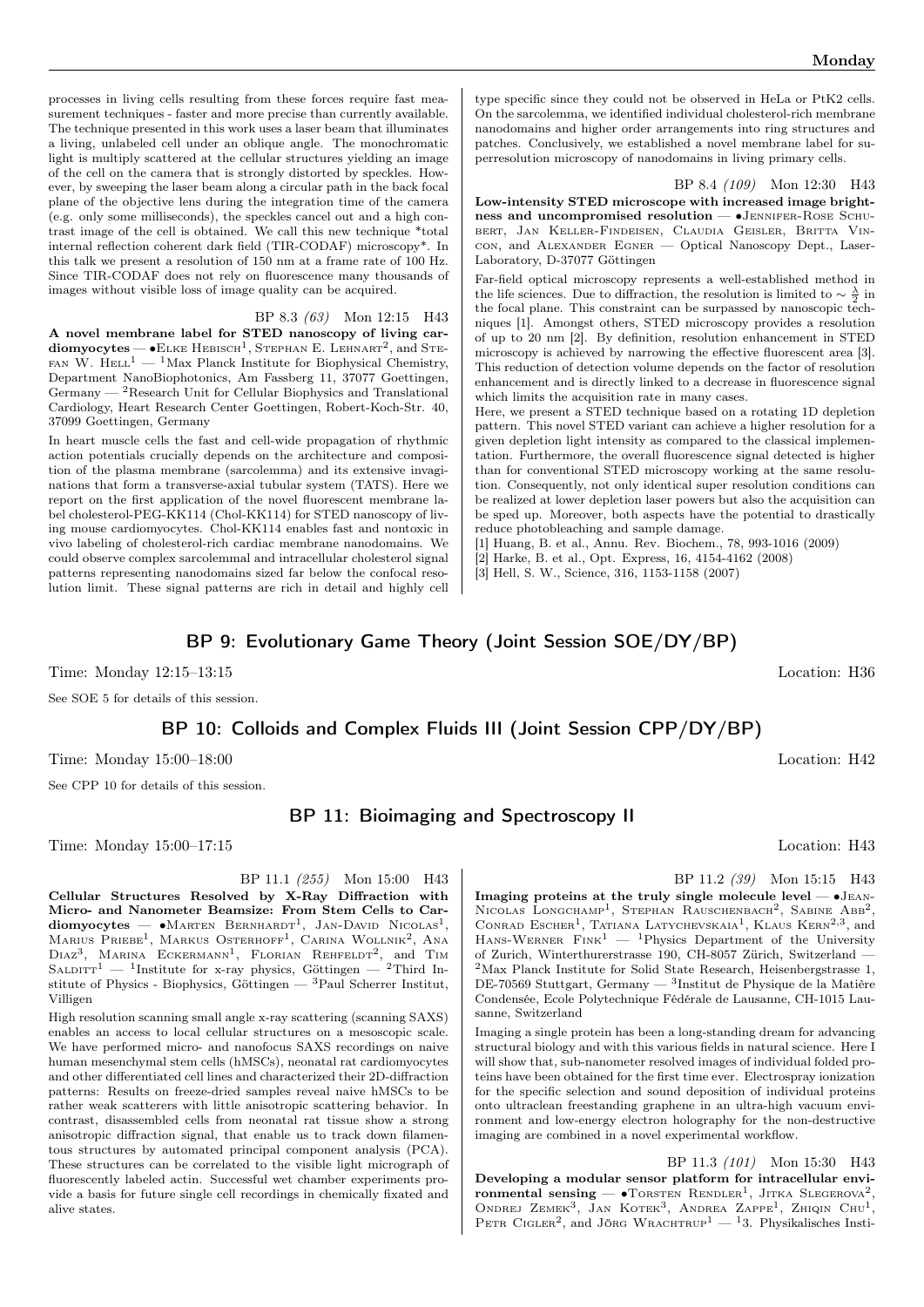tut, Universität Stuttgart, Deutschland —  $^2$ Institute of Organic Chemistry and Biochemistry AS CR, Flemingovo nam. 2, Prague 6, Czech  ${\rm Republic}\, -\, ^3{\rm Department\,\, of\,\, Inorganic\,\, Chemistry,\, Faculty\,\, of\,\, Science,}$ Charles University, Hlavova 8, Prague 2, Czech Republic

The development of nano-scaled sensors that can be embedded intracellular without minor modification on the local environments are important for various biological and medical applications. For this purpose we utilize the nitrogen vacancy (NV) center in nanodiamond providing close to single spin sensitivity and nanometer resolution at ambient conditions, providing at the same time long term stability and low cytotoxicity in biological systems. By combining the well-established clinical magnetic resonance imaging (MRI) agent namely Gadolinium with NV spin relaxometry in nanodiamonds, we developed a hybrid sensor that can be adjusted to monitor various physiological quantizes. As an example we demonstrate sensitivity to pH and changes in the redox potential at submicron length scales in a microfluidic channel. Furthermore we introduce our hybrid sensor system into cells and investigate it's response on the local cellular environment. The current work shall open a novel approach for studying subtle changes in physiological conditions, pointing to a new pathway for diagnosis and therapeutics at subcellular level.

#### 15 min break

**Invited Talk** BP 11.4 (28) Mon 16:00 H43 Chromophore Photophysics in Fluorescent Proteins of the GFP family —  $\bullet$ GERD ULRICH NIENHAUS — Institute of Applied Physics, Karlsruhe Institute of Technology (KIT), Karlsruhe, Germany — Institute of Nanotechnology, Karlsruhe Institute of Technology (KIT), Eggenstein-Leopoldshafen, Germany — Institute of Toxicology and Genetics, Karlsruhe Institute of Technology (KIT), Eggenstein-Leopoldshafen, Germany — Department of Physics, University of Illinois at Urbana-Champaign, Urbana, IL, USA

Genetically encoded fluorescent proteins (FPs) of the green fluorescent protein (GFP) family have become indispensable as marker tools for imaging live cells, tissues and entire organisms. Great efforts are ongoing in many labs to further optimize their photophysical properties by genetic engineering. The p-HBI chromophore of GFP (or a variant thereof in other FPs), which forms autocatalytically in the interior of the polypeptide chain, is exquisitely sensitive to the protein environment. By introducing amino acid modifications, its photophysical properties can be changed, e.g., for the purpose of color tuning. In photoactivatable FPs, chromophore properties can even be controlled by light irradiation, which is of key relevance for super-resolution optical imaging. Photoactivation may occur reversibly, by photoinduced cis-trans isomerization of the chromophore (photoswitching), or by permanent photochemical modifications (photoconversion). Here I shall discuss these photophysical effects in the context of the underlying mechanisms.

#### BP 11.5 (167) Mon 16:30 H43

Axial super resolved cell dynamics by spectrally coded optical nanosectioning (SpecON) on biocompatible metal-dielectric  $substrates$  — Benjamin Schreiber<sup>1</sup>, Hannah Heil<sup>1</sup>, Martin KAMP<sup>2</sup>, KAREEM ELSAYAD<sup>3</sup>, and •KATRIN G. HEINZE<sup>1</sup> — <sup>1</sup>Rudolf Virchow Center, University of Würzburg, Germany — <sup>2</sup>Technische Physik, University of Würzburg, Germany — <sup>3</sup>Advanced Microscopy, Campus Science Support Facilities, Vienna, Austria

Fluorescence microscopy is one major tool to visualize substructures of biological cells down to the single molecule level. While particular powerful in the lateral dimension high-resolution concepts are usually less effective in the axial dimension or compromise temporal resolution.

Here, we show how to overcome this problem by using biocompatible metal-dielectric coated substrates for live cell imaging. As fluorescent emitters can be treated as dipoles they can interact with surface plasmons in metallic interfaces and allows for distance dependent modulation of the emission properties. Thus, it is possible to record the distance-dependent spectral "fingerprint" to determine and visualize fluorophore axial distributions far beyond the Abbe-limit. Compared to respective fluorescence lifetime measurements, spectral changes of the fluorophore emission can be measured with higher temporal resolution. Here we monitor the super-resolved axial movements of living cells particular the dynamics of filopdia in melonama cells, and discuss future perspective for multidimensional imaging.

BP 11.6 (100) Mon 16:45 H43 Non-contact atomic force microscopy of the purple mem $brane - \bullet$ Alfred J. Weymouth<sup>1</sup>, Katharina Pfeffer<sup>1</sup>, Este-FANIA MULVIHILL<sup>2</sup>, DANIEL J. MÜLLER<sup>2</sup>, and FRANZ J. GIESSIBL<sup>1</sup> -<sup>1</sup>Department of Physics, University of Regensburg, Regensburg, Ger $m$ any  $-$  <sup>2</sup>Department of Biosystems Science and Engineering, ETH Zurich, Basel, Switzerland

Atomic force microscopy is a unique tool for investigating biological samples. Images are normally acquired in tapping mode, in which the tip presses down on the sample with each oscillation. This is relatively non-destructive, requires only a small sample, and can resolve down to the nanometer-scale. (e.g. [1]) However, true non-contact techniques, such as frequency-modulation AFM, have been developed which allow atomic resolution before the tip presses down on the surface. Frequency-modulation AFM has acquired atomic contrast on surfaces in liquid environments. [2] We have started to explore the possibility of using non-contact AFM with a stiff cantilever (a qPlus sensor with  $k = 3515$  N/m) to image biological membranes. As a first sample, we looked at the purple membrane. We present our first results of the membrane islands and atomic resolution of the mica substrate.

[1] M. Pfreundschuh, D. Martinez-Martin, E. Mulvihill, S. Wegmann and D.J. Müller. Nat Protoc, 9, 1113 (2014)

[2] T. Fukuma, K. Kobayashi, K. Matsushige and H. Yamada. Appl Phys Lett, 87, 034101 (2005)

BP 11.7 (164) Mon 17:00 H43 Seeing intermolecular interactions in morphology: AFM-IR of aggregated thin porphyrin films —  $\bullet$ TIMUR SHAYKHUTDINOV, PETER KATE, SIMONA POP, ANDREAS FURCHNER, and KARSTEN HINrichs — Leibniz-Institut für Analytische Wissenschaften - ISAS - e.V., ISAS Berlin, Schwarzschildstr. 8, 12489 Berlin, Germany

A comprehensive understanding of hierarchical self-assembly of lowdimensional supramolecular systems is of fundamental importance for applications in the field of nanobiotechnology and bioengineering. Metalloporphyrins are extremely versatile molecular building blocks and serve as active components in a variety of biological systems. Their capability to self-organize over a wide range of length scales spanning from a few nanometers up to hundreds of micrometers is promising for the development of multifunctional biofilms.

Although the morphology of porphyrin aggregates has been studied extensively, their formation mechanisms have remained unclear up till now. In this work we show nanoscale IR spectroscopic evidence of different porphyrin stacking as the underlying cause of morphological patterns of aggregated thin porphyrin films.

Here we apply resonance-enhanced AFM-IR, a high-sensitivity nondestructive nanospectroscopic technique in the fingerprint region, and link intermolecular stacking interactions to nanostructured morphology.

## BP 12: Single Molecule Biophysics

Time: Monday 15:00–17:15 Location: H45

**Invited Talk** BP 12.1 (26) Mon 15:00 H45 Imaging of G-protein coupled receptors while quantifying their ligand-binding free energy landscape to mutiple ligands — •DANIEL J. MÜLLER<sup>1</sup>, DAVID ALSTEENS<sup>1,2</sup>, MORITZ PFREUNDSCHUH<sup>1</sup>, PATRIZIA M. SPOERRI<sup>1</sup>, SHAUN R. COUGHLIN<sup>3</sup>, CHENG  $Z$ HANG<sup>4</sup>, and BRIAN K. KOBILKA<sup>4</sup> — <sup>1</sup>ETH Zurich, Switzerland —  $^2$ University Leuven, Belgium —  $^3$ University of California San Francisco, USA — <sup>4</sup>Stanford University School of Medicine, USA

Imaging native membrane receptors and testing how they interact with ligands is of fundamental interest in life sciences, but has proven remarkably difficult to accomplish. Here, we introduce experimental and theoretical developments that allow atomic force microscopy (AFM) to simultaneously image native human protease-activated receptors (PAR1) in the functionally important lipid membrane and to quantify their dynamic binding strength to native and synthetic ligands. These binding strengths provide kinetic and thermodynamic parame-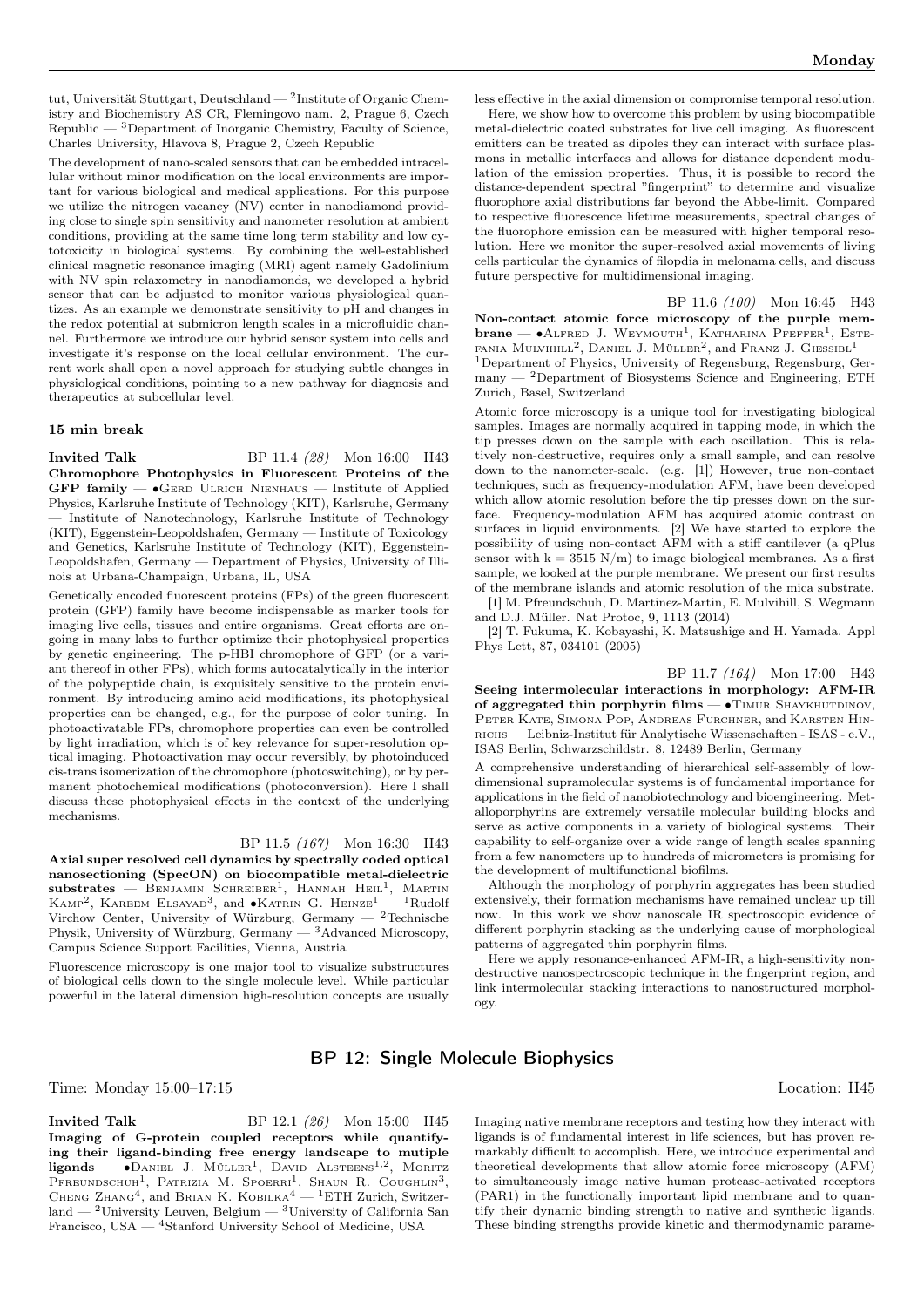ters of individual ligand-receptor complexes. Recorded in the absence and presence of antagonists, the values describe the ligand-binding free energy landscape of native and synthetic ligands to the G-proteincoupled receptor with remarkable accuracy. We further address the challenge and introduce multifunctional high-resolution AFM to image PAR1 and to simultaneously localize and quantify their binding to two different ligands. Our nanoscopic method opens an exciting avenue to directly image and characterize ligand-binding of native membrane receptors.

#### BP 12.2 (282) Mon 15:30 H45

How RNA Polymerase II elongates through di-nucleosomal  $\text{DNA?}$  — Vеrоміка Fitz<sup>1,2</sup>, •Јаеон Shin<sup>3</sup>, Vasily Zaburdaev<sup>3</sup>, and Stephan Grill<sup>1,2,3</sup> — <sup>1</sup>Max-Planck-Institute of Molecular Cell Biology and Genetics, D-01307 Dresden — <sup>2</sup>Technical University Dresden, BIOTEC, D-01307 Dresden — <sup>3</sup>Max-Planck-Institute for the Physics of Complex Systems, D-01187 Dresden

RNA polymerase II (Pol II), an enzyme which catalyzes messenger RNA from DNA template, plays a fundamental role in gene regulation. In eukaryotic cells, a large fraction of the DNA molecules are wrapped around nucleosomes, which interfere with the transcription process. Here we study Pol II elongation in di-nucleosomal template by using the optical tweezer setup. Our goal is to understand the role of the neighboring nucleosome on the Pol II elongation, which is relevant in the context of in vivo situation. We found that the Pol II elongation through the first nucleosome depends on the separation between the nucleosomes in a non-monotonous way. We suggest that this effect results from the relative angle between the nucleosomes. To better understand the experimental results, we develop a 2-dimensional random walk model accounting the nucleosomal barrier, backtracking, and the assisting force acting on Pol II. The model reproduces the dynamics of Pol II elongation in agreement with the experimental data without any fitting parameter. Out model shows that the relative strength of the nuclesomal barrier and the assisting force dramatically change the elongation dynamics. We also discuss how the second nucleosome affects the stability of the first nucleosome.

BP 12.3 (126) Mon 15:45 H45 Single-molecule protein nanomechanics of the chaperone  $\text{DnaK}$  —  $\bullet$ Gabriel Zoldak and Matthias Rief — Physik-Department E22, Technische Universität München James-Franck-Str. 1 85748 Garching Germany

In the last few years, single molecule force spectroscopy has become recognized as an excellent and unique method for probing energy landscapes of large conformational changes in proteins, including protein folding and ligand binding. Conceptually, the force spectroscopy can be applied as a tool for: (1) monitoring single-molecule kinetics with exceptional resolution, and  $(2)$  characterizing local mechanics. In the first study, we expand the dynamic range of single-molecule force spectroscopy using optical tweezers by autocorrelation analysis which pushes the time resolution of single-molecule force spectroscopy to ca. 10 microseconds thus approaching the timescales accessible for all-atom molecular dynamics simulations. In the second study, we elucidate the energetic and mechanical changes within the subdomains of the nucleotide binding domain (NBD) of the heat shock protein of 70 kDa (Hsp70) chaperone DnaK upon nucleotide binding. In an integrated approach using single molecule optical tweezer experiments, loop insertions, and steered coarse-grained molecular simulations, we find that the C-terminal helix of the NBD is the major determinant of mechanical stability, acting as glue between the two lobes. After helix unraveling, the relative stability of the two separated lobes is regulated by ATP/ADP binding.

#### 30 min break

BP 12.4 (209) Mon 16:30 H45

Kinesin-1 motors throw each other off the microtubule ∙Matthias Rank and Erwin Frey — Arnold Sommerfeld Center for Theoretical Physics (ASC) and Center for NanoScience (CeNS), Department of Physics, Ludwig-Maximilians-Universität München

Inside cells, a large number of molecular motors bind to microtubules (MTs) where they perform directed motion. While it is generally accepted that steric hindrance of motors leads to crowding effects, little is known about their specific interactions. We examine a variation of the totally asymmetric simple exclusion process with Langmuir kinetics (TASEP/LK), in which dissociation of molecular motors is enhanced on crowded filaments. We demonstrate that a two-particle "throwing out" interaction can explain recent experimental data for kinesin-1 excellently. Following a theoretical mean-field approach, we derive the phase diagram of the process for important limits. We further extend our results to motors of two different types, and propose an efficient mechanism how they can phase separate on the MT. This can be important for cellular processes requiring ongoing catalytic activity of a specific motor type, and motors which operate cooperatively.

BP 12.5 (185) Mon 16:45 H45 Expanding the Design Space of Synthetic Membrane **Pores — •**Kerstin Göpfrich<sup>1</sup>, Satya Bhamidimarri<sup>2</sup>, Alexan-<br>Der Ohmann<sup>1</sup>, Iwona Mames<sup>3</sup>, Eugen Stulz<sup>3</sup>, Mathias<br>Winterhalter<sup>2</sup>, and Ulrich Keyser<sup>1</sup> — <sup>1</sup>University of Cambridge, UK —  $2$ Jacobs University Bremen, Germany —  $3$ University of Southampton, UK

DNA nanotechnology allows for the creation of membrane-spanning channels with customized functionality. We present three novel designs with channel diameters spanning an order of magnitude from 0.8nm to 8nm. We utilize DNA tile assembly and scaffolded origami with two different scaffold lengths to create channels of variable size and architectural complexity. Bifunctional porphyrin- and cholesterol-tags serve as membrane anchors to facilitate insertion into lipid membranes (J. R. Burns, K. Göpfrich et al., Angew. Chemie, 2013). We compare the conductance of the channels and confirm the correspondence between engineered design and single-channel behaviour. Our channels span three orders of magnitude in conductance, comparable to protein pores encompassing small ion channels as well as large porins. Conductance states are dependent on transmembrane voltage (A. Seifert, K. Göpfrich et al., ACS Nano, 2014). We demonstrate that self-assembly and membrane attachment of simple DNA channels can be achieved within a minute, making their creation scalable for applications in biology (K. Göpfrich et al., Nanoletters, 2015). Our work showcases the versatility of artificial DNA-based pores inspired by the rich structural and functional diversity of natural membrane components.

BP 12.6 (179) Mon 17:00 H45 A coarse grained DNA model for the prediction of current signals in DNA translocation experiments —  $\bullet$ FLORIAN WEIK — Institut für Computerphysik, Universtität Stuttgart, Germany

We present a coarse grained model of DNA in a cylindrical nanopore. It qualitatively reproduces the current modulation in a pore when DNA is present. It extends previous coarse grained and mean field approaches by incorporating a position dependent friction that was shown to be essential to the behavior by Kesselheim et. al. The experimental data of Smeets et. al. as well as the atomistic simulation results by Kesselheim et. al. are reproduced over a wide range of salt concentrations. The model reduces the computational effort by orders of magnitude as compared to all atom simulations and provides a promising starting point into a modeling of the whole translocation process. We combine a representation of the DNA by three beads per base pair with explicit ions, a heuristic friction between the DNA beads and the ions and a continuum approach of the solvent to a correct description of the electrokinetics of the system.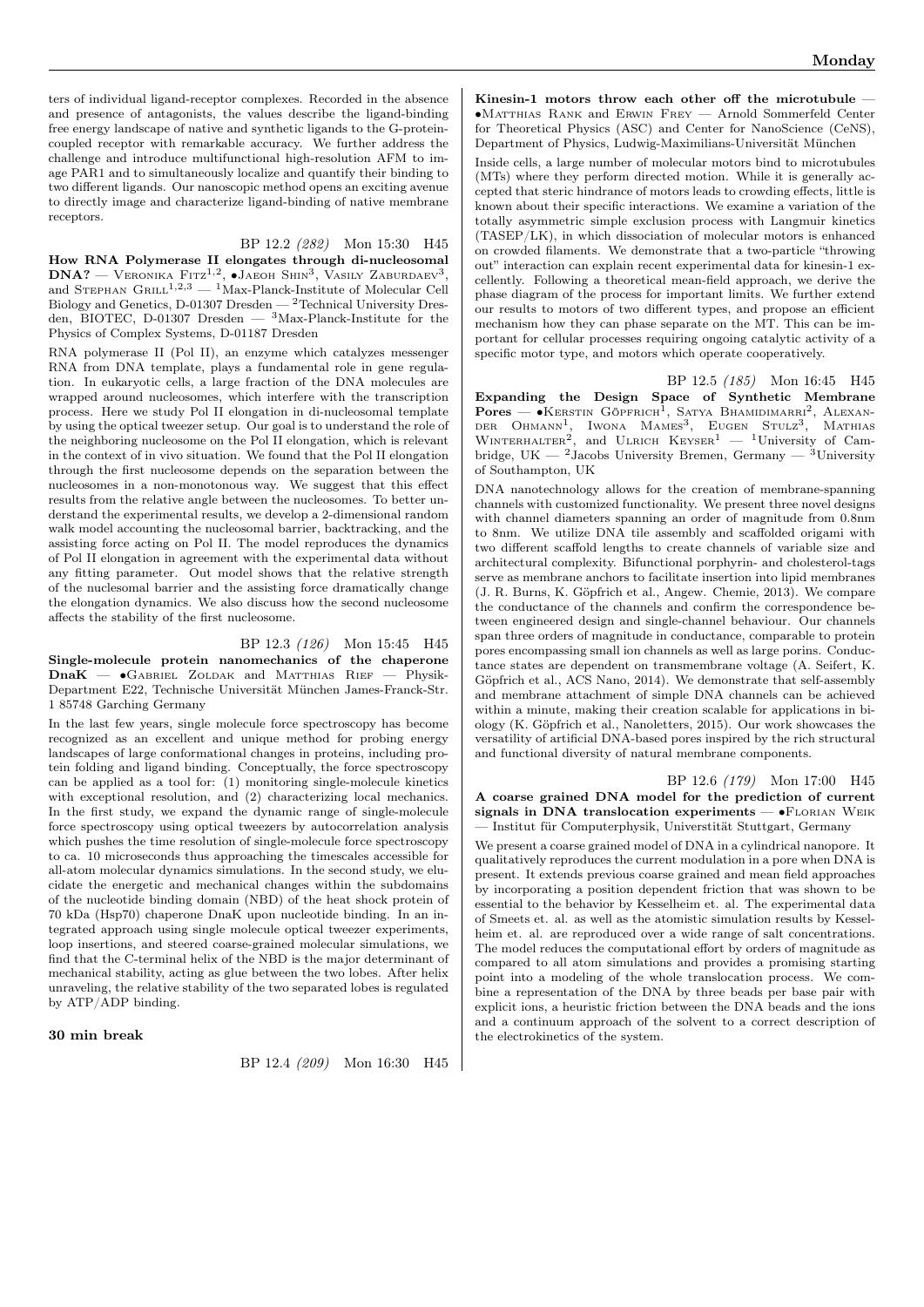## BP 13: Posters - Anomalous Diffusion in Complex Environments

Time: Monday 17:30–19:30 Location: Poster C

BP 13.1 (7) Mon 17:30 Poster C

Spatially Inhomogeneous Search Strategies for Intracellular Transport — ∙Anne Hafner and Heiko Rieger — Theoretical Physics, Saarland University, Saarbrücken, Germany

Intracellular transport is vital for the proper functioning and survival of a cell. Cargo (proteins, vesicles, organelles, etc.) is transferred from its place of creation to its target locations via molecular motor assisted transport along cytoskeletal filaments. The transport efficiency is strongly affected by the spatial organization of the cytoskeleton, which constitutes an inhomogeneous, complex network. In cells with a centrosome microtubules grow radially from the central microtubule organizing center towards the cell periphery whereas actin filaments form a dense meshwork, the actin cortex, underneath the cell membrane with a broad range of orientations. The emerging ballistic motion along filaments is frequently interrupted due to constricting intersection nodes or cycles of detachment and reattachment processes in the crowded cytoplasm. In oder to investigate the efficiency of search strategies established by the cell's specific spatial organization of the cytoskeleton we formulate a random velocity model with intermittent arrest states. With extensive computer simulations we analyze the dependence of the mean first passage times for different search problems on the structural characteristics of the cytoskeleton, the motor properties and the fraction of time spent in each state.

BP 13.2 (120) Mon 17:30 Poster C

Subcellular Organization of Eukaryotes during Mitosis — Nisha Pawar, ∙Claudia Donth, and Matthias Weiss — Universität Bayreuth, Experimentalphysik 1

Eukaryotic cells undergo major structural changes at the onset and during mitosis. This includes nuclear envelope breakdown, the formation of a mitotic spindle, disassembly of the Golgi apparatus and a transition of the endoplasmic reticulum from netlike to sheetlike structure.

Using spatially resolved FCS measurements we were able to show that the contiguous fluid of former cytoplasm and nucleoplasm features an anisotropically varying diffusion characteristics in the mitotic spindle area [1]. This affects the preferential direction of long-time diffusion as well as the distribution of nucleocytoplasmic constituents throughout the spindle region.

While being functionally closely related in interphase, ER and Golgi apparatus were found to be inherited separately: After its disassembly, Golgi components are spread throughout the whole cell, while the ER takes on a sheetlike structure that is excluded from the mitotic spindle region. Starting from an unmixed state of ER and Golgi components, Golgi reassembly after cytokinesis appears to be independent of the ER.

[1] N. Pawar, C. Donth and M. Weiss; Curr. Biol. 24, 16, 1905-1908 (2014)

## BP 14: Posters - Biotechnology and Bioengineering

Time: Monday 17:30–19:30 Location: Poster C

BP 14.1 (99) Mon 17:30 Poster C

Hydrodynamic Flow Control from Micro- to Picolitres — ∙Katja Prasol and Claus Fütterer — Biophysical Tools GmbH/Forschung, 04317 Leipzig, Germany

During the last decade biophysists, biochemists and biologists moved to microfluidics in their applications. Prokaryotic and eukaryotic cells are cultured and investigated in microfluidic chips, they are sorted in microfluidic systems, other molecules, even DNAs, are being observed in micro-droplets.

All of these applications are highly dependent on a precise flow control, which is conventionally done with syringe or peristaltic pumps. However, such approaches have a number of bottlenecks. Smallest irregularities in piston motion of syringe pumps are strongly hydrodynamically amplified in the flow velocity. The peristaltic pump, based on squeezing of tubing, does not allow precise determination of the perfused volume and generates strongly pulsatile flow.

Within our research we focused on the development and testing of novel pressure-driven flow control methods. Recently we developed a new pneumatic flow control principle. Our new system overcomes the bottlenecks of conventional flow control methods including the current state-of-the-art in microfluidic flow control (Fütterer et al., Injection and Flow Control in Microchannels, Lab Chip, 4, 351, 2004). Further, we present data on stability, fast dynamics as well as a number of real and future applications in biology, biophysics and medical research.

#### BP 14.2 (261) Mon 17:30 Poster C

Exploring the secondary structure of xanthan by atomic  $\text{force microscopy} \longrightarrow \text{Julia}$  Teckentrup<sup>1</sup>, Orooba Al-Hamood<sup>1</sup>, TIM STEFFEN<sup>2</sup>, HANNA BEDNARZ<sup>2</sup>, VOLKER WALHORN<sup>1</sup>, KARSTEN NIEHAUS<sup>2</sup>, and DARIO ANSELMETTI<sup>1</sup> — <sup>1</sup>Experimental Biophysics, Bielefeld University, Germany — <sup>2</sup>Proteome and Metabolome Research, Bielefeld University, Germany

The polysaccharide xanthan which is secreted by the  $\gamma$ proteobacterium Xanthomonas campestris is an industrial scale used food thickening agent and rheologic modifier. Its great commercial importance calls forth to optimize the xanthan production. By targeted genetic modification the metabolism of Xanthomonas can be

modified in such a way that the xanthan production efficiency or the shear-thickening potency is optimized.

Using atomic force microscopy (AFM) we analyzed the secondary structure of single xanthan polymers produced by wild-type Xanthomonas campestris B100 and several genetically modified variations. We found a wide variation of characteristic differences between xanthan molecules produced by different stems ranging from single linear polymers to branched xanthan double strands. These results can help to get a better understanding of the metabolic pathways that are relevant for xanthan synthesis. Furthermore, variations of the xanthan secondary structure can explain its viscosifying properties.

BP 14.3 (317) Mon 17:30 Poster C Influence of different hydrophobic tags on structural properties and membrane insertion probability of artificial DNA nanopores — • ALEXANDER OHMANN, KERSTIN GÖPFRICH, and UL-RICH F. KEYSER — Cavendish Laboratory, University of Cambridge, CB3 0HE, UK

Biological ion channels are involved in numerous cellular processes and their dysfunction constitutes key events in many pathological processes. It has been shown that the directed folding of DNA allows the fabrication of versatile and programmable synthetic ion channels that can self-insert into the lipid membrane via hydrophobic tags such as cholesterol. However, number and type of hydrophobic tags employed have a significant influence on the structural properties of individual DNA constructs, their behavior at higher concentrations, and their insertion probability into the lipid bilayer. Here, we present initial results on understanding these effects by a thorough analysis of nanoscale DNA constructs assembled entirely from chemically synthetized DNA single strands modified with a variety of hydrophobic tags. The influence on structural properties have been studied on the single molecule level as well as in bulk. Electrophysiological measurements provide insight into their insertion efficiency as well as their characteristics as ion channels. The results of our study greatly enhance our understanding of how to design such artificial ion channels and optimize their insertion efficiency. Making them more adaptable to ambient conditions such as hydrophobicity and salt concentration these synthetic nanopores therefore become increasingly attractive for biomedical applications.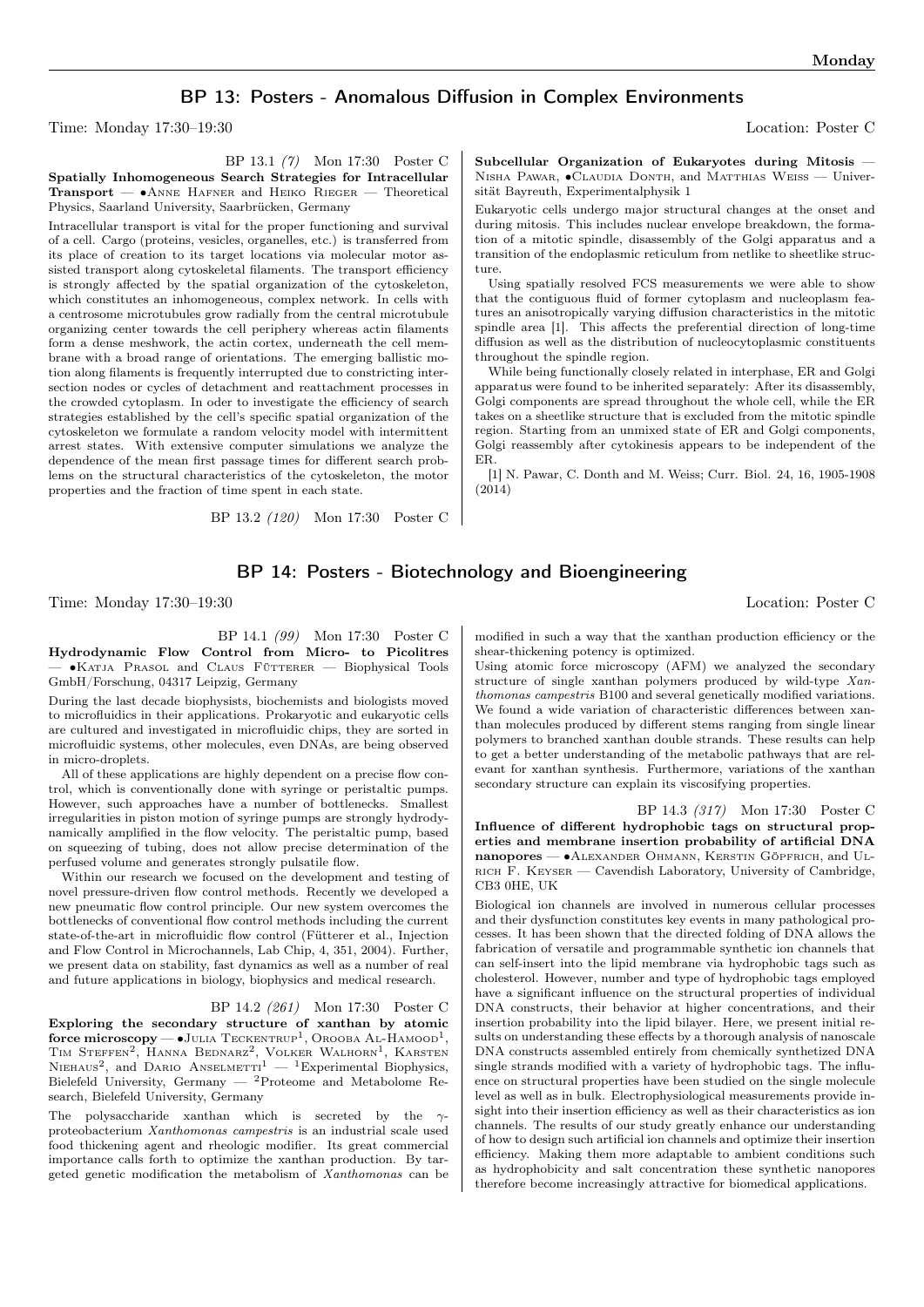## BP 15: Posters - Complex Fluids and Soft Matter

Time: Monday 17:30–19:30 Location: Poster C

BP 15.1 (67) Mon 17:30 Poster C

Margination of rigid spheres in a partially constricted cylinder — ∙Christian Bächer and Stephan Gekle — Biofluid Simulation and Modeling, University of Bayreuth, Germany

Previous simulations and experiments have shown the "margination" of rigid spheres suspended in red blood cells flowing through a microchannel: the rigid spheres are pushed towards the wall, whereas the red blood cells concentrate in the inner region of the channel.

To investigate the influence of more complex geometries we simulate margination in a partially constricted cylinder using the Lattice Boltzmann method. This is done using different cylinder lengths and constriction-cylinder ratios. Besides changes in the radial distribution due to the constriction, the density of spheres in flow direction is investigated.

Understanding the influence of a constriction on margination is necessary for efficient drug delivery, especially, in the case of a stenosis.

### BP 15.2 (150) Mon 17:30 Poster C

Platelet orientation in laminar flow with no-slip and free-slip **boundary conditions — •LUKAS SCHRACK and STEPHAN GEKLE —** Biofluid Simulation and Modeling, University of Bayreuth, Germany

We investigate the orientation of platelet-shaped colloidal particles for a pressure driven laminar flow using Lattice Boltzmann method. The alignment is measured by the Hermans orientation parameter. The radial orientation distribution of platelets within a cylinder and a liquid jet is studied. The liquid jet is simulated by a free moving fluid with variable diameter.

We are interested in the influence of no-slip and free-slip boundary conditions on the orientation parameter especially within the transition zone between a cylinder and a liquid jet.

Our simulation results are compared with experimental data of sodium hectorite measured by small angle X-ray scattering.

BP 15.3 (238) Mon 17:30 Poster C

Finite Element Analysis of the Substrate Effect in Cylindrical Indentation — ∙Adrian Fessel and Hans-Günther Döbereiner

# BP 16: Posters - Computational Biophysics

Time: Monday 17:30–19:30 Location: Poster C

BP 16.1 (89) Mon 17:30 Poster C Contact- and distance-based principal component analysis of protein dynamics — ∙Matthias Ernst and Gerhard Stock — University of Freiburg, 79104 Freiburg, Germany

To describe and understand protein dynamics, systematic dimensionality reduction is crucial. This can be accomplished by principal component analysis (PCA), a linear transformation which removes linear correlations of the coordinates by diagonalizing their covariance matrix. Different types of input coordinates can be used, like dihedral angles (dPCA[1]) or various kinds of distances (e.g. conPCA[2]) or cartesian atomic coordinates. Internal coordinates often provides higher resolution, especially for large-amplitude motion as found in folding systems[3]. In contrast to dihedral angles which mainly reflect the behaviour of neighbouring residues in a protein, distances between pairs of atoms also incorporate information about residues further apart in the primary sequence.

We employ PCA and classify the results based on distances between Ca atoms as well as distances between different residues (including side chains) for various types of well-known model problems, like folding of villin headpiece or functional dynamics of BPTI or lysozyme. We show that it can be advantageous to include only a selected set of coordinates for a PCA because the selection of input variables strongly influences the results of a PCA.

[1] Y. Mu, P. H. Nguyen, and G. Stock, Proteins 2005, 58, 45.

[2] M. Ernst, F. Sittel and G. Stock, submitted.

[3] F. Sittel, A. Jain and G. Stock, J. Chem. Phys. 2014, 141, 014111.

BP 16.2 (200) Mon 17:30 Poster C

— Institut für Biophysik, Universität Bremen, Deutschland

Indentation tests play an important role in tissue analysis. Various testing scenarios can be simplified to a deformable layer resting on a rigid foundation with an indenter of some shape exerting a normal force on the material surface. Focusing on the case of a flat-ended cylinder as an indenter, we perform a parametric finite element analysis aided by analytical considerations aiming to distinguish non-linear material behavior from thickness effects present in force-indentation measurements at finite indentation depths.

BP 15.4 (284) Mon 17:30 Poster C Multicomponent nature affects liquid phase-separation as a function of temperature.  $-$  • Omar Adame Arana<sup>1</sup>, Christoph A. WEBER<sup>1</sup>, ANDRÉS F. DIAZ DELGADILLO<sup>2</sup>, ANTHONY HYMAN<sup>2</sup>, and FRANK JÜLICHER<sup>1</sup> — <sup>1</sup>Max Planck Institute for the Physics of Complex Systems, Dresden — <sup>2</sup>Max Planck Institute of Molecular Cell Biology and Genetics, Dresden

Temperature variations affect the fertility of many worm-like species. Fertility in these organisms has been shown to be correlated with the existence of liquid-like drops which phase separate from the remaining cytoplasm. To understand how temperature affects demixing of these drops, embryos of a certain worm species are experimentally subjected to temperature quenches. In these experiments it is observed that the difference of concentration inside and outside of droplet material shows several plateaus as temperature is increased; a behaviour not possible in binary fluids. An open question is whether the multicomponent nature of the cytoplasm can account for this behavior.

To this end we describe the interior of the cytoplasm as a multicomponent mixture using a Flory Huggins model. In this model interactions between the components are captured by parameters which exhibit a specific dependence on temperature. Exploring several choices of interaction parameters we compute the phase diagrams using a convex hull construction. Then we analyze the behavior of the tie lines and find that the difference between concentrations inside and outside of droplet material can exhibit several plateaus as observed in experiments.

Structures and Processes in a Quantum Rattle —  $•^{\mathrm{A}_{\mathrm{M}{\mathrm{A}}\mathrm{N}{\mathrm{D}}\mathrm{A}}}$ Diez Fernandez, Molly Stevens, and Mike Finnis — Imperial College London, United Kingdom

Nanoparticles bring new possibilities to the field of drug delivery engineering. One of the properties nanoparticles for drug delivery must have is a large drug loading capacity and an extended and sustained release. This is necessary to ensure constant drug levels in the target tissue and improve drug efficiency. We recently developed a Quantum rattle based nanoparticle for drug loading and release [1] as well as multimodal imaging capabilities.

In order to understand the key features of the nanoparticle responsible for drug loading and release and to enable further optimisation of these parameters, we have taken a multiscale modelling approach. Firstly, a continuum mathematical model has been developed to describe drug diffusion and sorption in the nanoparticle. In the next phase of the project, Molecular Dynamics simulations are being done to obtain information from lower scales, such as the drug diffusion coefficient inside the pore channels.

REFERENCES:

[1] Gold silica quantum rattles for multimodal imaging and therapy M. Hembury, C. Chiappini, S Bertazzo, T. L. Kalberd, G. L. Driskoe, O. Ogunladed, S. Walker-Samueld, K.S. Krishnai, C. Jumeaux, P. Beard, C.S.S.R.Kumari, A. E. Porter, M.F.Lythgoe, C. Boissièree, C. Sanchez, and M. M. Stevens PNAS, February 17, 2015, vol. 112, no. 7, 1959 1964

BP 16.3 (205) Mon 17:30 Poster C Modelling and Controlling Electro-Hydrodynamics in Nanopore Translocation Experiments — • ANDREAS J MEYER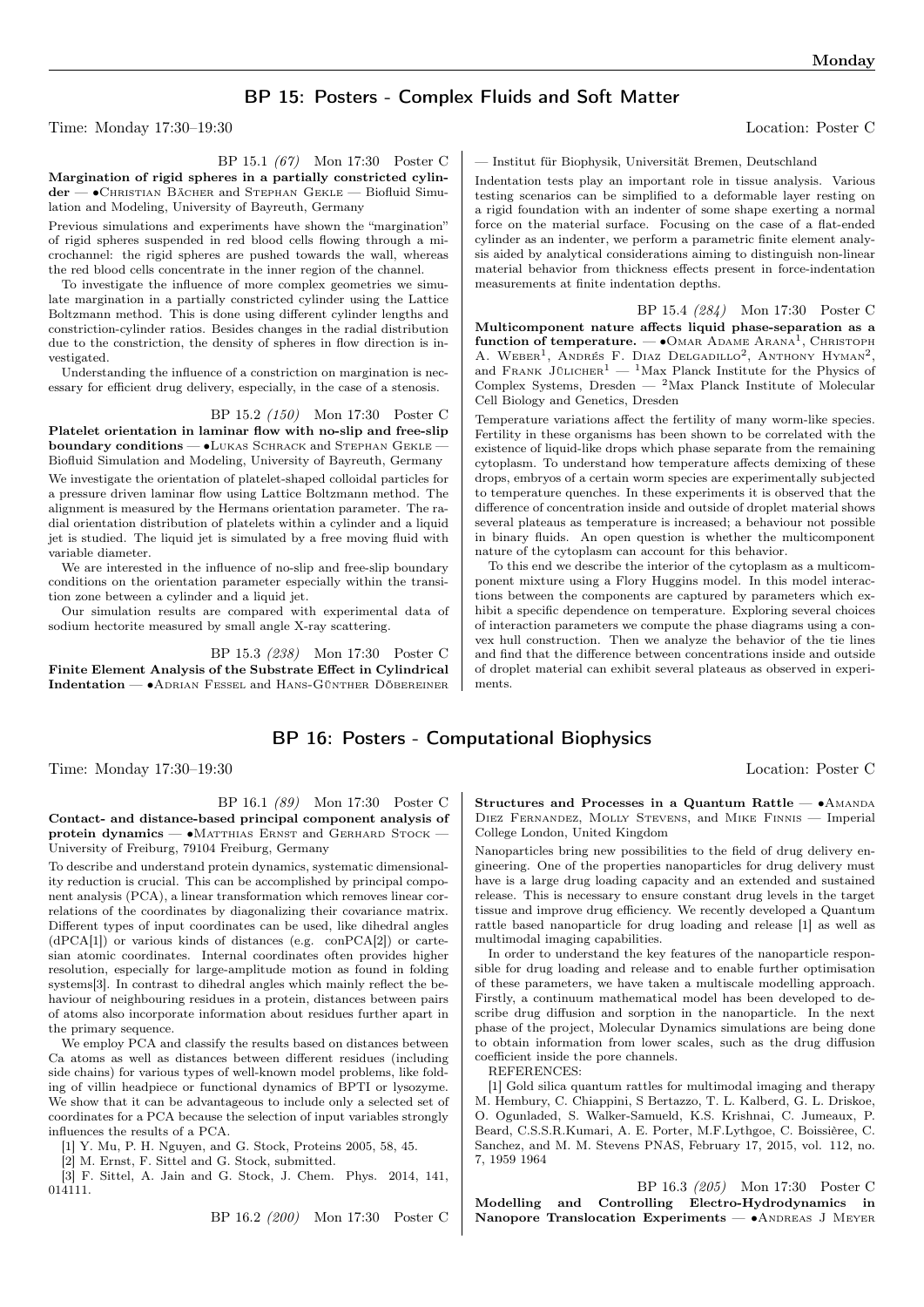#### and Peter Reimann — Universität Bielefeld

The translocation of biopolymers through nanopores is dominated by several competing effects, namely electrostatic forces resulting from an applied voltage difference, system-intrinsic charges, and the hence induced velocity field of the buffer solution. Since comprehensive molecular-dynamics simulations of translocation processes are practically infeasible, modelling the acting forces demands an effective description of nanoscopic structures and physical parameters. We employ a continuum description via Poisson-Nernst-Planck and Stokes equations for conducting numerical experiments and finding optimized parameter sets or new analysis techniques.

BP 16.4 (211) Mon 17:30 Poster C Phase Transitions and Defects in a Flocking Model at High Density —  $\bullet$ FELIX KEMPF<sup>1</sup>, CHRISTOPH A. WEBER<sup>2</sup>, and ERWIN  $F_{REF}^{1}$  – <sup>1</sup>Arnold Sommerfeld Center for Theoretical Physics and Center for NanoScience, Department of Physics, Ludwig-Maximilians-Universität München, 80333 Munich, Germany — <sup>2</sup>Department of Biological Physics, Max Planck Institute for the Physics of Complex Systems, 01187 Dresden, Germany

To investigate active systems at high densities, we use computer simulations of a flocking model with repulsive interaction. Flocking models implement the core-features of active matter: self-propulsion and mutual alignment. At high densities, our model shows a transition reminiscent of melting in a 2d thermal crystal. Recently, the phase diagram was studied (C. Weber, C. Bock, and E. Frey, Phys. Rev. Lett. 112, 168301 (2014)), an open question was the role of defects in this transition. We now focus on the mutual interaction of dislocations in the crystaline phase. We explore phenomenology and statistics of the mutual interaction of two isolated dislocations in the ordered phase and compare the simulation results to a markovian model. The discrepancy between this simplified model and the statistics of the full simulations reveals that correlations are not negligible for defect interaction. We also observe a faster motion for short dislocation distances, which shows that the mechanisms governing the interactions in the near-range are fundamentally different compared to the far field.

In summary, our work elucidates phenomenology and statistics of the interaction of dislocation pairs in active high-density systems.

BP 16.5 (218) Mon 17:30 Poster C A mechanism for contraction of cytokinetic actin rings — ∙Fabian Hubertus Kreten, Christian Hoffmann, and Karsten Kruse — Universität des Saarlandes, Theoretische Physik, Campus E26, 66123 Saarbrücken

In the late stages of cell division, animal cells are cleaved by contraction of the cytokinetic ring. The ring consists of actin filaments, molecular motors, and other proteins. How this ring generates an average net contractile stress is still poorly understood.

Here, we study a mechanism involving the formation of bipolar filaments by joining polar actin filaments of opposite orientation at their barbed ends. We develop a continuum mean-field model for the dynamics of actin filaments and motors. A linear stability analysis shows that the homogenous distribution becomes unstable beyond a critical motor strength. Numerical solutions of the full dynamic equations exhibit a backward-bifurcating non-homogenous state with clustered filaments at distinct positions along the ring.

For sufficiently stable bipolar filaments, the distribution is stationary and reminiscent of muscle sarcomeres. In this state, the total stress is higher than in the homogenous state for the same parameters. If the bipolar filaments split fast enough into their polar constituting filaments, oscillatory states can be observed. We discuss these findings in terms of recent experiments.

#### BP 16.6 (222) Mon 17:30 Poster C

Opposite Translocation of Long and Short Oligomers Through a Nanopore — • Thomas Töws, SEBASTIAN GETFERT, and Peter Reimann — Fakultät für Physik, Universität Bielefeld, 33615 Bielefeld, Germany

We consider elongated cylindrical particles, modeling e.g. DNA fragments or nanorods, while translocating under the action of an externally applied electric potential through a solid-state nanopore. Particular emphasis is put on the concomitant potential-energy landscape due to the complex interplay of various electrohydrodynamic effects beyond the realm of small Debye lengths. We find that the net potential energy difference across the membrane may be of opposite sign for short and long particles of equal diameters and charge densities (e.g.

oligomers). Thermal noise thus leads to biased diffusion through the pore into opposite directions. The specific particle length at which this transport inversion occurs can be controlled by means of a membrane gate electrode.

BP 16.7 (276) Mon 17:30 Poster C

New insights to the thermodynamic stability of DNA i-motif: A perspective from advanced computational sampling methods — ∙Raghvendra Pratap Singh, Vasileios Tatsis, and An-DREAS HEUER — Corrensstr. 30, D-48149, Institute of Physical Chemistry, University of Münster, Germany

Under high temperature and low pH conditions, cytosine rich stretches of nucleic acids are able to fold in a novel localized tetrameric form via the protonation of N3 nitrogen of Cytosines. The protonation of N3 nitrogen facilitates the nucleic acids to form non Watson-Crick pairing  $(C+C)$ . Recent studies suggest that this unique fold can be used as a template to create longer quadruplex nanowires for Bionanotechnology applications. The studies suggest that it could be a significant target for certain Cancer treatments. Here we present microsecond long MD simulation using advance-sampling technique of Metadynamics/Bias-exchange Metadynamics for protonated and deprotonated single stranded i-motif at ambient temperature (300K) and in high temperature (500K). Additionally, We studied unfolding simulations of experimentally solved crystal structures along with mutants of the base structure to study the impact of mutations on the thermodynamics of the DNA i-motif. A detailed comparative scenario on the stability and energetics of i-motif and induced mutants will be presented.

References [1] Guéron, M., Leroy, J.L, Current Opinion in Structural Biology 10(3),326-331(2000) [2] Ren, J., Qu, X., Trent, J.O., Chaires, J.B. Nucleic Acids Research 30, 2307\*2315 (2002)

BP 16.8 (292) Mon 17:30 Poster C Interactions between Polyethylene Glycol and Proteins Investigated Using Molecular Dynamics Simulations — Jia-JIA  $Z_{\text{HOU}}^1$ , Friederike Schmid<sup>1</sup>, and  $\bullet$ Giovanni Settanni<sup>1,2</sup> – <sup>1</sup>Johannes Gutenberg University, Mainz, Germany  $-$  <sup>2</sup>Max-Planck Graduate Center with the University of Mainz

Polyethylene glycol (PEG) is a polymer with a vast range of applications, including medical and biochemical applications. Notwithstanding the widespread use of PEG to improve the therapeuthic efficacy of drugs, proteins, liposomes or nanoparticles through the PEGylation process, the molecular factors at the basis of this behaviour have not been clearly identified, yet. Here we use molecular dynamics simulations to investigate the non-covalent interactions taking place between PEG and several blood proteins. The simulations are used to measure the preferential binding coefficient of PEG for proteins, and reveal recurring patterns of interaction involving specific aminoacids. The latter could be used for the development of coarse grained representations of protein-PEG interactions and may provide the basis for understanding the properties of protein coronas formed around PEGylated nanoparticles.

BP 16.9 (302) Mon 17:30 Poster C Monte-Carlo-Simulations of Cellular Adhesion — •FILIP SAVIĆ, ANDREAS JANSHOFF, and BURKHARD GEIL — Georg-August-Universität Göttingen, Institut für Physikalische Chemie, Tammannstraße 6, 37077 Göttingen, Germany

The adhesion of cells to the extracellular matrix is an important process in biology. To understand the physical processes involved in the on state of cellular adhesion, especially the lateral organization of adhesion molecules into clusters, we perform Monte-Carlo-Simulations based on a harmonic multi-spring model involving lipid membranes and their physical properties. Local deformation of the membrane in the vicinity of adhesion clusters facilitates cluster growth while a repulsive interaction between clusters arises due to an interplay of membrane bending rigidity and non-specific repulsion. Balance of this interaction governs cluster size and stability in our simulations.

BP 16.10 (314) Mon 17:30 Poster C Salting out Constants of Aromatic Compounds - Experiment, Simulation and Kirkwood-Buff Theory — ∙Jakub Po-LAK, PAVEL VRBKA, and JAN HEYDA — Department of Physical Chemistry, University of Chemistry and Technology, Prague, Czech Republic

Fluctuation theory of solutions, also called Kirkwood-Buff theory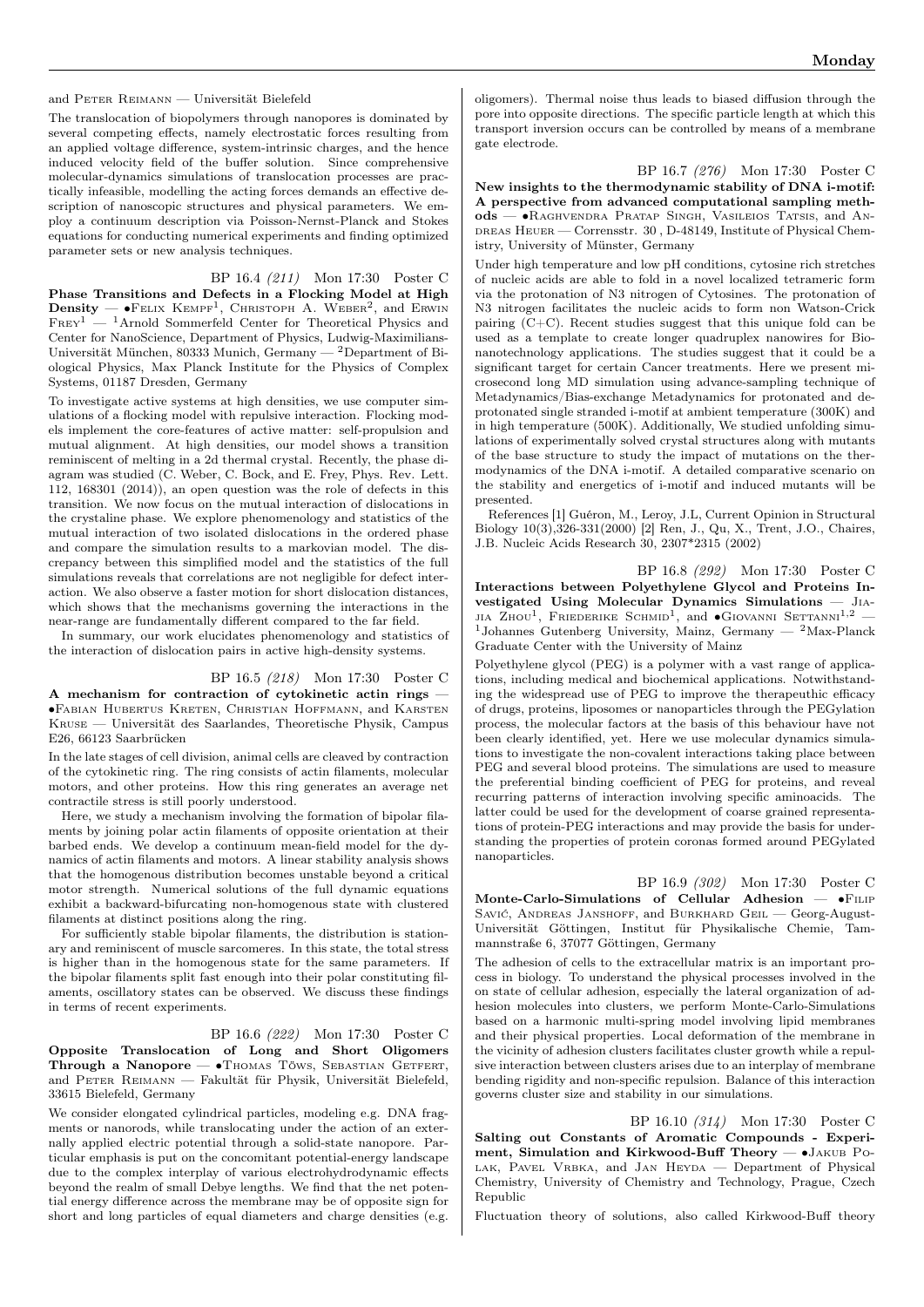(KB), can be used to determine salting out constants of sparingly soluble molecules, from computer simulation data.

In this contribution, we have experimentally determined the limiting activity coefficients for large set of aromatic compounds (benzene, toluene, ethylbenzen and xylenes) in salt solutions (NaCl, Na2SO4, NaSCN). Following a recent simulation study of alkali halides saltingout effect on benzene (dx.doi.org/10.1021/jp5011154), we gained microscopic insight into the role of salts via all-atom molecular dynamics simulations.

BP 17: Posters - Coupled Problems in Biological Systems: Model Identification, Analysis and **Predictions** 

Time: Monday 17:30–19:30 Location: Poster C

BP 17.1 (102) Mon 17:30 Poster C Biological cybernetics in human motor control: from singlejoint to multi-joint movements —  $\bullet$ ALEXANDRA BAYER<sup>1,2</sup>, DANIEL HÄUFLE<sup>1,2</sup>, MICHAEL GÜNTHER<sup>1</sup>, and Syn Schmitt<sup>1,2</sup> -1 Institut für Sport- und Bewegungswissenschaft, Universität Stuttgart, Germany  $-$  <sup>2</sup>Stuttgart Research Centre for Simulation Technology, Universität Stuttgart, Germany

An open question in motor control is how different and complex movements are planned, controlled and organised in the human body. To investigate this question, biophysical modelling provides a framework to understand human motor control. For this method, physiologically motivated and experimentally validated models are required to predict the dynamic interplay of the neural controller with the musculoskeletal biophysics. Numerous model representations with different levels of detail already exist in literature. Therefore, the main goal of our cybernetic approach was to identify the basic biomechanical and biochemical properties of the neuro-musculoskeletal system for singlejoint movements. Using a simple model to perform fast goal-directed arm movements, it was found that in addition to the parameterisation of the force-length curve, the movement velocity strongly depends on the model representing the activation dynamics. Based on these findings, it was possible to construct on overall human model applicable for investigations of complex multi-joint movements. Finally, such a multi-body model was used, for example, to investigate internal loads

## BP 18: Posters - DNA, RNA and Related Enzymes

Time: Monday 17:30–19:30 Location: Poster C

BP 18.1 (4) Mon 17:30 Poster C

Molecular Dynamics simulations for the detection of unfolding pathways and stable conformations of DNA structures — ∙Ewa Anna Oprzeska-Zingrebe and Jens Smiatek — Institute for Computational Physics, University of Stuttgart, Stuttgart, Germany The formation of specific DNA secondary and tertiary structures has been reported to play a key role in various range of biological processes, such as transcription termination or intermolecular binding. Among them, a pivotal role has been ascribed to DNA i-Motif and G-Quadruplex structures, which due to their biological appearance in telomeric and centromeric DNA are considered as potential targets for various diseases. Recent studies on high-temperature unfolding simulations of the DNA i-Motifs have revealed the existence of stable hairpin configurations as an intermediate step in the unfolding pathway of DNA higher-order structures. In our study, we investigate a simple 7-nucleotide DNA hairpin structure with the sequence d(GCGAAGC) to achieve detailed insight into the stability of DNA hairpin structures and their interaction with the osmolyte urea.

BP 18.2 (83) Mon 17:30 Poster C Single DNA Molecules and Colloids in a Thermophoretic Trap — ∙Tobias Thalheim, Marco Braun, Andreas Bregulla, and Frank Cichos — Molecular Nanophotonics Group, Institute of Experimental Physics I, University of Leipzig, Germany

We report on the trapping of single and multiple colloids as well as single DNA molecules in solution. We show, that the actual fuel of Brownian motion - temperature - is also capable of confining Brownian motion. A thermophoretic trap has been developed which employs

The KB analysis of simulation data provide a solid evidence that the preferential binding of salt over water is weakly negative (i.e., salt is weakly depleted) for NaSCN, negative for NaCl, and very negative for Na2SO4, in accord with experimentally determined salting out constants.

The applicability of, in the community frequent, partitioning concepts, as well as the arbitrariness of the selection of 'reference' salt are discussed.

in human spine during simple movements like sitting down in a seat or during whole-body vibrations.

BP 17.2 (323) Mon 17:30 Poster C Normalization of Western blot data affects the statistics of estimators — CATERINA THOMASETH and ●NICOLE RADDE — Institute for Systems Theory and Automatic Control, University of Stuttgart, Stuttgart, Germany

Western blotting is a technique for the quantification of proteins, which has made a transition from a purely qualitative to a semi-quantitative method in the last decade. Western blot data are nowadays also frequently used to enrich parameter estimation for models of intracellular processes. This task, however, poses several challenges.

In this work we elaborate on the normalization of data from Western blot experiments and its impact on parameter estimation. Preprocessing of Western blot data includes a two step normalization procedure, in which the raw signals are normalized to a loading control and to a reference condition. If the signals themselves are normally distributed, the normalized data are described by ratios of normal distributions, which have some peculiarities that can complicate further analysis. We recapitulate some properties of these ratio distributions and conditions for various approximations that facilitate further analysis. We illustrate results on a case study in which Western blot data are used to infer the fold change in a knockdown experiment.

temperature gradients, which are dynamically generated by the optical heating of a plasmonic structure. An optical feedback mechanism allows to control the number of colloids or molecules in the trap. The study of the motion of two colloids in the trap reveals not only the compression of the mean distance of the two particles in the trap but also a correlation of the spatial distribution of the particles inside the trapping region. The compression of the mean distance of the two colloidal particles suggests that also the macromolecular conformation of a single semiflexible polymer can be compressed by the action of the temperature gradients. First results of experiments on single lambda-DNA molecules provide evidence, that an inhomogeneous temperature

profile is able to distort the conformation of the DNA, which paves the way for compression and free expansion experiments of single DNA molecules.

BP 18.3 (88) Mon 17:30 Poster C The maximum number of independently hybridizing DNA strands —  $\bullet$ Mina Mohammadi-Kambs<sup>1</sup>, Kathrin Hölz<sup>2</sup>, Mark SOMOZA<sup>2</sup>, and ALBRECHT  $\text{OTT}^1 - {}^1\text{University}$  des Saarlandes, Department of Experimental Physics — <sup>2</sup>University of Vienna, Institute of Inorganic Chemistry, Faculty of Chemistry

In the cell molecular information processing is based on molecular recognition and binding. Although DNA hybridization is sometimes understood as lock and key interaction, it is not completely clear how the two molecules can identify each other. Even with a few mismatched bases, hybridization still occurs and this makes it difficult to predict hybridization in crowded and competitive environments. Here we study how different strands need to be to avoid competition for the same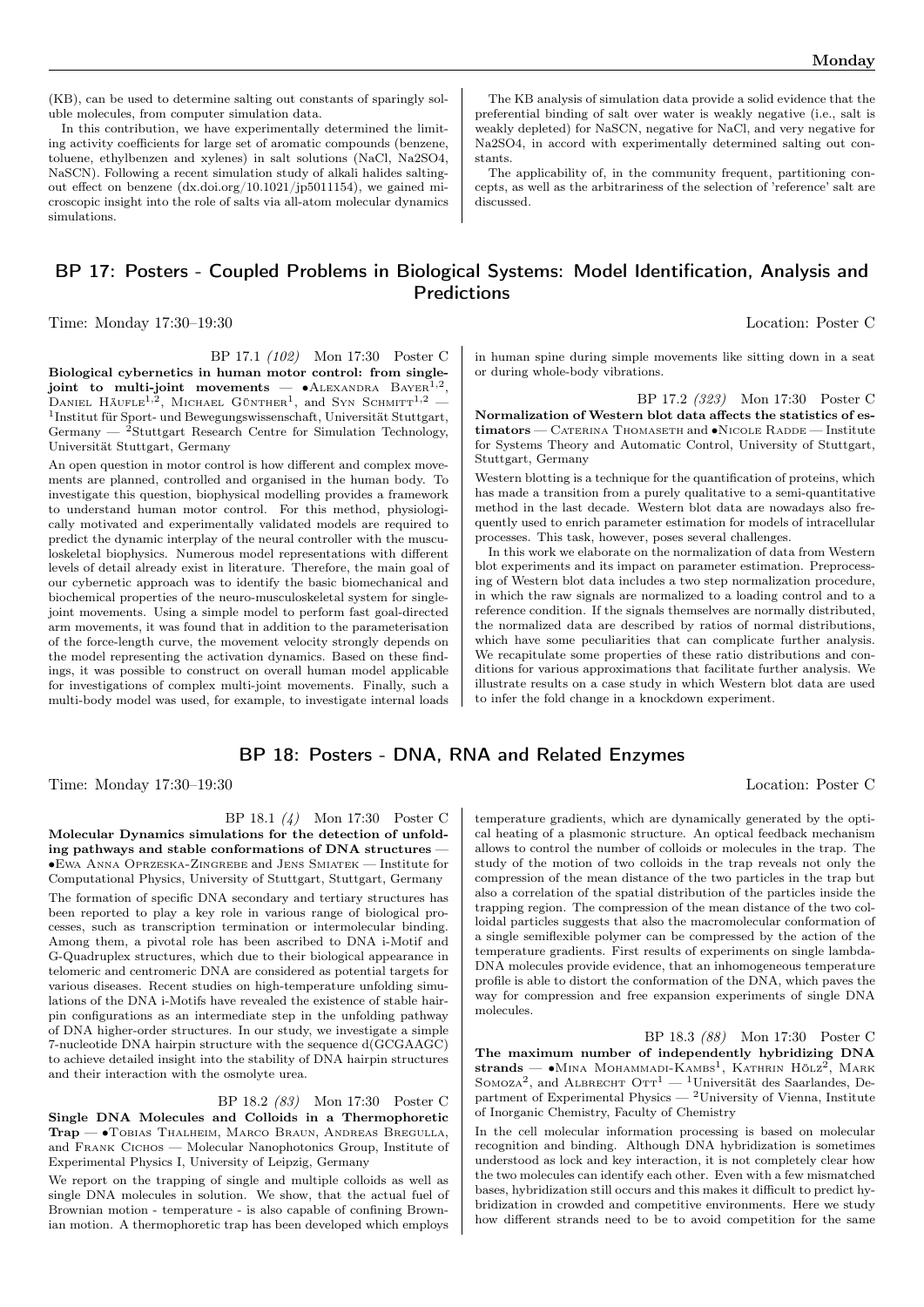molecule. In this work we first numerically derive the maximal number of possible sequences, which can coexist without competing to bind to each other's perfect match. Experimentally we determine the appropriate minimum number of mismatched bases and investigate the behavior of DNA in a scenario where many sequences bind to their surface bound complements so that competition is minimized.

#### BP 18.4 (92) Mon 17:30 Poster C

Subnuclear Microarchitecture is Established when Transcription is Activated in Zebrafish Embryos — •LENNART Hilbert<sup>1,2,3</sup>, Yuko Sato<sup>4</sup>, Hiroshi Kimura<sup>4</sup>, Alf Honigmann<sup>3</sup>, Vasily Zaburdaev<sup>2</sup>, and Nadine Vastenhouw<sup>3</sup> — <sup>1</sup>Center for Systems Biology Dresden —  $^2$ MPI for Physics of Complex Systems –  ${}^{3}\text{MPI}$  of Molecular Cell Biology and Genetics  $-{}^{4}\text{Tokyo Institute of}$ Technology

DNA transcription is a fundamental process of cellular function. Still, the driving forces of spatial organization of the transcription machinery in the nucleus remain poorly understood. Here, we used the onset of transcription in zebrafish embryos as a model system to investigate the contribution of transcription to spatial organization. To enable super-resolution microscopy of subnuclear organization, we dissociated embryos into individual cells. Clones of these cells exhibited transcription onset as seen in embryos. We imaged DNA and active RNA polymerase II (Pol II) in fixed clones by widefield and 3D STED superresolution microscopy. DNA was first homogeneously distributed but segregated into spatially confined domains after transcription onset. Pol II foci with a granular sub-micron structure were seen. Focus frequency and structural complexity increased with intensifying transcription. After transcription onset, a nucleus-wide, interconnected network of Pol II-compartments formed. Live cell Pol II detection with fluorescence-tagged antibody fragments reproduced the fixed cell results. The techniques enabled by embryo dissociation will support comprehensive assessment of transcription as a driver of subnuclear organization.

BP 18.5 (239) Mon 17:30 Poster C Measuring DNA translocation forces through MoS2 nanopores — •DENNIS KREFT, SEBASTIAN KNUST, and DARIO ANSELMETTI — Bielefeld University

We measured the forces acting on a single strand of dsDNA during translocation through nanopores in molybdenum disulfide (MoS2) mono- and bilayer membranes by Optical Tweezers. The system includes a video-based force detection and analysis system allowing for virtually interference-free axial force measurements [1].

Preliminary measurements of the translocation of a  $\lambda$ -DNA dimer through a 40 nm Helium-ion drilled nanopore in a MoS2 bilayer resulted in a force of  $(4.5 \pm 1.5)$  pN @ 50 mV. We will show further measurements performed with an overall force resolution of 0.5 pN at a sample rate of 2042 Hz.

[1] S. Knust et. al., Rev. Sci. Instrum. 83, 103704 (2012)

BP 18.6 (311) Mon 17:30 Poster C Thermally driven length selection increases RNA selfreplication rates — •JUAN M. IGLESIAS ARTOLA and MORITZ Kreysing — MPI-CBG, Dresden, Germany

It is widely believed that modern life on Earth was preceded by RNA molecules able to store information and to catalyze their own replication. In recent years a vast amount of effort has been dedicated to the understanding of how RNA molecules manage to replicate, and indeed a cross-catalytic replication cycle has been demonstrated experimentally[1]. However, it remains unclear how such multi-component reaction networks[2] could have self-assembled under prebiotic conditions. Particularly problematic seems the strongly non-linear concentration dependence of ligation rates, which necessitates high substrate concentrations in order to guarantee temporal persistence of the replication cycle. Using the R3C ligase as a model system, we show how a recently described thermally imbalanced micro-environment[3] is suitable to increase ligation rates by orders of magnitude through a) active accumulation of RNA strands in a small compartment, b) selection of successfully ligated products, and c) separation from inhibitory hydrolysis products. For the origin of life, we consider environmentally altered reaction kinetics key to reach reproduction rates in excess of significant decay rates; a pre-requisite not only to sustain reaction of a dilute model replicator, but also a requirement for replication networks to arise spontaneously. Refs.: [1] Lincoln et al. Science 323 (2009), [2] Higgs et al, N. Nat. Rev. Genet. 16 (2015), [3] Kreysing, et al. Nat. Chem. 15 (2015),

### BP 19: Posters - Membranes and Vesicles

Time: Monday 17:30–19:30 Location: Poster C

BP 19.1 (9) Mon 17:30 Poster C Three-dimensional lattice Boltzmann simulations of capsules with viscosity contrast — •ABDALLAH DADDI-MOUSSA-IDER<sup>1</sup>, BADR KAOUI<sup>2,3,1</sup>, and Stephan Gekle<sup>1</sup> — <sup>1</sup>Biofluid Simulation and Modeling, University of Bayreuth, 95440 Bayreuth, Germany — <sup>2</sup>CNRS - University of Technology of Compiègne, UMR 7338 - Biomechanics and Bioengineering, 60200 Compiègne, France — $\rm{^3Theoretical}$ Physics I, University of Bayreuth, 95440 Bayreuth, Germany

We study dynamics and deformation of a spherical capsule subjected to shear flow using three-dimensional lattice Boltzmann simulations. The capsule membrane is modeled as a two-dimensional surface exhibiting resistance toward shearing, area dilatation and bending. The two-way coupling, between the fluid and the capsule, is ensured by the immersed boundary method. The viscosity contrast, between the viscosities of the encapsulated and the suspending fluids, is implemented by extending the method proposed in [Kaoui and Harting, Two-dimensional lattice Boltzmann simulations of vesicles with viscosity contrast, Rheologica Acta (2015)] to the three-dimensional case. We benchmarked our method against other previous methods in literature and we got perfect agreement for a wide range of the viscosity contrasts. Afterward we studied shape recovery of a capsule, after cessation of the applied shear flow, and we found that deformation decays exponentially with a characteristic time that depends on the membrane elastic properties and on the viscosity contrast.

BP 19.2 (116) Mon 17:30 Poster C Neutron Reflectometry Yields Distance-Dependent Structures of Interacting Lipid Membrane Surfaces Decorated with  ${\rm Hydrophilic~Polymers} \longrightarrow {\rm Jgnacio~Rophic {Loureno}^1}, {\rm Vic-}$ toria Latza<sup>1</sup>, Aurelio Barbetta<sup>1,2</sup>, Luca Bertinetti<sup>1</sup>, Giovanna Fragneto<sup>3</sup>, and Emanuel Schneck<sup>1</sup> — <sup>1</sup>Max Planck In-

stitute of Colloids and Interfaces, Potsdam, Germany — <sup>2</sup> Institut de Chimie Séparative de Marcoule, France — <sup>3</sup> Institut Laue-Langevin, Grenoble, France

Polymer brushes are found on the surfaces of important classes of biological membranes, such as lipopolysaccharides on bacterial outer membranes. The latter mediate the interaction with other bacteria and thus influence the physical properties of bacterial biofilms. But interacting polymer brushes are also of technological relevance, for instance in the field of surface lubrication. The interaction between polymerdecorated surfaces is coupled to the distance-dependent conformation of the polymer chains. This problem has been addressed by theory, but accurate experimental data on polymer conformations under confinement are rare. Here, we utilize neutron reflectometry to determine the distance-dependent structure of interacting lipid membrane surfaces decorated with hydrophilic poly(ethylene glycol) (PEG) brushes. We also have a look at two interacting lipopolysaccharide surfaces.

BP 19.3 (133) Mon 17:30 Poster C Micropipettes as force sensors in biomechanical studies — ∙Christian Kreis, Marcin Makowski, Quentin Magdelaine, and Oliver Bäumchen — Max Planck Institute for Dynamics and Self-Organization, 37077 Göttingen, Germany

The precise determination of acting forces is fundamentally important for the characterization of mechanical properties of soft matter and biological processes. Optical tweezers and AFM force probes can provide quantitative information on interactions on the micro- and nanoscale. However, these techniques are limited to objects within a certain force and size range. We design micropipette force sensors from glass capillaries and employ these to study the interactions of biological matter with interfaces. The technique enables us to manipulate macroscopic and microscopic objects, with a size range from  $\mu$ m to mm, while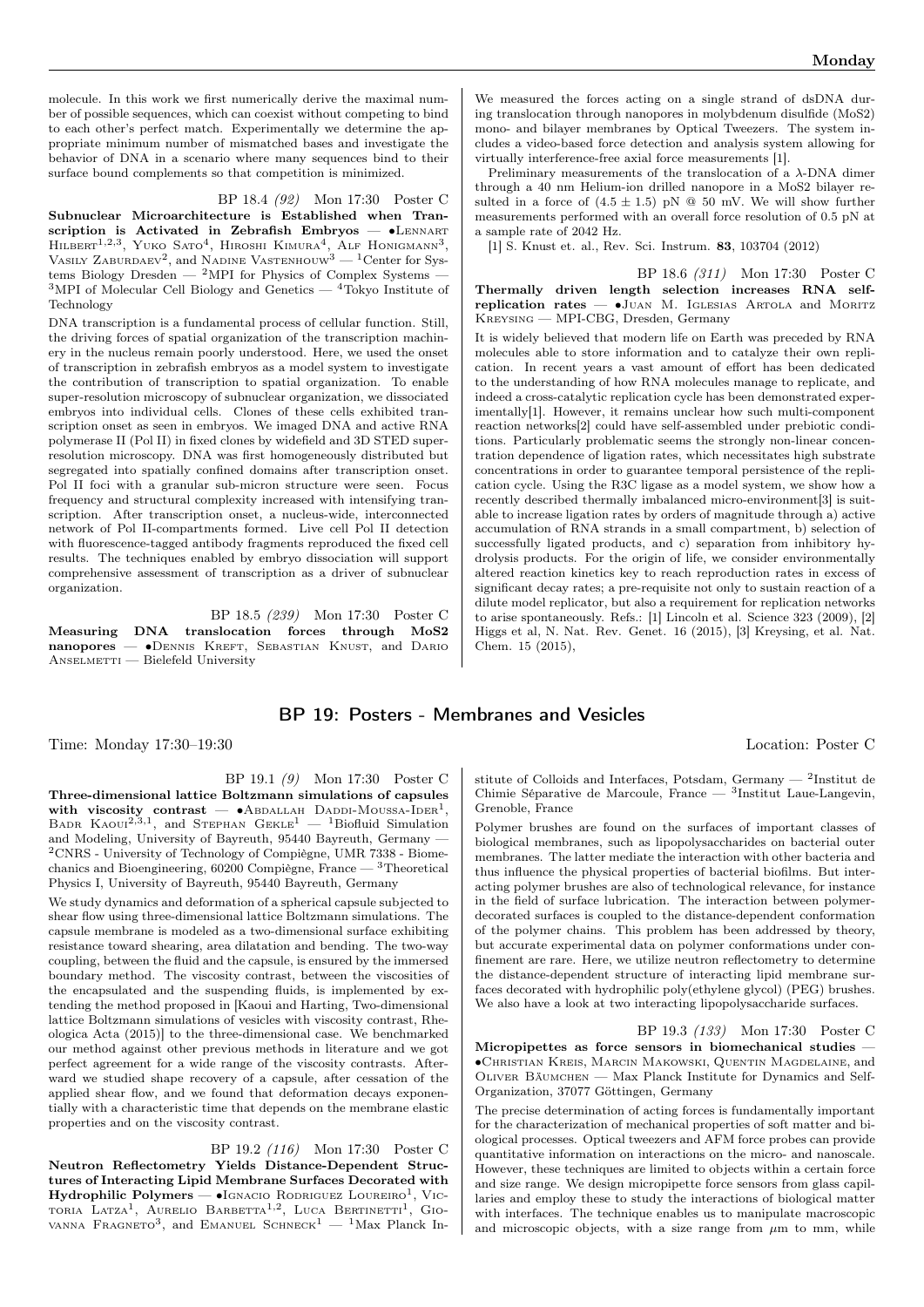measuring forces in the range from pN to mN. Additionally, it allows for quantitative force-shape and force-deformation correlations, as it is purely based on optical high-resolution (and eventually high-speed) imaging involving image cross-correlation analysis. Thus, we can manipulate single cells, multicellular aggregates, cellular tissues and even macroscopic organisms while tracking simultaneously their dynamical response. Here, we present the technique itself, as well as the force calibration of the micropipettes. Finally, we also provide experimental results on the adhesion of eukaryotic flagella to solid surfaces, the propulsion forces of the microalgae Chlamydomonas and the elastic properties of multicellular Volvox colonies.

BP 19.4 (142) Mon 17:30 Poster C AFM Study on Cross-linked Nanodisc Systems — ∙Patrick Paul<sup>1</sup>, Dennis Kubiczek<sup>2</sup>, Nicholas Bodenberger<sup>2</sup>, Frank ROSENAU<sup>2</sup>, and KAY-E. GOTTSCHALK<sup>1</sup> — <sup>1</sup>Institute of Experimental Physics, Ulm University, Ulm, Germany — <sup>2</sup>Center for Translational Peptide Research, Ulm University, Ulm, Germany

Nanodiscs offer various possibilities in bio nanotechnology [1]. Embedding different proteins in the lipid double layer functionalize them in a designed way [2]. By adding reactive groups to the membrane scaffold proteins (MSP) crosslinking gets possible between the discs.

We present a study of cross-linked nanodiscs to create arrays of functionalized surfaces. With the help of atomic force microscopy we control and monitor sample preparation.

[1] Bayburt et al., J Struct Biol., 1998 Sep;123(1):37-44.

[2] Nath et al., Biochemistry, 2007 Feb 27;46(8):2059-69.

BP 19.5 (184) Mon 17:30 Poster C Investigating Phagocytic Particle Uptake into Giant Unilamellar Vesicles using Photonic Force Microscopy — ∙Nicolas SCHUDELL and ALEXANDER ROHRBACH — Lab for Bio- and Nanophotonics, University of Freiburg

Particle binding and possible particle uptakes are ubiquitous in cell biology starting and controlling a manyfold of processes. In particular, the immunological process of phagocytosis, the engulfment of a solid particle by a cell, eliminates debris and pathogens by a yet unknown amount of physical and chemical energy. The complex uptake mechanism and the different forces involved in it are only partly understood. In order to unveil the mechanistic principles, GUVs are used as a simplistic biomimetic model of a cell. They allow to investigate the important role of the lipid membrane during particle uptake. Here, we use a Photonic Force Microscope (PFM), based on optical tweezers and ultrafast 3D tracking, to approach an 1 um trapped latex bead to an immobilized GUV, until the uptake occurs. The PFM allows quantifying the position fluctuations of the trapped particle during the uptake process in 3D and with nanometer precision. Thereby, we are able to record force and energy profiles, as well as changes in the viscous drag and stiffness of the membrane. A Helfrich energy model for global and local deformation was developed for the comparison with our experimental data.

#### BP 19.6 (188) Mon 17:30 Poster C

Hydrogen bond balance and entropy determine the interaction between glycolipid membranes in plant thylakoids — MATEJ KANDUČ<sup>1,2</sup>, ●ALEXANDER SCHLAICH<sup>1</sup>, ALEX DE VRIES<sup>3</sup>, BRUNO  $Dem\epsilon^4$ , ROLAND R. Netz<sup>1</sup>, and EMANUEL SCHNECK<sup>5</sup> – <sup>1</sup>Fachbereich Physik, Freie Universiät Berlin, 14195 Berlin, Germany — <sup>2</sup>Soft Matter and Functional Materials, Helmholtz-Zentrum Berlin, 14109 Berlin, Germany  $-$  <sup>3</sup>Groningen Biomolecular Sciences and Biotechnology (GBB) Institute and Zernike Institute for Advanced Materials, University of Groningen, 9747 AG Groningen, The Netherlands — <sup>4</sup> Institut Laue-Langevin, Grenoble, France — <sup>5</sup>Department of Biomaterials, Max Planck Institute of Colloids and Interfaces, 14476 Potsdam, Germany

Naturally stacked biological membranes contain high amounts of glycolipids. Swelling experiments with membranes composed of glycolipids from plant thylakoids revealed that the interaction between these membranes is repulsive only at very low hydration. Even in excess water the membranes stay in close contact, which is in contrast to commonly studied phospholipid membranes.

Using solvent-explicit Molecular Dynamics simulations and taking the chemical potential of water into account, we reproduce the experimentally obtained pressure-distance curves of membranes composed of the plant glycolipid DGDG. Our analysis identifies the hydrogen bond balance and entropic contributions as the key determinants of the interaction. Furthermore, we find that even at the swelling limit the opposing membrane surfaces interact directly via hydrogen bonds.

BP 19.7 (241) Mon 17:30 Poster C Combination of MD Simulations with Two-State Kinetic Rate Modeling Elucidates the Chain Melting Transition of Phospholipid Bilayers for Different Hydration Levels — ∙Bartosz Kowalik<sup>1</sup> , Thomas Schubert<sup>2</sup> , Hirofumi Wada<sup>3</sup> , Mo-TOMU TANAKA<sup>2,4</sup>, ROLAND NETZ<sup>1</sup>, and EMANUEL SCHNECK<sup>5</sup> –

<sup>1</sup>Fachbereich Physik, Freie Universität Berlin, 14195 Berlin, Germany — <sup>2</sup> Institute of Physical Chemistry, Heidelberg University, 69120 Heidelberg, Germany — <sup>3</sup>Department of Physics, Ritsumeikan University, Kusatsu, 525-8577 Shiga, Japan — <sup>4</sup>Institute for Intergrated Cell-Material Sciences, Kyoto University, 606-8501 Kyoto, Japan — <sup>5</sup>Biomaterials Department, Max Planck Institute of Colloids and Interfaces, 14476 Potsdam, Germany

The phase behavior of membrane lipids plays an important role in the formation of functional domains in biological membranes and crucially affects molecular transport through lipid layers. We investigate the thermotropic chain melting transition from the ordered gel phase to the disordered fluid phase in membranes composed of DPPC by atomistic molecular dynamics simulations in which the membranes are subject to variable heating rates. We find that the transition is initiated by a localized nucleus and followed by the propagation of the phase boundary. A two-state kinetic rate model allows characterizing the transition state in terms of thermodynamic quantities. The extrapolated equilibrium melting temperature increases with reduced membrane hydration and thus in tendency reproduces the experimentally observed dependence on dehydrating osmotic stress.

BP 19.8 (243) Mon 17:30 Poster C Diffusion of membrane-bound ligand-receptor bonds — ∙Henning Stumpf<sup>1</sup> , Daniel Schmidt1,<sup>2</sup> , and Ana-Sunčana  $S$ MITH<sup>1,3</sup> — <sup>1</sup>PULS Group, Institut für Theoretische Physik, Friedrich-Alexander Universität Erlangen-Nürnberg — <sup>2</sup> II. Institut für Theoretische Physik, Universität Stuttgart —  ${}^{3}$ Division of Physical Chemistry, Institute Ruđer Bošković, Zagreb

Protein-mediated membrane adhesion plays a crucial role for many cell functions. In a biomimetic model system, a ligand-decorated membrane adheres to an opposing membrane representing receptors. Prior to formation of a ligand-receptor bond, both individual binders exhibit a protein-specific mobility. However, the mobility of a ligand-receptor bond is significantly decreased compared to the individual binder mobilities. Thus, a bond is often considered as immobile.

In the current work, we address the mobility of a ligand-receptor construct by analytical and numerical means. We calculate the diffusion constant of a single bond as a function of the diffusion constants of the individual binders, the elastic coupling and the affinity. Furthermore, we analyse the thermal induced displacement of the bond and find that it depends sensitively on membrane-mediated correlations between individual bonds. Moreover, entropic contributions of the unbound ligands and receptors in their respective, and possibly finite, reservoirs allow for a free energy discussion of adhesion domain formation.

BP 19.9 (253) Mon 17:30 Poster C Hydration Interaction between phospholipid membranes in the presence of co-solutes — • ANIRUDH GUPTA<sup>1</sup>, ALEXANDER SCHLAICH<sup>1</sup>, DAT PHAM<sup>2</sup>, MATEJ KANDUČ<sup>3</sup>, EMANUEL SCHNECK<sup>4</sup>, EMMA SPARR<sup>2</sup>, and ROLAND R. NETZ<sup>1</sup> - <sup>1</sup>Fachbereich Physik, Freie Universiät Berlin, 14195 Berlin, Germany — <sup>2</sup>Physical Chemistry, Lund University, 22100 Lund, Sweden — <sup>3</sup>Soft Matter and Functional Materials, Helmholtz-Zentrum Berlin, 14109 Berlin, Germany — <sup>4</sup>Department of Biomaterials, Max Planck Institute of Colloids and Interfaces, 14476 Potsdam, Germany

We study the interaction between phospholipid bilayers across water in the presence of co-solutes, namely TMAO (Trimethylamine N-oxide) and urea. We investigate the interaction mechanisms and thermodynamics using atomistic simulations at prescribed water chemical potential. Our interaction pressures successfully reproduce experimental data, unveiling that the membranes become more repulsive due to addition of co-solutes, as also indicated by the experiments. TMAO acts as a stabilizer for proteins while urea acts as a denaturant. It is also well known that TMAO is repelled more from proteins than the urea molecules. Our results also indicate that TMAO molecules are repelled further away from the bilayer than urea; however, the effect of both co-solutes on the membrane interaction is similar.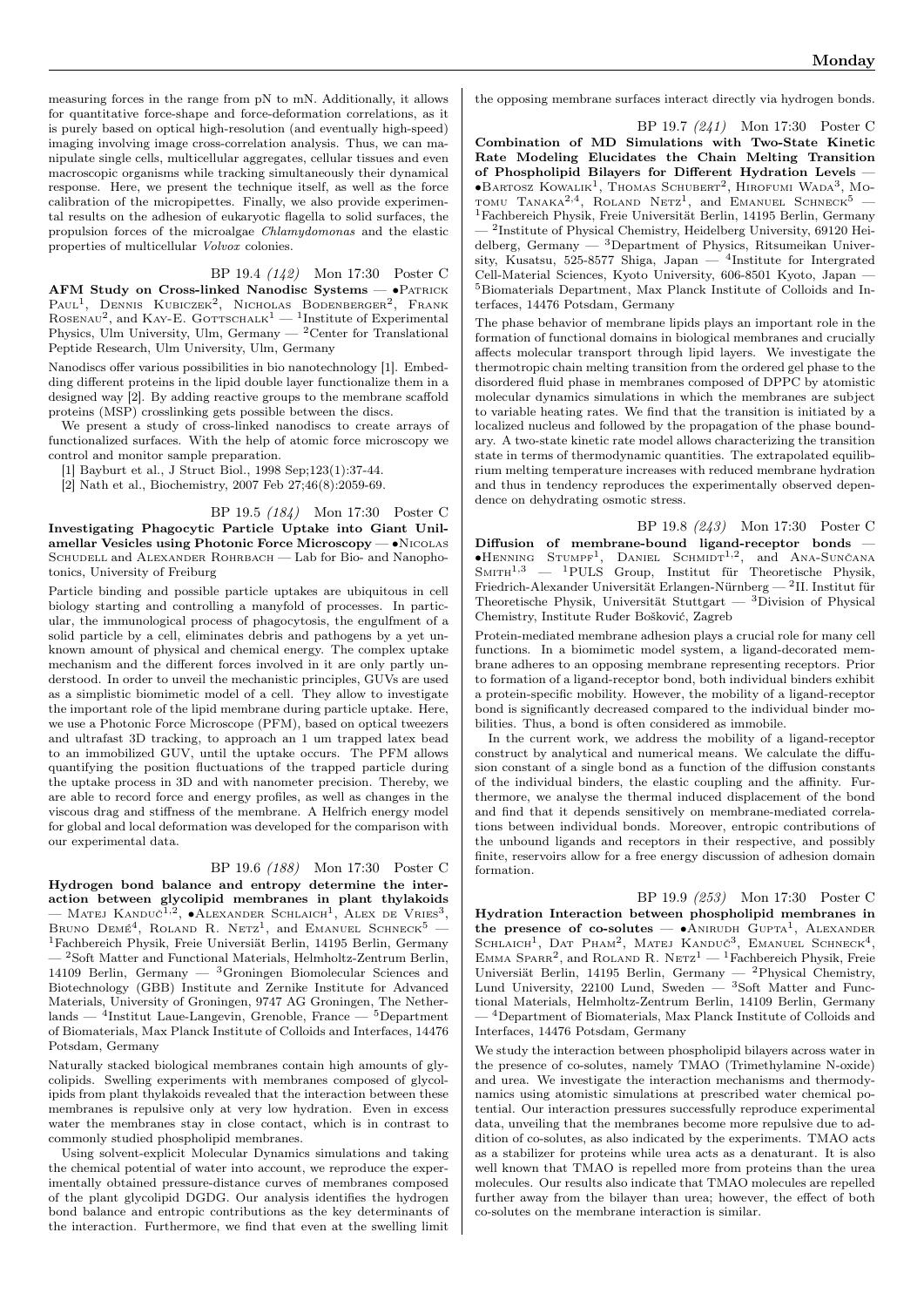BP 19.10 (260) Mon 17:30 Poster C Stalk Intermediates on the 'Magic' Lipid Mixture — Yihui Xu and ∙Tim Salditt — Institut für Röntgenphysik, Uni Göttingen, Göttingen

Stalk intermediate structures formed by pure lipid mixtures in hydrated air have already been well studied by many groups. Our group has successfully found a few 'magic' lipid mixtures who can form stalk structures at rather high relative humidities. In order to extend this research to a more biologically relevant condition, we are now trying to immerse these 'magic' mixtures into aqueous solution, and promote the stalks structures using detergent/polymers.

BP 19.11 (279) Mon 17:30 Poster C X-ray reflectivity investgation of structure and kinetics of  $\mathbf{photoswitchable}$  lipid monolayers —  $\bullet$ KUNTAL CHATTERJEE<sup>1</sup>, Björn Haushahn<sup>1</sup>, Chen Shen<sup>1,3</sup>, Sven Festersen<sup>1</sup>, Jonas<br>Warias<sup>1</sup>, Benjamin Runge<sup>1</sup>, Franziska Reise<sup>4</sup>, Thisbe<br>Lindhorst<sup>4</sup>, Beate Klösgen<sup>3</sup>, Olaf Magnussen<sup>1,2</sup>, and Brid-GET MURPHY<sup>1,2</sup>  $-$  <sup>1</sup>Institute for Experimental and Applied Physics,

University of Kiel, 24098 Kiel, Germany —  ${}^{2}$ Ruprecht Heansel Laboratory, University of Kiel, 24098 Kiel, Germany  $-$  <sup>3</sup>University of Southern Denmark, 5230 Odense M, Denmark — <sup>4</sup>Otto Diels Institute of Organic Chemistry, University of Kiel, 24118 Kiel, Germany The mechanical and dynamic properties of phospholipid membranes

are of importance for important biological functions, such as switching of embedded proteins. In order to investigate these properties we study model systems in which amphiphilic photoswitchable molecules are integrated into Langmuir films of phospholipids. we have modified glycolipids to contain an azobenzene photoswitch between the chain and the head group and successfully embedded those in a monolayer of dipalmitoylphosphatidylcholine (DPPC). This allows us to reversibly change the azobenzene-glycolipid orientation between transand cis-conformation by illumination with UV and blue light. We have followed the structural changes in this model membrane and the switching kinetics of the system with Langmuir isotherms and in situ X-ray reflectivity at the LISA diffractometer P08, PETRA III. This work is funded by SFB 677. The LISA instrument at PETRA III is funded by BMBF 05K13FK2.

## BP 20: Posters - Molecular Dynamics

Time: Monday 17:30–19:30 Location: Poster C

BP 20.1 (68) Mon 17:30 Poster C Competition of Electrostatic vs. Hydrophobic Forces in the Central Core Region of Amyloid beta Fibrils — ∙Felix Hoffmann, Gül Bekcioglu-Neff, and Daniel Sebastiani — Martin Luther Universität Halle-Wittenberg, Von-Danckelmann-Platz 4, 06120 Halle

Amyloidogenic peptides aggregated to large molecular assemblies are a hallmark of several diseases including Parkinson's, Huntington's, and Alzheimer's disease as well as type II diabetes. Despite that each of these diseases gives rise to a very distinctive clinical picture, amyloid fibrils share the cross-beta structure as a common structural feature. Within this structure, peptide strands are linked via lateral beta-sheetturn-beta-sheet motifs resulting in fibre-like aggregates with diameters of a few nanometers and lengths up to several micrometers.

The central question addressed is how electrostatic and hydrophobic interactions compete within the central core region of Abeta(1-40) fibrils. By means of extensive molecular dynamics simulations we investigated a series of rationally mutated Abeta(1-40) variants which introduce electrostatic forces in the central core region of the fibril. Our study shows considerable structural differences compared to existing models of wild type Abeta(1-40) fibrils. [1] Further, we computed NMR chemical shifts and NMR order parameters which are in good agreement with experimental findings and thus validate our computational approach. [1]

[1] F. Hoffmann, G. Bekcioglu, J. Adler, D. Huster, and D. Sebastiani, in preparation.

#### BP 20.2 (96) Mon 17:30 Poster C

 $\mathbf M$ olecular Evolution —  $\bullet$ Emanuel Gregor Worst<sup>1</sup>, Philipp  $Z$ IMMER<sup>2</sup>, EVA WOLLRAB<sup>1</sup>, KARSTEN KRUSE<sup>2</sup>, and ALBRECHT OTT<sup>1</sup> <sup>1</sup>Saarland University, Biological Experimental Physics, Postfach 151150, 66041 Saarbrücken — <sup>2</sup>Saarland University, Theoretical Biological Physics, Postfach 151150, 66041 Saarbrücken

From the origin of life Darwinian evolution has continuously led to new and different species that make up a highly complex biosphere. Reproduction in conjunction with variation leads to the permanent selection and emergence of new species. How Nature avoids an evolutionary stall and keeps on innovating remains poorly understood. Many aspects of Darwinian evolution have been described by experimental as well as theoretical approaches. However, a realization of Darwinian evolution on long time scales that does not end up in the selection of a single fittest evolutionary winner is still lacking. We introduce an experimental system that consists of linear DNA molecules of a given length that are able to reproduce in a template-directed way. Longer molecules emerge by spontaneous ligation. A DNA species is formed by DNA strands that feed on shorter strands and that eventu-

ally outcompete other existing DNA molecules. An evolutionary stall is avoided if these new species serve as a niche that future mutants feed upon. Our molecular evolutionary system is principally able to progress indefinitely.

BP 20.3 (117) Mon 17:30 Poster C Quantitative assessment of sampling quality of molecular dynamics simulations of biomolecular systems — •MIKE NEmec and Daniel Hoffmann — Bioinformatics - Center for Medical Biotechnology, University of Essen, Germany

Typical biomolecular systems have huge, rugged energy landscapes. Although Molecular Dynamics (MD) simulations only sample tiny fractions of these landscapes, these samples are often used for inferring properties of the biomolecular systems, such as thermodynamic averages or conformational states. It is therefore a critical question, how well MD simulations actually sample these systems. Here we show how the quality of the sampling can be assessed by a combination of two measures, the mixture of configurations between MD trajectories and the effective sample size. We report numerical results from extensive MD simulations of two polypeptides in aqueous solution, Met-Enkephalin (5 residues) and HIV-1 gp120 V3 (35 residues), with various sampling protocols, namely conventional MD and two enhanced sampling algorithms aMD and scaledMD.

BP 20.4 (316) Mon 17:30 Poster C Electrophoretic Mobilization of Neutral Solutes in Salty So $lutions$  — TOMAS  $KRIZEK<sup>1</sup>$ , ANNA  $KUBICKOVA<sup>1</sup>$ , PAVEL COUFAL<sup>1</sup>, PAVEL JUNGWIRTH<sup>2</sup>,  $\bullet$ JAN HEYDA<sup>3</sup>, and VLADIMIR PALIVEC<sup>2,3</sup> – <sup>1</sup>Department of Analytical Chemistry, Faculty of Science, Charles University in Prague, Prague, Czech Republic —  $2$ Institute of Organic Chemistry and Biochemistry, Academy of Sciences of the Czech Republic, Center for Biomolecules and Complex Molecular Systems, Prague, Czech Republic — <sup>3</sup>Department of Physical Chemistry, University of Chemistry and Technology, Prague, Czech Republic

UV-absorbing neutral substances are commonly used as markers of mean electroosmotic flow in capillary electrophoresis. However, it was recently found both experimentally and computationally  $(dx.doi.org/10.1002/elps.201300544)$  that some of the markers have dispositions to be mobilized with respect to the electroosmotic flow. The mobilization is caused by interactions of the marker molecule with components of background electrolyte.

In this work, 'amide' markers in combination with selected background electrolyte cations were studied. On the basis of this set of experiments, some general trends in the mobilization of markers were discussed and some favorable and unfavorable marker-cation combinations were pointed out.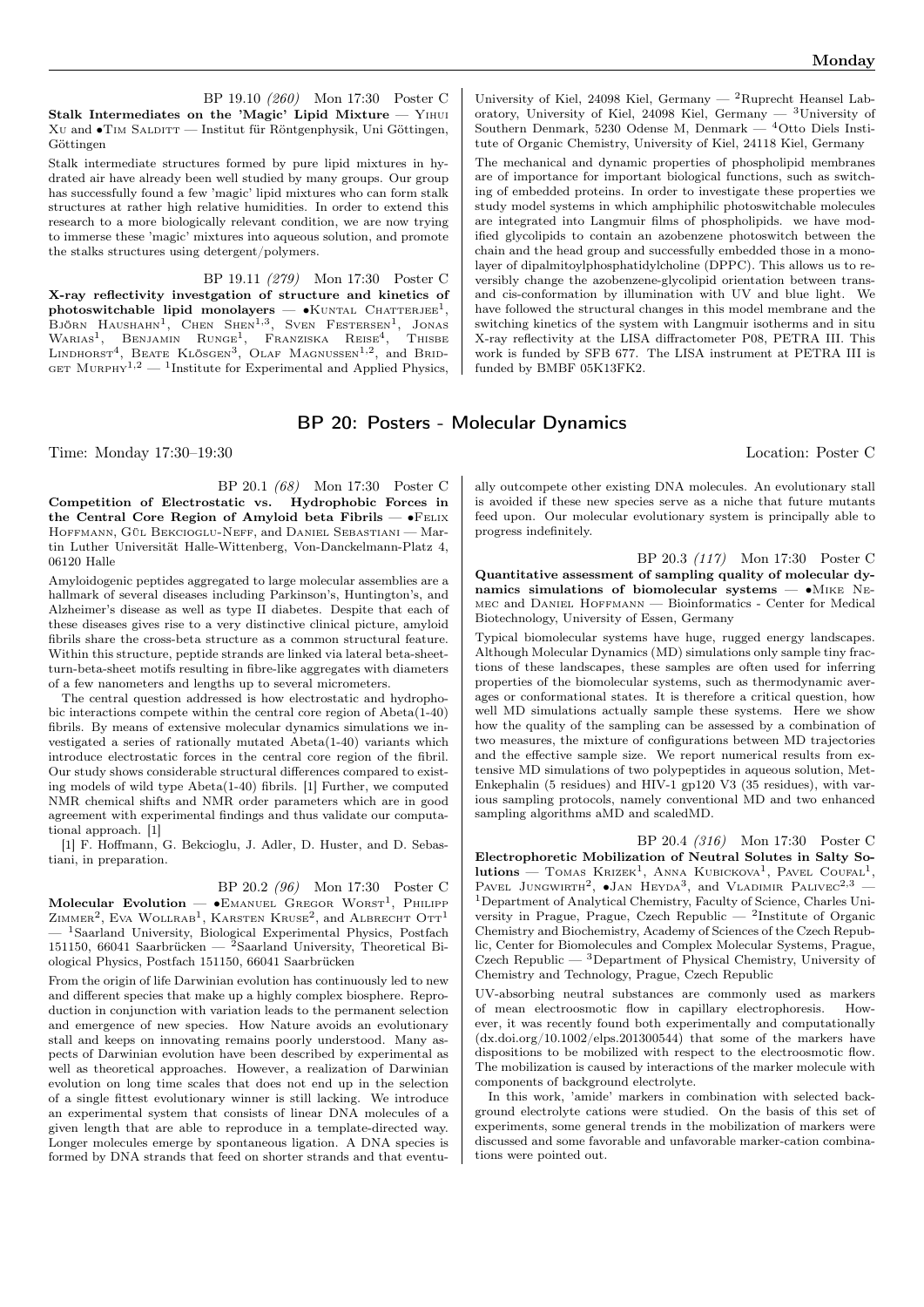## BP 21: Posters - Nanoparticles, Nanocrystals and Composites

Time: Monday 17:30–19:30 Location: Poster C

BP 21.1 (128) Mon 17:30 Poster C Binding of plasma proteins to nanoagents studied by flu-

orescence correlation spectroscopy  $-$  JUDITH J. MITTAG and ∙Joachim O. Rädler — LMU Munich, Faculty of Physics

Nano drug carriers for medical applications are a topic of growing interest in interdisciplinary life sciences. In this context, functionalizing of the nanoparticle surface is generally desired to achieve engineered interactions with cells. Recent studies have emphasized the fascinating role of blood plasma proteins that obscure or enhance specific surface recognition, thereby affecting the mechanism of action and fate of nanoparticles within living systems. Hence, a detailed understanding of the protein corona composition and exchange kinetics in biological

BP 22: Posters - Neurosciences

Time: Monday 17:30–19:30 Location: Poster C

BP 22.1 (53) Mon 17:30 Poster C Putative role of stochastic resonance in tinnitus — •CHRISTIAN

SCHUETZ<sup>1,2</sup>, PATRICK KRAUSS<sup>1,2</sup>, CLAUS METZNER<sup>2</sup>, and HOLGER  $S$ CHULZE<sup>1</sup> — <sup>1</sup>Experimental Otolaryngology, ENT-Hospital, University of Erlangen, Germany  $-$  <sup>2</sup>Department of Physics, Biophysics Group, University of Erlangen, Germany

Maladaptive processes within the auditory system following damages of the inner ear are discussed as the origin of the phantom perception of tinnitus. Models of tinnitus development postulate that acoustic trauma initially leads to reduced input into auditory nerve fibers. Remarkably, the neural activity within the central auditory pathway increases. This finding led to models of increased neuronal gain underlying the perception of tinnitus, but the source and control of this gain still remains elusive. We here investigate the role of stochastic resonance in neural sensory systems and its putative influence on the development of tinnitus. We construct a biologically plausible neural network of leaky integrate-and-fire neurons that models the auditory system and adjusts the appropriate level of noise via a feedback loop to maintain maximum information transmission in terms of mutual information. So far, we were able to show in our model that reduced input leads to increased network activity, which is perfectly consistent with experimental data. Furthermore, by adding plasticity to our model we demonstrate how long-term auditory phantom percepts, namely tinnitus, may emerge from short-term changes of processing dynamics.

#### BP 22.2 (54) Mon 17:30 Poster C

How to estimate a threshold: theoretical limitations and practical implications — ∙Achim Schilling, Patrick Krauss, Konstantin Tziridis, and Holger Schulze — Experimental Otolaryngology, ENT-Hospital, University of Erlangen

We present a novel and robust method to universally estimate physiological and behavioral thresholds using the example of measurements of auditory brainstem responses (ABR) and pre-pulse inhibition (PPI) of acoustic startle responses (ASR). By definition the threshold defines the weakest stimulus strength that evokes a response significantly different from the non-stimulus condition. It is common practice that for threshold estimation measurements of physiological or behavioral responses to stimulus intensities that are close to the putative threshold are carried out. Unfortunately, the signal-to-noise ratio  $(S/N)$  naturally is worst near the threshold, since the intensities of evoked responses are positively correlated with stimulus strength. Here we demonstrate that thresholds may be estimated without any near threshold measurements if data are fitted to a generalized logistic function and an additive term representing the measured signal amplitude to the non-stimulus condition is added. We demonstrate that the goodness of fit becomes best if the supporting points are located within the area of the logistic function with the highest gradients, also referred to as its dynamic range, i.e. in a range with good S/N. To become independent from the number of measurement repetitions and the absolute noise level we perform stepwise subsampling with increasing sample-size followed by extrapolation and estimation of the asymptote.

environments is required. Fluorescence correlation spectroscopy (FCS) is a highly sensitive technique that offers the possibility of studying the binding of fluorescently labeled proteins like albumin, fibrinogen or transferrin to nanocarriers. We measure the kinetics of protein corona formation on silica nanoparticles in a model plasma and show that coarse-grained modeling based on non-Langmuir differential rate equations reproduces the data. In addition, we determined the binding affinities, encapsulation efficiency and the temperature-dependent release of thermosensitive liposomes in buffer and in blood plasma. Current work includes the interaction of nanoagents with special proteins like von Willebrand factor. Apart from being the largest protein in blood, it is shear sensitive and therefore might give access to new effects that are not considered or understood yet.

BP 22.3 (55) Mon 17:30 Poster C Analyzing and modeling dynamics of cortical steady state responses to long lasting stimuli —  $\bullet$ PATRICK KRAUSS<sup>1,2</sup>, ACHIM SCHILLING<sup>1</sup>, KONSTANTIN TZIRIDIS<sup>1</sup>, CLAUS METZNER<sup>2</sup>, and HOLGER  $S$ CHULZE<sup>1</sup> — <sup>1</sup>Experimental Otolaryngology, ENT-Hospital, University of Erlangen —  $^2$ Department of Physics, Biophysics Group, University of Erlangen

We present a novel method for analyzing and modeling highdimensional data such as multichannel cortical recordings, which is derived from multidimensional scaling (MDS). A fundamental shortcoming of classical MDS is the impossibility of assigning coordinates in target space to new points without re-running the entire scaling procedure. To overcome this problem we construct a mapping matrix M from high-dimensional state space to target space while preserving all mutual Euclidean distances. We use our method to reveal the relation between auditory perception and neuronal activity. The temporal development of the spatial activity pattern across the recording channels corresponds to a trajectory in a high-dimensional state space. Projecting trajectories with the matrix M reveals attractor-like dynamics. Remarkably, this finding remains undiscovered when performing other dimensionality reduction methods such as PCA or ICA. In addition, we use an animal model to induce tinnitus. Our method enables inferring the pitch of the tinnitus precept from recorded neuronal data, which we validate using a behavioral tinnitus assessment paradigm. Finally, inverting the matrix M results in a simple generator model of stimulus specific attractor dynamics.

BP 22.4 (162) Mon 17:30 Poster C Tailored Multielectrode Array as an Interface for Neuronal Networks — •Norman Shepheard<sup>1,2</sup>, Matthias Schürmann<sup>3</sup>, ULRICH RÜCKERT<sup>2</sup>, BARABARA KALTSCHMIDT<sup>3,4</sup>, CHRISTIAN  $K$ ALTSCHMIDT<sup>3</sup>, and ANDY THOMAS<sup>1,5</sup> — <sup>1</sup>Center for Spinelectronic Materials and Devices, Physics Department, Bielefeld University, Ger- $\,$  many  $\,$  2Cognitronics and Sensor Systems, Bielefeld University, Ger $m$ any — <sup>3</sup>Cell Biology, Bielefeld University, Germany — <sup>4</sup>Molecular Neurobiology, Bielefeld University, Germany — <sup>5</sup>Leibniz Institute for Solid State and Materials Research Dresden (IFW Dresden), Institute for Metallic Materials, Dresden, Germany

To study neuronal network functions one need the appropriate interface to read out the action potential and to stimulate the neurons. We demonstrate a process to grow guided neuron networks in vitro, as well as to build multielectrode arrays (MEAs), which provides an electrode arrangement fitting to the desired network layout. Soma localization to one electrode is a key point for measurements in networks.

The fabrication of MEAs was done with UV-laser lithography and sputtered thin layers of titanium, titanium nitride for electrodes and silicon nitride as an insulator. The long time stable adhesion layer system is made of (3-aminopropyl)triethoxysilane, glutaraldehyde and poly lysine on top. The patterning of the adhesion layer system for guided neuronal networks is made via UV-laser lithography as well.

This flexible approach allows cell body localization of the neurons and neurite guidance as shown in the results. The network designs fits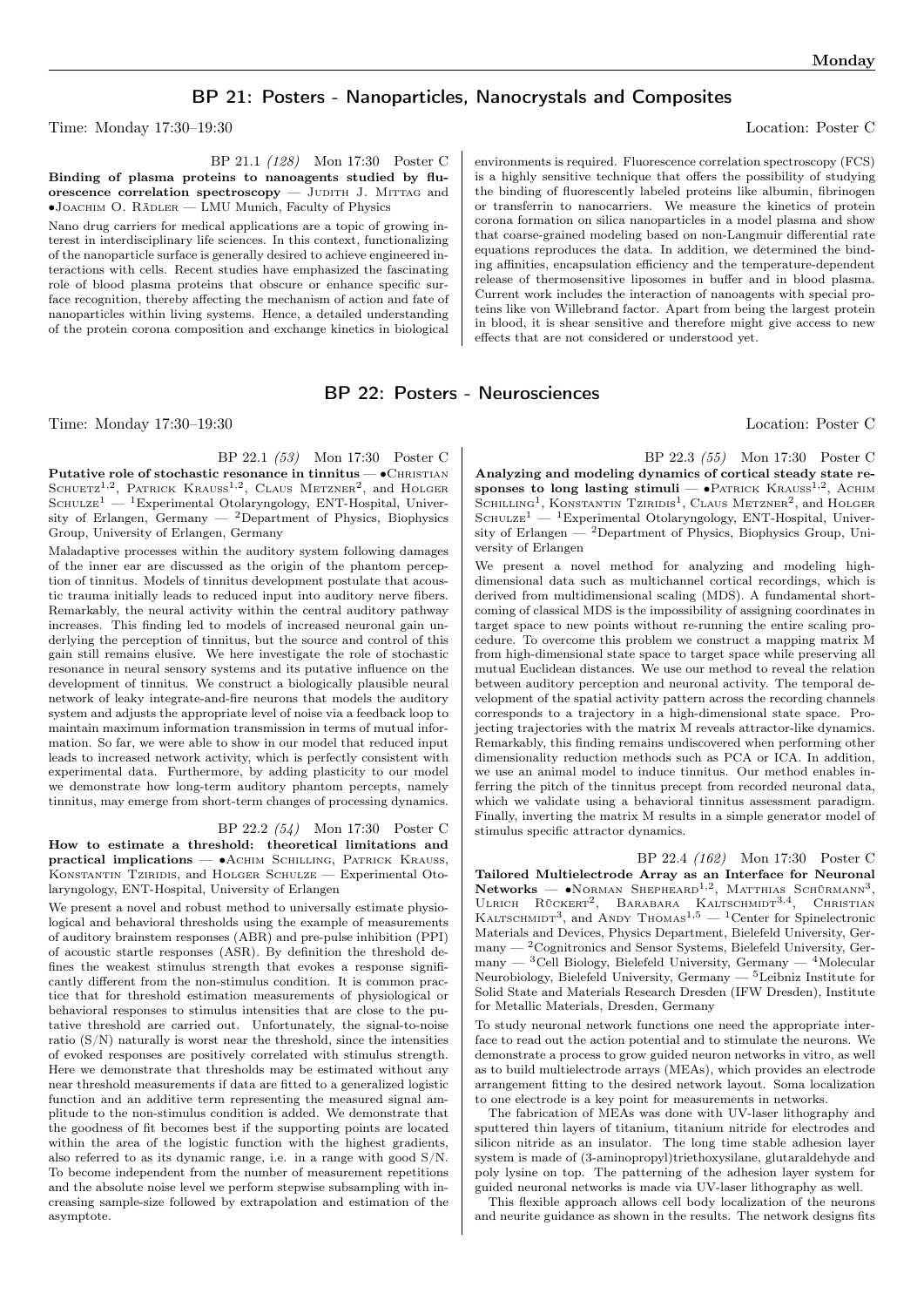to the self-built MEAs.

BP 22.5 (232) Mon 17:30 Poster C Mechanotransduction in the pentamere organ of the Drosophila larva —  $\bullet$ Achintya Prahlad<sup>1</sup>, Martin Göpfert<sup>2</sup>, and CHRISTOPH SCHMIDT<sup>1</sup> — <sup>1</sup>DPI Göttingen — <sup>2</sup>Schwann-Schleiden Research Centre, Göttingen

The fruit fly Drosophila melanogaster uses mechanosensation for several purposes. One class of specialized organs are the chordotonal organs, such as the antennal auditory organ of the adult, and the larval pentamere organ (lch5). The sensory neurons at the core of these organs have one dendrite, which terminates in a cilium believed to be the main mechanotransducer. The lch5 organ aids in locomotion by giving feedback to the CNS. We focus on this organ because its sensory neurons are well accessible to manipulation under the microscope.

Several molecular and anatomical aspects of these organs have been studied. However, an understanding of the internal transduction mechanics is still elusive. The cilia are not directly accessible, so a first step is to study the mechanics of the entire organ. Our specific question is how it deforms in response to muscle contractions - which is important since the basis of locomotion of the Drosophila larva is a complex peristaltic wave of muscle contractions.

We are using a preparation of the larva under buffer solution that allows us to directly contact the lch5. Our approach is to provide controlled push/pull stimuli to the organ using a tungsten needle, and to measure the mechanical relaxation. We are also using laser ablation to

cut the tense ligament that the organ is attached to and observe the ensuing deformation of the sensory dendrites.

BP 22.6 (308) Mon 17:30 Poster C The effect of noise on the transition to chaos in random neural networks —  $\bullet$ Sven Goedeke<sup>1,4</sup>, Jannis Schuecker<sup>1,4</sup>, MARKUS DIESMANN<sup>1,2,3</sup>, and MORITZ HELIAS<sup>1,3</sup> — <sup>1</sup>Inst of Neurosci and Medicine (INM-6) and Inst for Advanced Simulation (IAS-6) and JARA BRAIN Institute I, Jülich Research Centre — <sup>2</sup>Department of Psychiatry, Psychotherapy and Psychosomatics, Medical Faculty, RWTH Aachen University — 3Department of Physics, Faculty 1,  $RWTH$  Aachen University  $-{}^{4}$ These authors contributed equally

Networks of randomly coupled rate neurons display a transition to chaos at a critical coupling strength (Sompolinsky et al. 1988, PRL). The dynamics close to the transition – at the edge of chaos – provides a powerful substrate for computations. Here, we investigate the effect of additive white noise, representing intrinsic stochasticity or external inputs, on the transition. We develop the dynamical mean-field theory yielding the autocorrelation function. Solving the eigenvalue problem for the maximum Lyapunov exponent allows us to analytically determine the transition from non-chaotic to chaotic activity. Increasing the noise amplitude shifts the transition to larger coupling strengths, i.e., chaos is suppressed. The decay time of the autocorrelation function does not diverge at the transition, but peaks slightly above the critical coupling strength. Partly supported by Helmholtz association: VH-NG-1028 and SMHB; EU Grant 604102 (HBP).

## BP 23: Posters - Protein Structure and Dynamics

Time: Monday 17:30–19:30 Location: Poster C

BP 23.1 (104) Mon 17:30 Poster C Structural Changes of Human IgG Antibody under High Hydrostatic Pressure —  $\bullet$ Nico König<sup>1,2</sup>, Julian Schulze<sup>1</sup>, Karin  $\text{Julus}^1$ , Michael Paulus<sup>1</sup>, Clara Grüning<sup>2</sup>, Philipp Ellinger<sup>2</sup>, Маттніаs Voetz $^2$ , and Metin Tolan $^1-$  Fakultät Physik/DELTA, TU Dortmund  $-$  <sup>2</sup>Bayer Technology Services GmbH, Leverkusen

A new trend in food industry is to pasteurize foodstuff via high pressure. It is therefore of interest if proteins withstand a high hydrostatic pressure treatment conserving their native structure. In the future this question might also be of relevance in the life science industry.

We report on the investigation of the human antibody Immunoglobulin G (IgG) under high hydrostatic pressure. IgG antibodies play a crucial role in the adaptive immune system of vertebrates. The tips of the Y-shaped IgG antibody represent the paratopes which bind their respective epitopes on the antigen (e.g. other proteins or small molecules). The high binding affinity and engineering of antibodies opens a wide range of applications within the life science industry.

Thus, for future applications of high-pressure treatment in the life science industry it is interesting to investigate the behaviour of IgG antibodies under high hydrostatic pressure. We conducted high-pressure small-angle X-ray scattering (SAXS) experiments on IgG to check for structural changes. Additional experiments were performed using circular dichroism spectroscopy (CD) and dynamic light scattering (DLS).

#### BP 23.2 (138) Mon 17:30 Poster C

Protein folding investigated by SANS/SAXS small angle scattering and neutron spin-echo —  $\bullet$ FELIX AMESEDER<sup>1</sup>, AUREL RADULESCU<sup>2</sup>, OLAF HOLDERER<sup>2</sup>, ANDREAS STADLER<sup>1</sup>, and DIETER  $R$ ICHTER<sup>1</sup> — <sup>1</sup>Forschungszentrum Jülich GmbH, Neutron Scattering, JCNS/ICS-1 — <sup>2</sup>Forschungszentrum Jülich GmbH, Neutron Scattering, JCNS-FRMII

The process of protein folding is highly dependent on the amino acid composition as well as on the solution condition, especially on the presence of denaturant. Our approach is to describe the folding by coefficient dimension of polymer scaling laws, and measure the folding as a function of denaturant type and denaturant concentration which has proved to be promising in singlemolecule FRET experiments. Here, we use SANS/SAXS to determine the structure of bovine serum albumin m=66kD in H20/D2O buffer solution and at various concentrations of guanidine hydrochloride and  $\beta$ -mercaptoethanol as additional solvent. The global dynamics of native and unfolded BSA is investigated with dynamic light scattering spectroscopy. The advantage of neutron

spin-echo spectroscopy is used to cover a time range up to 140ns with spacial resolution from  $q = 0.05A^{-1}$  to  $q = 0.17A^{-1}$ . SANS and SAXS results of native BSA show agreement with coherent scattering intensities calculated from crystal structure model of a respective monomer. All scattering data of unfolded structures reveal distinct evidence of the lost of internal order. NSE measurements of disordered structures reveal a contribution of internal dynamics to global diffusion.

BP 23.3 (159) Mon 17:30 Poster C On the  $\alpha$ -Helical Coiled Coil to  $\beta$ -Sheet Conversion in Regenerated Hornet Silk —  $\bullet$ Andreas Schaper<sup>1</sup>, Taiyo Yoshioka<sup>2</sup>, TSUNENORI KAMEDA<sup>2</sup>, KOHJI TASHIRO<sup>3</sup>, TAKASHI NEMOTO<sup>4</sup>, and<br>TETSUYA OGAWA<sup>4</sup> — <sup>1</sup>Philipps University, Marburg, Germany — <sup>2</sup>National Institute of Agrobiological Sciences, Tsukuba, Japan —  $3$ Toyota Technological Institute, Nagoya, Japan —  $4$ Kyoto University, Uji, Japan

Alpha-helices, alpha-helical coiled coils and  $\beta$ -sheets are fundamental principles of chain folding in fiber-forming proteins. Evolution has been creating numbers of different structures by varying the intrinsic properties of the amino acid sequences as well as the pathway the fibrillar structures are produced. Studies of protein denaturation as it is initiated by solvents, inappropriate pH level, elevated temperature or other forms of stress, including mechanical deformation and distortion, are key for solving fundamental questions regarding the stability of native  $\alpha$ -helix structures and their tendency to undergo amyloid or amyloid-like structure formations under non-physiological conditions.

Resuming our recent studies of the structural details of native silk from the hornet Vespa mandarinia [1], here we report X-ray and electron diffraction observations of regenerated silk under different drawing regimes. We succeeded in evaluating the transformation from a dominant four-strand alpha-helical coiled coil [1,2] to an advanced twisted cross-beta state.

[1] T. Kameda et al., J. Struct. Biol. 185, 303 (2014); [2] R.D.B. Fraser and D.A.D. Parry, J. Struct. Biol. 192, 528 (2015)

BP 23.4 (192) Mon 17:30 Poster C Dissociation dynamics of the viral protein hemagglutinin and the cellular receptor sialic acid analyzed by singlemolecule force spectroscopy —  $\bullet$ VALENTIN REITER<sup>1</sup>, SUMATI BHATIA<sup>2</sup>, DANIEL LAUSTER<sup>3</sup>, MANUEL GENSLER<sup>1</sup>, LUIS CUELLAR<sup>2</sup>, RAINER HAAG<sup>2</sup>, ANDREAS HERRMANN<sup>3</sup>, and JÜRGEN P. RABE<sup>1</sup> – <sup>1</sup>Department of Physics  $+$  IRIS Adlershof, Humboldt-Universität zu Berlin — <sup>2</sup>Department of Chemistry, Freie Universität Berlin — <sup>3</sup>Department of Biology, Humboldt-Universität zu Berlin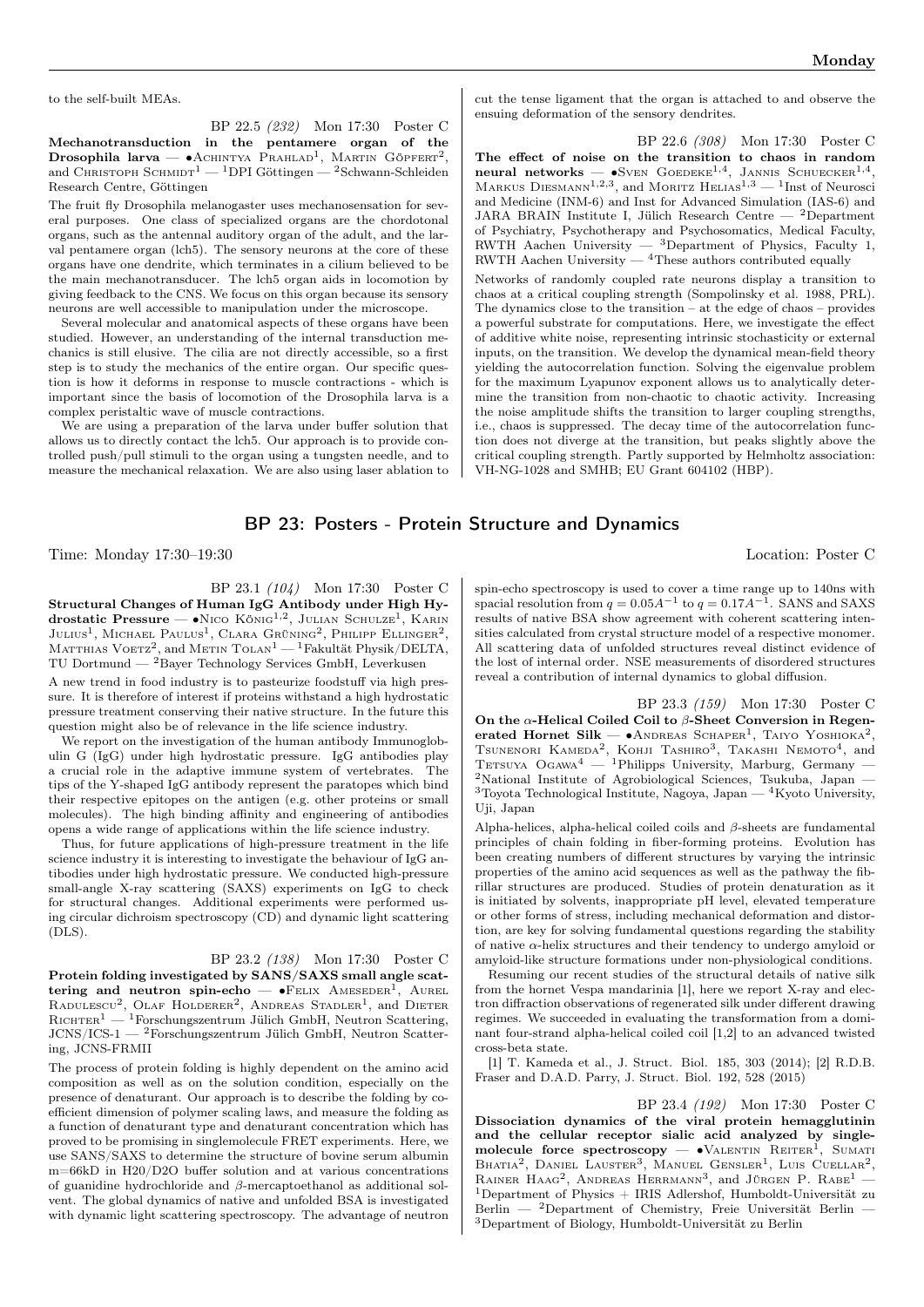BP 23.5 (288) Mon 17:30 Poster C

The trimeric transmembrane protein hemagglutinin (HA) comprises over 80% of the envelope proteins present in the influenza virus and it has an essential role in the reproduction of the virus in epithelial cells by binding to sialic acid (SA) containing glycoproteins [1]. Binding of nanoparticles to the HA can hinder cell attachment and inhibit viral infection [2]. For the development of more potent inhibitors, the binding should be understood on the single-molecule level. Scanning force microscope (SFM) based single-virion force spectroscopy has proven to be a valuable tool to directly probe molecular interactions of virion-cell binding and precisely determine pN-ranged forces that govern the receptor ligand dissociation [3]. Using immobilized single proteins and SFM cantilevers functionalized with SA we measured the rupture forces of single HA-SA bonds under dynamic loads and derive a significantly larger dissociation rate and rupture length compared to single virion experiments [3] which will be discussed. [1] G. M. Whitesides et al., Angew. Chem. Int. Ed. 1998, 37, 2754; [2] I. Papp et al., ChemBioChem 2011, 12, 887; [3] C. Sieben et al., PNAS, 2012, 109, 13626.

## BP 24: Posters - Single Molecule Biophysics

Time: Monday 17:30–19:30 Location: Poster C

BP 24.1 (194) Mon 17:30 Poster C Knotting and Unknotting of a single protein with optical tweezers — •Fавіан Ziegler<sup>1</sup>, Nicole Lim<sup>1</sup>, Soumit Mandal<sup>2</sup>, Benjamin Pelz<sup>1</sup>, Wei-Ping Ng<sup>2</sup>, Sophie Jackson<sup>2</sup>, and Matthias  $\mathrm{Ri}\mathrm{E}\mathrm{F}^1$  —  $^1\mathrm{Physik}\text{-}\mathrm{Department}$  E22, TU München (Germany) — <sup>2</sup>University of Cambridge  $(UK)$ 

Spontaneous folding of a polypeptide chain into a knotted structure remains one of the most puzzling and fascinating features of protein folding. However the observed kinetics are on the timescale of minutes and thus hard to reproduce with atomistic simulations yet.

Former studies could not distinguish between folding and knotting steps in the formation of the knotted native structure, as it has generally not been possible to control the topology of the unfolded state. We have overcome this problem with Single-molecule Force Spectroscopy by variation of pulling directions and can provide direct evidence that a threading event associated with knot formation significantly slows down folding of native UCH-L1, an important enzyme in the proteosomal degradation that has mutations linked to Parkinson's disease and has been identified as a target for treatment of Alzheimer's disease.

Our results highlight the complex nature of the folding of a knotted protein, and detect many additional intermediate structures. Mechanical stretching of knotted proteins is also important for understanding the possible implications of knots in proteins for cellular degradation. Our results might therefore indicate one possible answer to the often raised question about functions and reasons for knotted structures in proteins.

#### BP 24.2 (195) Mon 17:30 Poster C

Direct observation of the intermolecular association of PGL-3, a liquid protein droplet component.  $\bullet$ Jose A. Morin<sup>1,2</sup>, SHAMBADITYA SAHA<sup>3</sup>, ANTHONY HYMAN<sup>3</sup>, and STEPHAN GRILL<sup>2,3</sup> —  $^1$ Max Plank Institute for the Physics of Complex Systems, Nöthnitzer Str. 38, 01187 Dresden, Germany — <sup>2</sup>Biotechnology Center, Technical University, Tatzberg 47, 01307 Dresden, Germany — <sup>3</sup>Max Planck Institute of Molecular Cell Biology and Genetics, Pfotenhauerstr. 108, 01307 Dresden, Germany

P granules, the germ line determinants in C. elegans, are an excellent example of spatiotemporal cytoplasmatic organization. During the first cell division these non-membranous organelles undergo a liquidliquid phase separation and become localized to the posterior half of the cell. It have been shown that PGL-3, a key component of P granules, is capable of phase separation by it self into a liquid phase in the test tube. In this work we address the molecular causes for liquid formation in protein systems. We have stablished a single molecule experimental assay to measure the interaction energy between individual PGL-3 proteins. Using the manipulation capabilities of our dual trap optical tweezers, a single molecule force spectroscopy technique, we place two PGL-3 coated beads into close proximity to accurately measure the interaction kinetics between a small number of PGL-3 proteins. Our data exhibit a rich kinetic behavior, where transient interactions can be clearly distinguished from the background and therefore the fre-

quency and time duration of this interactions accessed. Moreover, a cooperative association between these proteins can be hinted.

Particle-based computer simulations of protein self-assembly in shear flow — •FABIAN B. FUCHS, NIKOLAS SCHNELLBÄCHER, and Ulrich S. Schwarz — University of Heidelberg, BioQuant, ITP Many proteins self-assemble into supramolecular complexes, with examples ranging from small signaling complexes through clathrin coats or viral capsids to large scale cytoskeletal structures like actin networks or the mitotic spindle. Many of them, most prominently the viral capsids, can also be studied outside the cellular context. As an important step towards more complex environments, here we study protein self-assembly in hydrodynamic flow. To include hydrodynamic interactions, we have developed a novel hybrid algorithm embedding proteins in an explicit solvent. The proteins are propagated using molecular dynamics with protein reactions being implemented through reactive patches on their surface. The solvent is realized using Multi Particle Collision Dynamics (MPCD). As paradigmatic examples with anisotropic intermediates, we examine the assembly of rods and rings as a function of concentration, shear flow and binding rate constants.

BP 24.3 (223) Mon 17:30 Poster C Complex Folding Kinetics of the SAM-I Riboswitch Expression Platform Revealed by Single-molecule FRET and HMM  $\textbf{Analysis} \longrightarrow \textbf{CHRISTOPH} \ \text{MANz}^1, \ \text{ANDREI} \ \text{YU} \ \text{KOBITSKI}^1, \ \text{BETTINA}$ KELLER<sup>2</sup>, AYAN SAMANTA<sup>3</sup>, ANDRES JÄSCHKE<sup>3</sup>, and GERD ULRICH NIENHAUS<sup>1,4</sup>  $-$  <sup>1</sup>Institute of Applied Physics, Karlsruhe Institute of Technology, Wolfgang-Gaede-Str. 1, 76131 Karlsruhe, Germany -2 Institute of Chemistry, Freie Universität Berlin, Takustr. 3, 14195 Berlin, Germany — <sup>3</sup> Institute of Pharmacy and Molecular Biotechnology, University of Heidelberg, Im Neuenheimer Feld 364, 69120 Heidelberg, Germany and Molecular Biotechnology, Im Neuenheimer Feld 364, 69120 Heidelberg, Germany  $-$  <sup>4</sup>Department of Physics, University of Illinois at Urbana-Champaign, 1110 West Green Street, Urbana, Illinois 61801, USA

Isolated aptameric domains of riboswitches have been studied intensively, whereas detailed knowledge on interactions between the aptamer and the expression platform of entire riboswitches is still lacking. We have studied the structure and dynamics of a complete Sadenosylmethionine-I riboswitch (SAM-I RS) at different  $Mg^{2+}$  and ligand concentrations by using single-molecule Förster resonance energy transfer (smFRET). To observe conformational changes in real time, we performed  $Mg^{2+}$  and SAM titration experiments on freely diffusing and on surface-immobilized SAM-I RS, using various FRETlabeled constructs. Data were analyzed with a newly developed hidden Markov model and an optimization procedure for photon-based smFRET data, yielding a detailed folding pathway for the SAM-I RS.

BP 24.4 (249) Mon 17:30 Poster C Nanomechanics of Fluorescent DNA-Dyes on DNA investigated by Magnetic Tweezers — •YING WANG, ANDY SISCHKA, Volker Walhorn, Katja Tönsing, and Dario Anselmetti — Experimental Biophysics and Applied Nanoscience, Physics Department, Bielefeld University, Universitätsstrasse 25, 33615 Bielefeld, Germany Fluorescent DNA-dyes are broadly used in many biotechnological applications for detecting and imaging DNA in cells and gels. Their specific and selective interaction alters the structural and nanomechanical properties of DNA and affects biological processes that are associated with it. Although interaction modes like intercalation and minor grove binding already have been identified, associated mechanic effects like local elongation, unwinding, and softening of the DNA often remain poorly understood. We used magnetic tweezers in order to quantitatively investigate the impact of three DNA-binding dyes (YOYO-1, DAPI and DRAQ5) in a concentration dependent manner. By extending and overwinding individual, torsionally constrained, nick-free dsDNA molecules, we measured the contour lengths and molecular forces which allow estimation of several thermodynamic and nanomechanical binding parameters. Whereas for YOYO-1 and DAPI the binding mechanisms could be allocated to bis-intercalation and minor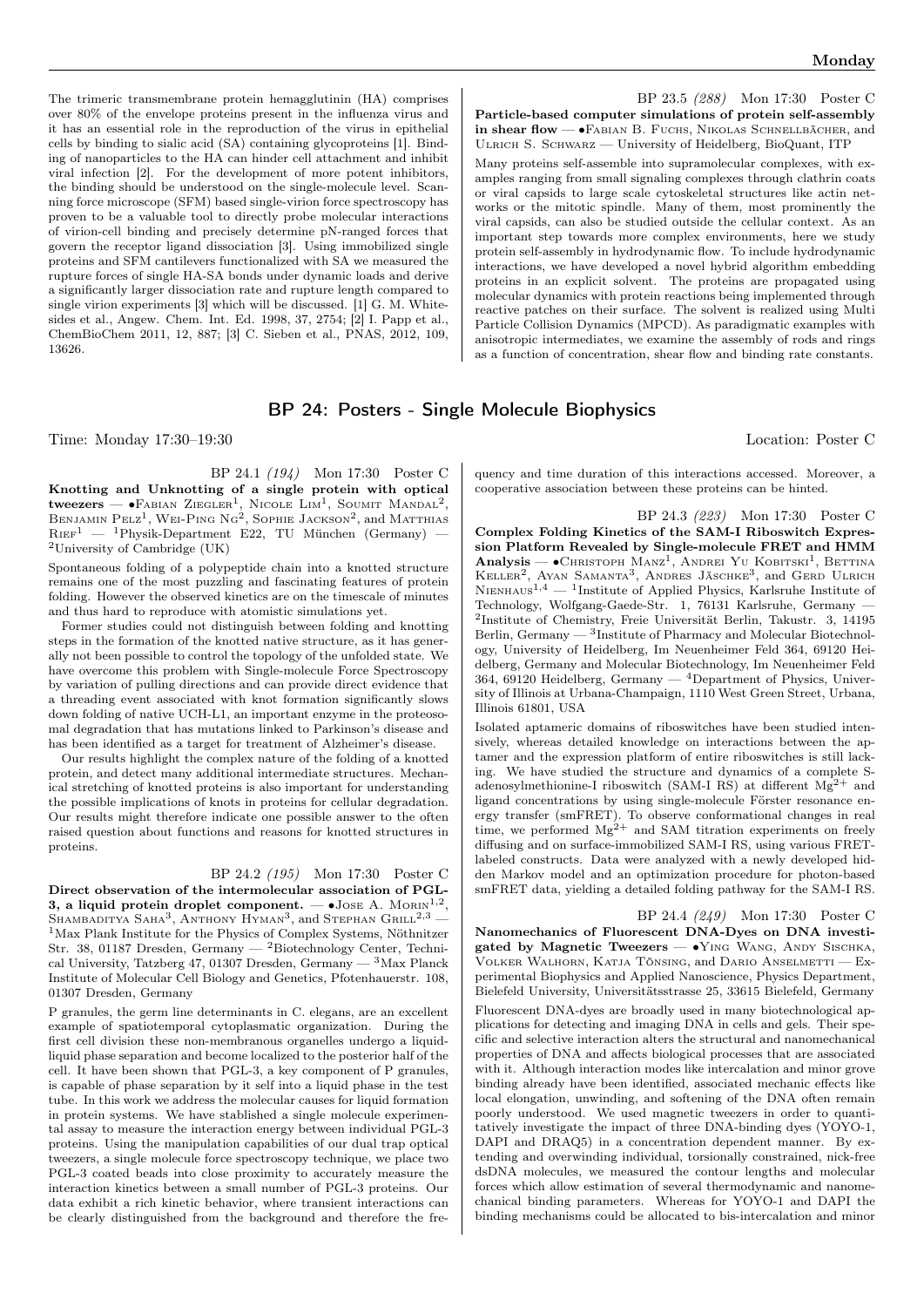groove binding, respectively, DRAQ5 exhibited both binding modes in a concentration dependent manner.

BP 24.5 (258) Mon 17:30 Poster C Construction of an Optical Trap for Single Molecule Measurements on Nucleosomes — •Andreas Weissl<sup>1</sup>, Pascal<br>Hauenstein<sup>1</sup>, Philip Ketterer<sup>1</sup>, Corinna Lieleg<sup>2</sup>, Fabian Kilchherr<sup>1</sup>, Jonas Funke<sup>1</sup>, Philipp Korber<sup>2</sup>, Henrik Dietz<sup>1</sup>, and MATTHIAS  $RIEF<sup>1</sup>$  — <sup>1</sup>Physik Department, Technische Universität München, Am Coulombwall 4a, Garching bei München, Germany —  ${\rm ^2A}{\rm dolf-Butenandt-Institute},$  University of Munich, Munich, Germany

The folding of nucleosome arrays to chromatin fibres and higher order structures plays a major regulatory role in processes related to DNA transcription and replication in eukaryotic cells. A fundamental understanding of this mechanism requires insight in the formation of chromatin fibres on the molecular level.

We report on the construction of an optical trap suitable to perform single molecule measurements on nucleosomes. To push force resolution to its limits we realised a intensity feedback control that stabilised the laser intensity 0.05%. To be able to measure the same molecule in different buffer conditions we built a multi channel microfluidic setup, where we are to quickly move to various channels with different buffers.

We use this setup in a Dumbbell assay to measure the stacking force of two single nucleosomes. To conjugate the beads with the nucleosomes DNA nanostructured handles are employed. Mainly for two reasons: First, the increased stiffness compared to dsDNA handles reduces the noise, especially at low forces. Second, due to the high control over DNA nanostructures, we are able to control the orientation of the nucleosome interaction with respect to the direction of the

#### force applied.

BP 24.6 (303) Mon 17:30 Poster C Splitting of plasmid ds-DNA on ultrathin films of alky**lamines on graphite** —  $\bullet$ Caroline Falk<sup>1</sup>, Nikolai Severin<sup>1</sup>, Lei<br>Tang<sup>2</sup>, Stefan Zauscher<sup>2</sup>, and Jürgen P. Rabe<sup>1</sup> — <sup>1</sup>Department of Physics & IRIS Adlershof, Humboldt-Universität zu Berlin — <sup>2</sup>Mechanical Engineering and Materials Science, Duke University

DNA replication is an important process in the human body. Replication of double-stranded (ds)-DNA requires unwinding of the helical structure and local melting of ds-DNA into two single strands [1]. The exact mechanism of the initial melting is still unknown. DNA, when stretched in solution, overwinds and melts [2]. This was argued to give insight onto the replication mechanism. It is difficult, however, to access the direct conformational changes during stretching in solution. Recent work demonstrated that this transition can be imaged with scanning force microscopy on a graphite surface coated with an alkylamine layer [3]. ds-DNA can be controlled by an amphiphilic layer, since the DNA conformation depends on the amphiphile concentration. In particular we analyzed different DNA lengths on the same surface, and we found that at a specific concentration of octadecylamine the ds-DNA plasmid ring splits into two single strands at one position. The splitting can be analyzed as a function of total plasmid length, ultrathin amphiphilic film and base pairs.

1. D.Coman, I.M.Russu, Journal of Biological Chemistry 280, 20216 (2005). 2. J.Adamcik, S.Tobenas, G.Di Santo, D.Klinov, G.Dietler, Langmuir, 25, 3159 (2009). 3. H.Liang, N. Severin, W.Zhuang, J.P.Rabe, submitted.

## BP 25: Posters - Systems Biology

Time: Monday 17:30–19:30 Location: Poster C

BP 25.1 (233) Mon 17:30 Poster C

Evolutionary accessibility of fitness landscapes with multiple alleles — • MARCIN ZAGÓRSKI<sup>1,2</sup>, ZDZISŁAW BURDA<sup>3</sup>, and BARTEK WACŁAW<sup>4</sup> — <sup>1</sup>IST Austria, Klosterneuburg, Austria — <sup>2</sup>Institute of Physics UJ, Kraków, Poland — <sup>3</sup>AGH, Kraków, Poland — <sup>4</sup>University of Edinburgh, Scotland

The question of accessibility of global fitness maximum has a long history. On the one hand, increasing size of fitness landscape results in higher number of local fitness peaks that act as evolutionary dead-ends making global peak inaccessible. On the other hand, with increasing dimensionality of fitness landscape local peaks become saddle points

keeping the global peak accessible. For the fitness landscape with two alleles (genes being ON or OFF) the former picture dominates. However, it is unclear how considering multiple alleles will affect the accessibility. To address this issue, we performed exhaustive enumeration of all accessible pathways for fitness landscapes with up to 16 alleles and 2<sup>28</sup> genotypes. We also run Moran type simulation of population evolution to independently verify our conclusions. The resulting estimates of asymptotic accessibility give 12%, 50%, 69%, 81% for fitness landscapes with 2, 4, 8 and 16 alleles respectively. Interestingly, this increase in accessibility is connected with higher evolutionary access time, causing evolutionary adaptation to take longer on fitness landscapes with multiple alleles.

## BP 26: Symposium - Chimera States: Coherence-Incoherence Patterns in Complex Networks (SYCS)

Time: Tuesday 9:30–12:15 Location: H1

See SYCS 1 for details of this session.

## BP 27: Computational Biophysics

Time: Tuesday 9:30–11:45 Location: H43

**Invited Talk** BP 27.1 (27) Tue 9:30 H43 Membrane proteins under voltage: simulations of ion channels and receptors at work — • ULRICH ZACHARIAE — University of Dundee, Edinburgh, United Kingdom

Electrochemical ion gradients across biological membranes generate membrane voltage and drive the function of essential membrane proteins. We use sustained transmembrane electrochemical gradients in molecular dynamics simulations to investigate the function of ion channels and receptors under voltage. In our work on potassium channels, we find that a mechanism involving electrostatic interaction between close ion pairs in the ion selectivity filter underlies high-efficiency conduction near the diffusion limit. Evidence for the existence of close ion contacts additionally comes from crystallography. We show that this mechanism is also exquisitely selective for the conduction of potassium vs. sodium ions. Our simulations reveal the determinants of ion discrimination in the channels under actual permeation conditions.

While voltage sensing in ion channels is a widely studied phenomenon, the effects of membrane voltage on other membrane proteins are not as well understood. G-protein coupled receptors (GPCRs), which transduce signals across the membrane and form most human drug targets, have been shown to be regulated by voltage as well. However, the nature of the voltage sensor has remained elusive. Our simulations reveal the motion of a conserved voltage-sensor in class A GPCRs, whose functional implications will be discussed.

BP 27.2 (301) Tue 10:00 H43 Electrochromic shift calculations reveal spectral tuning in animal rhodopsins — •Florimond Collette, Marcel Schmidt am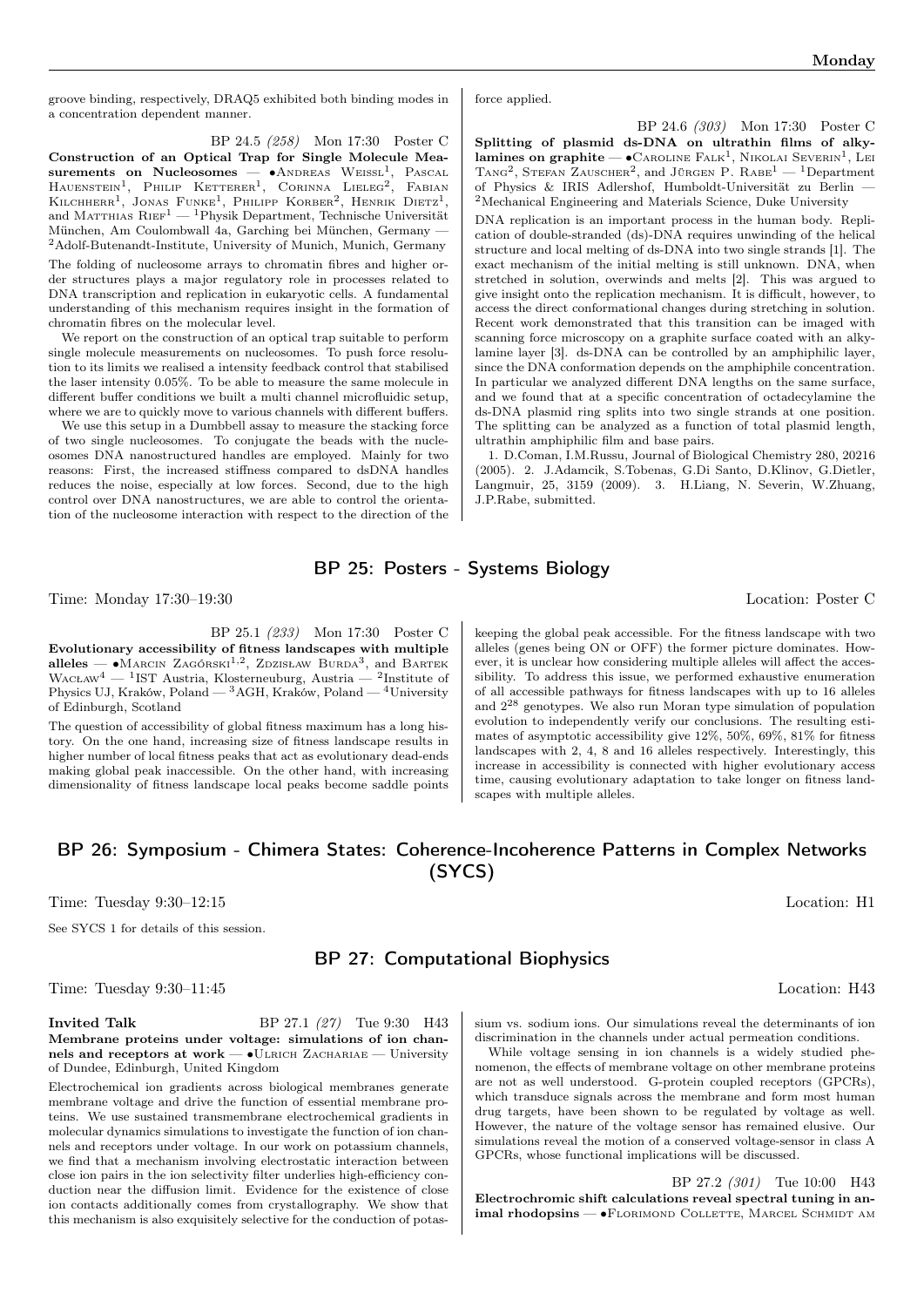Busch, and Thomas Renger — Institut für Theoretische Physik, Johannes Kepler Universität Linz, Altenberger Strasse 69, 4040 Linz, Austria

Rhodopsins are biological pigment-protein complexes found in photoreceptor cells of the retina. Within the framework of a two-step quantum chemical/electrostatic calculation scheme [1] that has recently been successfully applied to reveal the functional states of BLUF photoreceptors [2], we estimated absorption shifts of the retinal chromophore for a series of site-directed mutants. We eventually explain the variations of the maximal absorbance in the red- and green-sensitive visual pigments. Our results are in excellent agreement with recent experimental studies [3] and suggest that the maximum spectral sensitivity in animal rhodopsins is dominated by electrostatic tuning.

[1] T. Renger et al., *Photosynth. Res.* **116**, 367 (2013).

[2] F. Collette et al., J. Phys. Chem. B 118, 11109 (2014).

[3] W. Wang et al., Science 338, 1340 (2012).

BP 27.3 (291) Tue 10:15 H43

The internal dynamics and early adsorption stages of fibrinogen investigated by molecular dynamics simulations  $-$  STEPHAN KÖHLER<sup>1</sup>, FRIEDERIKE SCHMID<sup>1</sup>, and  $\bullet$ GIOVANNI  $S$ ETTANNI<sup>1,2</sup> — <sup>1</sup>Johannes Gutenberg University, Mainz, Germany — <sup>2</sup>Max-Planck Graduate Center with the University of Mainz

Fibrinogen, a plasma glycoprotein of vertebrates, plays an essential role in blood clotting by polymerizing into fibrin upon activation. It also contributes, upon adsorption on material surfaces, to determine their biocompatibility and has been implicated as a cause of thrombosis and inflammation at medical implants. Here we present the first fully atomistic simulations of the initial stages of the adsorption process of fibrinogen on mica and graphite surfaces. The simulations reveal a weak adsorption on mica that allows frequent desorption and reorientation events. This adsorption is driven by electrostatic interactions between the protein and the silicate surface as well as the counter ion layer. Preferred adsorption orientations for the globular regions of the protein are identified. The adsorption on graphite is found to be stronger with fewer reorientation and desorption events, and showing the onset of denaturation of the protein.

#### BP 27.4 (61) Tue 10:30 H43

Folding of small knotted proteins: Insights from a mean field coarse-grained model — Saeed Najafi and ∙Raffaello Potestio — Max Planck Institute for Polymer Research, Mainz, Germany

A small but relevant number of known protein structures features a knot. Understanding the process of folding from a swollen unknotted state to the biologically relevant native conformation is, for these proteins, particularly difficult, due to their rate-limiting topological entanglement. In this talk I will present and discuss a novel coarse-grained model, dubbed Elastic Folder Model (EFM), developed to contribute shedding some light on the problem of knotted protein folding. The EFM is a minimalistic, structure-based model where the information about the knotted conformation is encoded in bonded angular interactions only; this potential, which does not favor the formation of native contacts, is parametrized through a stochastic search scheme in parameter space. The optimal knotting pathways of the two smallest known proteins, obtained through this approach, are consistent with the results derived by means of coarse-grained as well as full atomistic simulations.

#### 15 min break

BP 27.5 (2) Tue 11:00 H43 Inferring Co-evolution in proteins and RNA by Maximum Entropy Based Approaches — ∙Alexander Schug — Karlsruher Institut für Technologie, Steinbuch Centre for Computing

Protein function often requires a protein to form a complex or adopt

multiple conformations during its functional cycle. The increasingly ubiquitous availability of sequential information for many protein families has given rise to a Maximum Entropy based approach called Direct Coupling analysis [1], which traces amino acid co-evolution to extract contact maps out of only sequence information. This is sufficient information for the blind prediction of quaternary and tertiary protein [2,3] or RNA structures [4]. Residue co-evolution therefore guarantees the structural stability of a protein including its functional conformations. Similarly, we can infer mutational landscapes and capture epistatic couplings between residues, and assess the dependence of mutational effects on their sequence context [5]. We find an about 40% in explicative power as compared to approaches neglecting epistasis. References

[1] Weigt M et al., PNAS (2009) 106, 67-72; F. Morcos et al., PNAS (2011) 108, E1293-E1301

[2] Schug A et al., PNAS (2009) 106, 22124-22129

[3] Dago A et al., PNAS (2012), 109: E1733-42

[4] De Leonardis E et al., NAR (2015), doi: 10.1093/nar/gkv932 [5] Figliuzzi M et al., Mol Biol Evol (2015), doi: 10.1093/mol-

bev/msv211

BP 27.6 (182) Tue 11:15 H43 Bending algorithms for soft objects: Challenge and bane — ∙Achim Guckenberger, Marcel Schraml, and Stephan Gekle — Biofluid Simulation and Modeling, Universität Bayreuth, Germany

Vesicles, capsules and red blood cells all share a common property, namely the resistance towards bending of their surface, an important ingredient for quantitative simulations. Unfortunately, accurate computation of these bending forces on typical surface discretizations such as flat triangles is far from being trivial.

Starting from the famous Helfrich model, we present and analyze five substantially different algorithms for the computation of the force density on triangulated meshes. Their quality is evaluated quantitatively by comparing with the analytically obtained values for the typical red blood cell shape. Furthermore, we consider the behavior of an elastic capsule in a linear shear flow using the boundary integral and the Lattice Boltzmann method. Comparisons with the existing literature are provided. We finally make a suggestion for the choice of the appropriate bending algorithm based on the presented results.

BP 27.7 (202) Tue 11:30 H43 Exploring Gliding Motility: Model of Helical Transport of Cell Surface Proteins in Flavobacterium johnsoniae —  $\bullet$ Mei-Hsien Tu<sup>1</sup>, Hirofumi Wada<sup>2</sup>, and Hsuan-Yi Chen<sup>1</sup> – <sup>1</sup>Department of Physics, National Central University, Jung-Li 32001 Taiwan — <sup>2</sup>Department of Physics, Ritsumeikan University, Kusatsu, 525-8577 Shiga, Japan

Cells of Flavobacterium johnsoniae exhibit rapid gliding on a solid surface powered by the migration of surface adhesive proteins SprB along a left-handed helical loop on cell surfaces. We develop a model of rigidly coupled adhesins on a helical loop to study the mechanism of this gliding motility. The model takes into account the helical geometry of the loop and the stochastic binding/unbinding dynamics of SprB. The numerical calculations reproduce the main features for the movement of Flavobacterium johnsoniae observed in the experiments. Cell body translation along its long axis displays a bidirectional motion via spontaneous symmetry breaking as predicted in a previous simple one-dimensional model. However, this linear movement has a characteristic switching length comparable to cell length due to end effect. As a cell undergoes translation, the cell body rotates counterclockwise about its principle axis when viewed from its rear. Cells with helical loop that makes one full turn from one pole of the cell to the other pole show left-turn trajectories. Furthermore, SprBs with strong binding at a cell pole naturally introduce an asymmetric distribution of the force generation to uplift the cell body and achieve the end-over-end flipping.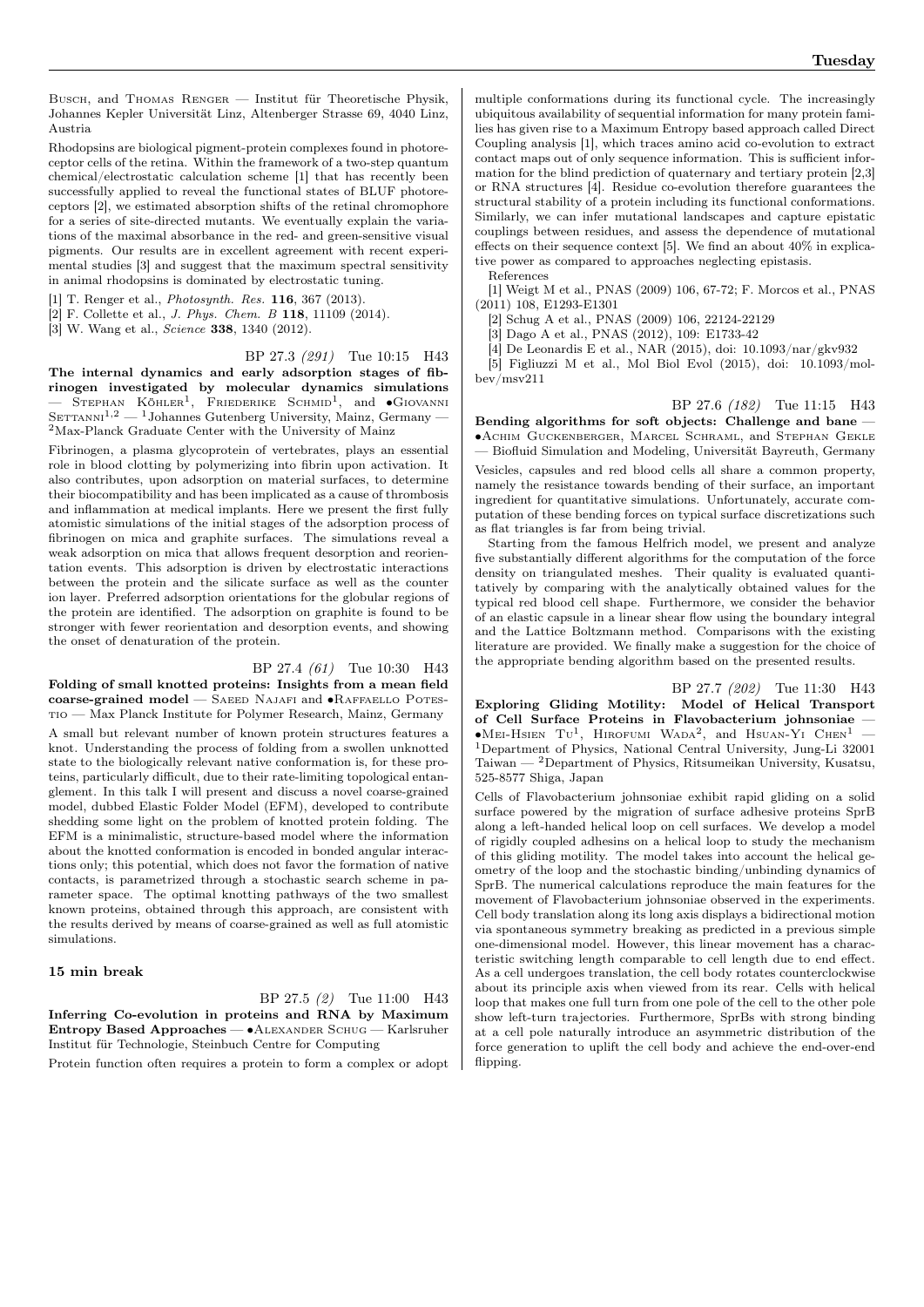## BP 28: Systems Biology & Gene Expression and Signalling

Time: Tuesday 9:30–12:30 Location: H44

**Invited Talk** BP 28.1 (20) Tue 9:30 H44 The biosynthetic basis of budding yeast cell size control -∙Kurt M. Schmoller, Jonathan J Turner, Mardo Koivomägi, Devon Chandler-Brown, and Jan M. Skotheim — Stanford University, Stanford, US

Cell size is an important physiological trait that sets the scale of all biosynthetic processes. Although physiological studies have revealed that cells actively regulate their size, the molecular mechanisms underlying this regulation have remained unclear. Using quantitative single cell microscopy, we identified the molecular mechanism coupling growth and division in budding yeast. As cells grow, they dilute a cell cycle inhibitor while keeping the upstream activator at a constant concentration, which results in a continuously increasing probability for cell cycle entry. Size control itself is ensured by a differential dependence of activator and inhibitor synthesis rates on cell size. We anticipate that such differential size dependence of protein synthesis may be a universal mechanism for cells to coordinate their proteome with cell size.

#### BP 28.2 (203) Tue 10:00 H44

Modeling of Colicin E2 Expression —  $\bullet$ Matthias Lechner<sup>1</sup>, Mathias Schwarz<sup>2</sup>, Madeleine Opitz<sup>1</sup>, and Erwin Frey<sup>1</sup> — <sup>1</sup>Arnold Sommerfeld Center for Theoretical Physics (ASC) and Center for NanoScience (CeNS), Department of Physics, Ludwig-Maximilians-Universität München  $-2$ Institute for Biological and Medical Imaging, Technische Universität München and Helmholtz Zentrum München, Neuherberg, Germany

Regulation of mRNA translation plays a crucial role in many bacterial pathways. For this purpose, possible regulatory components are small, non-coding RNAs (sRNAs) or mRNA-binding proteins. An important system that includes a combination of these modes is the Colicin E2 system, in which SOS responses trigger the expression of the toxin colicin and its release protein. We present a simple, yet comprehensive, model of the colicin E2 regulatory network, and study both its deterministic and stochastic dynamics in detail. Its regulation can be reduced to three components: free mRNA, the mRNA-binding protein CsrA, and an effective sRNA that regulates CsrA. For the stationary state, we show that the production rate of sRNA tunes the magnitude of intrinsic fluctuations and the sharpness of mRNA thresholds. To study the dynamics, we incorporate a stochastic SOS response system into our model. The CsrA regulation filters out short-lived activation peaks, and delays the release of toxin after prolonged SOS signals. Our model thus describes Colicin E2 expression dynamics in detail and reveals the importance of the specific components for toxin release. Moreover, we give an outlook on the role of further components.

#### BP 28.3 (191) Tue 10:15 H44

Control of single cell somitogenesis —  $\bullet$ Jose Negrete JR<sup>1</sup>, LAUREL ROHDE<sup>2,3</sup>, RAVI DESAI<sup>2,3</sup>, ANDREW C. OATES<sup>2,3</sup>, and Frank  $J\ddot{\mu}$ LICHER<sup>1</sup> — <sup>1</sup>Max Planck Institute for the Physics of Complex Systems, Dresden, Germany — <sup>2</sup>Francis Crick Institute, London, United  $\mathbf{King} \mathbf{dom} = \mathbf{^{3}University}$  College London, United Kingdom

Embryo somitogenesis is preceded by the spatiotemporal evolution of a kinematic wave of cyclic genes such as her1. It is conjectured that this wave is at the same time modulated by the presence signaling gradients. In this work we have developed a theoretical formalism for analyzing the dynamics of her1 at the single cell level. Remarkably these cells show an oscillatory transient when they are disassociated from the embryo and positioned far from each other, suggesting that autonomous dynamics play an important role in somitogenesis. We have been able to identify the key parameters that are modulated during the evolution of her1 and from these we developed predictions that can be tested in experiment. In particular the parameters of the reaction rates of her1 are non-stationary suggesting that these are controlled by the signaling system.

BP 28.4 (217) Tue 10:30 H44 Physical limits to spatiotemporal cellular signaling —<br>•VAIBHAV WASNIK<sup>1</sup> and KARSTEN KRUSE<sup>2</sup> — <sup>1</sup>Saarland University, Saarbrucken, Germany —  ${}^{2}$ Saarland University, Saarbrucken, Germany

Cells need to respond to spatiotemporal signals. Physical limits on the

detection of such signals are poorly understood. Here we study the detection of spatiotemporal  $Ca<sup>2+</sup>$ -signals by the conventional Protein Kinase C- $\alpha$  (PKC− $\alpha$ ). Protein kinases C are ubiquitously expressed and, together with Calmodulin, form the basic read-out module for  $Ca^{2+}$ signals. In order to activate  $PKC-\alpha$ , it needs to simultaneously bind to  $Ca^{2+}$  and to Diacylglycerol (DAG) on the plasma membrane. On the membrane,  $PKC-\alpha$  forms clusters. We explore the consequences of cluster formation for signal transduction. In particular we show that  $PKC-\alpha$  acts as a low pass filter and determines the accuracy of the readout. Our study highlights the possible role of collective effects for cellular signal transduction.

#### 30 min break

**Invited Talk** BP 28.5 (14) Tue 11:15 H44 Molecular Bioimaging of Genome Transcription — •PATRICK Cramer — Max Planck Institute for Biophysical Chemistry, Göttingen

Our laboratory studies the molecular mechanisms of eukaryotic gene transcription by integrated structural biology and elucidates the systemic principles of genome regulation with the use of funcitonal genomics and computational biology. Based on crystal structures of RNA polymerase II in different functional states we obtained a molecular movie of transcription (Cheung and Cramer, Cell 2012). With the use of functional genomics we elucidated how the transcription cycle is coordinated with co-transcriptional events (Mayer et al., Science 2012), and how a mechanism of transcriptome surveillance removes aberrant non-coding RNAs (Schulz, Schwalb et al., Cell 2013). Unexpected insights into transcription regulation came from the crystal structure of RNA polymerase I (Engel et al., Nature 2013). We have also used cryo-electron microscopy (cryo-EM) to resolve the architecture of an early Pol II elongation complex bound by the capping enzyme, which explains how capping occurs when the RNA first emerges from the Pol II surface (Martinez-Rucobo, Mol. Cell 2015). In my talk I will concentrate on our latest work where we combined different structural biology techniques to provide insights into the mechanism of gene regulation during transcription initiation, which requires the coactivator complex Mediator (Plaschka et al., Nature 2015). We reconstituted a recombinant, functional 15-subunit core of the Mediator complex and used cryo-EM and crosslinking to determine the architecture of the RNA polymerase II-Mediator core initiation complex. This work indicates how Mediator controls transcription and opens the way to the assembly and structural analysis of larger initiation complexes containing additional factors. I will present the latest unpublished work and demonstrate that cryo-EM enables us to obtain near-atomic resolution for large macromolecular assemblies, including mammalian RNA polymerase II.

BP 28.6 (231) Tue 11:45 H44 Integration of morphogen signals in neural tube patterning — • MARCIN ZAGÓRSKI<sup>1</sup>, ANNA KICHEVA<sup>1,2</sup>, GAŠPER TKAČIK<sup>1</sup>, JAMES BRISCOE<sup>2</sup>, and TOBIAS BOLLENBACH<sup>1</sup> - <sup>1</sup>IST Austria, Klosterneuburg, Austria —  $^2$ The Francis Crick Institute, London, UK Early in vertebrate development, different neuronal subtypes are generated from neural progenitor cells arrayed along the dorsal-ventral axis of the neural tube. This pattern of neural progenitors is established by the morphogens Shh and BMP which form opposing concentration profiles and control the expression of target genes at defined positions. How the two morphogen signals are integrated to control target gene expression is poorly understood. To address this, we exposed naïve chick neural plate explants to a broad range of defined concentrations of the two morphogens. This allowed the construction of a decoding map that describes the dependence of the target gene expression pattern on the two morphogen concentrations. Strikingly, we obtained a similar map by using a maximum likelihood estimation method to extrapolate neural tube pattern from in vivo measurements of morphogen signaling profiles and gene expression. Both decoding maps correctly predicted target gene boundary shifts in embryos with altered Shh signaling. Moreover, a simple model of a gene regulatory network that integrates the morphogen signals was sufficient to recapitulate this behaviour, providing mechanistic insight into the observed shifts in target gene domains.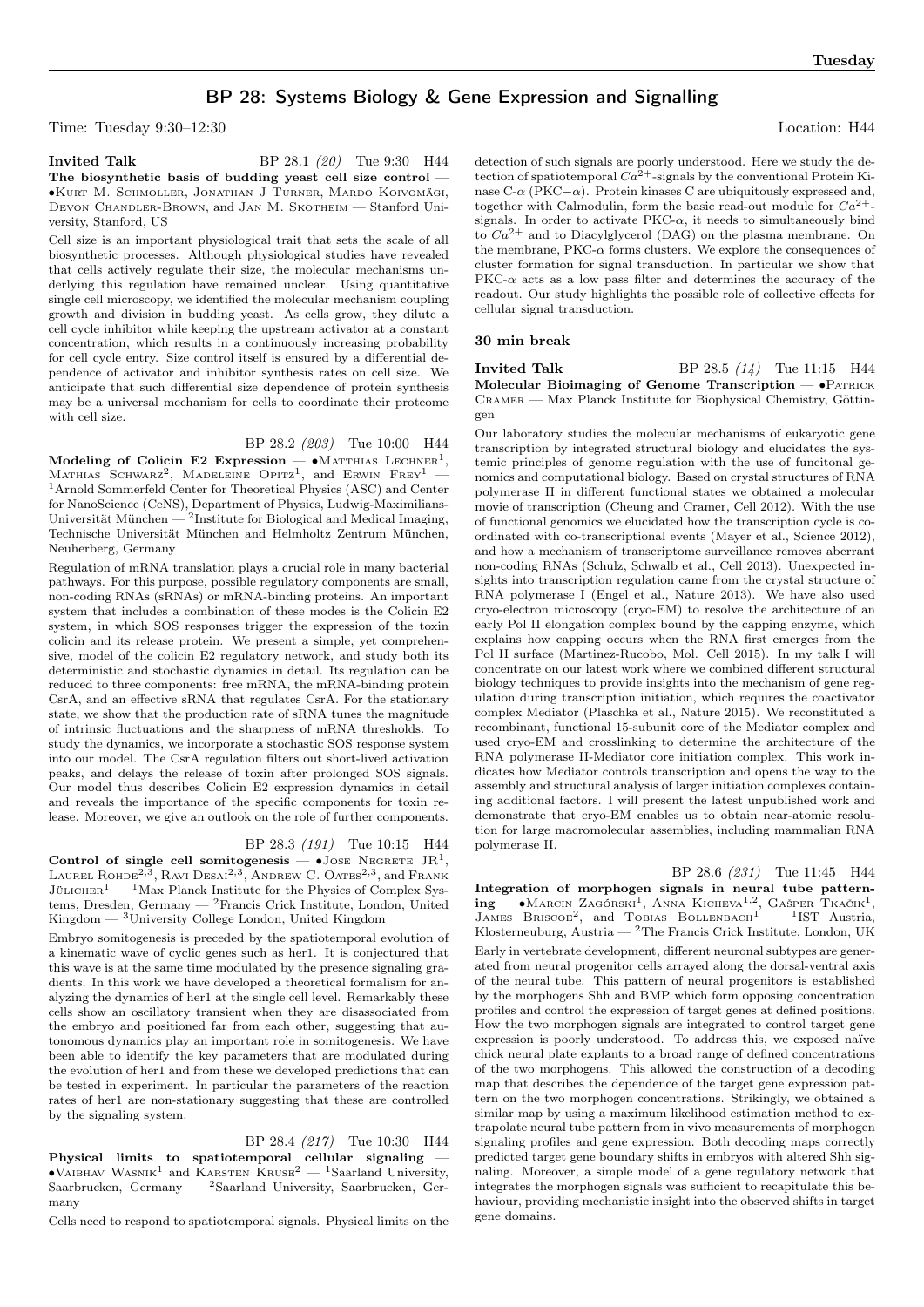BP 28.7 (230) Tue 12:00 H44 Stochasticity in DNA Replication of Archaea — ∙Jens KARSCHAU<sup>1</sup>, ULRIK GÜNTHER<sup>2,3</sup>, and ALESSANDRO DE MOURA<sup>4</sup> – <sup>1</sup>MPI PKS, Dresden, Germany — <sup>2</sup>MPI CBG, Dresden, Germany —  $3$ TU Dresden, Dresden, Germany —  $4$ University of Aberdeen, Aberdeen, UK

DNA is the building plan of every living organism, which is contained in either a linear or circular chromosome. Replicating this chromosome begins from origins—the starting points from which DNA–copying forks emerge. We previously showed for the linear case that finite ends set optimal configurations for origins to give fast overall replication time. This depends on their probability to activate as well as their relative distance to another [1].

Here, we discuss replication on a circular chromosome: where forks never stop at any ends, walk around the circle, and finally coalesce with another. The process bears similarity to a nucleation and growth process on a ring—as is in bacteria and archaea, with the latter carrying multiple origins. On the one hand, we again show that the optimal location of origins strongly depends on origin distance as well as their activation probability in conditions allowing for the chromosome to be copied only once. On the other hand, under favourable conditions, simultaneous re–replication with clustered origins in nearby groups actually minimises chromosomal duplication times. We relate our findings to published experimental data to distinguish between settings for optimal growth of an archaeal species.

[1] J Karschau, JJ Blow, APS de Moura, PRL, 2012.

BP 28.8 (122) Tue 12:15 H44 A coarse-grained growth control theory for growth transi $tions - \bullet$ Severin Schink<sup>1</sup>, David Erickson<sup>2</sup>, Ulrich Gerland<sup>1</sup>, and TERENCE  $H_{WA}^{2,3}$  — <sup>1</sup>Physics of Complex Biosystems, Physics Department, Technical University of Munich, Germany  $-$  <sup>2</sup>Department of Physics, University of California at San Diego, La Jolla, CA, USA — <sup>3</sup>Section of Molecular Biology, Division of Biological Sciences, University of California at San Diego, La Jolla, CA, USA

A grand challenge of systems biology is to predict the kinetic response of living systems following environmental perturbations. This task is typically approached in a bottom-up manner, by characterizing the temporal changes in gene expression patterns resulting from the applied perturbation, and deducing the underlying regulatory network. Progress towards quantitative predictive models has been limited however. A fundamental obstacle has to do with the large number of unknown interactions and parameters which vastly outnumber accessible data collected even by high-throughput methodology. In this study, we choose a top-down approach, based on phenomenological growth laws, previously developed for steady state growth. We extend these to the kinetic regime, and develop a coarse-grained flux-driven regulation theory to describe bacterial growth transitions and gene expression in response to transient nutrient changes. The theory is conceptually simple, analytically solvable, and captures the kinetics of bacterial growth transitions that occurs in response to nutrient up-shifts and down-shifts (also called diauxic shifts) quantitatively without free parameters.

## BP 29: Multicellular Systems

Time: Tuesday 9:30–12:45 Location: H45

**Invited Talk** BP 29.1 (21) Tue 9:30 H45 Cell Migration in Confined Geometries — ∙Joachim O.  $R$ ädler<sup>1</sup>, Felix J. Segerer<sup>1</sup>, Anna-Kristina Marel<sup>1</sup>, Matthias L. ZORN<sup>1</sup>, CHRISTOPH SCHREIBER<sup>1</sup>, PETER RÖTTGERMANN<sup>1</sup>, ALEXANDRA  $\text{Fink}^1$ , Florian Thüroff<sup>2</sup>, and Erwin Frey<sup>2</sup> -<sup>1</sup>Faculty of Physics and Center for NanoScience Ludwig-Maximilians-Universität München — <sup>2</sup>Arnold-Sommerfeld-Center for Theoretical Physics and Center for NanoScience, Faculty of Physics, Ludwig-Maximilians-Universität München

Epithelial cell migration is of prominent importance in wound healing, embryonic development, and cancer progression. Attempts to capture cellular hydrodynamics are currently progressing, yet it remains challenging to bridge multicellular motility to single cell migration. The talk intends to provide a perspective on how the study of cell migration in confining geometries facilitates and enhances the analysis of collective motility. Using time-lapse microscopy we study the directed flow of Madin Darby canine kidney (MDCK) cells in micro-channels. We also examine one of the hallmarks of active matter, the spontanenous emergence of vortices, in defined circular micropatterns with a fixed number of cells. The emergence of vortex states is reproduced by computer simulations based on a generalized Potts model. In agreement with experiment the model shows that vortex stability depends on the interplay of the spatial arrangement and internal polarization of neighboring cells. We will furthermore demonstrate that micropatterned surfaces allow the guidance of single cells and hence open up novel approaches to probe single-cell migration.

### BP 29.2 (267) Tue 10:00 H45

 $\textbf{Dynamics of model cell monolayers} = \textbf{•} \textbf{DAMIR VURNEK}^{1},$ Sara Kaliman<sup>1</sup>, Carina Wollnik<sup>2</sup>, Florian Rehfeldt<sup>2</sup>, Diana<br>Dudziak<sup>3</sup>, and Ana-Sunčana Smith<sup>1,4</sup> — <sup>1</sup>PULS group, Institute for Theoretical Physics I, FAU, Erlangen  $-2$  3rd institute of Physics - Biophysics, GAU, Göttingen — <sup>3</sup>University Hospital, Erlangen — <sup>4</sup>Division of Physical Chemistry, IRB, Zagreb

Morphogenesis and wound healing both require migration of a large number of constituent cells. This still unresolved problem of collective cell migration is addressed by using MDCK II model epithelium grown on collagen I coated glass substrates. We look at the global development of an initially droplet seeded system of cells which is allowed to expand freely over time. Large scale experiments spanning days and multiple connected fields of view are analyzed with particle image velocimetry of live fluorescent samples. This approach allows for both microscopic and macroscopic (millimeter) scales. As the whole edge,

from the colony border up to the contact inhibited centre, is examined continuously new correlation length scales are uncovered. We analyze the connections between these scales and the perpetually increasing velocity of the colony border. Our recent findings push the limits of cooperative cell motion numbers into a previously unreported regime where thousands of cells act at the same time in a coordinated fashion.

BP 29.3 (119) Tue 10:15 H45 Differential motility of Neisseria gonorrhoeae within bacterial micro-colonies determines the dynamics of colony merging — •Wolfram Pönisch<sup>1</sup>, Christoph Weber<sup>1</sup>, Khaled<br>Alzurqa<sup>2</sup>, Hadi Nasrollahi<sup>2</sup>, Nicolas Biais<sup>2</sup>, and Vasily ZABURDAEV<sup>1</sup> — <sup>1</sup>Max Planck Institut für Physik Komplexer Systeme, Dresden, Germany — <sup>2</sup>Brooklyn College, New York, USA

Many bacteria possess type IV pili, several microns long filaments that protrude out of the cell membrane. Retraction of pili can generate pulling forces of up to 180 pN. These forces allow cells to attach and move over surfaces. Pili also mediate attractive cell-to-cell interactions that lead to the formation of microcolonies. In this project we examine microcolonies of Neisseria gonorrhoeae, the causative agent of the second most common sexually transmitted disease, gonorrhea. By tracking single cells inside of a microcolony, we were able to measure the mean square displacement of cells as a function of their position in a colony and to characterize their motility. We observe that cells close to the surface of the colony are considerably more motile than cells in the inner bulk. A simulation model of individual cells interacting via pili is used to unravel the mechanisms that cause this observation, for example by identifying differences in the number of interacting pili. We suggest that the position-dependent motility of cells in a colony determines the peculiar dynamics of merging microcolonies. The coalescence process is characterized by a fast approach of the colonies that is followed by a slow relaxation to the spherical shape.

BP 29.4 (98) Tue 10:30 H45 Effect of flow and peristaltic mixing on bacterial growth in a colon-like geometry — ∙Jonas Cremer, Igor Segota, Markus Arnoldini, Alex Groisman, and Terence Hwa — University of California San Diego, 9500 Gilman Dr, La Jolla, CA 92093, USA

The large intestine harbors bacteria from hundreds of species with bacterial densities reaching up to  $10^{12}$  cells per gram. Many different factors influence bacterial growth dynamics and thus bacterial density and microbiota composition. One dominant force is flow which can in principle lead to a washout of bacteria from the proximal colon. Ac-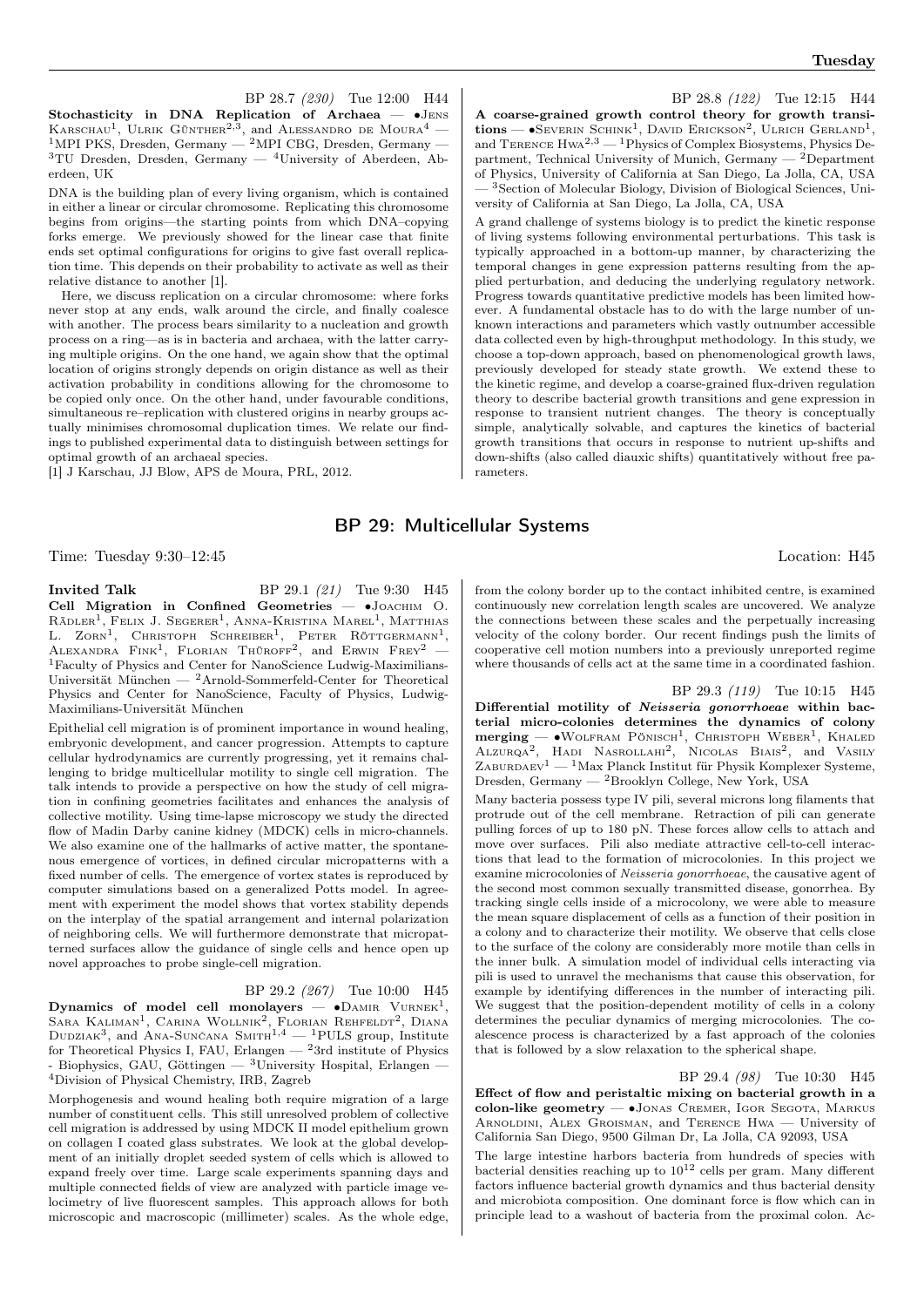tive mixing by contractions of the colonic wall together with bacterial growth might counteract such flow-forces and allow high bacterial densities to occur. As a step towards understanding bacterial growth in the presence of mixing and flow, we constructed an in-vitro setup where controlled wall-deformations of a channel emulate contractions. We investigate growth along the channel under a steady nutrient inflow. In the limits of no or very frequent contractions, the device behaves like a plug-flow reactor and a chemostat respectively. Depending on mixing and flow, we observe varying spatial gradients in bacterial density along the channel. Active mixing by deformations of the channel wall is shown to be crucial in maintaining a steady-state bacterial population in the presence of flow. The growth-dynamics is quantitatively captured by a simple mathematical model, with the effect of mixing described by an effective diffusion term.

BP 29.5 (45) Tue 10:45 H45 Predicting leaf growth by conformal map —  $\bullet$ KAREN ALIM<sup>1</sup>, SHAHAF  $\overline{\text{ARMON}^2}$ , ERAN SHARON<sup>2</sup>, BORIS I. SHRAIMAN<sup>3</sup>, and Arezki Boudaoud<sup>4</sup> — <sup>1</sup>Max Planck Institute for Dynamics and Self-Organization, Göttingen, Germany  $-$  <sup>2</sup>Racah Institute for Physics, Hebrew University, Jerusalem, Israel —  ${}^{3}$ KITP, University of California, Santa Barbara, U.S.A. — <sup>4</sup>Laboratoire Reproduction et Développement des Plantes & Laboratoire Joliot-Curie, INRA, CNRS, ENS, Université de Lyon, Lyon, France

The dynamics and patterns of growth lie at the heart of morphogenesis, the shaping of an organ or organism. Here, we investigate the local growth throughout plant leaves. We perform a conformal map between the contours at successive stages during the growth of a leaf. Based on the mapping we predict the local displacement field in the leaf blade. The predicted displacement field agrees with the experimentally measured displacement field to 92%. The observed growth is not a mere dilation but dominated by a combination of dilation, rotation and reflection. Yet, we find that the complex growth characteristics are captured by a conformal map. The constraints implied by a conformal map on local growth dynamics suggest local regulation of growth at play.

#### 30 min break

BP 29.6 (136) Tue 11:30 H45

Biaxial nematic order in liver tissue —  $\bullet$ ANDRE SCHOLICH<sup>1</sup>, HIdenori Nonaka2 , Hernán Morales-Navarrete<sup>2</sup> , Fabián Segovia Miranda<sup>2</sup>, Kirstin Meyer<sup>2</sup>, Yannis Kalaidzidis<sup>2</sup>, Marino<br>Zerial<sup>2</sup>, Benjamin Friedrich<sup>1</sup>, and Frank Jülicher<sup>1</sup> — <sup>1</sup>Max-Planck-Institut für Physik komplexer Systeme, Dresden — <sup>2</sup>Max-Plank-Institut für Zellbiologie und Genetik, Dresden

Tissue cells typically exhibit an anisotropic distribution of membrane proteins that characterizes a structural polarity of the cell. This 'cell polarity' is linked to function, such as directed transport. In cellular monolayers and various epithelial tissues, cells are known to exhibit a vectorial cell polarity with distinct domains of apical and basal membrane proteins at opposite sides of the cell that face the two boundary surfaces of the flat tissue. Here, we analyze cells of a bulk tissue, the liver. We propose a concept of biaxial cell nematic to describe the distinct anisotropy of membrane proteins in hepatocyte liver cells. Analyzing high-resolution two-photon microscopy images of mouse liver, we find spatial patterns of aligned cell axes at the tissue scale. These spatial patterns characterize liver tissue as a biaxial nematic. Spatial patterns are well-accounted for by a curvilinear reference system set by structural landmarks of large veins within the liver tissue. We discuss minimal mechanisms of cell-scale interactions that can account for the emergence of these tissue-scale patterns.

## BP 29.7 (84) Tue 11:45 H45

Driving forces of cellular arrangement during early embryogenesis of *Caenorhabditis elegans*  $- \bullet$ ROLF FICKENTSCHER, PHILIPP STRUNTZ, and MATTHIAS WEISS - University of Bayreuth, Bayreuth, Germany

We have studied mechanical cues in the early embryogenesis of the model organism Caenorhabditis elegans by means of a custom-made lightsheet microscope. This approach enabled us to acquire the trajectories and division axes/times of cells in embryos with fluorescently labeled nuclei over several hours. Furthermore, imaging membrane labeled embryos revealed cellular volumes and shapes as a function of time. In order to alter time and length scales during embryogenesis, we have used RNAi methods and different temperatures.

We had shown earlier that cellular trajectories can be modeled accurately in a purely mechanical framework during early embryogenesis [1], i.e. early cell organization is determined by the cells' quest for a position with least repulsive interactions among themselves and the eggshell. By altering the temperature, we show now that cellular velocities in the embryo exhibit an Arrhenius-scaling. Hence biochemical processes like adhesion and remodeling of the cytoskeleton determine the forces which then drive cellular motion. Furthermore, our data highlights a correlation between cell volumes and the respective cell-cycle durations. Based on our experimental data, we propose a minimal model for this phenomenon and relate it to observations in RNAi-treated animals.

[1] R. Fickentscher, P. Struntz & M. Weiss, Biophys. J, 105 (2013)

BP 29.8 (309) Tue 12:00 H45 Tissue level optical benefits of photoreceptor nuclei inversion — •Kaushikaram Subramanian<sup>1</sup>, Zuzanna Blaszczak<sup>2</sup>, Alfonso GARCIA ULLOA<sup>1</sup>, MARTIN WEIGERT<sup>1</sup>, IRINA SOLOVEI<sup>4</sup>, JOCHEN GUCK<sup>3</sup>, and MORITZ KREYSING<sup>1</sup> - <sup>1</sup>MPI-CBG, Dresden, Germany <sup>2</sup>Cavendish Lab, Cambridge Univ, UK  $-$  <sup>3</sup>BIOTEC, TU Dresden, Germany — <sup>4</sup>Dept of Biology, LMU Munich, Germany

With the photoreceptor cells lying at the back, the retina has a counter intuitive optical design that necessitates propagation of light through hundreds of microns of neural tissue prior to detection. Retina has a high cell density (3-5 times higher than brain) and a large volumefraction of nuclei that can potentially scatter light. During postnatal retinal development the photoreceptor nuclei in nocturnal mammals invert their chromatin architecture [1]. Based on interferometric measurements and simulations, it was suggested that scattering in the retina is reduced by this chromatin re-arrangement and that the individual nuclei possess the optical quality of lenses [2]. Subsequently, predictions about light transmission at tissue level were made. Using the concept of modulation transfer we aim to experimentally verify the simulation based predictions on tissue level optical benefit stemming from this nuclear inversion. Specifically we will present a comparative optical characterisation of wild type and a transgenic mice retina lacking inverted nuclei. Further results indicate optical quality of the retina improve during terminal retinal development, the period in which the unique inversion of nuclei takes place. References: [1] Solovei et al, Cell, 137(2) (2009) [2] Błaszczak et al, Opt Express, 22(9) (2014)

BP 29.9 (252) Tue 12:15 H45

Mechanosensitive regulation of cell extrusions during pupal morphogenesis of the fly wing —  $\bullet$ Marko Popovic<sup>1</sup>, RAPHAEL ETOURNAY<sup>2</sup>, FRANZ GRUBER<sup>2</sup>, MATTHIAS MERKEL<sup>1</sup>, AMITABHA NANDI<sup>1</sup>, CORINNA BLASSE<sup>2</sup>, GENE MYERS<sup>2</sup>, GUILLAUME SALBREUX<sup>1</sup>, SUZANNE EATON<sup>2</sup>, and FRANK JULICHER<sup>1</sup> — <sup>1</sup>Max Planck Institute for Physics of Complex Systems, Dresden — <sup>2</sup>Max Planck Institute of Molecular Biology and Genetics, Dresden

The fly wing is a double layered epithelium which significantly reshapes during pupal stages of development. Cell extrusion is a process by which cells are expelled from the epithelium. It allows the tissue to reduce the number of cells during pupal development and thus to adjust the stress in the tissue. Although extrusion rates are reproducible in wild type experiments they exhibit quantitatively different behavior in genetically and mechanically perturbed wings. How the extrusions are controlled is yet unknown. Motivated by the experimentally obsevred extrusion patters we construct a model of mechanosensitive regulation of cell extrusions. In combination with a simple continuum model, previously used to describe the fly wing development [Etournay et. al. eLife 2015], it yields a dynamical equation for extrusion rates with a single relaxation time-scale.

BP 29.10 (295) Tue 12:30 H45 Accumulation of mutations for tumour initiation: extreme value statistics in a neutral Moran process — ∙Philip GREULICH<sup>1,2</sup> and BENJAMIN D. SIMONS<sup>1,2</sup> - <sup>1</sup>Cavendish Laboratory, University of Cambridge, Cambridge, UK  $-$  <sup>2</sup>Gurdon Institute, University of Cambridge, Cambridge, UK

To initiate tumour growth, usually several mutations need to accumulate in at least one tissue cell. Some mutations may be (quasi-) neutral alone, but the epistatic interplay of a critical number of neutral mutations may lead to a selective advantage over normal cells, which can trigger tumour growth. Here I study a model for neutral competition of renewing tissue (stem) cells which accumulate random neutral mutations over time (Moran process). The quantity of interest is the "tumour-initation risk", the probability that at least one cell acquires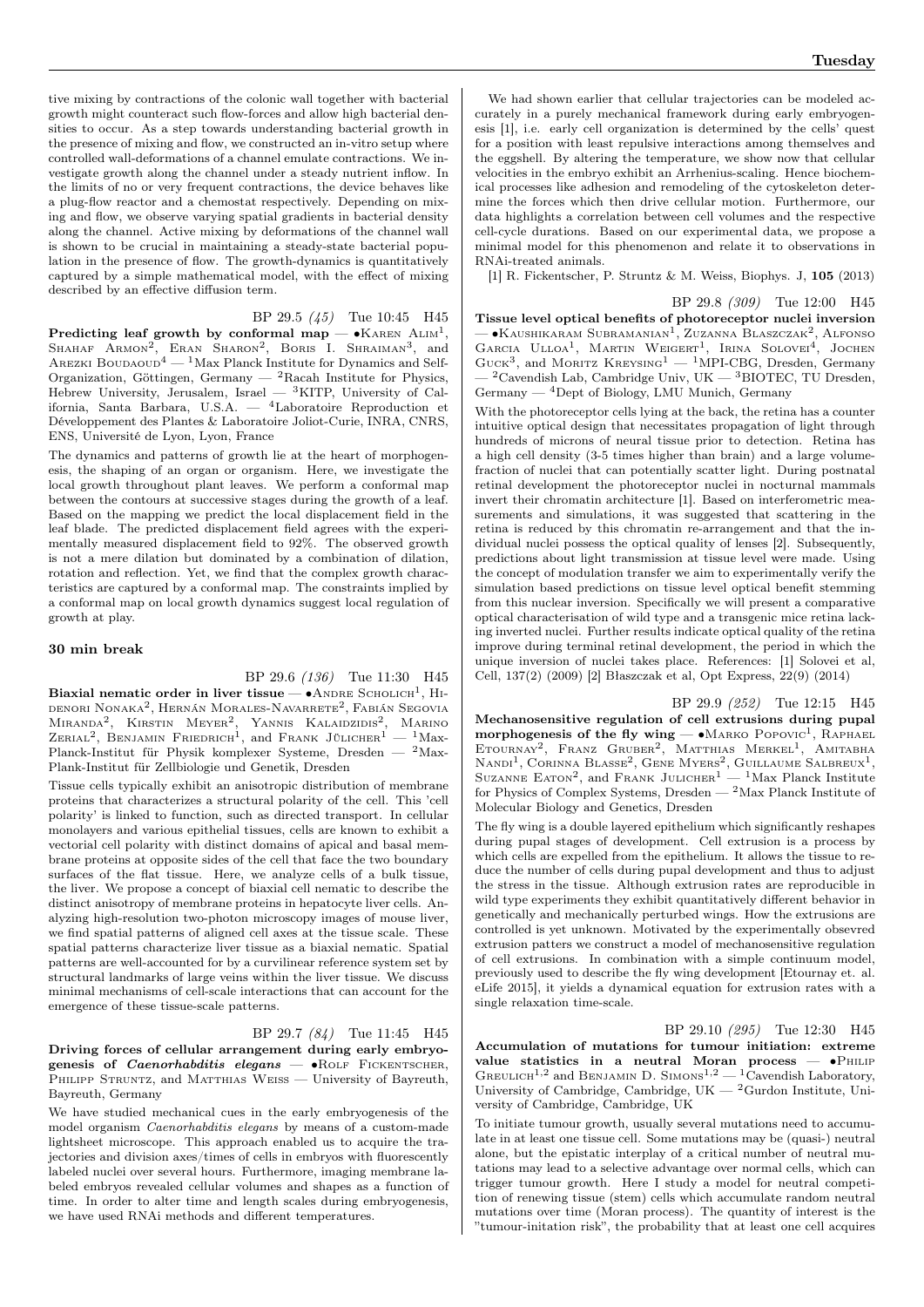a threshold number of mutations, which is supposed to trigger further events towards tumour progression. By studying the extreme value statistics of mutation numbers, which are correlated between related cells, I show how this risk scales with the tissue size and with time.

Thereby, I will reason how neutral competition of stem cells can reduce the risk of tumour initiation compared to non-competitive stem cells that divide only through asymmetric divisions.

## BP 30: Microswimmers I (Joint Session with DY)

Time: Tuesday 9:30–13:00 Location: H47

See DY 16 for details of this session.

## BP 31: Statistical Physics of Biological Systems I (Joint Session with DY)

Joint session with DY organized by BP.

Time: Tuesday  $12:00-13:00$  Location: H43

BP 31.1 (49) Tue 12:00 H43 Interplay of directed transport and diffusive motion inside cellular protrusions — •Isabella Krämer and Erwin Frey — Arnold Sommerfeld Center for Theoretical Physics, Ludwig-Maximilians-Universität, München, Deutschland

Linear cellular protrusions are characterized by their finger-like structure that is connected to the cell body at one end, the base, and extends into the surroundings at the other end, the tip. A membrane enclosing the protrusion separates the inside from the extracellular and prevents in- and outflux other than at the base. Inside the protrusion bundles of parallel actin filaments are embedded into cytoplasm so that different types of motion interact: directed transport of cargo towards the tip on the actin filaments and diffusive motion inside the cytoplasm.

Motivated by this biological process we study the steady-state behaviour of a totally asymmetric simple exclusion process (TASEP) that is weakly coupled to different diffusive environments and focus on systems that are closed at the tip of the TASEP. We derive an exact equation that relates the average total occupation on the TASEP to the average total occupation on the diffusive lattice coupled to it. This mass balance equation represents a global detailed balance for the exchange between the two lattices, where detailed balance does not hold locally for any pair of sites but for the two lattices in total. We show that the steady-state profile on the TASEP is given by a localized domain wall whose position can be determined using the mass balance equation. By further exploiting this equation we find an analytic expression for the nearest-neighbour correlations on the TASEP.

## BP 31.2 (148) Tue 12:15 H43

Physical driving of chemical reactions — • VLADIMIR PALYULIN and ULRICH GERLAND — Theory of Complex Biosystems, Physik-Department, Technische Universität München, James-Franck-Str. 1, 85748 Garching, Germany

Out-of-equilibrium physical processes can generate a chemical disequilibrium, if a suitable coupling mechanism exists. Such a physical driving of chemical reactions is relevant in contexts ranging from prebiotic evolution to atmospheric chemistry. Inspired by recent microfluidic experiments, we introduce a minimal model that couples biased diffusion as a generic form of physical non-equilibrium to reversible dimerization as the simplest nonlinear reaction. The model demonstrates explicitly that the effective coupling strength, i.e. the amplitude of the chemical response to a given amount of physical driving, depends on the boundary conditions as well as the relative speeds of the physical and chemical kinetics.

BP 31.3 (151) Tue 12:30 H43 Growth and Division of Active Droplets: A Model for Protocells — David Zwicker<sup>1,2</sup>, •Rabea Seyboldt<sup>1</sup>, Christoph A.<br>Weber<sup>1</sup>, Anthony A. Hyman<sup>3</sup>, and Frank Jülicher<sup>1</sup> — <sup>1</sup>Max Planck Institute for the Physics of Complex Systems, 01187 Dresden, Germany — <sup>2</sup>School of Engineering and Applied Sciences, Harvard University, Cambridge, MA 02138, USA  $-$  <sup>3</sup>Max Planck Institute of Molecular Cell Biology and Genetics, 01307 Dresden, Germany

It has been proposed that during the early steps in the origin of life, small droplets could have formed by phase separation from a surrounding complex mixture. These droplets could have provided chemical reaction centers to generate and evolve organic molecules. However, whether these droplets could divide and propagate is unclear. Here we study the dynamics of such droplets by combining the physics of phase separation with chemical reactions that are maintained away from thermodynamic equilibrium by an external supply of energy. Outside the droplets, these reactions turn precursors into droplet material, which then gets incorporated into droplets, where it is eventually converted into a waste product that leaves the droplet. Surprisingly, our theoretical study shows that the resulting chemically driven fluxes can lead to shape instabilities that trigger division of droplets into two smaller daughters, which can then grow again. Therefore, chemically active droplets can exhibit cycles of growth and division that resemble the proliferation of living cells. Dividing active droplets could serve as a model for prebiotic protocells, where chemical reactions in the droplet play the role of a prebiotic metabolism.

BP 31.4 (257) Tue 12:45 H43 Robustness of nucleosome patterns in the presence of DNA sequence-specific free energy landscapes and active remodel**ing** — •Јонаммеѕ Nuевlеr<sup>1</sup>, Вемерикт Овекмауек<sup>2</sup>, Wolfram Moebius<sup>3</sup>, Michael Wolff<sup>1</sup>, and Ulrich Gerland<sup>1</sup> — <sup>1</sup>Physik-Department, TU München, James-Franck-Str. 1, 85748 Garching — <sup>2</sup>Max-Delbrück-Center for Molecular Medicine, Robert-Rössle-Str. 10, 13125 Berlin —  ${}^{3}$ Department of Physics, Harvard University, Cambridge, MA 02138, USA

Proper positioning of nucleosomes in eukaryotic cells is important for transcription regulation. When averaged over many genes, nucleosome positions in coding regions follow a simple oscillatory pattern, which is described to a surprising degree of accuracy by a simple onedimensional gas model for particles interacting via a soft-core repulsion. The quantitative agreement is surprising given that nucleosome positions are known to be determined by a complex interplay of mechanisms including DNA sequence-specific nucleosome affinity and active repositioning by remodeling enzymes. We rationalize the observed robustness of the simple oscillatory pattern by showing that the main effect of several known nucleosome positioning mechanisms is a renormalization of the particle interaction. For example, "disorder" from sequence-specific affinities leads to an apparent softening, while active remodeling can result in apparent softening for directional sliding or apparent stiffening for clamping mechanisms. We suggest that such parameter renormalization can explain the apparent difference of nucleosome properties in two yeast species, S. cerevisiae and S. pombe.

## BP 32: Chimera State: Symmetry breaking in dynamical networks (joint session SOE/DY/BP)

Time: Tuesday  $14:00-15:00$  Location: H36

See DY 20 for details of this session.

BP 33: Colloids and Complex Fluids IV (Joint Session DY/BP/CPP)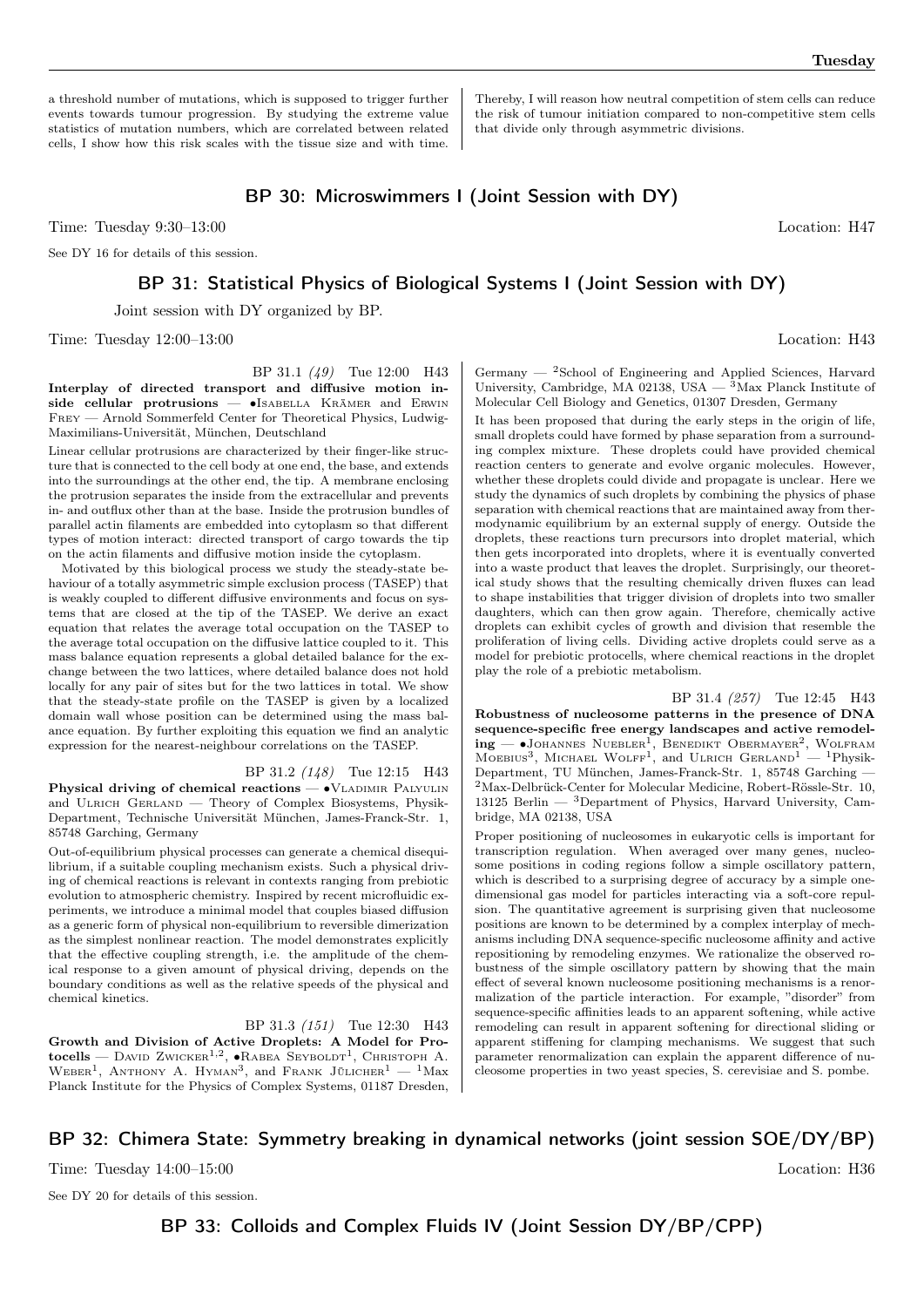Time: Tuesday  $14:00-15:15$  Location: H46

See DY 21 for details of this session.

BP 34: Anomalous Diffusion (Joint Session with DY)

Time: Tuesday  $14:00-15:30$  Location: H47

See DY 22 for details of this session.

## BP 35: Networks: From Topology to Dynamics II (Joint Session SOE/DY/BP)

Time: Tuesday  $15:00-15:45$  Location: H36

See SOE 11 for details of this session.

## BP 36: Molecular Dynamics (Focus Session)

Focus session organized by Bert de Groot, Max Planck Institute for Biophysical Chemistry, Göttingen

Time: Wednesday 9:30–11:00 Location: H43

**Invited Talk** BP 36.1 (31) Wed 9:30 H43 Molecular simulation of protein dynamics and function — ∙Gerhard Hummer — Max Planck Institute of Biophysics, Frankfurt am Main, Germany

We use molecular simulations to study functional protein dynamics over a broad range of temporal and spatial scales. A hybrid quantummechanics/molecular-mechanics (QM/MM) description allows us to follow fast, photoexcitation-driven protein motions. The resulting simulation trajectories are compared directly to femtosecond time-resolved protein crystallography experiments at X-ray free electron lasers. By contrast, to study large-amplitude functional motions in molecular motors on slower timescales, we use equilibrium and nonequilibrium classical simulations. The simulations help us elucidate the mechanisms underlying the efficient operation of biomolecular machines.

#### BP 36.2 (304) Wed 10:00 H43

In Silico Reduction of Conformational Variance in Cryo-EM Imaging — ∙Gunnar Schröder — Forschungszentrum Jülich, Jülich, Germany

One of the biggest challenges in the analysis of cryo-EM images is the heterogeneity and flexibility of the molecules, which on the one hand severely limits the achievable resolution but on the other hand reports on conformational dynamics. A computational approach will be presented to reduce the conformational variance of a set of single-particle images with the goal of increasing the resolution. First the conformational variance of a molecule is reconstructed from the variance of the density. The information on conformational variance is then used to extensively classify the images into a number of different classes. In a next step, the individual 3D density reconstructions from all classes are recombined into one single (higher resolution) reconstruction by a novel flexible averaging procedure. In the flexible averaging the density grids of two maps are elastically deformed to account for large scale conformational differences thereby reducing the conformational variance of a data set. The goal is to improve the resolution and at the same time to gain a complete picture of the conformational variance of a macromolecule.

BP 36.3 (64) Wed 10:15 H43 Scaling rules for vibrational energy transport in globular  $\mathbf{proteins}$   $\bullet$  SEBASTIAN BUCHENBERG GEB. WALTZ<sup>1</sup>, DAVID M. LEITNER $^2$ , and GERHARD  $\mathrm{Srock}^1-{\rm^1Biomolekulare}$  Dynamik Physik Uni-Freiburg — $\rm ^2Chemistry$ University of Nevada/Reno

Computational studies of vibrational energy flow in biomolecules have to date mapped out transport pathways on a case by case basis [1]. To provide a more general approach, we derive scaling rules for vibrational energy transport in a globular protein, which are identified from extensive nonequilibrium molecular dynamics simulations of vibrational energy flow in the villin headpiece subdomain HP36 [2]. We parameterize a master equation based on inter-residue, residue-solvent and heater-residue energy transfer rates which closely reproduces the results of the all-atom simulations. From that fit two scaling rules emerge. The first for the energy transport along the protein backbone which is described by a diffusion model in which the local diffusion strongly depends on the size of the individual amino acid side chain. And the second for the energy transport between tertiary contacts which is based on a harmonic description and depends on the coupling strength of the contact and the charge of the atoms in contact. Requiring only the calculation of mean and variance of relatively few atomic distances, the approach is able to predict the pathways and timescales of vibrational energy flow in proteins.

[1] D. M. Leitner, S. Buchenberg, P. Brettl and G. Stock, J. Chem. Phys. 142, 075101 (2015) [2] S. Buchenberg, D. M. Leitner and G. Stock, submitted (2015)

BP 36.4 (51) Wed 10:30 H43 Force probe MD simulations of peptidic foldamers - LALITA Uribe, Jürgen Gauss, and ∙Gregor Diezemann — Institut für Physikalische Chemie, Universität Mainz, Duesbergweg 10-14, 55128 Mainz, Germany

Foldamers are small oligomers of molecular entities that fold into ordered structures. In the recent past, interest has particularly grown in the thermal and mechanical properties of peptidic foldamers due to their possible peptide-mimetic applications. Here, we present a simulation study of the mechanical unfolding pathway of different natural and artificial peptidic foldamers presenting different folded motifs. Using force probe molecular dynamics we show the importance of the rigidity of the backbone and the strength of the intra-molecular hydrogen bonds in the stabilization of the folded conformations. We analyze the statistical behavior of the unfolding pathway of the peptidic foldamers and identify the main structural properties that shape the free energy profile.

BP 36.5 (79) Wed 10:45 H43 High-throughput thermodynamics of drug-membrane interactions from multiscale simulations — •TRISTAN BEREAU and KURT KREMER — Max Planck Institute for Polymer Research, Mainz The number of small organic molecules is overwhelmingly large–so large, that most of it remains unexplored. Computer simulations offer an appealing framework to probe many of these compounds without the need to synthesize them in the laboratory. The main hurdles preventing a high-throughput characterization of many small molecules relies on the time investment to parametrize the force field—a process that typically requires significant human intervention—and extensive sampling requirements. We address these issues by first sampling from the coarse-grained Martini model, for which we developed an automated parametrization protocol for small molecules. The resulting potential-of-mean-force (PMF) curves for the insertion of small molecules in lipid membranes show excellent agreement for a number of benchmark cases. We further use the coarse-grained trajectory as an enhanced-sampling strategy to efficiently estimate the corresponding atomistic PMF. To illustrate the method, we rationalize experimental observations of lipid-domain formation in bacterial membranes after the insertion of a small alcohol compound. This framework enables a fast and efficient strategy to gain insight in the thermodynamic properties of drug-membrane interactions.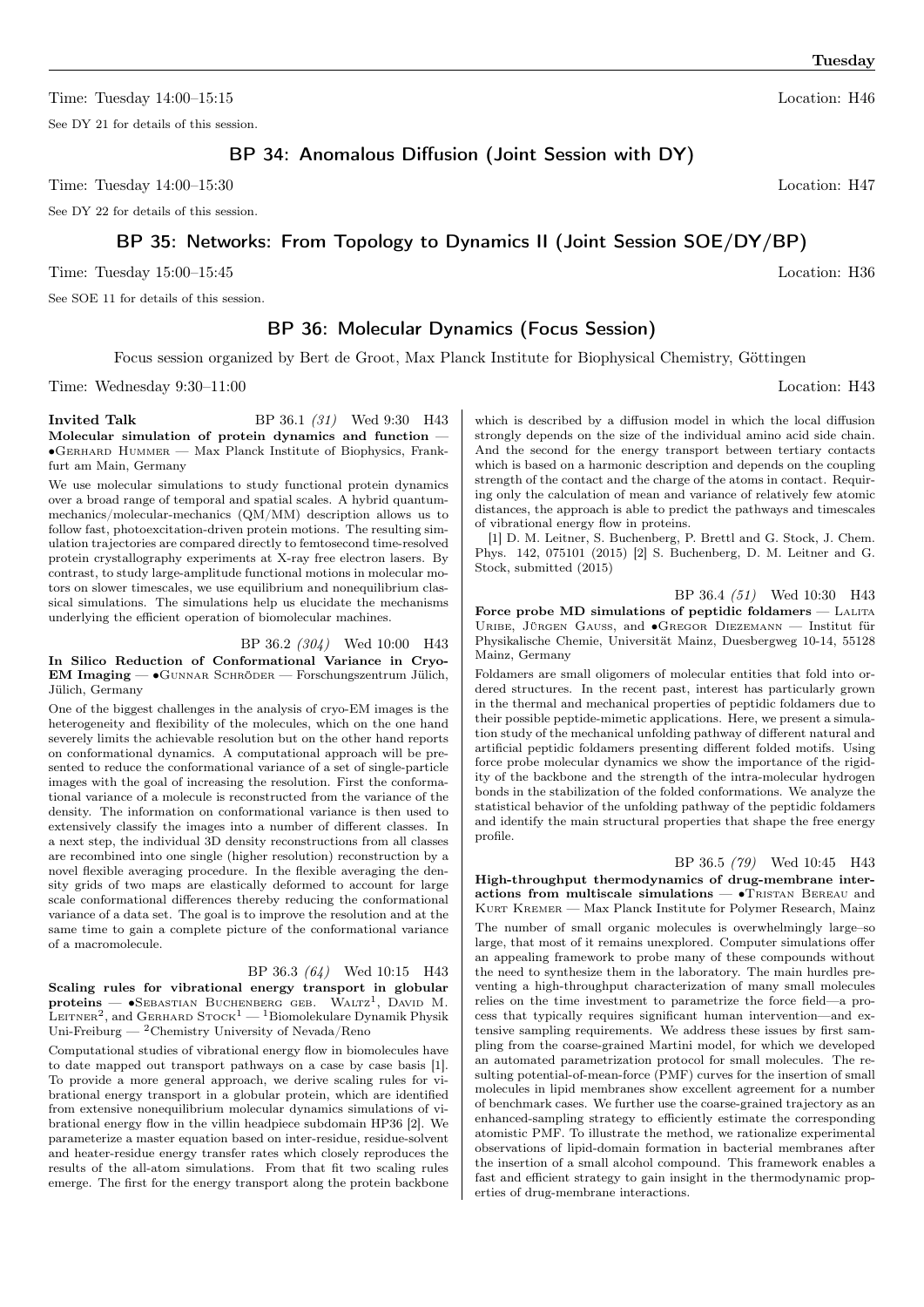## BP 37: Cell Mechanics and Migration

Time: Wednesday 9:30–12:45 Location: H44

**Invited Talk** BP 37.1 (18) Wed 9:30 H44 Reconstituting basic mitotic spindles in artificial confinement — ∙Marileen Dogterom — Department of Bionanoscience, Kavli Institute of Nanoscience, Delft University of Technology, The Netherlands

Microtubules are stiff dynamic polymers that can generate pushing and pulling forces by growing and shrinking. To fulfill their function, microtubules adopt specific spatial patterns, like the mitotic spindle during cell division. To understand the basic principles of mitotic spindle organization, we reconstitute a dynamic microtubule cytoskeleton inside three-dimensional water-in-oil emulsion droplets, using lipids that can be functionalized with dynein molecular motors. We then study the positioning of centrosomes, from which microtubules are nucleated that exert pushing and/or dynein-mediated pulling forces when reaching the boundary. We find that two centrosomes adopt an equilibrium position balancing a dynein-mediated centering effect with a repulsion force between the two centrosomes, thereby already reproducing a basic mitotic spindle like organization. We are now using this system as a platform to study how other essential spindle components affect the force balance of basic mitotic spindles.

BP 37.2 (312) Wed 10:00 H44 Microglia mechanics: From traction forces to durotaxis —  $\bullet$ David Koser<sup>1,2</sup>, Lars Bollmann<sup>1</sup>, and Kristian Franze<sup>1</sup> – <sup>1</sup>University of Cambridge, Cambridge, United Kingdom  $-$  <sup>2</sup>German Cancer Research Center, Heidelberg, Germany

Microglial cells are key players in the primary immune response of the central nervous system. Their functionality in healthy and pathological conditions highly depends on their chemical as well as their mechanical environment. While the impact of chemical signaling on microglial behavior has been studied thoroughly, the current understanding of mechanical signaling in controlling the cells' behavior is very limited. Here we investigated the dependency of microglial traction forces on substrate stiffness and the cells' migratory behavior on substrates incorporating stiffness gradients. Primary microglia adapted their actin cytoskeleton and morphology to the stiffness of the culturing substrate. Traction force microscopy revealed that stresses exerted by the cells initially increase with substrate stiffness until reaching a plateau. On substrates incorporating a stiffness gradient microglial cells preferentially migrated towards stiff in a process termed durotaxis. Immuneactivation of microglia through lipopolysaccharide led to a modulation of traction forces, increased migration velocities, and an enhancement of durotaxis. Finally, the experimental findings can be reproduced by combining a phenomenological stress fluctuation and a biased random walk model. Our results clearly demonstrate that microglia are mechanosensitive, which might be essential in central nervous system development and pathologies.

### BP 37.3 (147) Wed 10:15 H44

Gating mechanosensitive channels in bacteria with an atomic force microscope —  $\bullet$ RENATA  $\text{Garces}^1$ , SAMANTHA MILLER<sup>2</sup>, and CHRISTOPH F. SCHMIDT<sup>1</sup> — <sup>1</sup>Third Institute of Physics-Biophysics, Georg August University, Göttingen, Germany — <sup>2</sup>School of Medical Sciences, University of Aberdeen, Aberdeen, United Kingdom

The regulation of growth and integrity of bacteria is critically linked to mechanical stress. Bacteria typically maintain a high difference of osmotic pressure (turgor pressure) with respect to the environment. This pressure difference (on the order of 1 atm) is supported by the cell envelope, a composite of lipid membranes and a rigid cell wall.

Turgor pressure is controlled by the ratio of osmolytes inside and outside bacteria and thus, can abruptly increase upon osmotic downshock. For structural integrity bacteria rely on the mechanical stability of the cell wall and on the action of mechanosensitive (MS) channels: membrane proteins that release solutes in response to stress in the cell envelope.

We here present experimental data on MS channels gating. We activate channels by indenting living bacteria with the cantilever of an atomic force microscope (AFM). We compare responses of wild-type and mutant bacteria in which some or all MS channels have been eliminated.

BP 37.4 (183) Wed 10:30 H44

Using photonic force microscopy to investigate filopodia mediated phagocytosis — ∙Rebecca Michiels and Alexan-DER ROHRBACH — Lab for Bio- and Nano-Photonics, University of Freiburg, Georges-Koehler-Allee 102, 79110 Freiburg, Germany

Macrophage cells are immune cells which internalize and digest foreign matter, cell debris and bacteria in the body. This process is called phagocytosis and is often initiated by filopodia which pull particles to the cell body where they are taken up by reorganization of the membrane. Filopodia contain tight bundles of filamentous actin that protrude from the actin cortex and are connected with the cell membrane via linker molecules. Retraction towards the cell body is driven by molecular motors which work in ensembles. The underlying physical principles that allow macrophages to tune their actions during phagocytosis are only little understood. We use a Photonic Force Microscope in which we combine DIC microscopy with optical tweezers and interferometric particle tracking. Polystyrene beads are held in an optical trap to enable controlled placement in the vicinity of the cells. The motion of the bead in the trap can be tracked in 3D with nanometer precision at a microsecond timescale using back focal plane interferometry. By changing the optical forces spatially or temporally, we investigate how the cell reacts to external forces and which mechanisms determine success or failure when attempting to bind and digest particles. We present novel experiments, which reveal binding, pulling and unbinding events of macrophage filopodia on a molecular scale.

BP 37.5 (145) Wed 10:45 H44 Elastic Resonator Stress Microscopy (ERISM) – A Novel Tool for Cell-Mechanical Investigations — • PHILIPP LIEHM, NILS M. Kronenberg, Anja Steude, Andrew Morton, and Malte C. GATHER — School of Physics & Astronomy, University of St Andrews, St Andrews, Scotland, UK

We present a novel cell force sensing technique based on an elastic optical micro-cavity. By measuring the spatially resolved interference pattern of a deformed micro-cavity, we are able to accurately detect vertical displacements with resolution in the nm range. Integrated into a conventional inverted fluorescence microscope, our technique can easily be combined with phase contrast and fluorescence imaging. The low light intensity required for readout, enables long-term measurements — over periods as long as several days — without any photo-toxic effects on the cells. ERISM does not require detaching the cells after a measurement, thus allowing continuous data acquisition for hundreds of cells at different positions on one sensor (substrate). The wide-field character of the measurement permits high frame rates  $( $2s$  per frame) and thus enables tracking fast cell movement. The$ local deformations are evaluated with a Finite Element Method (FEM) to obtain local stress information.

In this presentation we will give an introduction to this new microcavity based sensor concept. Furthermore, we show data on the mechanical characterization of the elastic micro-cavity with an Atomic Force Microscope (AFM). Finally, we apply our technique to a wide range of different cell types including neuroglia.

#### 30 min break

BP 37.6 (86) Wed 11:30 H44 Fibroblast mechanics: a story of history — ∙Mathias Sander and ALBRECHT OTT — Universität des Saarlandes, Saarbrücken, Germany

Cell mechanics is a key player in development, disease and many other biological processes. Living cells exhibit a complex nonlinear response to mechanical cues, which is not understood yet. A stiffening as well as softening is observed, depending on the stimulus and the experimental technique. Here, we apply large amplitude oscillatory shear (LAOS) to a monolayer of fibroblast cells using the cell monolayer rheology technique. We find that the nonlinear cell response not only depends on the amplitude and the frequency of oscillations. Moreover, it is highly susceptible to a mechanical preconditioning. Cell response can exhibit hallmarks of nonlinear viscoelasticity, elastoplastic kinematic hardening or inelastic fluidization for the same steady state oscillations. Experimental results indicate that a preconditioning changes cytoskeletal network structure in a rate dependent way. Network alterations can be driven by passive filament reorganisations, filament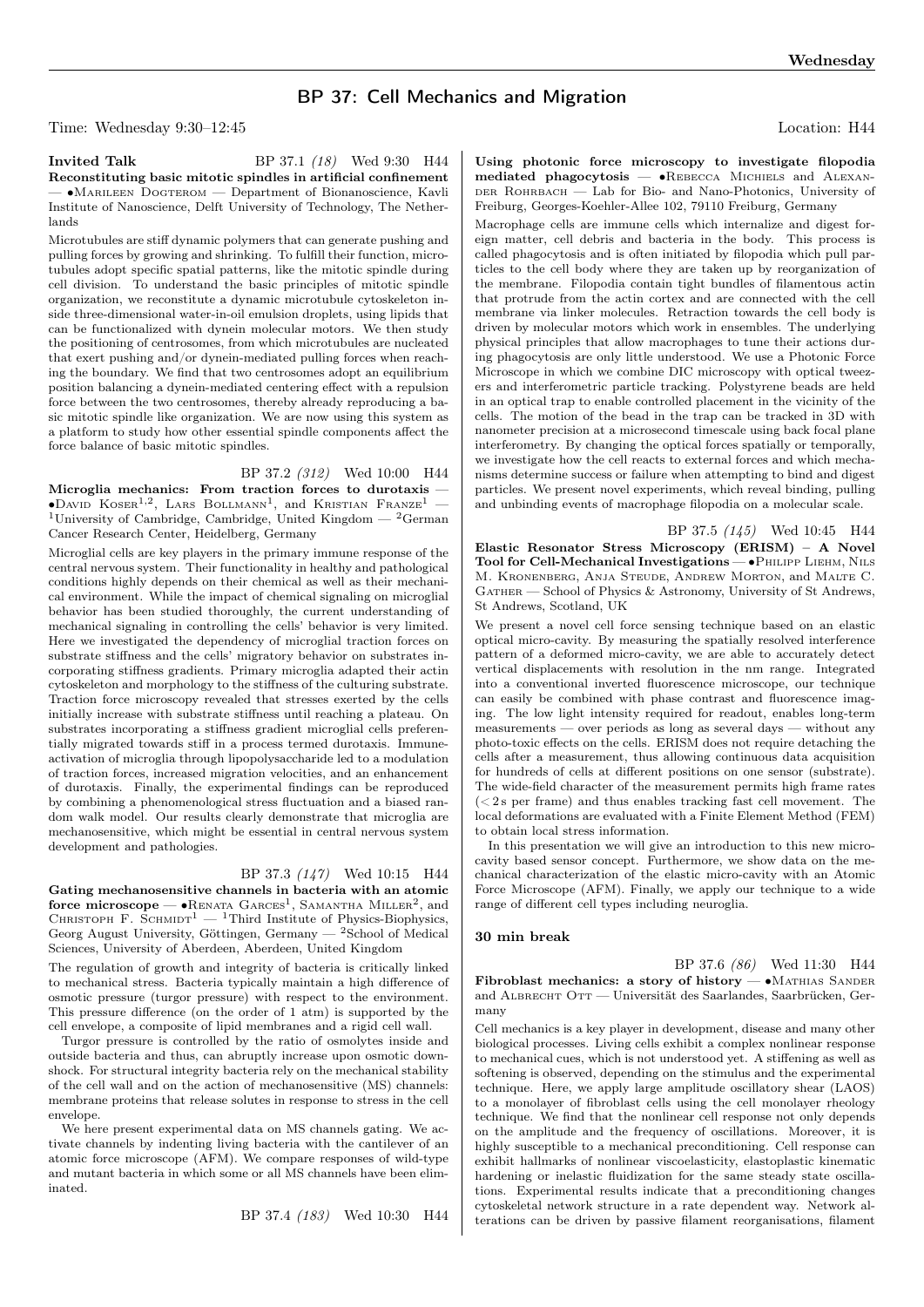rupture and the binding/unbinding of crosslinking proteins. We speculate that the pronounced strain path dependence of nonlinear cell response might obscure the underlying universality of nonlinear cell mechanics on a microscopic scale. Our results highlight the interplay between viscoelastic and inelastic contributions to the cell mechanical response.

### BP 37.7 (319) Wed 11:45 H44

Transfer of mechanical stimuli along single microtubules and small networks — • ALEXANDER ROHRBACH and MATTHIAS KOCH — Universität Freiburg, IMTEK, Georges-Köhler-Allee 102, 79100 Freiburg

Mechanic stimulation allows integrating different parts of a cell nearly instantaneously and is relevant for the response to pressure, gravity, osmotic changes, but also to organize different regions of a dynamic cell into one entity. To explain how a stimulus can propagate across a few tens of micrometers within milliseconds inside a crowded cell is far from trivial. Using time multiplexed optical tweezers and 3D interferometric tracking, we investigate how mechanical stimuli travel along single filaments or through small networks of deforming microtubules. We find that the transduction of signals depends on frequency with faster oscillations being transmitted more efficiently due to microtubule stiffening. Surprisingly, the observed elastic behavior can also be transferred to small networks, which are mechanically different. The dependency on both the frequency and the network geometry, i.e. direction-dependent signal transport are important for biological self-organization based on tensegrity.

BP 37.8 (274) Wed 12:00 H44 The mechano-response of flagellar oscillators — ∙Gary  $KLINDT<sup>1</sup>$ , BENJAMIN FRIEDRICH<sup>1</sup>, CHRISTIAN RULOFF<sup>2</sup>, and CHRIS-TIAN WAGNER<sup>2</sup> — <sup>1</sup>MPI PKS, Dresden — <sup>2</sup>Universität des Saarlandes, Saarbrücken

Motile cilia and flagella are slender cell appendages that beat rhythmically, powered by the collective dynamics of thousands of molecular motors inside. The beat of flagella transports fluids in airways and the brain of mammals.

Cellular microswimmers use beating flagella for self-propulsion, such as the green alga 'Chlamydomonas' that swims like a breast-swimmer with two flagella.

We characterize the load characteristic and dynamic force-velocity relationship of beating flagella using controlled microfluidic flows. We obtain a description in terms of a limit-cycle oscillator [1] with forcedependent phase and amplitude dynamics.

We incorporate this flagellar mechano-response into hydrodynamic simulations of flagellar swimming based on a fast boundary element method [2]. With this we computationally assess the role of the active waveform compliance of flagellar beating on swimming and synchronization.

[1] 1. Ma, R., Klindt, G. S., Riedel-Kruse, I. H., Jülicher, F. & Friedrich, B. M. Active Phase and Amplitude Fluctuations of Flagellar Beating. Phys. Rev. Lett. 113, 048101 (2014). [2] Klindt, G. S., Friedrich, B. M., Flagellar swimmers oscillate between Pusher- and Puller-type swimming, Phys. Rev. E, submitted and accepted.

#### BP 37.9 (146) Wed 12:15 H44

Actin structural dynamics under geometrical and biomechanical control — •JULIA STRÜBIG, ERIK BERNITT, and HANS-GÜNTHER Döbereiner — Institut für Biophysik, Uni Bremen, Deutschland

The morphology of cells is a crucial effector for the overall spatiotemporal dynamics of protein densities. The complexity and randomness of morphologies of adherent cells comprise a considerable challenge for the comparability of data obtained on individual cells. Further, the comparison of experimental data to theoretical studies is severely compromised. This is especially true for the dynamics of actin, as this protein has the outstanding capability to deform the spatial domain in which it resides.

Here we introduce an experimental system with which we overcome the aforementioned issues. We utilize micro-contact printing to force cells into disc-like morphologies for the study of two different actinbased structures, namely (i) waves of polymerizing actin at the dorsal cell side (CDRs) and (ii) lamellipodia-embedded moving filopodia. Due to the simplified cell edge geometry and periodic boundary conditions in lateral direction, both structures exhibit remarkably regular dynamics facilitating quantitative analysis.

On that basis we test the response of the actin machinery to biochemical interference with drugs targeting actin and myosin systems, which reveals fundamental insight into the mechanisms underlying the dynamics of actin waves and filopodia motion. We demonstrate that our data is explained very well by theoretical models for both systems.

#### BP 37.10 (81) Wed 12:30 H44

Membrane tension feedback on shape and motility in a phase field model for crawling cells —  $\bullet$ BENJAMIN WINKLER<sup>1</sup>, IGOR ARANSON<sup>2,3</sup>, and FALKO ZIEBERT<sup>1</sup> - <sup>1</sup>Albert-Ludwigs-Universität, 79104 Freiburg, Germany — <sup>2</sup>Materials Science Division, Argonne National Laboratory, 9700 S. Cass Avenue, Argonne, IL 60439, USA — <sup>3</sup>Engineering Sciences and Applied Mathematics, Northwestern University, 2145 Sheridan Road, Evanston, IL 60202, USA

In the framework of a 2D phase field model of a single cell crawling on a substrate, we investigate how specific properties of the cell membrane affect the shape and motility of the cell. The membrane influences the cell dynamics on multiple levels and we take into account: (i) the reduction of the actin polymerization rate by membrane tension; (ii) area conservation of the cell's two-dimensional cross-section vs. conservation of the circumference (related to membrane inextensibility); and (iii) the contribution from the membrane's bending energy to the shape and integrity of the cell. We find that the most important effect for freely moving cells is the feedback of membrane tension on the actin polymerization. Bending rigidity induces only minor effects, which can be made visible in dynamic reshaping events, as exemplified by modeling cells encountering obstacles and squeezing through channels.

### BP 38: Neurosciences

Time: Wednesday 9:30–11:15 Location: H45

#### **Invited Talk** BP 38.1 (22) Wed 9:30 H45 Optogenetics: Basics, Applications and Chances — ∙Ernst Bamberg — Max Planck Institute of Biophysics Frankfurt

Optogenetics: Basics, Applications and Chances Ernst Bamberg Max-Planck Institute of Biophysics Frankfurt Abstract Optogenetics is the use of genetically encoded light activated proteins for manipulation of cells in an almost noninvasive way by light. The most prominent example is Channelrhodopsin2(ChR2), which allows the activation of electrical excitable cells via the light dependent depolarization. The combination of ChR2 with hyperpolarizing light driven ion pumps as the Cl- pump halorhodopsin (NphR) enables the multimodal remote control of neural cells in culture, tissue and living animals. Optogenetics has revolutionized neuroscience and is applied by more than 1000 Neurobiology oriented groups. Very soon it became obvious that this method will offer also the chance for a gene therapy for some neurodegenerative diseases. The basics of optogenetics and some applications are presented. Possible biomedical applications with the focus

on blindness are discussed as well.

#### **Invited Talk** BP 38.2 (23) Wed 10:00 H45 The mechanical control of CNS development and functioning — ∙Kristian Franze — University of Cambridge, Cambridge, UK

Throughout life, central nervous system (CNS) cells migrate and grow over large distances. During development and pathological processes, they are exposed to a multitude of signals determining where to move. Despite the fact that forces are involved in any kind of cell motion, our current understanding of the mechanical interactions of CNS cells and their environment is very limited. We used compliant cell culture substrates, traction force microscopy and calcium imaging to investigate how neurons and glial cells interact with their mechanical environment. Growth and migration velocities, directionality, cellular forces as well as neuronal fasciculation and maturation all significantly depended on substrate stiffness. Moreover, when grown on substrates incorporating linear stiffness gradients, axon bundles turned towards soft substrates while glial cells migrated in the opposite direction. In vivo atomic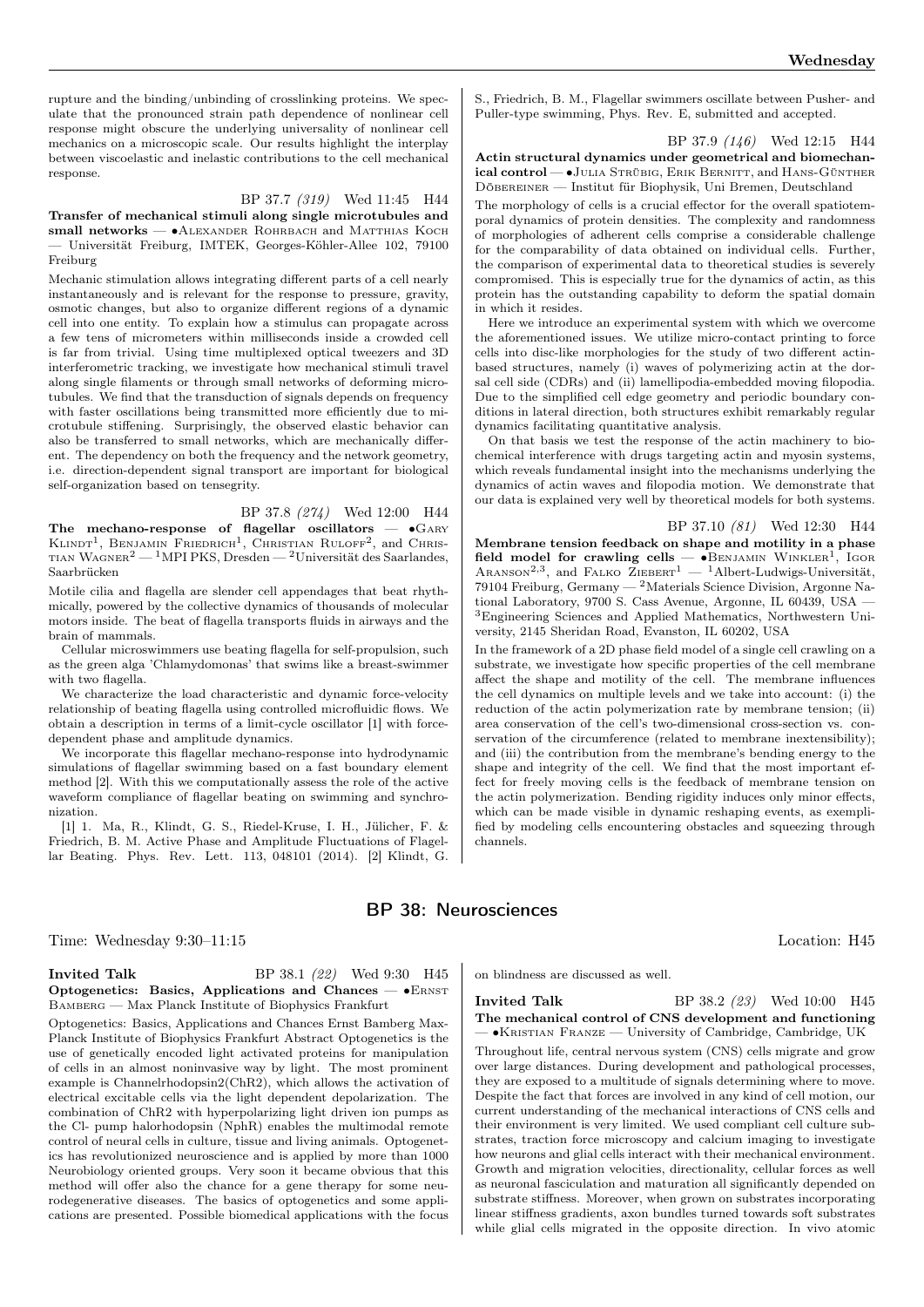#### BP 38.3 (247) Wed 10:30 H45

Single-channel current of calcium channels in rat neocortical layer 5 pyramidal neurons at physiological calcium concentration: fluctuation analysis with voltage ramps — • CHRISTIAN SCHEPPACH<sup>1,2</sup> and Hugh P.C. ROBINSON<sup>1</sup> — <sup>1</sup>Physiological Laboratory, Department of Physiology, Development and Neuroscience, University of Cambridge, Cambridge, U.K. — <sup>2</sup>Institute of Physics, University of Freiburg, Freiburg, Germany

Voltage-gated  $Ca^{2+}$  channels are present in many neuronal membranes, playing important roles in presynaptic transmitter release, and in postsynaptic integration of inputs, e.g. by dendritic  $Ca^{2+}$  action potentials. Their single-channel current in physiological extracellular  $Ca^{2+}$  concentrations (1-2 mM) is not well known, and is too small to be resolved directly with standard patch-clamp. Yet it is a key parameter e.g. for stochastic effects arising from the random opening and closing of single  $Ca^{2+}$  channels. We recorded  $Ca^{2+}$  channel currents from neocortical L5 pyramidal neurons and used fluctuation analysis to obtain a single-channel current of 0.07 pA at −25 mV membrane voltage and 2 mM extracellular  $Ca^{2+}$ . A novel fluctuation analysis protocol was developed, whereby channel currents are recorded during voltage ramps. The presented technique is robust with respect to unstable experimental conditions like rapid run-down of the channel current. The data on the single  $Ca^{2+}$  channel current are relevant to a quantitative understanding of dendritic  $Ca^{2+}$  action potentials, especially their stochastic aspects.

Reference: C. Scheppach, H.P.C. Robinson (in preparation).

BP 38.4 (48) Wed 10:45 H45

Emulation of the hippocampal circuit with memristive Hebbian Plasticity — •Nick Diederich<sup>1,2</sup>, Annika<br>Hanert<sup>2</sup>, Thorsten Bartsch<sup>2</sup>, Martin Ziegler<sup>1</sup>, and Her-MANN KOHLSTEDT<sup>1</sup> — <sup>1</sup>Technische Fakultät, Christian-Albrechts-Universität zu Kiel, Germany — <sup>2</sup>Neurologie, Universitätsklinik Schleswig-Holstein, Germany

The hippocampus is one of the crucial brain areas for learning and consolidation of memory in human brains. In particular, it serves as a classical model for neuroplasticity. Therefore, important plasticity mechanisms such as long-term potentiation and depression have been identified and demonstrated in the hippocampal field. For the description of the working principles of the hippocampus a circuit model has been proposed which is based on auto- and heteroassociative networks. In this talk, a computational neural-network model of the hippocampal circuit is presented. Spiking neurons and memristive Hebbian synapses are employed into Hopfield- and feedforward network structures. The obtained network performance is discussed in the framework of pattern completion and recognition and recent studies of mnemonic processing. Finanical support by the German Research Foundation through

FOR 2093 is gratefully acknowledged.

BP 38.5 (277) Wed 11:00 H45 Correlated activity of periodically driven binary networks — •TOBIAS KÜHN<sup>1</sup>, MICHAEL DENKER<sup>1</sup>, SONJA GRÜN<sup>1,2</sup>, and MORITZ HELIAS<sup>1,3</sup>  $-$  <sup>1</sup>Inst. of Neuroscience and Medicine (INM-6), Inst. for Advanced Simulation (IAS-6) and JARA BRAIN Inst. 1, Jülich Research Centre, Germany — <sup>2</sup>Theoretical Systems Neurobiology — <sup>3</sup>Dept. of Physics, both Faculty I, RWTH Aachen University, Germany

Experiments showed that excess synchronous spike events are locked to the phase of LFP beta-oscillations more strongly than spikes not part of such events [Denker et al. 2011, Cereb. Cortex]. To identify the mechanisms by which correlations depend on the phase of the LFP, which primarily reflects input activity, we examine a balanced network of homogeneously connected binary model neurons [Ginzburg et al. 1994, PRE] receiving input from a sinusoidal perturbation. The Glauber dynamics of the network is simulated and approximated by mean-field theory. Treating the periodic input in linear response theory, the cyclostationary first two moments are analytically computed. They agree with their simulated counterparts over a wide parameter range. The zero-time lag correlations consist of two terms, one due to the modulated susceptibility (via the external input and network feedback) and one due to the time-varying autocorrelations. For some parameters, this leads to resonant correlations and non-resonant mean activities. Our results can help to answer the salient question how oscillations in mesoscopic signals and spike correlations interact.

Supported by the Helmholtz foundation (VH-NG-1028, SMHB); EU Grant 604102 (HBP). Simulations with NEST (nest-simulator.org).

## BP 39: Active Matter (Joint Session with DY)

Time: Wednesday 9:30–12:45 Location: H46

See DY 35 for details of this session.

## BP 40: Statistical Physics of Biological Systems II (Joint Session with DY)

Joint session with DY organized by BP.

Time: Wednesday 11:30–12:30 Location: H43

## BP 40.1 (161) Wed 11:30 H43

Receptor arrays optimized for sensing natural odors — • DAVID Zwicker<sup>1</sup>, Arvind Murugan<sup>1,2</sup>, and Michael P. Brenner<sup>1</sup> – <sup>1</sup>School of Engineering and Applied Sciences, Harvard University — <sup>2</sup>Department of Physics and the James Franck Institute, University of Chicago

Natural odors typically consist of many molecules at different concentrations, which together determine the odor identity. This information is encoded in the collective response of olfactory receptors and subsequently interpreted by the brain. However, it is unclear how the receptors can measure both the composition of the odor and the concentrations of its constituents. I will discuss a theoretical model of receptor arrays from which we derive design principles for optimally communicating the odor information. These principles can be summarized as two possibly conflicting goals: (i) each receptor should respond to half of all odor mixtures; (ii) activity patterns of different receptors should be orthogonal. We show that there is a family of receptor arrays that satisfy these conditions and thus transfer the odor information near-optimally. Within this family, we can then discuss additional optimization goals, like the accuracy of concentration measurements and

the capability for discriminating mixtures. Taken together, we can predict the performance and properties of receptor arrays based on a few, measurable quantities. Our work can thus be used to infer information about the receptors from physiological measurements. Moreover, we can use our results to improve artificial sensor arrays.

BP 40.2 (56) Wed 11:45 H43 Making a loop - from polymer conformation to single file diffusion and back —  $\bullet$ Wenwen Huang<sup>1</sup>, Yen Ting Lin<sup>1,2</sup>, Daniela  $FR\ddot{o}MBERG^1$ , FRANK JÜLICHER<sup>1</sup>, and VASILY ZABURDAEV<sup>1</sup> - <sup>1</sup>Max Planck Institute for the Physics of Complex Systems, Dresden, Germany — <sup>2</sup>School of Physics and Astronomy, University of Manchester, M139PL, Manchester, United Kingdom.

In this contribution, we show that the conformations of a pinned polymer loop embedded in a heat bath with a constant external force field can be modeled by an asymmetric exclusion process (ASEP) with reflecting boundary conditions. This correspondence allows us to find the exact solution for both systems' equilibrium statistics, which is well approximated by the Fermi–Dirac distribution. Moreover, we can quantify not only the behavior of average positions of the particles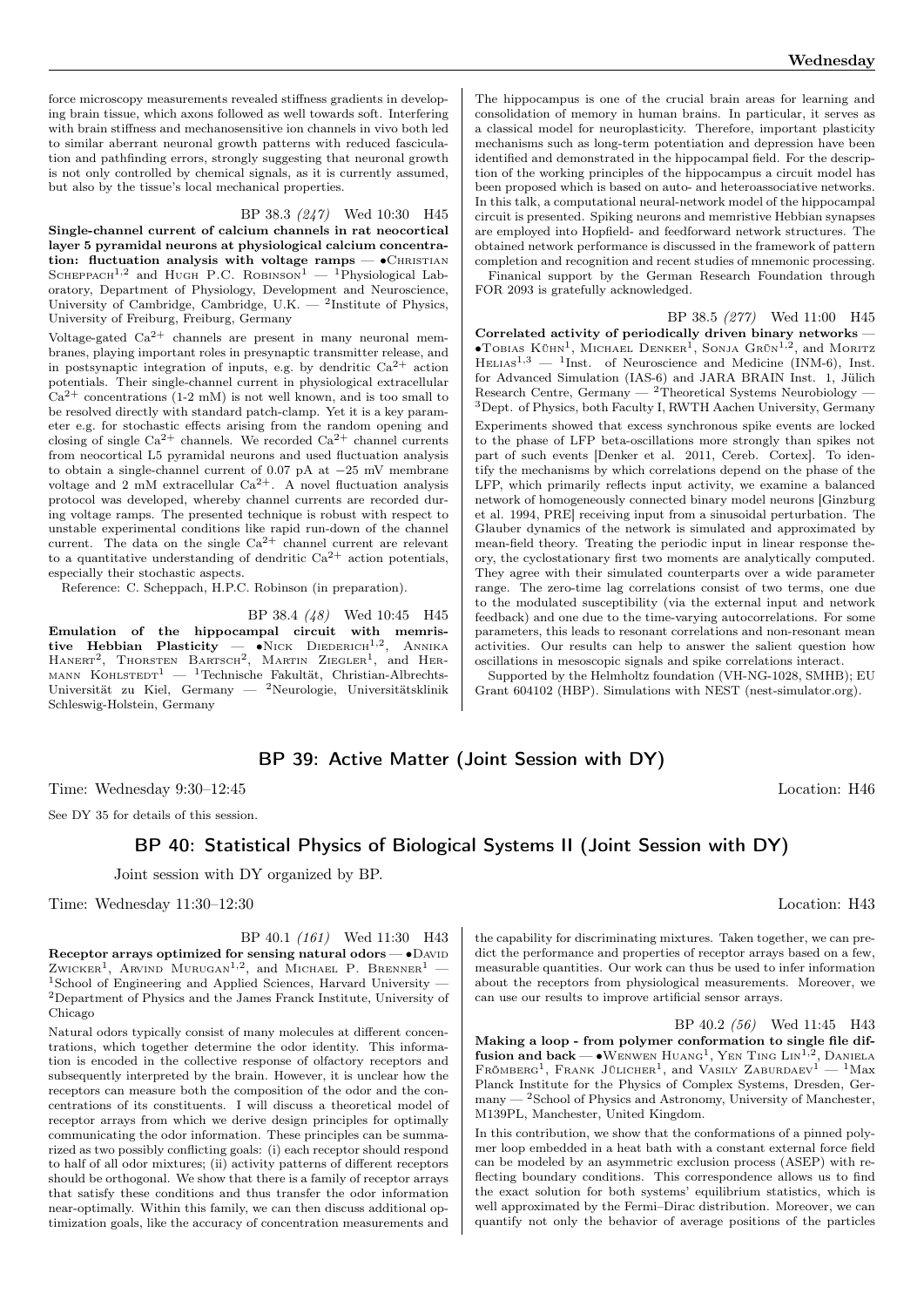of the ASEP and the corresponding monomers of the polymer loop, but also their fluctuations. The condition of forming a loop and the corresponding constraint in the ASEP model lead to explicit dependence of the fluctuations on the position of the particles in ASEP and the monomers of the polymer. To close the loop of analogies we show that the kinetic Monte Carlo simulations, which can be performed for the ASEP with a well defined physical time, can be related to the non-equilibrium dynamics of polymer loops.

#### BP 40.3 (173) Wed 12:00 H43

Evolutionary emergence of phenotype switching  $-$  PINTU PATRA<sup>1,2</sup> and •STEFAN KLUMPP<sup>1,3</sup> — <sup>1</sup>Max-Planck-Institut für Kolloid- und Grenzflächenforschung, Potsdam, Germany — <sup>2</sup>Rice University, Houston, Texas, USA —  ${}^{3}$ Institut für Nichtlineare Dynamik, Universität Göttingen, Göttingen, Germany

Bacterial persistence (phenotypic tolerance to antibiotics) provides a prime example of bet-hedging, where normally growing cells generate slow-growing but antibiotic-tolerant persister cells to survive through periods of exposure to antibiotics. The population dynamics of persistence is explained by a phenotype switching mechanism that allows individual cells to switch between these different cellular states with different environmental sensitivities. We report a theoretical study based on an exact solution for the case of a periodic variation of the environment to address how phenotype switching emerges and under what conditions switching is or is not beneficial for long-time growth [1]. Specifically we report a bifurcation through which a fitness maximum and minimum emerge above a threshold in the duration of exposure to the antibiotic. Only above this threshold, the optimal phenotype switching rates are adjusted to the time scales of the environment, as emphasized by previous theoretical studies, while below the threshold a non-switching population is fitter than a switching one. Whether the

transition is continuous or discontinuous depends on how the phenotype switching rates are allowed to vary. [1] P. Patra and S. Klumpp, Phys. Biol. 12, 046004.

BP 40.4 (266) Wed 12:15 H43 The statistical physics of hematopoiesis: from stem cell engraftment to ageing and disease —  $\bullet$ Peter Ashcroft<sup>1</sup>, Sebastian Bonhoeffer<sup>1</sup>, Philipp Rauch<sup>2</sup>, and Markus Manz<sup>2</sup> — <sup>1</sup>ETH Zurich, Zurich, Switzerland — <sup>2</sup>University Hospital Zurich, Zurich, Switzerland

Hematopoietic stem cells (HSCs) maintain blood production. The hematopoietic system has the highest turnover and proliferation rate of cells in the body, however, hematologic malignancies are not the most frequent forms of human cancer. A fine tuned system with many layers of control has evolved that limits and eliminates potentially malignant clones. The overall aim of our research is to obtain a clear, quantitative understanding of the hematopoietic system and the emergence of disease through combined theoretical and experimental work. Here we will describe the theoretical approach. We use techniques from statistical physics and probability theory to analyse the structure of the hematopoietic system at different scales. Experimental investigations of HSCs often involve the transplantation of low numbers of stem cells into a host. We construct and analyse an individual-based model of this process, and determine the probability that donor cells successfully engraft in the host. These donor cells could also represent the invasion of malignant cells and the initiation of blood-based diseases. We also investigate the structure of the hematopoietic tree and the influence this has on the proliferation of diseased cells. Finally, we describe the impact that stem cell ageing has on the hematopoietic system's ability to maintain a healthy supply of blood to the body.

## BP 41: Microswimmers II (Joint Session with DY)

Joint Session with DY organized by BP.

Time: Wednesday 11:30–13:00 Location: H45

#### BP 41.1 (294) Wed 11:30 H45

Interactions of self-thermophoretic swimmers — ∙Santiago Muiños Landin, Andreas Bregulla, and Frank Cichos — Molecular Nanophotonics, Universität Leipzig, Institut for Experimental Physics I, Linnéstrasse 5, 04103 Leipzig, Germany

Propulsive mechanisms and collective behavior of self propelled microswimmers are interesting and challenging topics which had been studied in different natural and artificial systems during last years. Given that the collective behavior depends on how do these swimmers interact, and the fact that the aspects of these interactions are directly related to their propulsive mechanisms, we can say that these both aspects are coupled. Here we present an experimental method, based on previous own related work[1,2]. The developed Photon Nudging technique allows us to collect a well defined number of self-thermophoretic Janus particles in a small sample volume. Based on this we show results of a free expansion study of an active particle gas in solution which provides information in the mutual interactions between these photophoretic swimmers

[1] B.Qian, D. Montiel, A. Bregulla, F. Cichos, Chem. Science 4, 1420 (2013) [2] A. Bregulla, H. Yang, and F. Cichos, ACS Nano 8(7), 6542 (2014)

BP 41.2 (50) Wed 11:45 H45

Escaping turbulence? Phytoplankton use active shape control to rapidly adapt swimming strategies — ∙Anupam SENGUPTA<sup>1,2</sup>, FRANCESCO CARRARA<sup>1</sup>, and ROMAN STOCKER<sup>2</sup> – <sup>1</sup>Massachusetts Institute of Technology, 15 Vassar Street, Cambridge MA 02139, USA  $-$  <sup>2</sup>ETH Zurich, Institute for Environmental Engineering, Stefano-Franscini-Platz 5, 8093 Zurich, Switzerland

Turbulence has long been known to affect phytoplankton fitness and species succession, yet, a mechanistic view of how turbulence affects phytoplankton migration has been lacking. Here we report on the first observations demonstrating that phytoplankton can actively respond to turbulence-like cues. Using the red-tide producing species Heterosigma akashiwo as a model system, we show that hydrodynamic cues mimicking overturning by Kolmogorov-scale turbulent eddies trigger a

diversification in the migration behavior. Upon exposure to repeated overturning, an originally upward swimming population robustly splits in two equi-abundant subpopulations, one swimming upward and one swimming downward. Quantitative image analysis at the single-cell level showed that the behavioral switch was accompanied by a rapid morphological change at the sub-micrometer scale, and a mathematical model of the cell's mechanical stability confirms that this shape change can flip the swimming direction and ultimately induce downward migration. The results indicate that certain phytoplankton species may have evolved subtle strategies to actively change their migratory behavior in response to turbulent cues, possibly a bet-hedging strategy to escape from turbulent microzones in the ocean.

BP 41.3 (111) Wed 12:00 H45 Run-reverse-flick strategy of interacting bacteria — •FABIAN Schwarzendahl, Stephan Herminghaus, and Marco Giacomo Mazza — Max Planck Institute for Dynamics and Self-Organization, Göttingen Am Fassberg 17, 37077 Göttingen, Germany

Bacteria have different swimming strategies for finding nutrition. Escherichia coli follow a run and tumble strategy whereas Vibrio alginolyticus have a run-reverse-flick pattern [1]. We simulate the latter using molecular dynamics to integrate the underlying stochastic equations. Without interactions between the bacteria, the analytical result by Theves [2] is recovered. Furthermore, hard-core interactions are used. Here, we study the effect of particle interactions by varying the filling fraction as well as the ratio of mean forward-to-backward run time (biased run). We find that the diffusion-density coupling parameter has a minimum at a forward to backward runtime ratio of 0.6, which is the value that was measured for *Vibrio alginolyticus* by Xie et. al. [1]. Furthermore we present an analytical model based on a Fokker-Planck approach.

[1] Li Xie et. al., Proc. Natl. Acad. Sci. USA 108, 2246 - 2251  $(2010)$ 

[2] Matthias Theves et. al., Biophys. J. 105, 1915 - 1924 (2013)

BP 41.4 (221) Wed 12:15 H45 Swimming dynamics of a polar multi-flagellated bacterium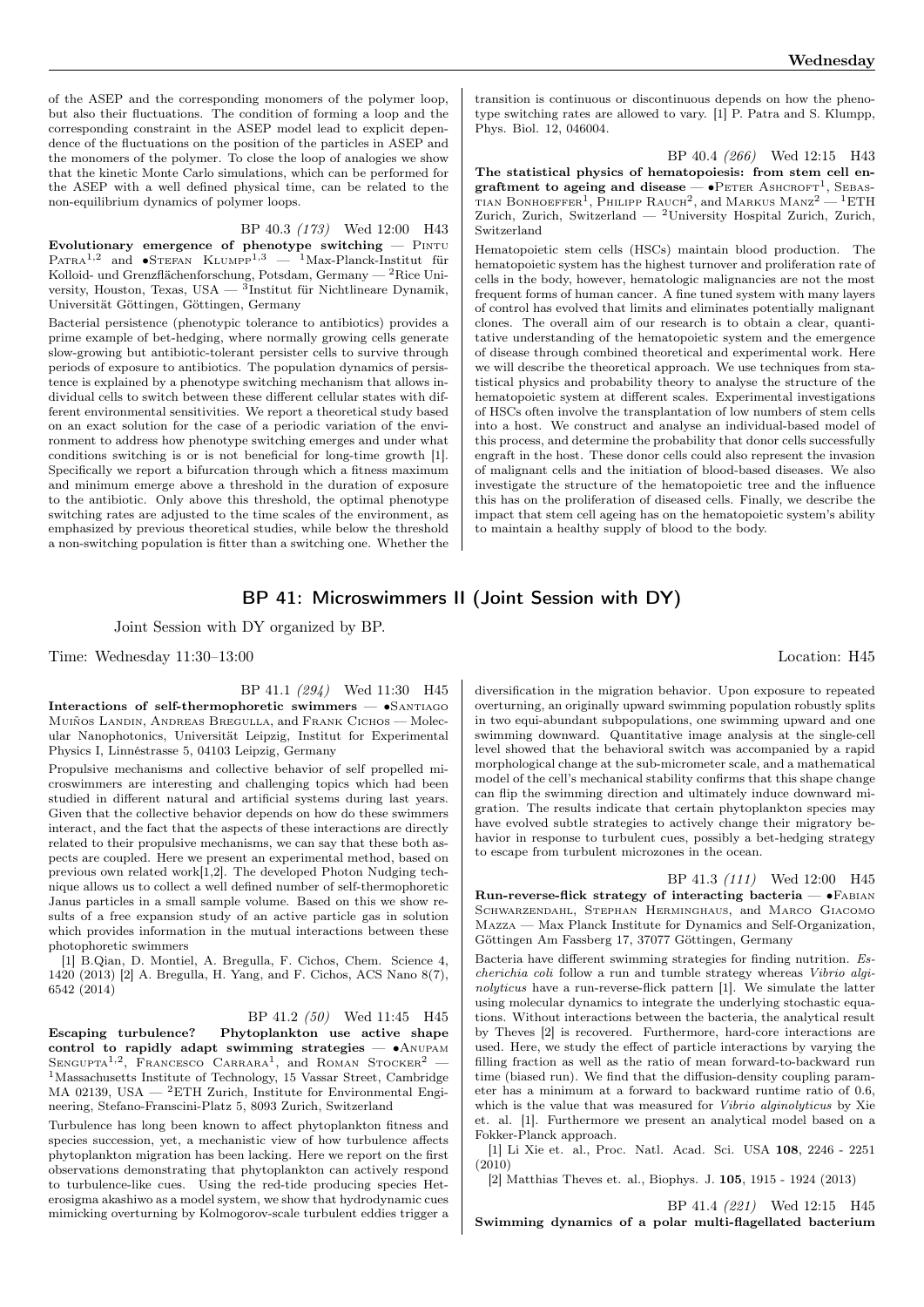— •Маrius Hintsche<sup>1</sup>, Matthias Theves<sup>1</sup>, Marco Kühn<sup>2</sup>, Kai THORMANN<sup>2</sup>, and CARSTEN  $BETA<sup>1</sup>$  - <sup>1</sup>Universität Potsdam, Germany — <sup>2</sup>Justus-Liebig-Universität Giessen, Germany

Bacterial motility patterns and chemotaxis strategies are very diverse and depend on factors such as flagellation as well as the typical environment the species encounters. For some bacteria the motility pattern and the underlying flagellar dynamics have already been elucidated – as in the paradigmatic run-and-tumble behavior of E. coli. We study the swimming motility and chemotactic behavior of the polar multi-flagellated soil dwelling bacterium Pseudomonas putida. Its run-and-reverse motility pattern with many sharp reversal events is reminiscent of the behavior of some monoflagellated species. However, upon a reversal, P. putida changes its swimming speed by a factor of two on average. We also analyze the swimming pattern in the presence of chemical gradients. Using benzoate as a chemoattractant, we measure key motility parameters in gradients of different strength in order to quantify the directional bias these conditions introduce in this swimmer's random walk. Our results indicate a change in the reversal frequency depending on changes in the chemoattractant concentration consistent with earlier qualitative reports. Using high-speed fluorescence microscopy, we examine the dynamics of the polar bundle of flagella during smooth swimming and turning and discuss some recent hypotheses concerning the bundle dynamics of these bacteria in the light of our new observations.

BP 41.5 (306) Wed 12:30 H45 Sperm navigation along helical paths in 3D chemoattrac $t$ ant landscapes —  $\bullet$ Jan F. Jikeli<sup>1</sup>, Luis Alvarez<sup>1</sup>, Benjamin FRIEDRICH<sup>2</sup>, LAURENCE G. WILSION<sup>3</sup>, and U.BENJAMIN KAUPP<sup>1</sup> – 1 research center caesar; Ludwig-Erhard-Allee 2; 53175 Bonn Germany — <sup>2</sup>Biological Physics, Max Planck Institute for the Physics of Complex Systems, Nöthnitzer Straße 38, 01187 Dresden, Germany — <sup>3</sup>Department of Physics, University of York, YO10 5DD Heslington, York, UK

Sperm require a sense of direction to locate the egg for fertilization. They follow gradients of chemical and physical cues provided by the egg or the oviduct. However, the principles underlying three-dimensional (3D) navigation in chemical landscapes are unknown. Here using holographic microscopy and optochemical techniques, we track sea urchin sperm navigating in 3D chemoattractant gradients. Sperm sense gradients on two timescales, which produces two different steering responses. A periodic component, resulting from the helical swimming, gradually aligns the helix towards the gradient. When incremental path corrections fail and sperm get off course, a sharp turning manoeuvre puts sperm back on track. Turning results from an "off"  $Ca2+$  response signifying a chemoattractant stimulation decrease and, thereby, a drop in cyclic GMP concentration and membrane voltage. These findings highlight the computational sophistication by which sperm sample gradients for deterministic klinotaxis. We provide a conceptual and technical framework for studying microswimmers in 3D chemical landscapes.

BP 41.6 (154) Wed 12:45 H45 Elastic microswimmers in confined spaces —  $\bullet$  JAYANT PANDE<sup>1</sup>, TIMM KRÜGER<sup>2</sup>, JENS HARTING<sup>3,4</sup>, and ANA-SUNČANA SMITH<sup>1,5</sup> -<sup>1</sup>PULS group, Dept. of Phys. and EAM Cluster of Excellence, Friedrich-Alexander Univ., Erlangen, Germany —  ${}^{2}$ School of Engg., Univ. of Edinburgh, Edinburgh, U.K. — <sup>3</sup>Dept. of Appl. Phys., Eindhoven Univ. of Technology, Eindhoven, The Netherlands —  $4$ Research Centre Jülich, Helmholtz-Inst. Erlangen-Nuremberg, Nuremberg, Germany — <sup>5</sup>Div. of Phys. Chem., Ruđer Bošković Inst., Zagreb, Croatia Both natural microswimmers such as bacteria and artificial ones such as microscopic drug delivery systems (as currently foreseen) commonly move through constrained spaces such as thin films or biological channels. This constrainment alters their conditions of motion, relative to swimming in an infinite expanse of fluid, due to effects such as fluid reflection from channel walls, heightened drag forces, etc., and is manifested in fundamentally different fluid flow fields. We study these effects by employing the LB3D simulation system, based on the lattice-Boltzmann and immersed boundary methods, to simulate the three-sphere swimmer of Najafi and Golestanian as it moves through narrow and wide channels. We modify the original three-sphere model to allow different degrees of elasticity in the swimmer, and investigate the interplay of these degrees of elasticity with the channel shapes and dimensions in determining the swimming efficiency. We present ways to take the swimmer elasticity into consideration analytically, and show that motion within channels may be understood in terms of the swimming regimes that depend on the drag force faced by the swimmer.

## BP 42: Biomaterials and Biopolymers I (Joint Session CPP/MM/BP)

Time: Wednesday 15:00–18:15 Location: H40

See CPP 40 for details of this session.

## BP 43: Cell Adhesion

Time: Wednesday 15:00–17:00 Location: H43

**Invited Talk** BP 43.1 (17) Wed 15:00 H43 Cellular Mechanosensing — • RUDOLF MERKEL — Forschungszentrum Jülich GmbH, 52425 Jülich, Germany

Throughout the organism almost all tissues experience mechanical strain of sizeable magnitude that often is important to their organization and development. To unravel the underlying signal sensing and processing an in vitro model consisting of cells cultivated on stretchable substrates was introduced. Here, I will show how this system can be used as quantitative tool to unravel the contributions of the different cytoskeletal systems and to quantify the "mechanosensing potential" of individual molecules.

BP 43.2 (132) Wed 15:30 H43 Adhesion of the eukaryotic microalga Chlamydomonas to model surfaces — ∙Christian Kreis, Marcin Makowski, and Oliver Bäumchen — Max Planck Institute for Dynamics and Self-Organization, 37077 Göttingen, Germany

Microorganisms are often found in aqueous environments and complex geometries, where they are likely to come into contact with interfaces. Therefore, their survival and behaviour in confinement depends upon their interaction with and adhesion to surfaces. In these processes, flagella and cilia play a crucial role since they are the source of locomotion and may come into direct contact with an interface. However, their interactions with interfaces are not yet understood. Microal-

gae represent microorganisms that are omnipresent in bioengineering. Their adhesion to surfaces, however, may obstruct the fluid flow and performance output of, e.g., alga farms and microfluidic devices. The unicellular alga Chlamydomonas serves as a biological model organism that entails a high technological relevance in terms of the production of biofuel and drugs. We perform adhesion experiments to study the interaction of Chlamydomonas and its flagella to interfaces, as a model for eukaryotic cells, flagella and cilia. We employ a micropipette force sensor technique that enables us to probe dynamic interfacial forces of microscale objects down to the pN range. The optical control enables us to track the adhesion of the cell body and the adhesion of the flagella. We observe that only the flagella and not the cell body adhere to our test substrates and provide precise adhesion force measurements of eukaryotic flagella to different model substrates.

BP 43.3 (160) Wed 15:45 H43 Cytoskeletal dynamics in blood platelets during spreading on fibrinogen — ∙Ingmar Schön, Sebastian Lickert, and Viola Vogel — Laboratory of Applied Mechanobiology, ETH Zurich, Switzerland

Blood platelets are small anucleate cells that form a thrombus during blood coagulation. The most abundant platelet integrin  $\alpha_{\text{IIb}}\beta_3$ specifically binds fibrinogen and thereby enables platelet aggregation. Patients with Glanzmann Thrombasthenia (GT) carry a genetic mutation in integrin  $\alpha_{\text{IIb}}\beta_3$  and suffer from defective platelet aggregation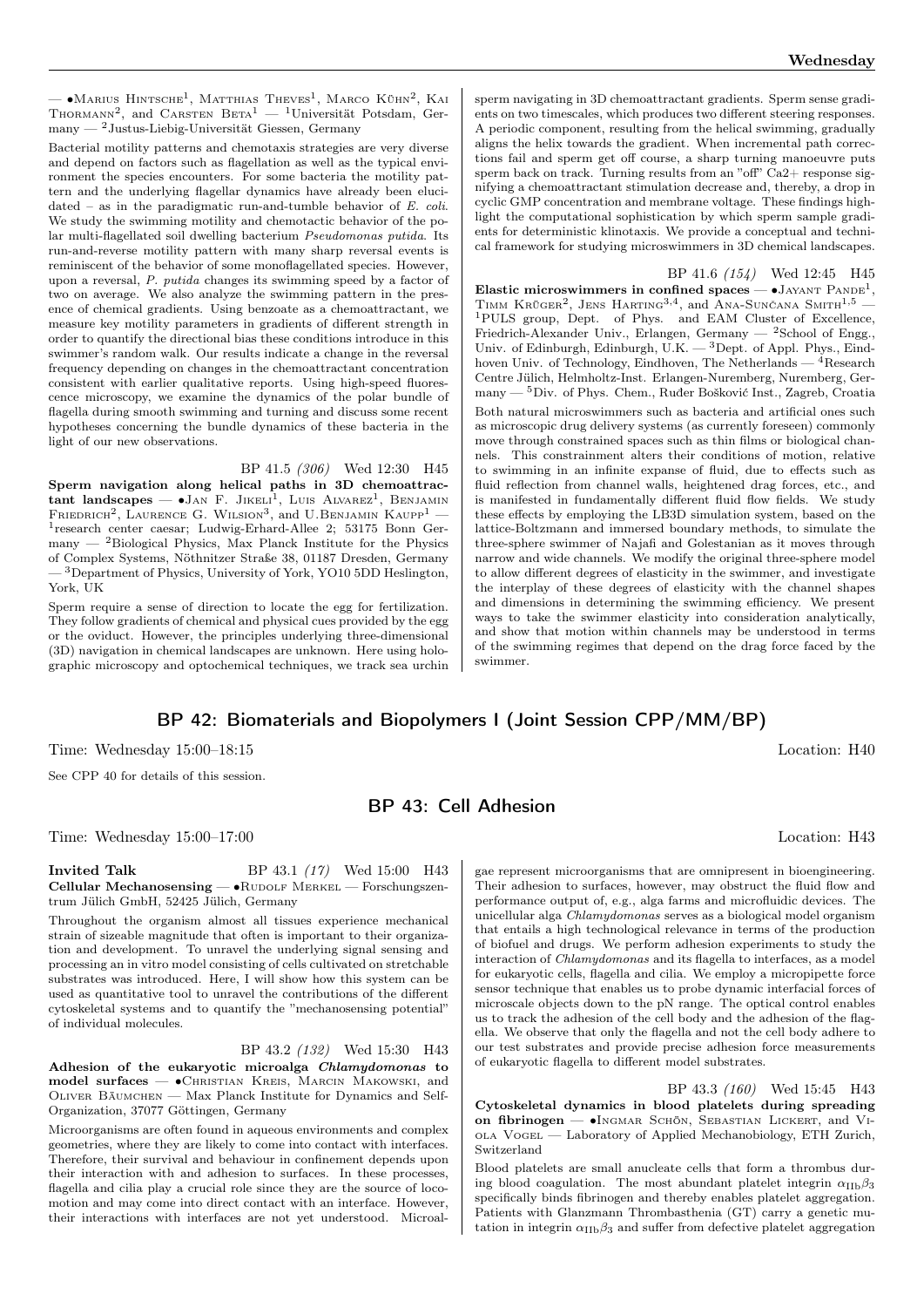and excessive bleeding. Here we investigated the spreading of healthy or GT platelets on fibrinogen-coated surfaces by time-lapse fluorescence imaging, confocal microscopy, and super-resolution microscopy (dSTORM). Healthy platelets re-arranged their cytoskeleton and adhesion complexes during spreading from an early "stellar" arrangement into pronounced bundles spanning the whole cell. GT platelets also adhered and spread on fibrinogen but exclusively exhibited a stellar cytoskeletal arrangement. Based on these findings we hypothesize that cytoskeletal dynamics of GT platelets gets stalled at an early stage of the spreading process. We will present results from experiments with specific inhibitors, knock-out cells, different ligand proteins, and other means that aimed at identifying the crucial step where things went awry.

In general, we suggest that platelets are an interesting biophysical model system to study the autonomous, acto-myosin-driven cytoskeletal dynamics during adhesion formation.

BP 43.4 (208) Wed 16:00 H43 Modelling the adhesion of malaria-infected red blood cells —  $\bullet$ Anil Kumar Dasanna<sup>1,2</sup> and Ulrich S. Schwarz<sup>1,2</sup> — <sup>1</sup>Institute for Theoretical Physics, Heidelberg University —  ${}^{2}$ BioQuant, Heidelberg University

Clinical symptoms of the malaria disease appear when healthy red blood cells are invaded by the parasites during the blood stage of the malaria lifecylce. An infected red blood cell (iRBC) starts to develop adhesive protrusions, so-called knobs, on its surface. The parasite takes about two days to rebuild the iRBC and during this time, the density of knobs increases whereas their typical size decreases. The knobs cause iRBCs to adhere to endothelial cells in the microvasculature, preventing their clearance by spleen and liver, but also leading to capillary obstruction. To better understand the adhesion of iRBCs under capillary flow, we studied the adhesion of iRBC in shear flow using Stokesian dynamics simulations. The iRBC is assumed to have a spherical shape and the knobs are modelled as cluster of receptors on the spherical surface. The ligands are distributed on the substrate to which receptors on iRBC can make bonds that then can rupture under force. We investigate mainly how the spatial organisation of the receptors on the surface of the iRBC changes its adhesive behavior in shear flow. We discuss the different dynamical states of infected RBC, such as rolling adhesion, transient adhesion, firm adhesion and free motion, as a function of knob density and size. We also will discuss the role of heterogeneous receptor distributions and the role of cell elasticity.

BP 43.5 (180) Wed 16:15 H43 Morpho-dynamics and Mechanics of T lymphocytes - PIERRE DILLARD<sup>1,2</sup>, ASTRID WAHL<sup>1</sup>, FUWEI PI<sup>1</sup>, RANIME ALLAMEDDINE<sup>1</sup>, EMMANUELLE BENARD<sup>1</sup>, PIERRE-HENRI PUECH<sup>2</sup>, ANNE CHARRIER<sup>1</sup>,<br>LAURENT LIMOZIN<sup>2</sup>, and ●KHEYA SENGUPTA<sup>1</sup> — <sup>1</sup>CINaM/AMU-CNRS UMR 7325, Marseille, France. — <sup>2</sup>LAI/INSERM UMR 1067 AMU-CNRS UMR 7333, Marseille, France.

We investigate adhesion and membrane organization of T lymphocytes interacting with surrogate antigen presenting cells (sAPCs) carrying the ligand anti-CD3 against the T cell receptor (TCR) complex. The sAPCs comprise supported bilayers with mobile/immobilized ligands (BiophysJ 2014), or ordered arrays of ligand nano-dots in a nonadhesive matrix (NanoLett 2013,2015), or soft elastomers. We show that ligand mobility is an important control parameter in cell spreading: cells adhere but fail to spread on mobile ligands, spreading can be rescued by suppressing myosin activity. We also demonstrate a

dual scale of T cell response: locally, the cell responds at the nanoscale and restructures its membrane according to local cues; globally, it integrates the signal and responds to an average dose. Finally, the mechano-response of T cells is very different from connective tissue cells: unlike most previously reported cell types, T-cells spread more on soft than on hard elastomers. These results taken together point to original aspects of TCR-mediated response to mechanical cues which are should be relevant for understanding lymphocyte mechanotransduction.

BP 43.6 (186) Wed 16:30 H43 The membrane as a matchmaker in the cell adhesion pro- $\text{cess}$  — Timo Bihr<sup>1,2</sup>, Susanne Fenz<sup>3,4</sup>, •Daniel Schmidt<sup>1,2</sup>, RUDOLF MERKEL<sup>4</sup>, KHEYA SENGUPTA<sup>5</sup>, UDO SEIFERT<sup>2</sup>, and ANA-SUNČANA SMITH<sup>1,6</sup> - <sup>1</sup>PULS Group, Inst. f. Theor. Physik and Excellence Cluster "Engineering of Advanced Materials", Universität Erlangen-Nürnberg —  ${}^{2}$ II. Inst. f. Theor. Physik, Universität Stuttgart — <sup>3</sup>Department of Cell and Developmental Biology, Universität Würzburg — <sup>4</sup> ICS 7: Biomechanics, Forschungszentrum Jülich <sup>5</sup>CNRS UPR 3118, CINaM, Aix-Marseille Université —  ${}^{6}$ Division of Physical Chemistry, Institute Ruđer Bošković, Zagreb

The integrity of living tissues is maintained by cadherin rich domains. Cadherin molecules form trans-dimers bridges between neighbouring cells. The formation of domains of  $trans-bonds$  is controlled by lateral,  $\sin\theta - \cos\theta$  interactions. The origin of these interactions are still debated. In this presentation, we show that the formation of  $cis$ -domains is regulated by the membrane via its elasticity and fluctuations. Observations from a cell free system consisting of cadherin-decorated model membranes show that the membrane regulates the  $trans$ -binding, and is itself a source of  $cis$ -interactions. We develop a theoretical framework to explicitly show that membrane fluctuations introduce complex cooperative effects that modulate the rates of binding and unbinding of the  $trans\text{-dimers.}$  The regulatory activity of the membrane, quantified here in the context of cadherins, relies purely on physical principles and therefore may be a generic player in the context of formation of any adhesion structures on the plasma membrane and in the cell interior.

BP 43.7 (290) Wed 16:45 H43 Cytoskeletal organization in cells on micropatterns — ∙Marco LINKE<sup>1,2</sup>, FELIX FREY<sup>1,2</sup>, VYTAUTE STARKUVIENE-ERFLE<sup>2</sup>, and UL-RICH S. SCHWARZ<sup>1,2</sup> — <sup>1</sup>Institute for Theoretical Physics, Heidelberg University, Germany —  $^2$ BioQuant, Heidelberg University, Germany Mammalian cells show large variability in cell shape and cytoskeletal organization when grown on planar cell culture substrates with homogeneous protein coating. Therefore micropatterns are increasingly used to normalize their shape and structure, but a quantitative understanding of the resulting intracellular organization is missing. Here we analyze the cytoskeleton of cells growing on a micropatterned substrate by measuring the local orientation of the microtubule network and calculate a typical orientation field for various micropattern geometries. We then model the microtubule cytoskeleton with two different approaches. First, we simulate individual filaments and take the interaction between the actin and microtubule networks into account by using an effective persistence length of the microtubules. Secondly, we use a continuum model based on the theory of liquid crystals in which we minimize the nematic free energy functional. By considering biologically plausible boundary conditions and the influence of the centrosome and the cell nucleus, in both cases we get predictions for global cell organization that agree well with experimental results.

## BP 44: Biotechnology & Bioengineering

Time: Wednesday 15:00–16:45 Location: H45

**Invited Talk** BP 44.1 (25) Wed 15:00 H45 Physics for the Origins of Life —  $\bullet$ DIETER BRAUN — Systems Biophysics and Center for NanoScience, LMU Muenchen, Amalienstr. 54, D-80799 Munich

The origin of life is located between the astronomy, geology and chemistry of early Earth and biology. Can concepts from physics help to bridge the gap between dead and living matter? Our experiments show that phase transitions, cooperative binding and non-equilibrium couplings can make headway towards understanding a stable replication and selection of the first living genetic molecules.

1. A phase transition of DNA or RNA oligomers into hydrogels is found under non-equilibrium driving. Only molecules with matching gene sequences form one hydrogel. This highly nonlinear phase transition can allow for an unusual, yet robust sequence replicator.

2. The cooperative of joining of three DNA strands implement hypercycle dynamics in sequence space. Besides providing replication under serial dilution and feeding, the hyperexponential growth make majority sequences outcompete minority sequences. By this, diversity is stabilized even under diffusional mixing.

3. Thermal gradients in porous rock implement the thermal cycling required in above experiments. Such a setting can accumulate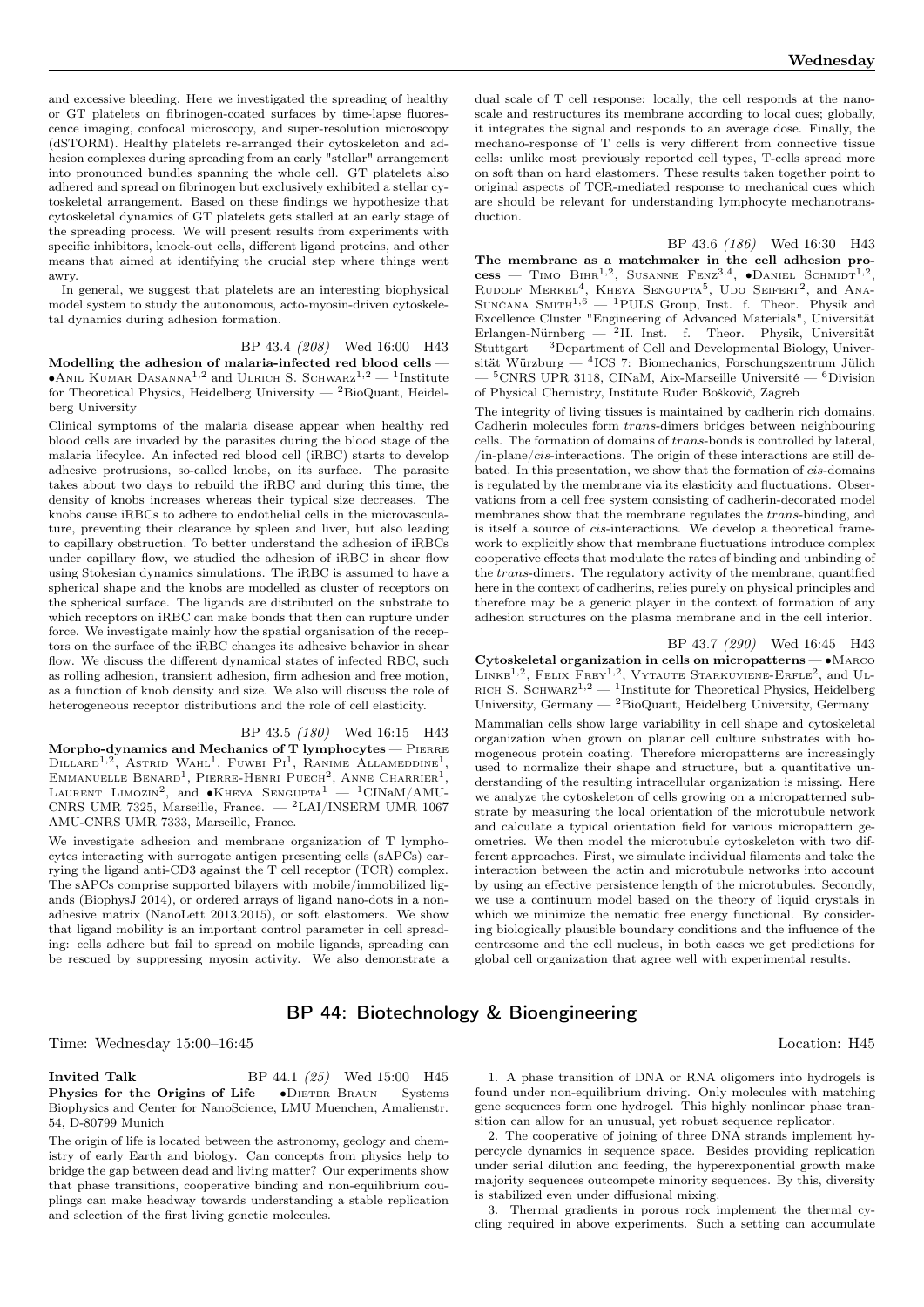genetic molecules, enhance their polymerization, encapsulate them by vesicle formation and drive their replication dynamics by thermal convection. The fluid interaction with a continuous feeding flow allow longer strands to outcompete faster growing short strands and drive evolution towards increasing complexity.

BP 44.2 (262) Wed 15:30 H45

Investigation of light harvesting complex LHCBM6 for  $d$ ye-sensitized solar cells — •Fabian Schmid-Michels<sup>1</sup>, Nina LÄMMERMANN<sup>2</sup>, OLAF KRUSE<sup>2</sup>, and ANDREAS  $H\ddot{\text{u}}$ TTEN<sup>1</sup> - <sup>1</sup>Center for Spinelectronic Materials and Devices, Physics Department, Bielefeld University, Germany — <sup>2</sup>Faculty of Biology, Algae Biotechnology & Bioenergy, Bielefeld University, Germany

Light harvesting complexes (LHC) or antenna complexes participate in photosynthesis by harvesting sunlight and transferring the excitation energy to the reaction centre. By channelling this energy elsewhere it is possible to use LHC either as a dye for dye-sensitized solar cells or as energy harvesters for artificial photosynthesis (AP). Solving this challenge could lead to a more efficient regenerative fuel production. To investigate LHCBM6, dye sensitized solar cells were prepared on ITO glass with the LCHs bound to TiO2 nanoparticles. Different binding types were evaluated by electrical measurements and microscopy (AFM, SEM).

BP 44.3 (214) Wed 15:45 H45

Microscale Thermophoresis to Diagnose alpha1-Antitrypsin Deficiency Disorder in Plasma — •Evgenia V. EDELEVA<sup>1,2</sup>, THERESE  $\text{Dau}^3$ , SUSANNE A.I. SEIDEL<sup>1</sup>, DIETER JENNE<sup>3</sup>, and DI-ETER BRAUN<sup>1,2</sup> — <sup>1</sup>Systems Biophysics, LMU, Munich, Germany <sup>2</sup>Quantitative Biosciences Munich (QBM), Munich, Germany <sup>3</sup>Comprehensive Pneumology Center (CPC), Munich, Germany

Conventional diagnostics of deficiency disorders is often limited to the measurement of concentration, not the affinity of the deficient component. In case of alpha1-antitrypsin (AAT) deficiency disorder, AAT plasma level is low in patients due to the genetic mutation. However, measured concentration of AAT does not correlate with the manifestation of symptoms. We hypothesized that AAT affinity to its target neutrophil elastase is different in plasma of different patients.

We developed a competition assay based on the physical phenomenon of thermophoresis. Our assay assesses the affinity of AAT in addition to its concentration. The measurement is performed directly in the natural milieu of blood plasma. The three-body binding problem is used to fit the experimental data.

The amplitude of thermophoresis correlates with symptoms manifestation in patients. Further measurements suggest a previously unknown component in plasma, capable of modulating the affinity of AAT to the target. Our work highlights the possibility of assay development in the natural environment of blood plasma with thermophoresis with the promise to significantly improve the management of AAT deficiency.

#### BP 44.4 (242) Wed 16:00 H45

Study of Reaction Networks with High-Throughput Nanoliter Thermophoresis — •FERDINAND GREISS<sup>1</sup>, FRANZISKA<br>KRIEGEL<sup>2</sup>, and DIETER BRAUN<sup>1</sup> — <sup>1</sup>Systems Biophysics, Quantitative Biosciences Munich (QBM), LMU, Munich, Germany — <sup>2</sup>Molecular Biophysics, LMU, Munich, Germany

Quantifying the cooperative effect of protein binding is important and a well-established field in biochemistry. For instance, the binding of oxygen to hemoglobin is a widely known and thoroughly studied case of a positive homotropic binding reaction. This means that oxygen together with other oxygen molecules is binding in a positive cooperative manner. Many biological relevant reaction networks, e.g. transcription factors binding to DNA, include heterotropic binding interactions, both being negative or positive as well as with weak or strong cooperative effects.

We use synthetic DNA constructs as a simplified testbed to study the cooperative effects in heterotropic reaction networks with microscale thermophoresis (MST). All three DNA species have two different binding sites that can only access one partner. The advantage of the assay is that only one species needs to be labeled. The binding reaction network can be studied by independent single-point mutations, both in experiment and by theory.

With a newly designed high-throughput micro-scale thermophoresis setup, we are able to sample the large concentration space in a rapid, robust and user-friendly way.

BP 44.5 (264) Wed 16:15 H45 GALA - A cell penetrating peptide with a trigger - JOHANNES Franz<sup>1</sup>, Denise Schach<sup>1</sup>, Will Rock<sup>1</sup>, Christoph Globisch<sup>2</sup>, Steven Roeters<sup>3</sup>, Sander Woutersen<sup>3</sup>, Christine Peter<sup>2</sup>, Mis-CHA BONN<sup>1</sup>, SAPUN PAREKH<sup>1</sup>, and •Tobias Weidner<sup>1</sup> — <sup>1</sup>MPI für Polyerforschung, Mainz, Germany — <sup>2</sup>Universität Konstanz, Germany — <sup>3</sup>University of Amsterdam, The Netherlands

Cell-penetrating peptides are promising for drug delivery into cells. Since the cell uptake mainly involves endocytic mechanisms, the enclosure of peptides within endosomes is still an unresolved challenge for biomedical applications \* the peptide and its cargo are trapped in the \*recycling bin\* of the cell. The peptide GALA, a viral fusion mimic is triggered by pH, and takes advantage of the decreasing pH during endosome maturation to selectively attack endosomal membranes. Below pH 6, the sequence folds into a helix and disrupts biomembranes. We used surface specific sum frequency generation (SFG) spectroscopy jointly with fluorescence imaging and molecular dynamics simulations to study GALA in action at interfaces. We show that the lipid bilayer radius-of-curvature has a negligible effect on GALA-induced membrane leakage and that GALA remains pH responsive after inserting into a lipid membrane. The peptide can be reversibly \*switched\* between its inactive and active states after incorporation into the hydrophobic environment of lipid membranes, even after substantially interacting with lipid chains. GALA-based delivery is a potentially safe, effective route towards effective endosomal escape strategies. JACS 137, 12199\*12202 (2015); ChemComm 51, 273-275 (2015); JCP 141, 22D517 (2014).

BP 44.6 (324) Wed 16:30 H45 Compact helical antenna for smart implant applications — ∙Dmitriy Karnaushenko, Daniil Karnaushenko, Denys MAKAROV, and OLIVER G. SCHMIDT  $-$  Institute for Integrative Nanosciences, IFW Dresden, Helmholtzstraße 20, Dresden, 01069 Germany

Smart implants are envisioned to monitor bioprocesses in the human body. Hence, their compactness is highly desirable to minimize discomfort during and after the implantation. If the length of the device is about 5 mm and the diameter less than 0.5 mm, it can be implanted using standard medical syringes. In this spirit, electronic devices self-assembled into compact tubular architectures[1] possess the desired dimensions and reveal biosensory capabilities[2] or can be used as neuro-interfaces[3]. Integration of antennas into self-assembled devices will allow remote implant monitoring, drug release or stimulation of biological tissues. In this work, a self-assembled helical antenna operating in the ISM radio band is presented[4]. Our novel material platform permits fabrication of antennas with operation frequencies at 2.4 GHz with a total length of only 5.5 mm. To tune the resonance frequency, the helical antenna is encapsulated with a dielectric material. Moreover, the revealed communication between the helical antenna and a smartphone highlights the potential of this technology for medical applications. [1] O. G. Schmidt et al., Nature 2001, 410, 168. [2] C. S. Martinez-Cisneros et al., Nano Lett. 2014, 14, 2219. [3] D. Karnaushenko et al., Adv. Mater. 2015, DOI 10.1002/adma.201503696. [4] D. D. Karnaushenko et al., NPG Asia Mater. 2015, 7, e188.

## BP 45: Statistical Physics in Biological Systems III (Joint Session with DY)

Time: Wednesday 15:30–16:15 Location: H46

See DY 43 for details of this session.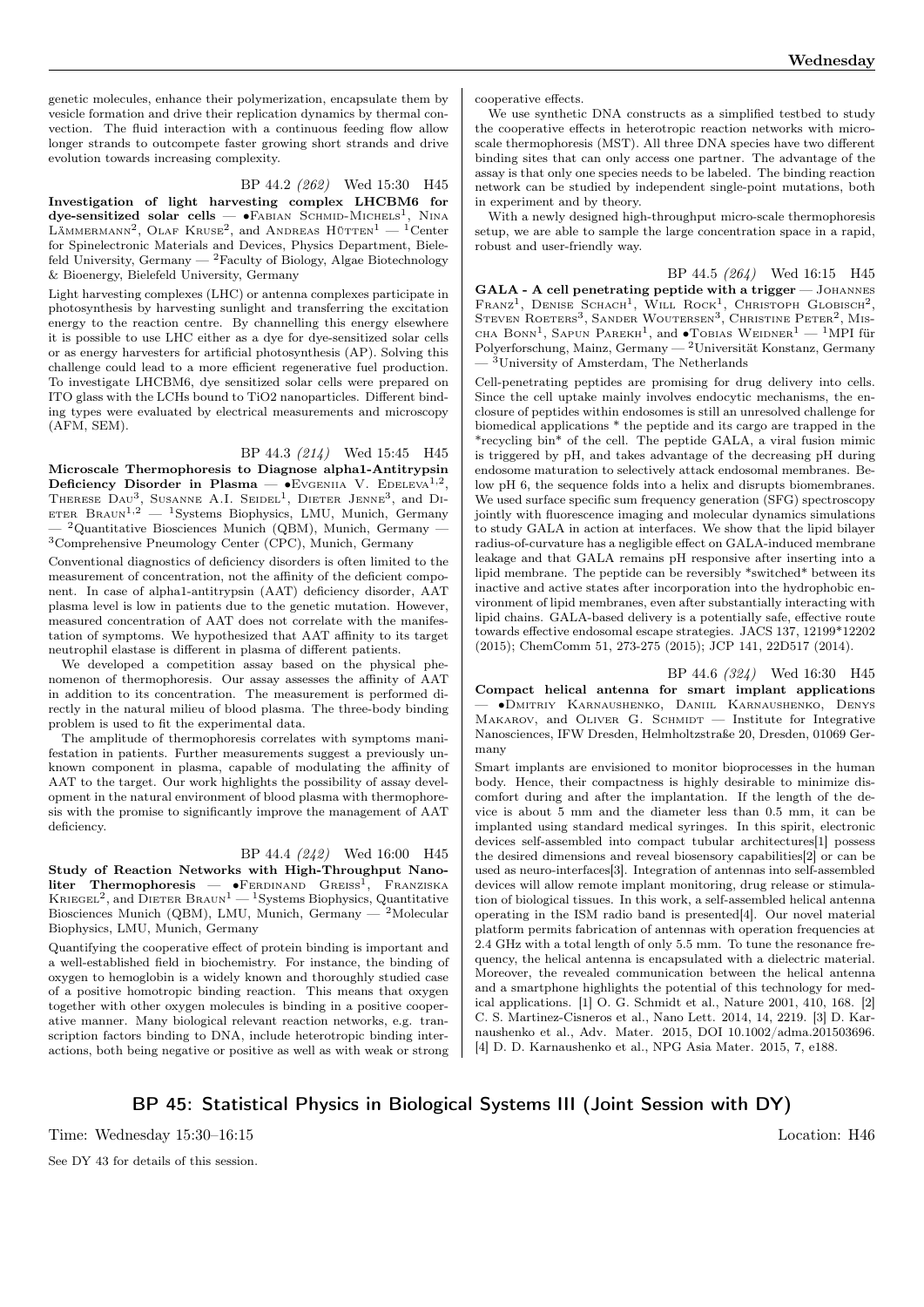## BP 46: Posters - Biomaterials and Biopolymers

Time: Wednesday 17:00–19:00 Location: Poster C

BP 46.1 (95) Wed 17:00 Poster C Neutron Reflectometry Yields Structural Insight into Protein Adsorption from Blood Serum onto Polymer Brushes — Іgnacio Rodriguez Loureiro<sup>1</sup>, •Victoria Latza<sup>1</sup>, Avraham<br>Наlperin<sup>2</sup>, Giovanna Fragneto<sup>3</sup>, and Emanuel Schneck<sup>1</sup> — <sup>1</sup>Max Planck Institute of Colloids and Interfaces, Potsdam, Germany — <sup>2</sup>Université Joseph Fourier, Grenoble, France — <sup>3</sup> Institut Laue-Langevin, Grenoble, France

The density profiles of proteins adsorbed from human blood serum onto poly(ethylene glycol) (PEG) brushes grafted to phospholipid surfaces are characterized by neutron reflectometry (NR). PEG brushes are commonly used to suppress undesired protein adsorption to biotechnological surfaces but brush failure is often reported. In contrast to conventional methods, NR with contrast variation allows directly distinguishing among primary protein adsorption at the grafting surface, secondary adsorption at the brush outer edge, and ternary adsorption to the polymer chains. We find significant primary protein adsorption into the lipid headgroup region. At the same time our results exclude pronounced ternary adsorption. Interestingly, the total amount of protein adsorbed to the brush-decorated surfaces is comparable to that adsorbed to the bare lipid surfaces.

BP 46.2 (268) Wed 17:00 Poster C Novel hybrid hydrogel substrates elicit differential responses from human mesenchymal stem cells — •CHRISTINA JAYACHANDRAN<sup>1</sup> and FLORIAN REHFELDT<sup>2</sup> — <sup>1</sup>Drittes Physikalisches Institut, Georg- August -Universität, Göttingen, Germany — <sup>2</sup>Drittes Physikalisches Institut, Georg- August -Universität, Göttingen, Germany

It has been shown in the recent past that the responses of cells depend upon their environment's physical and chemical properties. Cultured on conventional collagen coated polyacrylamide (PA) gels, cells only 'feel' the linear elastic behaviour, in contrast to native extracellular matrix's non-linear elasticity.

In this study, we prepared hybrid hydrogels by incorporating collagen fibrils into the linearly elastic (PA) hydrogel. We tuned these gels in their physical stiffness from the soft to the stiff regime and investigated the responses of adult human mesenchymal stem cells (hMSC). On soft hybrid gels, hMSCs behave significantly different than on collagen coated gels, as they show classical morphologies resembling a stiff environment. Fluorescence imaging of hybrid gels revealed that stem cells locally re-organize the underlying collagen fibrils. These findings imply that stem cells behaviour is dependent on the non-linear elasticity of collagen and can show 3D network like behaviour even on a 2D hydrogel.

BP 46.3 (271) Wed 17:00 Poster C

Stochastic binding of Staphylococcus aureus — ∙Nicolas Thewes<sup>1</sup>, Alexander Thewes<sup>2</sup>, Friederike Nolle<sup>1</sup>, Ludger SANTEN<sup>2</sup>, and KARIN JACOBS<sup>1</sup> — <sup>1</sup>Saarland University, Dept. of Experimental Physics, 66041 Saarbrücken — <sup>2</sup>Saarland University, Dept. of Theoretical Physics, 66041 Saarbrücken

Bacteria exhibit an outstanding ability to adhere to various kinds of surfaces. The Hydrophobic interaction plays a crucial role for the adhesion of bacteria [1]. Hence, we studied the contact formation process of Staphylococcus aureus to hydrophobic surfaces by combining AFM single cell force spectroscopy and computer simulations of a simple model for bacterial adhesion [2]. We found that the contact formation of S. aureus relies on thermally fluctuation cell wall proteins that tether to a surface and subsequently pull the bacterium to the surface. That way, S. aureus is able to attach to surfaces over distances far beyond the range of classic surface forces.

In our model the bacterial surface biopolymers are represented by elastic springs that interact with a surface via a square potential. The model is analyzed using Monte-Carlo Simulations and the results suggest that the bacterial adhesion process in general, can be described by solely taking into account the tethered biopolymers between a bacterium and a surface.

[1] N. Thewes et al, Beilstein J. Nanotechnol. 2014, 5, 1501 - 1512 [2] N. Thewes et al, Soft Matter 2015, 11, 8913 - 8919

BP 46.4 (272) Wed 17:00 Poster C DNA-based molecular force sensors in reconstituted actin  $networks$   $\longrightarrow$  CHRISTINA JAYACHANDRAN<sup>1</sup>, FLORIAN REHFELDT<sup>2</sup>, and CHRISTOPH SCHMIDT<sup>3</sup> — <sup>1</sup>Drittes Physikalisches Institut, Georg-August -Universität, Göttingen, Germany — <sup>2</sup>Drittes Physikalisches Institut, Georg- August -Universität, Göttingen, Germany — <sup>3</sup>Drittes Physikalisches Institut, Georg- August -Universität, Göttingen, Germany

Actin is the main structural component of the cytoskeleton among the other bio-polymers responsible for cellular shape and mechanical stability. The actin cytoskeleton which self-assembles into networks of crosslinked filaments and bundles is responsible for a myriad of cellular processes, ranging from migration, division, intracellular transport to cell morphogenesis. Stresses and stress propagation in these networks are crucial for function.

We utilize dsDNA constructs as stress sensors in order to understand network mechanics. We studied the macro- and micro-rheological properties of in vitro actin networks to test the sensors and to analyze network failure mechanisms beyond the non-linear response.

BP 46.5 (174) Wed 17:00 Poster C Programming mechanics in semiflexible DNA tube networks  $-$  •Carsten Schuldt<sup>1,2</sup>, Tina Händler<sup>1,2</sup>, Martin Glaser<sup>1,2</sup>, TOM GOLDE<sup>1,2</sup>, JESSICA LORENZ<sup>2</sup>, JÖRG SCHNAUSS<sup>1,2</sup>, JOSEF A. Käs<sup>1,2</sup>, and DAVID M. SMITH<sup>2</sup> - <sup>1</sup>Soft Matter Physics Division, Institute for Experimental Physics I, University of Leipzig, Germany — <sup>2</sup>Fraunhofer Institute for Cell Therapy and Immunology, Leipzig, Germany

Biologically evolved materials are often used as inspiration in the both the development of new materials as well as examinations into the underlying physical principles governing their general behavior. One prominent example is the semiflexible polymer actin and its set of modulatory proteins and motors. Here, a major goal is to understand the emergent viscoelastic properties of networks assembled from individual filaments. Impossible with actin, we assess the impact of the filamentous rigidity (persistence length  $l_p$ ) on network mechanics in in vitro experiments. We employ programmable DNA tubes comparable to actin but tunable in their circumference and therefore their  $l_p$ .

According to the well established tube model, network elasticity  $G_0$ should drop with increasing  $l_p$ . Here, we show that networks made of DNA tubes resemble many of the characteristics of actin. However, we find that network elasticity increases linearly with filaments stiffness  $G_0 \sim l_p$ . Since our observations are in strong contrast to the theoretical predictions, we conclude that the current tube model describes the bulk elasticity inadequately and demands theoretical revision.

BP 46.6 (220) Wed 17:00 Poster C Mesh size of semiflexible polymer networks — •TINA HÄNDLER<sup>1,2</sup>, MARTIN GLASER<sup>1,2</sup>, TOM GOLDE<sup>1</sup>, CARSTEN SCHULDT<sup>1,2</sup>, JÖRG SCHNAUSS<sup>1,2</sup>, JOSEF KÄS<sup>1</sup>, and DAVID SMITH<sup>2</sup>  $-$ <sup>1</sup>University of Leipzig, Soft Matter Physics Division, Leipzig  $-$ <sup>2</sup>Fraunhofer Institute for Cell Therapy and Immunology, Leipzig

Studying the mechanics and dynamics of biopolymers has inspired many ideas and theories in polymer physics. One prominent example is actin, being the best-studied semiflexible polymer. Unfortunately, naturally occurring protein-based biopolymers are limited in their properties such as length, stiffness and interaction strengths. This highlights the advantage of having "programmable" model polymers at hand, which give the opportunity to experimentally test parameters otherwise unavailable in natural systems. Nanotubes formed from synthetic DNA strands are an ideal match to this need: they are semiflexible over their typical length scale and can be hybridized to have characteristics such as persistence length which are similar to actin filaments or can be varied in a controllable way. We use this model system to measure the mesh size of entangled networks by observing the reptation of single filaments. The results show a concentration scaling similar to the theoretically predicted scaling for flexible polymers, as opposed to the stiff rod approximation. These findings point towards a more complex description of semiflexible polymer reptation and demonstrate the applicability of this method.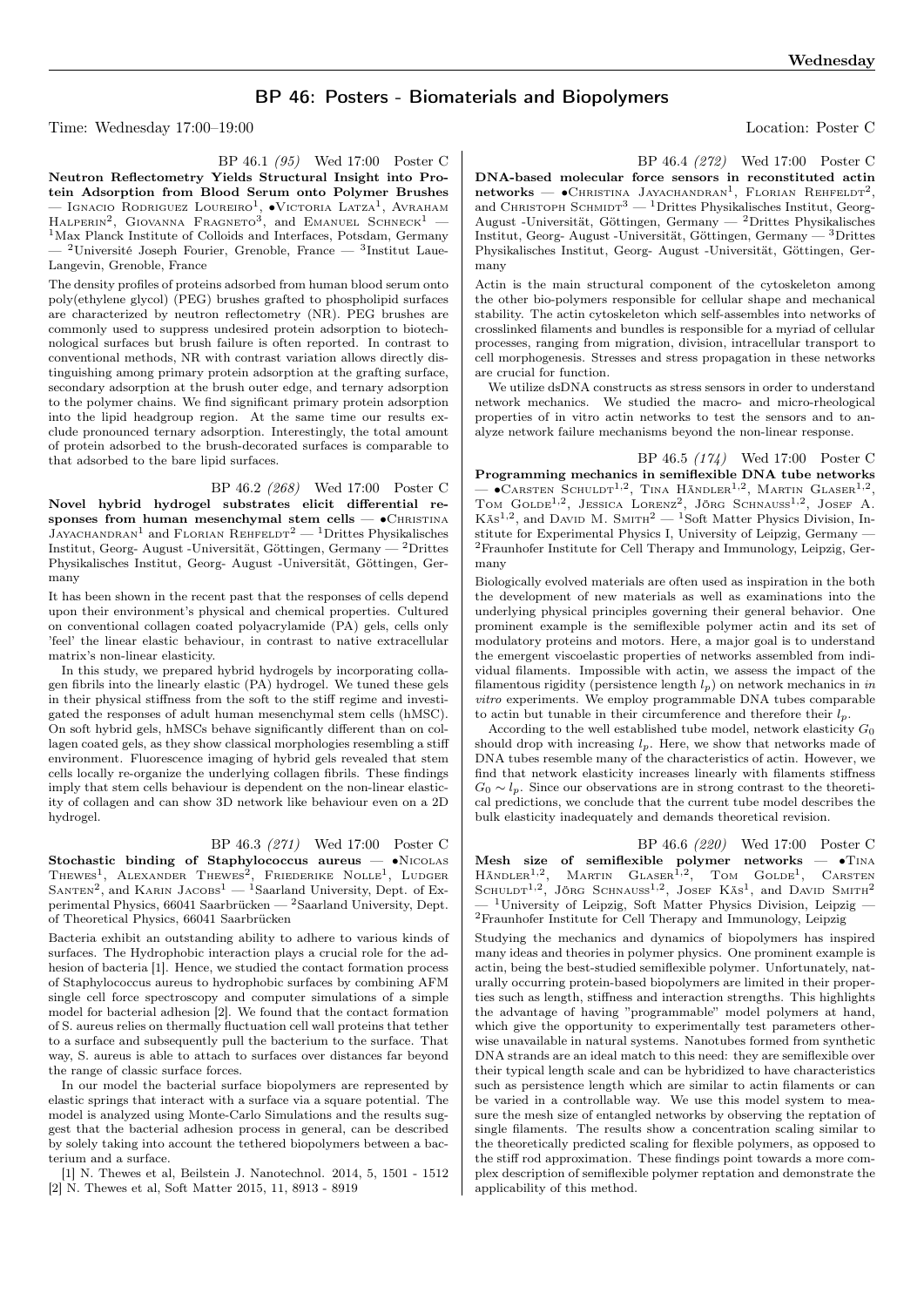## BP 47: Posters - Active Matter

Time: Wednesday 17:00–19:00 Location: Poster C

BP 47.1 (46) Wed 17:00 Poster C Emergent Vortex Patterns in Systems of Self-Propelled, Chiral Particles — ∙Lorenz Huber, Jonas Denk, Emanuel Reithmann, and Erwin Frey — Arnold Sommerfeld Center for Theoretical Physics (ASC) and Center for NanoScience (CeNS), Department of Physics, Ludwig-Maximilians-Universität München, Theresienstrasse 37, D-80333 München, Germany

Self-organization of FtsZ polymers is vital for Z-ring assembly during bacterial cell division, and has been studied using reconstituted in vitro model systems. Employing Brownian dynamics simulations and a Boltzmann approach, we model FtsZ polymers as active particles moving along chiral circular paths. With both methods we find selforganization into vortex structures and characterize different states in parameter states. Our work demonstrates that these patterns are robust and are generic for active chiral matter. Moreover, we show that the dynamics at the onset of pattern formation is described by a generalized complex Ginzburg-Landau equation.

BP 47.2 (71) Wed 17:00 Poster C

Dynamical density functional theory for hard, active disks — ∙Josua Grawitter and Holger Stark — Institut für Theoretische Physik, Technische Universität Berlin, 10623 Berlin, Germany

We study a collection of self-propelled, active particles using a modified dynamical density functional theory (DDFT) in two dimensions. DDFT provides an ensemble description of hard-sphere interactions in colloidal systems. It therefore gives insight into statistical properties which would otherwise require extensive Brownian dynamics simulation.

When active particles are placed in a harmonic trapping potential, we observe nonequilibrium steady states, which were previously noted by Pototsky and Stark using different methods [1]. Switching to the co-moving and -rotating reference frame of a single particle produces the radial-orientational distribution function of the liquid. Using this model, we can statistically predict the relative orientations and positions of active particles close to each other.

[1] A. Pototsky and H. Stark, Europhys. Lett. 98, 50004 (2012).

## BP 48: Posters - Bioimaging and Spectroscopy

Time: Wednesday 17:00–19:00 Location: Poster C

BP 48.1 (3) Wed 17:00 Poster C NET- the Network Extraction Tool — ∙Jana Lasser — MPI for Dynamics and Self-Organization, Göttingen, Germany

We present the Network Extraction Tool (NET). The tool is especially designed for high-throughput semi-automated analysis of biological datasets containing networks of very large sizes. Applied to a network, NET extracts information about its geometry (node positions and edge radii) as well as information about the topology (neighbourhood relations). The information NET collects provides a basis for quantitative research of the networks in question. The framework starts with the segmentation of the image and then proceeds to vectorization using methodologies from optical character recognition. After a series of steps to clean and improve the quality of the extracted data the framework produces a graph in which the network is represented only by its nodes and edges. The networks extracted by NET are comparable to manually extracted networks with regards to their quality but take significantly less time to generate. Additionally, the extracted networks are very easy to handle computationally. Several projects researching biological networks such as leaf veins, insect trachea and blood vessels already use NET for their data acquisition. As it is an open source tool based on a collection of python scripts feel free to find and try out the software at https://github.com/JanaLasser/network\_extraction.

### BP 48.2 (6) Wed 17:00 Poster C

Aggregation of mono-stained proteins visualized ex vivo by two-dimensional polarization microscopy — ∙Daniela TÄUBER<sup>1</sup>, RAFAEL CAMACHO<sup>1</sup>, CHRISTIAN HANSEN<sup>2</sup>, JIA-YI LI<sup>2</sup>, and IVAN SCHEBLYKIN<sup>1</sup> — <sup>1</sup>Chemical Physics, Lund University, Lund, Sweden — <sup>2</sup>Biomedical Center, Lund University, Lund, Sweden

Neurodegenerative diseases are linked to aggregation of particular proteins. The investigation of pathologic pathways and the development of suitable medication demand for methods to visualize protein aggregation ex vivo. Sophisticated microscopy often requires two color labelling, while conventional fluorescence microscopy can reveal the expression of such proteins in brain tissue, but not their aggregation. Here we apply 2-dimensional polarization imaging [1] to visualize aggregation of human  $\alpha$ -synuclein expressed in brain tissue from transgenic mice. We employ Förster Resonance Energy Transfer (FRET) between identical (single color) green fluorescent protein (GFP) tags linked to  $\alpha$ -synuclein. We obtain information on aggregation, which cannot be seen from fluorescence intensity [3]. Our finding of  $\alpha$ synuclein aggregation in olfactory bulbs of old mice correlates with results from a behavioral study on that mice [2]. The aggregation pattern was not found in young mice.

D.T. acknowledges funding from the german science foundation DFG-TA 1049/1-1.

[1] Camacho, R. et al., Chem. Phys. 406, 30, 2012. [2] Hansen, C. et al., Neurobiol. Dis. 56, 145, 2013. [3] Camacho, R. et al., in preparation

BP 48.3 (103) Wed 17:00 Poster C Fluorescence-Lifetime Imaging Microscopy of the Specific Uptake of Gold Nanoparticles into Cells — ∙Marina Mutas, Tim Hadler, Christian Strelow, Tobias Kipp, and Alf Mews — Institute of Physical Chemistry, University Hamburg, Grindelallee 117, 20146 Hamburg, Germany

Small gold nanoparticles (AuNPs) with a thiol-functionalized surface show strong emission attributed to Au-S-hybrid states on the particle surface. AuNPs with a diameter of 2 nm functionalized with Mercaptoundecanoic acid (MUA-AuNPs) exhibit fluorescence lifetimes longer than 100 ns. In comparison, the autofluorescence of biological cells exhibit lifetimes of just a few ns. We use the different fluorescence lifetimes to investigate the specific uptake of these biofunctionalized MUA-AuNPs into cells by means of fluorescence-lifetime imaging microscopy (FLIM). We show that the biofunctionalized MUA-AuNPs specifically bind to their receptors on the cells' membrane. To distinguish between bound and uptaken MUA-AuNPs we are using crosssectional FLIM scans of individual layers at different heights through the cells. With these scans we are able to image the whole cell with the bound/uptaken MUA-AuNPs based on their different lifetimes.

BP 48.4 (118) Wed 17:00 Poster C Probing the heterogeneity of cellular fluids  $-$  OLIVIA STIEHL, ∙Claudia Donth, and Matthias Weiss — Universität Bayreuth, Experimentalphysik 1

Cellular fluids, e.g. the cytoplasm, are crowded with macromolecules at concentrations up to 400g/l. Such crowded fluids may feature not only a considerable environmental heterogeneity on the scale of proteins but also diffusive transport on the mesoscale can be expected to exhibit remarkable spatiotemporal fluctuations.

To explore the heterogeneity of cellular and biomimetic fluids on the nano- and mesoscale, we have used fluoresecence lifetime imaging (FLIM), fluorescence correlation spectroscopy (FCS), and highresolution imaging.

Imaging and FCS on mitotic cells suggests a significant heterogeneity of the contiguous nucleo-cytoplasmic fluid on length scales of some micrometers [1,2]. Our FCS results on interphase cells suggest that mesoscale heterogeneities in cytoplasm and nucleoplasm are comparable to those in highly concentrated solutions of established crowding agents such as dextran or PEG.

FLIM experiments on an environment-sensitive molecular rotor indicate a similar heterogeneity of cytoplasm and nucleoplasm on the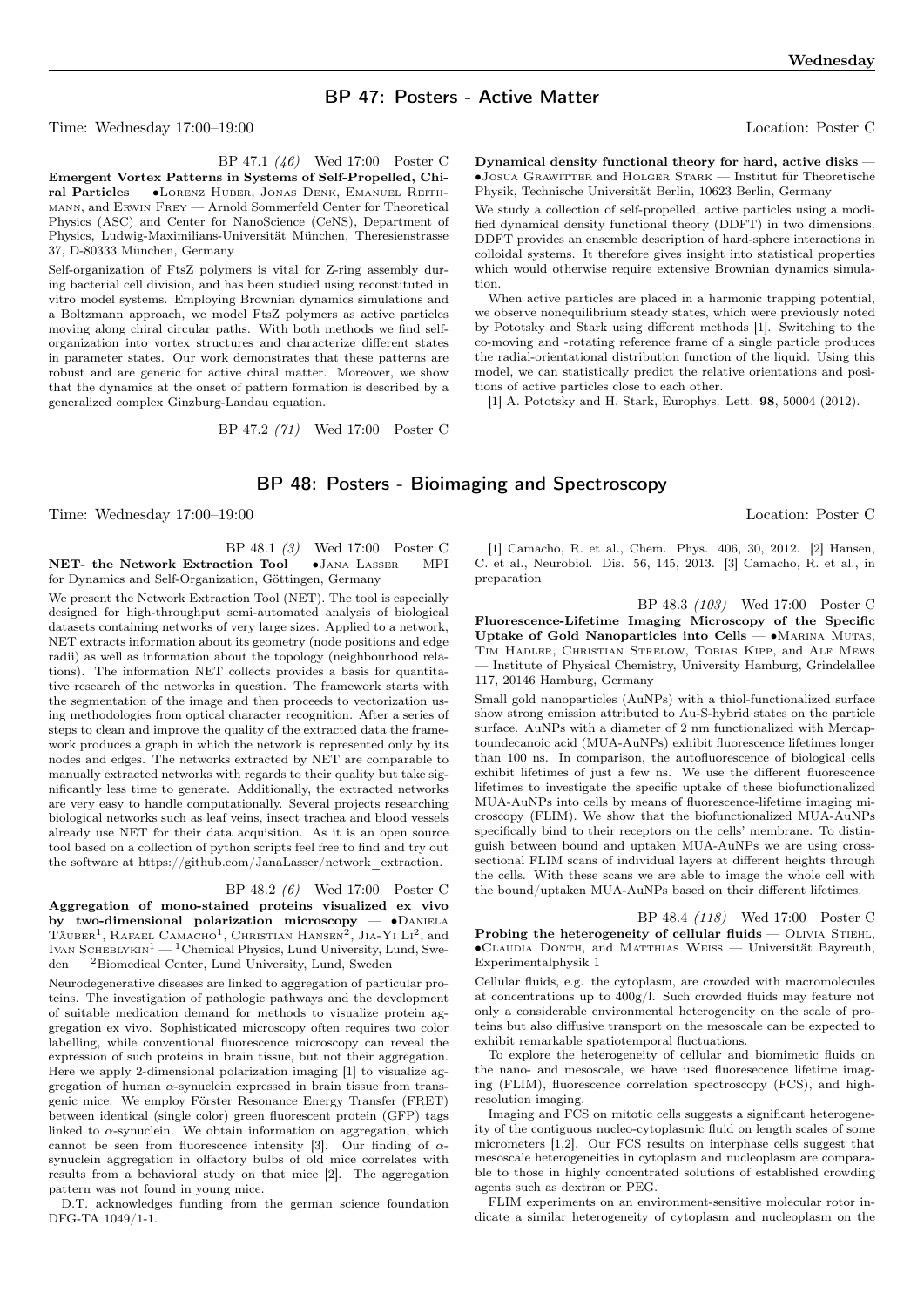nanoscale while artificial crowded fluids appear to be somewhat less heterogeneous.

[1] Pawar, Donth & Weiss, Curr. Biol. 24, 1905 (2014).

[2] Schweizer, Pawar, Weiss & Maiato, J. Cell Biol. 210, 695 (2015).

BP 48.5 (123) Wed 17:00 Poster C

Optical setup and algorithms for a fast synchronized dual **image acquisition** — •Jonas Pfell<sup>1</sup>, Tobias Neckernuss<sup>1</sup>, CHRISTOPH KOCH<sup>2</sup>, and OTHMAR MARTI<sup>1</sup> — <sup>1</sup>Institute of Experimental Physics, Ulm University, Germany — <sup>2</sup>Department of Physics, Humboldt University Berlin, Germany

For thickness measurements and 3D reconstruction of microscope images, the most-common approach is using a z-stack of pictures. As this requires a sequential image acquisition of the sample with different focal heights, it is not feasible in time resolved experiments. Therefore we use two synchronized cameras to get a minimal z-stack at well defined time points. To image at two different focal heights, we split the light path with a beam splitter and mount the cameras at different distances from the objective. For adjustment and recording of the images it is necessary to develop a software which is able to capture two cameras at the same time.

The software for the camera control is written in Matlab and C<sup>++</sup> for easy maintenance and high flexibility and extensibility. Only documented features of MATLAB and only standard C++ methods are used to retain highest possible compatibility across different computation systems and versions. We demonstrate a live asynchronous picture display with two different cameras at the same time for alignment purposes and a blocking synchronous method for a short burst capturing of as many frames as possible.

BP 48.6 (124) Wed 17:00 Poster C Functionalization of Nanodiamond for the Use in Biophysics  $-$  •Frederike Erb<sup>1</sup>, Patrick Paul<sup>1</sup>, Fedor Jelezko<sup>2</sup>, and Kay-E. GOTTSCHALK<sup>1</sup> — <sup>1</sup>Institute of Experimental Physics, Ulm University, Germany — <sup>2</sup> Intstiute of Quantum Optics, Ulm University, Germany

Synthetic nanoparticles offer various new imaging and metrology approaches [3]. Of particular interest is the use of fluorescent nanodiamonds (FND) as markers for cell labeling. They contain negatively charged nitrogen-vacancy centers as fluorophores, whose emission lies in the near-infrared window of bioimaging and is dependent on the environment. Those nanodiamond markers are biocompatible and in contrast to dyes do neither blink nor bleach.

In order to prevent agglomeration and to offer specific binding the FNDs need to be functionalized [1], [2]. Here, we present preliminary results for our functionalization.

References: [1] Martin, R., Alvaro, M., Herance, J. R., Garcia, H. (2010). Fenton-treated functionalized diamond nanoparticles as gene delivery system. ACS Nano, 4(1), 65-74.

[2] Liang, Y., Ozawa, M., Krueger, A. (2009). A general procedure to functionalize agglomerating nanoparticles demonstrated on nanodiamond. ACS Nano, 3(8), 2288-2296.

[3] Chang, B. M., Lin, H. H., Su, L. J., Lin, W. D., Lin, R. J., Tzeng, Y. K., Lee, R. T., Yu, A. L., Chang, H. C. (2013). Highly fluorescent nanodiamonds protein-functionalized for cell labeling and targeting. Advanced Functional Materials, 23(46), 5737-5745.

BP 48.7 (130) Wed 17:00 Poster C Measurement of the height of living cells via an optimized phase-shifting interferometer. —  $\bullet$ ShUAISHUAI Li<sup>1</sup>, XIA WANG<sup>2</sup>, and OTHMAR  $MART^1$  — <sup>1</sup>Institute for Experimental Physics, University of Ulm, 89069 Ulm, Germany  $-$  <sup>2</sup>School of Optoelectronics, Beijing Institute of Technology, 100081, China

Phase-Shifting Interference Microscopy is a real-time observation technique. It is widely used for observing the growth process of monolayer cells and has many advantages, such as high precision, non-contact measurement etc. According to the principle of phase-shifting interferometry measuring method, a dual-angle incident interferometer is designed in our lab. Using a CCD digital imaging device to record the vision field, we can get a serial of cell interference patterns with certain phase changes. Phase unwrapping is the step that we extract the phase of an interference pattern. Afterward, we could reductive the Wavefront Pattern which can reflect the microscopic appearance and calculate the height value of living cells. We synthesize the advantages of the branch-cut method and the quality guide method. Experimental results show that this fusion phase unwrapping method is effective and practical in the processing of cell interferograms.Finally, through

the experiment setup we designed, we measured the height value of one Styrene particles, which had been accurately measured by ZYGO measure instrument. The relative error is 0.023.

BP 48.8 (144) Wed 17:00 Poster C Application of Rotational Dark-Field Microscopy in Biology — ∙Daniela Beck, Daniel Geiger, Tobias Neckernuß, and Othmar Marti — Institute of Experimental Physics, Ulm University

It has been published recently, that rayleigh's criterion can be beaten by total internal reflection dark-field imaging [1]. This is based on the incoherent summation of images that are obtained by coherent scattering at different angles of incidence. The original setup is altered in order to increase the maximum possible frame rate.

Our new measurement technique sets the path for high temporal and increased spatial resolution. This makes the observation of biological processes on the millisecond timescale with increased resolution compared to Abbe's limit feasible. Preliminary measurements on biological samples show the prospects of this measurement setup that is also capable of simultaneous fluorescence and bright-field imaging.

[1] P. von Olshausen and A. Rohrbach, Opt. Lett. 38, 4066-4069 (2013)

BP 48.9 (165) Wed 17:00 Poster C Experimental Setup for THz-Time-Domain-Spectroscopy on Complex Biological Samples — •Lisa Schneiderwind, Andreas Garz, Heiko Lokstein, and Maria Krikunova — Institut for Optik und Atomare Physik, Technische Universität Berlin, Hardenbergstraße

36, 10623 Berlin

The goal of this project is a free space setup for THz time-domain spectroscopy (THz-TDS) on samples containing water and biomolecules, for example molecules involved in the processes of photosynthesis. The generation and detection of the THz radiation to investigate such molecules is based on a photo-conductive antennae equipped with a focusing aspheric silicon lens. In this setup a femtosecond fiber laser is used to pump the antennae. With this configuration, it is possible to perform THz-TDS experiments by either measuring the amplitude of the THz-field at a fixed time-delay or fully characterizing the THz-field at all time delays. The setup can be further extended by replacing the detection antenna by electro-optical sampling. To produce THz radiation with higher field strength the generation antenna can also be replaced by non-linear crystals. The setup allows to perform timeresolved experiments to investigate the behavior of complex molecules after excitation.

BP 48.10 (166) Wed 17:00 Poster C Confocal Light-Sheet Microscopy: Separation of ballistic and diffusive fluorescence photons — ∙Tobias Meinert and Alexan-DER ROHRBACH — Laboratory for Bio-and Nano-Photonics, University of Freiburg, Germany

In the last ten years light-sheet microscopy has got more and more attention in biological research and is on its way to become the standard technology for long time observation of thick samples. However, the observation of strongly scattering objects suffers from strong imaging artefacts. In particular, the scattering of coherent illumination light generates strong image artifacts. Microscopy with Self-Reconstructing Beams (MISERB), such as Bessel beams, has proven to be a powerful tool to reduce scattering artifacts. By imaging 150  $\mu$ m thick Arabidopsis root tips, these effects become well visible.

Reduced contrast due to strong side loops in the Bessel beam profile can be compensated effectively by confocal line detection. Independently of the illumination beam, a general source of reduced contrast is the scattering of fluorescent photons emitted from layers deep inside the object. This effect usually becomes very dominant at an imaging depth of a few 10  $\mu$ m. In this presentation a so-called object point spread function (PSFobj) is introduced, which describes the blurring of images due to the object itself. By estimating this function, it is possible to separate the influence of ballistic (unscattered) and diffusive (multiply scattered) photons on the imaging process. Removing the influences of the diffusive photons, a so far unreached image quality in strongly scattering media is obtained.

BP 48.11 (175) Wed 17:00 Poster C Single Shot Quantitative Phase Microscopy Technique  $-$  •Tobias Neckernuss<sup>1</sup>, Xiaoming Jiang<sup>1,2</sup>, Jonas Pfeil<sup>1</sup>, CHRISTOPH KOCH<sup>2</sup>, and OTHMAR MARTI<sup>1</sup> - <sup>1</sup>Institute of Experimental Physics, Ulm University, Germany  $-2$  Department of Physics, Humboldt University Berlin, Germany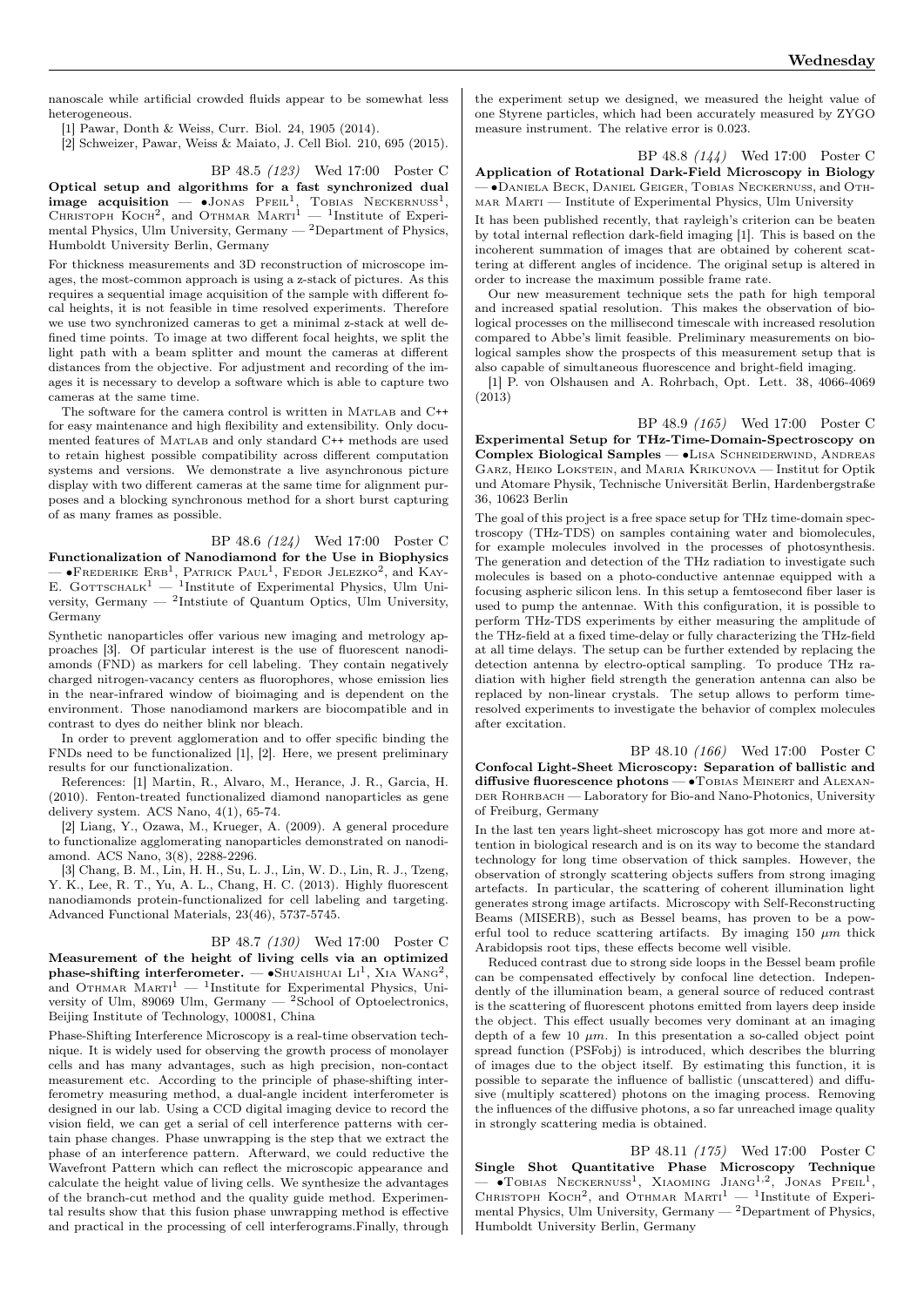The thickness of adherent cells is an important parameter in various biological and biophysical applications. However it is a difficult task to measure cell thickness with a microscope when using conventional microscopy techniques. There are several commercial systems around, measuring the optical path length through the cell with an interferometric approach. However, most of these systems use a compact Mach-Zehnder interferometer which is difficult to customize for special needs and additional instrumentation. To overcome this, we designed a setup that allows us to measure the optical path length through a transparent phase object with an inline holographic approach. We use a two camera system with two slightly different focus points. The sample is illuminated by a LED light source with sufficient spatial coherence. For reconstruction of the phase image the "Transport of Intensity Equation" is used for a first guess and an iterative algorithm for phase retrieval refines the reconstruction by forward and backward propagation of the reconstructed images and comparison to the captured ones. With this method we are able to determine the phase shift during transmission through a phase object. The main advantage of this compared to conventional z-stack techniques is the potential for high acquisition speeds.

#### BP 48.12 (178) Wed 17:00 Poster C

Rotational Dark-Field Microscope for Fast Image Acquisition — ∙Daniel Geiger, Tobias Neckernuß, and Othmar Marti — Institute of Experimental Physics, Ulm University

The technique to obtain label-free optical images beyond the diffraction limit has been published recently [1]. Incoherent addition of coherent scattering images illuminated from different directions leads to an increase in contrast between two adjacent objects. However, this original setup is, due to the implementation with a spatial light modulator, only able to take images at rates around 1 Hz.

We replaced the spatial light modulator with a rotating double prism setup that can rotate with much higher frequencies. Our setup is designed to operate at 100 Hz that is the maximum image capturing rate of the used camera. Furthermore the illumination angle can be dynamically adjusted between zero and maximum angle given by the used objective's NA by variation of the prism separation. In principle, this setup can be enhanced to rotation rates in the kHz regime by using a hollow shaft electromotor that contains the prisms. This allows the label-free observation of fast biological processes on a length scale that was so far not accessible by conventional light microscopy.

[1] P. von Olshausen and A. Rohrbach, Opt. Lett. 38, 4066-4069  $(2013)$ 

BP 48.13 (207) Wed 17:00 Poster C Light sheet microscopy using Bessel beams and the STED principle — ∙Luis Köbele, Cristian Gohn-Kreuz, and Alexan-DER ROHRBACH — University of Freiburg, Laboratory for Bio- and Nano-Photonics, 79110 Freiburg, Germany

Light sheet microscopy is an imaging technique which features enhanced optical sectioning by using a thin, sheet-like illumination of only that part of the object, which is in the plane of focus. By the use of computer-generated holograms, we generate self-reconstructing Bessel beams, which showed enhanced propagation stability and penetration depth in scattering media and are thus superior, particularly for imaging in dense biological specimen. However, the pronounced ring system, which facilitates the self-reconstructing property of the scanned Bessel beams, produces a significant image background by exciting out-of-focus fluorophores. By superposing a concentrically aligned, doughnut shaped Bessel beam, stimulated emission depletion (STED) is used to improve the light sheet quality, generating effectively thinner light sheets with reduced background. We present first results of such an imaging setup and discuss advantages and challenges.

#### BP 48.14 (245) Wed 17:00 Poster C

Photothermal detection of single gold nanoparticles in living fibroblasts — • ALICE ABEND, ROMY SCHACHOFF, and FRANK Cichos — Universität Leipzig, Linnéstr. 5, 04103 Leipzig, Germany

Live cell bioimaging allows for the observation of cellular processes and their dynamics and provides insight into functions of cells such as metabolism, replication and movement. Modern nanotechnology enables manufacturing of nanometer sized objects with tailored optical properties and specific functionalization which turns them into ideal optical probes for several imaging techniques. Our method to transfer nanoscopic objects into the cytoplasm of live mammalian cells is called mechanodelivery [1]. This approach is based on mechanical damage of the cell membrane to deliver nano objects into the intracellular space.

In contrast to passive delivery strategies allows the mechanodelivery approach for deposition of nano objects without them being engulfed in vesicles. We deliver gold nanoparticles (AuNPs) to the cells as they are photostable and allow for long-term imaging and seem to be less toxic to living organisms in comparison to semiconductor quantum dots. Our imaging method, photothermal optical microscopy, provides sensitive detection of AuNPs and is therefore suitable to prove the presence of AuNPs in the fibroblasts' interior. As photothermal microscopy is based on heating of the contrast agent, AuNPs can double as heat sources for inducing local intracellular temperature fields which could be useful to manipulate cellular functions such as protein synthesis and metabolism processes.

[1] Nanoscale, 2014, 6, 4538

BP 48.15 (256) Wed 17:00 Poster C Combined AFM/SPR ellipsometry study of protein adsorption at liquid/solid interface —  $\bullet$ Peter Basa<sup>1</sup>, Peter Petrik<sup>2</sup>, and NILS  $\widehat{A}$ NSPACH<sup>1</sup> — <sup>1</sup>Semilab Semiconductor Physics Laboratory Co. Ltd., Budapest, Hungary — <sup>2</sup> Institute for Technical Physics and Materials Science, Budapest, Hungary

The deeper understanding of interaction of biomaterials with solid surfaces is crucial in case of microfluidic devices applied to biosensorics. In this study, surfactant molecules mixed with protein species were adsorbed on gold nanofilm coated solid surfaces. Surface plasmon resonance (SPR) enhanced spectroscopic ellipsometry (SE) utilizing special adapted liquid cell, and atomic force microscopy (AFM) were used to study the adsorption dynamics, the resulting composition ratio of adsorbed species, and the biomolecule surface coverage depending on initial gold thin film surface structure/morphology.

In the poster, the performance of Semilab's combined SE and AFM measurement platform will be described using real experiment examples, with correlations pointed out in between different metrology results on the measured samples.

BP 48.16 (259) Wed 17:00 Poster C Time Modulated Stimulated Emission Depletion (STED) Based Fluorescence Correlation Spectroscopy (FCS) — ∙Benedikt Prunsche<sup>1</sup> , Peng Gao1,<sup>2</sup> , Karin Nienhaus<sup>1</sup> , and Gerd Ulrich Nienhaus1,<sup>3</sup> — <sup>1</sup> Institute of Applied Physics, Karlsruhe Institute of Technology, Wolfgang-Gaede-Str. 1, 76131 Karlsruhe, Germany —  $^2$ Institute of Nanotechnology, Karlsruhe Institute of Technology, Hermann-von-Helmholtz-Platz 1, 76344 Eggenstein-Leopoldshafen, Germany — <sup>3</sup>Department of Physics, University of Illinois at Urbana-Champaign, 1110 West Green Street, Urbana, Illinois 61801, USA

Fluorescence correlation spectroscopy (FCS) is a powerful tool to study bio-molecular dynamics, such as protein diffusion or receptor-ligand interactions inside living cells. It is based on the correlation analysis of fluorescence intensity fluctuations in a small observation volume. These fluctuations arise due to Brownian motion of fluorescent particles in and out of the volume. Because of the diffraction-limited size of the focus volume, conventional FCS is only sensitive to fluorescence fluctuations induced by fluorophores at nanomolar concentrations, which is typically not realized in biological samples. To overcome this limitation, we have reduced the focal volume in all three dimensions by stimulated emission depletion. Background noise, which is inherent in conventional STED based FCS, has been reduced by timegated detection, and further compensated by using an auxiliary Gaussian depletion beam. As a result, the dynamics of biomolecules at ~10-fold higher concentrations can be quantified with 3D STED based FCS.

BP 48.17 (280) Wed 17:00 Poster C Acto-myosin in cardiac muscle cells by scanning x-ray nanodiffraction — •JAN-DAVID NICOLAS, MARTEN BERNHARD, and TIM  $\textsc{SALDITT}$  — Institut für Röntgenphysik, Göttingen, Deutschland

Owing to the highly oriented molecular structure of the actin-myosin cortex in muscle cells, diffraction techniques are well-suited to study the geometry of this filament assembly down to nanometer resolution. In particular, classical x-ray diffraction studies on muscular tissue were the first to unravel the detailled structure of the sarcomere. In these experiments, however, structural information is averaged over macroscopically large volumes of the tissue, with diffraction volumes containing a vast ensemble of muscle cells. Contrarily, recent progress in x-ray optics has enabled diffraction experiments with spot sizes in the sub-micron range, well-suited to illuminate only selected organelles of a single cell.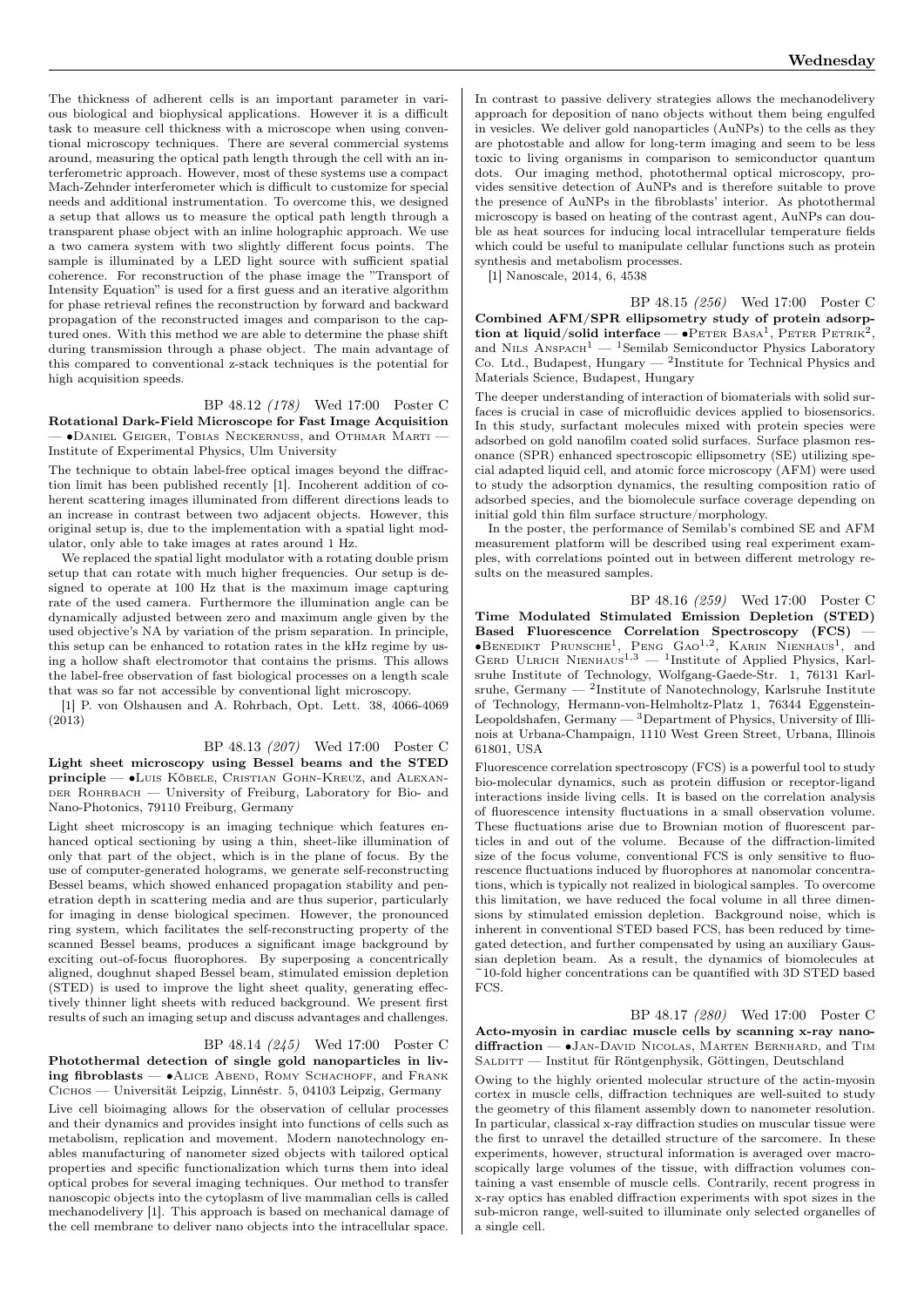We report on recent experiments analyzing the micro-structure of acto-myosin complexes in individual cardiomyocytes which make up the striated muscular tissue of the heart. We performed experiments on (initially) alive, chemically fixed as well as freeze-dried cell preparations. Scanning the sample through the nano-focused beam, SAXS data were recorded and analysed to generate mappings of different structural parameters. Scanning SAXS mappings are complemented by holographic reconstructions, extending the covered frequency range by two orders of magnitude. By means of x-ray holography, samples could also be immediately checked for radiation damage.

BP 48.18 (318) Wed 17:00 Poster C

Photothermal Excitation for Reliable and Quantitative Highresolution AFM imaging and force spectroscopy —  $\cdot$ FLORIAN Johann, Aleksander Labuda, Deron Walters, Maarten Rudgers, Jason Cleveland, and Roger Proksch — Asylum Research, an Oxford Instruments Company, Wiesbaden, Germany

Photothermal excitation is an alternative method for exciting a cantilever by heating/cooling the base of the cantilever to drive the cantilever. Photothermal excitation results in repeatable, accurate and time-stable cantilever tunes. Therefore, the setpoint remains truly constant while imaging, preventing tip crashes, or unwanted tip retractions. True atomic resolution images of calcite in water were made for hours with no user intervention, testifying to the stability of photothermal excitation. Unlike other specialized drive methods, photothermal excitation is compatible with almost any cantilever and with all AFM techniques. Furthermore, because the photothermal tune represents the true cantilever transfer function, existing AFM theories can be applied to accurately recover conservative and dissipative forces between the tip and the sample. This is especially important for force spectroscopy, dissipation studies, as well as the frequency modulation AFM techniques.

BP 48.19 (112) Wed 17:00 Poster C Signatures of correlated noise and disorder in 2D electronic  ${\rm spectroscopy}\ =\ \bullet{\rm D}$ avid J. Ing<sup>1,2</sup>, James Lim<sup>2</sup>, Jan Jeske<sup>1</sup>, JARED H. COLE<sup>1</sup>, SUSANA F. HUELGA<sup>2</sup>, and MARTIN B. PLENIO<sup>2</sup> — <sup>1</sup>Chemical and Quantum Physics, School of Applied Sciences, RMIT University, Melbourne, Victoria 3001, Australia — <sup>2</sup>Institut für Theoretische Physik, Albert-Einstein-Allee 11, Universität Ulm, D-89069 Ulm, Germany

## BP 49: Posters - Cell Mechanics and Migration & Physics of Cancer

Time: Wednesday 17:00–19:00 Location: Poster C

BP 49.1 (29) Wed 17:00 Poster C Investigation of Mechanical Properties of the Cytoskeleton Using FEM Simulations — • RALF SCHUSTER, TOBIAS NECKERnuss, Tobias Paust, Kay Gottschalk, and Othmar Marti — Institute of Experimental Physics, Ulm University, D-89081 Ulm

We show the implementation of structure-bearing parameters in a numerical finite element model of a cell. The point of interest is the interplay between intermediate filament network and mechanical properties. The cytoskeleton is responsible for stiffness and deformability of cells. Changes in structure and shape of cells, caused by external forces, play an important role for cell migration and proliferation. Metastasizing cells can have a softer cytoskeleton through changes in the network. This leads to a reduced resistance against forces.

There are numerical models, concerning cell deformation, but they are either considering the cytoplasm as a continuum, or limit the simulations to microtubules and actin filaments. In contrast we have a closer look at the behavior of intermediate filaments and we implement a 3D-model of the cell, with the intermediate filament network as main component, regarding force transmission and stiffness, to simulate laboratory experiments. Therefore displacements of beads captured in the filament network, caused by an applied force, are simulated and compared to experimental microrheology data. The geometry, material parameters and boundary conditions are varied to find a model reflecting the real behavior of the inside of a cell in an acceptable manner.

BP 49.2 (38) Wed 17:00 Poster C Force Generation of Blood Platelets — ∙Jana Hanke and Sarah Köster — Universität Göttingen, Göttingen, Deutschland

Two-dimensional electronic spectroscopy has revealed the presence of long-lived quantum coherences in photosynthetic systems. To explain the microscopic origin of the long-lived coherences in these biological systems, several hypotheses have been formulated theoretically, including correlated noise and vibronic coupling. However the complexity of photosynthetic systems and their 2D spectra make the identification of the microscopic origin a challenging task. Here, we investigate a correlated noise model to study how the correlations in noise and disorder affect the features in 2D spectra. By employing the Bloch-Redfield equation, where the degree of spatial correlation can be quantified continuously, we show that the amount of correlation affects both the lineshapes and lifetimes of oscillatory 2D signals. We also show how non-secular effects in the noise, that yield to coupling between populations and coherences, influence the 2D signals.

BP 48.20 (254) Wed 17:00 Poster C Nonlinear optical properties and photochemical polymerization of monomer crystals — • OKTAY AKTAS<sup>1</sup>, MAX JONATHAN KORY<sup>2</sup>, CARSTEN BECHER<sup>1</sup>, ARNULF DIETER SCHLÜTER<sup>2</sup>, and MAN-FRED FIEBIG<sup>1</sup> — <sup>1</sup>The Laboratory for Multifunctional Ferroic Materials, Department of Materials, ETH Zurich, Switzerland — <sup>2</sup>Polymer Chemistry, Department of Materials, ETH Zurich, Switzerland

Organic materials have been used in a variety of applications for a century. With the advances in their synthesis, their potential applications are also rapidly increasing. In recent years there has been a growing interest in organic crystals for applications in electronics and photonics since some of them exhibit large optical nonlinearities. To possibly find such functional optical properties, we performed second harmonic generation spectroscopy on a polar and chiral monomer crystal, which can be polymerized by a photochemical reaction and confined to two dimensions (2D polymer) [1]. Measurements performed with 10 ns pulses have revealed that the monomer is strongly nonlinear in a large spectral range. In addition, the light-induced polymerization of monomers leads to differences in SHG intensities. As the depolymerization of polymer crystals can be achieved through heating, the monomer and polymer represent two switchable states with different nonlinear optical properties, which may find applications in integrated optics. [1] Max J. Kory, Michael Wöle, Thomas Weber, Payam Payamyar, Stan W. van de Poll, Julia Dshemuchadse, Nils Trapp and A. Dieter Schlüter, Nat. Chem. 6, 779 (2014)

Blood platelets play a crucial role in wound closure by attaching to the wounded site and spreading over it to form a temporary seal. During this process, the platelets contract after attachment to the extracellular matrix. Given the heterogeneity of tissues in the body, platelets encounter areas of varying stiffness to which they must adapt. To examine the influence of these environments on the force generated by the platelets, we perform live cell experiments on soft and stiff substrates. We use time-resolved Traction Force Microscopy (TFM) by seeding the cells on polyacrylamide gels of varying physiological stiffness containing fluorescent beads. Given the small size of blood platelets compared to other cells previously studied by TFM, it is important to adjust the experimental set-up as well as the analysis procedures. Here, the evaluation process is performed by a combination of Particle Image Velocimetry (PIV), Lagrangian marker tracking and Fourier Transform Traction Cytometry (FTTC). So far, the manner of contraction leads us to observe three contraction behaviours: One group of platelets show one single contraction towards a maximum force plateau, another group contracts before relaxing again whereas the last group shows oscillations of contraction. A relaxation is mostly observed in gels of lower stiffness while platelets on stiffer gels tend towards a force plateau. Platelets exerting oscillatory forces could so far be observed on various gel stiffness.

BP 49.3 (57) Wed 17:00 Poster C Phagosomes of different size show qualitatively different transport characteristics — •STEVE KELLER, KONRAD BERGHOFF, and Holger Kress — Department of Physics, University of Bayreuth, Germany

Phagocytosis is one of the key processes of the mammalian immune sys-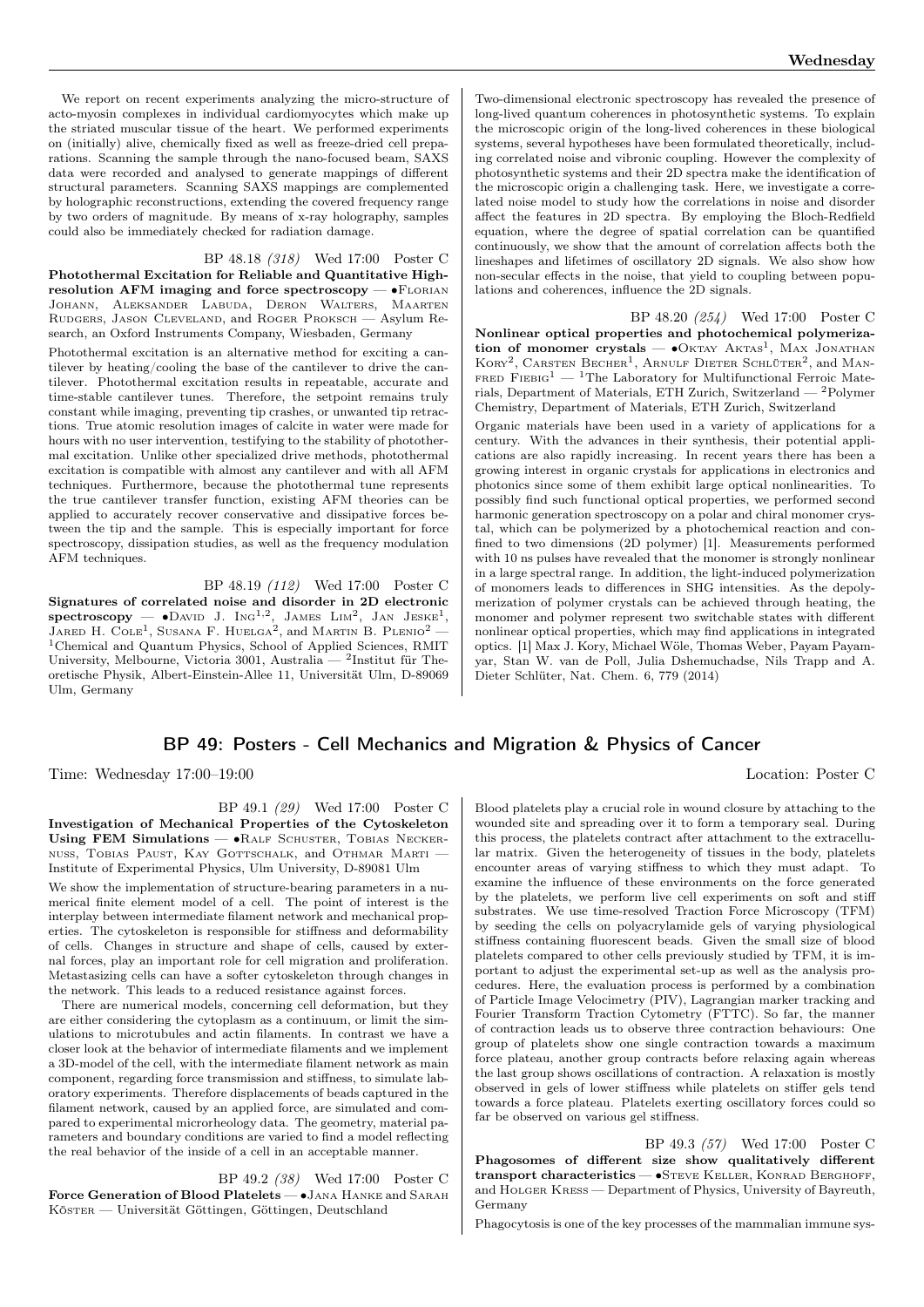tem. The uptake of pathogens is typically followed by a transport of the phagosomes towards the perinuclear region as part of their maturation process. This process shows high phagosome-to-phagosome variations that are not fully understood. We hypothesize that the phagosome size has an influence on the maturation process by directly influencing the transport characteristics. We test this hypothesis by tracking the transport of phagosomes with different diameters ranging from  $1 \mu m$ to 3  $\mu$ m inside macrophages. We show that larger phagosomes are transported more persistently towards the nucleus and that they exhibit less backwards motion. We furthermore found that the effective transport velocity towards the nucleus increases with the phagosome size despite nearly equal instantaneous velocities for the different sizes. In addition, we investigated the microtubule density distribution in macrophages. We found that density differences between the nucleusfacing side of phagosomes and the opposite side can explain part of the observed transport characteristics. Our findings suggest that a simple size-dependent cellular sorting mechanism might exist that supports inward transport of large phagocytosed bacteria for facilitating their digestion and that simultaneously supports outward transport of small bacterial fragments for example for antigen presentation.

BP 49.4 (87) Wed 17:00 Poster C

Fibroblast mechanics: a story of history — ∙Mathias Sander and ALBRECHT OTT — Universität des Saarlandes, Saarbrücken, Germany

Cell mechanics is a key player in development, disease and many other biological processes. Living cells exhibit a complex nonlinear response to mechanical cues, which is not understood yet. A stiffening as well as softening is observed, depending on the stimulus and the experimental technique. Here, we apply large amplitude oscillatory shear (LAOS) to a monolayer of fibroblast cells using the cell monolayer rheology technique. We find that the nonlinear cell response not only depends on the amplitude and the frequency of oscillations. Moreover, it is highly susceptible to a mechanical preconditioning. Cell response can exhibit hallmarks of nonlinear viscoelasticity, elastoplastic kinematic hardening or inelastic fluidization for the same steady state oscillations. Experimental results indicate that a preconditioning changes cytoskeletal network structure in a rate dependent way. Network alterations can be driven by passive filament reorganisations, filament rupture and the binding/unbinding of crosslinking proteins. We speculate that the pronounced strain path dependence of nonlinear cell response might obscure the underlying universality of nonlinear cell mechanics on a molecular/microscopic scale. Our results highlight the interplay between viscoelastic and inelastic contributions to the cell mechanical response.

BP 49.5 (134) Wed 17:00 Poster C Development of a mechanically stable cell stretcher for measuring the influence of external strain on cell mechanics with the  $AFM.$   $\longrightarrow$   $\blacktriangleright$  FABIAN PORT, PATRICK PAUL, and KAY-E. GOTTSCHALK — Institute of Experimental Physics, Ulm University

The importance of cell mechanics on different physiological or pathophysiological conditions like stem cell differentiation [1] or cancer [2] is increasingly being recognized. Hence the knowledge of the mechanical properties of cells under varying conditions is crucial for understanding the underlying mechano-chemical feedback cycles. Importantly, the effect of strain on cell mechanics is of great relevance for a variety of cell types like endothelial cells in the lung, in arteries or on the bladder, but is not well understood on the cellular and subcellular level. For the detailed analysis of the cellular mechano-response to stretch, we present here a self developed cell stretching device combined with an atomic force microscope.

[1] Engler, A. J., Sen, S., Sweeney, H. L., and Discher, D. E. (2006). Matrix Elasticity Directs Stem Cell Lineage Specification. Cell, 126(4), 677-689.

[2] Suresh, S., Spatz, J., Mills, J. P., Micoulet, A., Dao, M., Lim, C. T., Seufferlein, T. (2005). Connections between single-cell biomechanics and human disease states: gastrointestinal cancer and malaria. Acta Biomaterialia, 1(1), 15-30.

BP 49.6 (153) Wed 17:00 Poster C Measuring cell clasticity in PXE- and TMEM43-cells using an Optical Stretcher —  $\bullet$ DANIEL HELLING<sup>1</sup>, JIALIANG YU<sup>1</sup>, ROLAND Stange<sup>4</sup>, Jennifer Petersmeyer<sup>2</sup>, Bettina Ibold<sup>3</sup>, Doris<br>Hendig<sup>3</sup>, Volker Walhorn<sup>1</sup>, Hendrik Milting<sup>2</sup>, and Dario ANSELMETTI<sup>1</sup> — <sup>1</sup>Experimental Biophysics & Applied Nanoscience, Faculty of Physics, Bielefeld University, 33615 Bielefeld, Germany

— <sup>2</sup>Herz- und Diabeteszentrum Nordrhein-Westfalen (HDZ NRW) - Universitätsklinikum der Ruhr-Universität Bochum, Erich und Hanna Klessmann-Institut für Kardiovaskuläre Forschung und Entwicklung, 32545 Bad Oeynhausen, Germany — <sup>3</sup>Herz- und Diabeteszentrum Nordrhein-Westfalen (HDZ NRW) - Universitätsklinikum der Ruhr-Universität Bochum, Institut für Laboratoriums- und Transfusionsmedizin, 32545 Bad Oeynhausen, Germany —  ${}^{4}RS$  Zelltechnik GmbH, 04103 Leipzig, Germany

We compared the cellular elasticity of fibroblasts provided by patients suffering from PXE (Pseudoxanthoma elasticum) and ARVC (Arrhythmogenic right ventricular cardiomyopathy), respectively. We used an optical stretcher setup with edge detection and automated data analysis, which allows for high cell throughput experiments (>1000 cells per measurement, setup provided by RS Zelltechnik GmbH, Leipzig, Germany). The differences in cell elasticity will be discussed in detail and related to the pathological findings.

BP 49.7 (168) Wed 17:00 Poster C Mechano-sensitivity is cell type specific —  $\bullet$ GALINA KUDRYAsheva and Florian Rehfeldt — Georg-August-Universität Göttingen Fakultät für Physik III. Physikalisches Institut

Nowadays it is widely acknowledged that cellular function, morphology and fate are dependent on the mechanical properties of their microenvironment. Human mesenchymal stem cells (hMSCs) are a striking example that stem cell differentiation into various cell types can be guided by tuning the extracellular matrix stiffness. While the entire differentiation process can take several days up to weeks, the structure and dynamics of stress fibers can be used as an early morphological marker and theoretically modeled using classical mechanics with an active spring model. We use this approach to analyze the mechanical cell-matrix interactions of hMSCs and several types of differentiated cells, such as C2C12 myoblasts , SAOS-2 osteoblasts, human primary osteoblasts and 3T3 fibroblasts. We plate hMSCs and differentiated cells on elastic poly-acrylamide hydrogels covering the whole physiological range of stiffness given by Young's moduli E from 1 to 130 kPa. Applying immunofluorescence approach we label stress fibers and analyze cytoskeletal morphology by fluorescence microscopy. We analyze cell shape and extract corresponding material constants that show distinct differences during the differentiation process in different cell types. Our experiments showed that cellular susceptibility to the substrate elasticity is highly cell type specific.

BP 49.8 (169) Wed 17:00 Poster C Mechanical properties of young and senescence dermal fibroblast cells using passive microrheology. — ∙Samira KHALAJI<sup>1</sup>, FENNEKE KLEINJAN<sup>1</sup>, EUGENIA MAKRANTONAKI<sup>2</sup>, VIDA<br>FARSAM<sup>2</sup>, ULLA NOLTE<sup>1</sup>, KARIN SCHARFFETTER-KOCHANEK<sup>2</sup>, and<br>KAY-E GOTTSCHALK<sup>1</sup> — <sup>1</sup>Institut für Experimentelle Physik, Universität Ulm — <sup>2</sup>Klinik für Dermatologie und Allergologie, Universitätsklinikum Ulm

Biological aging is a multi-dimensional process that takes place over a whole range of scales from the nanoscopic alterations within cells, over transformations in tissues and oragans. On the single cell level, aging involves in gene mutations, altered gene expression and post translational modifications of proteins. A variety of proteins are affected, including proteins of the cell cytoskeleton. Previous work quantified the gene and protein expression of cytoskeleton proteins in senescent and young fibroblasts. Their results show that senescent skin fibroblasts have an upregulated expression of the intermediate filament (IF) protein vimentin in contrast to actin and tubulin which are downregulated. IFs play an important role in providing mechanical stability of cells. However the mechanical properties of IFs depending on cellular senescence or age of the donor has not been studied so far. Hence, we employed passive microrheology on young and senescence human dermal fibroblasts from donors with different age and different population doubling level. In contrast to the expectations, our primary results show no significant differences in the viscoelastic properties of fibroblasts depending on age of the donor or cellular replicative senescence.

BP 49.9 (172) Wed 17:00 Poster C Transport of micro-objects by amoeboid cells — •MANUEL Frey, Oliver Nagel, Matthias Gerhardt, and Carsten Beta — Institute of Physics and Astronomy, University of Potsdam, Potsdam, Germany

The transport and positioning of micron-sized objects in complex geometries is often accomplished by fluid flow. However, under geometric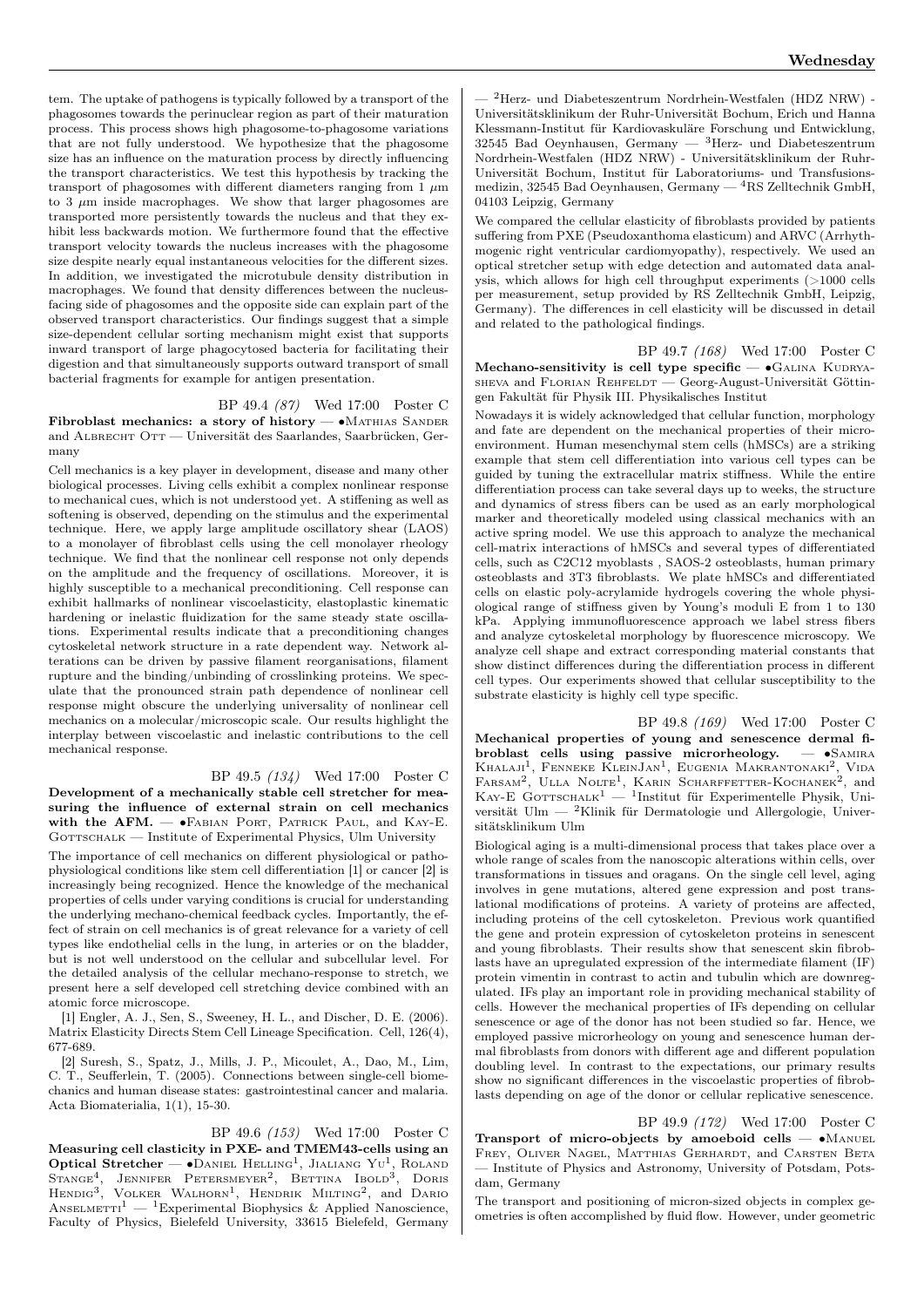constrains, like dead end structures, this is difficult to achieve. An alternative approach would be the use of magnetic or optical tweezers. Yet these techniques require a lot of time to rearrange many objects, since it has to be done one by one. Here, we propose a novel approach to move micron-sized objects in confined geometries, exploiting the chemotactic behavior of single cells. We use cells of the social amoeba Dictyostelium discoideum to transport objects of different sizes and shapes. Both chemotactic movement in artificial gradients as well as the endogenous aggregation of this microorganism can be exploited to achieve different transport tasks. In particular, cells may act individually on small particles but they can also transport larger objects in a collective effort.

## BP 49.10 (197) Wed 17:00 Poster C

Mechanical coupling between the cytoskeleton and the nucleus — ∙Gabriele Straaß and Florian Rehfeldt — Third Physical Institute - Biophysics, Georg-August University, Göttingen

It is nowadays widely acknowledged that mechanical cues are as important for cellular behavior as traditional biochemical ones. Strikingly, adult stem cells can be guided to differentiate towards various cell types when cultured on elastic hydrogels with appropriate Young's modulus E. Here, the acto-myosin cytoskeleton organization shows significant differences within the first 24 hours after plating. We investigate the mechanical properties of the nucleus by atomic force microscopy and fluorescence microscopy and demonstrate the impact of substrate elasticity E on nuclear morphology and elasticity via acto-myosin stress fibers and other cytoskeletal filaments. Elucidating the mechanical coupling of the cytoskeleton and the nucleus might reveal a direct mechanical pathway that alters gene transcription and might impact adult stem cell differentiation.

## BP 49.11 (201) Wed 17:00 Poster C

Cell adhesion and cell sorting across the EMT —  $\bullet$ Steve Pawlizak<sup>1</sup>, Anatol Fritsch<sup>1</sup>, Steffen Grosser<sup>1</sup>, Linda Oswald<sup>1</sup>, Dave Ahrens<sup>1</sup>, Tobias Thalheim<sup>1</sup>, M. Lisa Manning<sup>2</sup>, and JOSEF A.  $K\ddot{a}s^1 - {}^1$ University of Leipzig, Institute of Experimental Physics I, 04103 Leipzig, Germany —  $^2$ Syracuse University, Department of Physics, Syracuse, NY 13244, USA

The spatial segregation of different cell populations in distinct compartments and the formation of well-defined lineage boundaries inbetween is a fundamental process during the embryonic development. While normal cells will, in general, never cross these boundaries, metastatic cancer cells undergoing an epithelial-mesenchymal transition (EMT) may eventually acquire the ability to do so. To evaluate the role of cell cohesion in cell sorting and compartmentalization across the EMT, we analyze the mechanical properties of three cell lines exhibiting a shift in cadherin levels characteristic of an EMT. We apply a diverse set of methods to measure cell-cell adhesiveness, cell stiffness, and cell shapes, and compare the results to predictions from cell sorting in mixtures of the cell types. Although the final sorted state is extremely robust among all three cell lines, suggesting that cell sorting may play an important role in organization and boundary formation in tumors, we surprisingly find that the differential adhesion hypothesis (DAH) does not correctly predict the final sorted state. This indicates that these tissues do not behave like immiscible fluids, and that dynamical effects such as directional motility, friction, and jamming may play a much more important role than previously expected.

#### BP 49.12 (216) Wed 17:00 Poster C

Mechanical properties of non-adhering cells — •SAMANEH REZVANI<sup>1</sup>, TOD M. SQUIRES<sup>2</sup>, and CHRISTOPH F. SCHMIDT<sup>1</sup> -<sup>1</sup>Drittes Physikalisches Institut, Georg-August-Universität, Göttingen, Germany — <sup>2</sup>Department of Chemical Engineering, University of California, Santa Barbara, USA

Cells sense their micro-environment through biochemical and mechanical interactions. They can respond to stimuli by undergoing shapeand possibly volume changes. Key components in determining the mechanical response of a cell are the viscoelastic properties of the actomyosin cortex, effective surface tension, and the osmotic pressure. We use custom-designed microfluidic chambers with integrated hydrogel micro windows to be able to rapidly change solution conditions for cells without any hydrodynamic flow. We use biochemical inhibitors and different osmolytes and investigate the immediate response of individual cells. Using a dual optical trap makes it possible to probe suspended rounded-up cells by active and passive microrheology to quantify the response to the various stimuli.

BP 49.13 (263) Wed 17:00 Poster C Regulation of muscle contraction by Drebrin-like protein 1 probed by atomic force microscopy —  $\bullet$ RENATA GARCES, EU-GENIA BUTKEVICH, MITJA PLATEN, and CHRISTOPH F. SCHMIDT -Third Institute of Physics-Biophysics, Georg August University, Göttingen, Germany

Sarcomeres are the fundamental contractile units of striated muscle cells. They are composed of a variety of structural and regulatory proteins functioning in a precisely orchestrated fashion to enable coordinated force generation in striated muscles.

Recently, we have identified a C. elegans drebrin-like protein 1 (DBN-1) as a novel sarcomere component, which stabilizes actin filaments during muscle contraction. To further characterize the function of DBN-1 in muscle cells, we generated a new dbn-1 loss-of-function allele. Absence of DBN-1 resulted in a unique worm movement phenotype, characterized by hyper-bending.

It is not clear yet if DBN-1 acts to enhance or reduce the capacity for contraction. We present here an experimental mechanical study on C. elegans muscle mechanics. We measured the stiffness of the worm by indenting living C. elegans with a micron-sized sphere adhered to the cantilever of an atomic force microscope (AFM). Modeling the worm as a pressurized elastic shell allows us to monitor the axial tension in the muscle through the measured stiffness. We compared responses of wild-type and mutant C. elegans in which DBN-1 is not expressed.

BP 49.14 (265) Wed 17:00 Poster C Macrophages are sensitive to substrate elasticity during Fc $\gamma$  receptor-mediated phagocytosis — •WOLFGANG GROSS, KATHRIN WEIDNER-HERTRAMPF, and HOLGER KRESS - Department of Physics, University of Bayreuth, Germany

Phagocytosis, the internalization of micrometer-sized objects like bacteria and dead cells by macrophages is a main function of the innate immune system. After the detection of foreign particles by membrane receptors, this process is driven by the reorganization of the actin cytoskeleton, which leads to a protrusion of the membrane around the target. Although many molecular players have been identified in the past, there is still little known about the mechanics of this process and in particular about the role of the mechanical cellular environment.

In this work we investigate the influence of the underlying substrate rigidity on uptake efficiency. We cultured murine J774 macrophages on PDMS-substrates with elastic moduli ranging from 1.5 to 28kPa. The uptake efficiency of IgG-coated microparticles was quantified with secondary antibody staining. We found that the uptake efficiency depends on the rigidity of the substrate. Furthermore, we observed that cells were able to adapt to the various substrate stiffnesses and showed comparable uptake efficiencies after several weeks of adaptation. Our results support the hypothesis that phagocytosis is a mechanosensitive process. In addition, our results might contribute to understand the complex interplay between the immune system and disease states that come along with changes in tissue rigidity such as cancer, atherosklerosis and fibrotic tuberculosis.

BP 49.15 (278) Wed 17:00 Poster C Non-equilibrium mechanics of suspended cells probed by dual optical traps — ∙Florian Schlosser, Christoph F. Schmidt, and Florian Rehfeldt — Drittes Physikalisches Institut - Biophysik, Georg-August Universität Göttingen

Cells sense and respond to their mechanical environment. Besides their well characterized biochemical interactions, they also communicate through mechanical interactions. They actively probe the mechanical properties of their surroundings with contractile forces. Key player in the generation of those forces is the actomyosin cytoskeleton.

We use a dual optical trap to suspend cells between two fibronectincoated polystyrene beads. Analyzing the correlated motion of the beads allows us to dissect the non-equilibrium fluctuations that the cell generates. By applying oscillatory forces, we are able to simultaneously probe the viscoelastic properties of the cell. Using a forcefeedback allows us to apply constant forces to a cell and monitor its response. With biochemical perturbation experiments using blebbistatin and nocodazole to interfere with the actomyosin cytoskeleton or microtubules we show that myosin motors are the key element for contractile force generation. We combine our optical trap with a confocal microscope to directly image LifeAct and non-muscle Myosin-II transfected cells to monitor the distribution of the actomyosin cortex during the trapping experiments.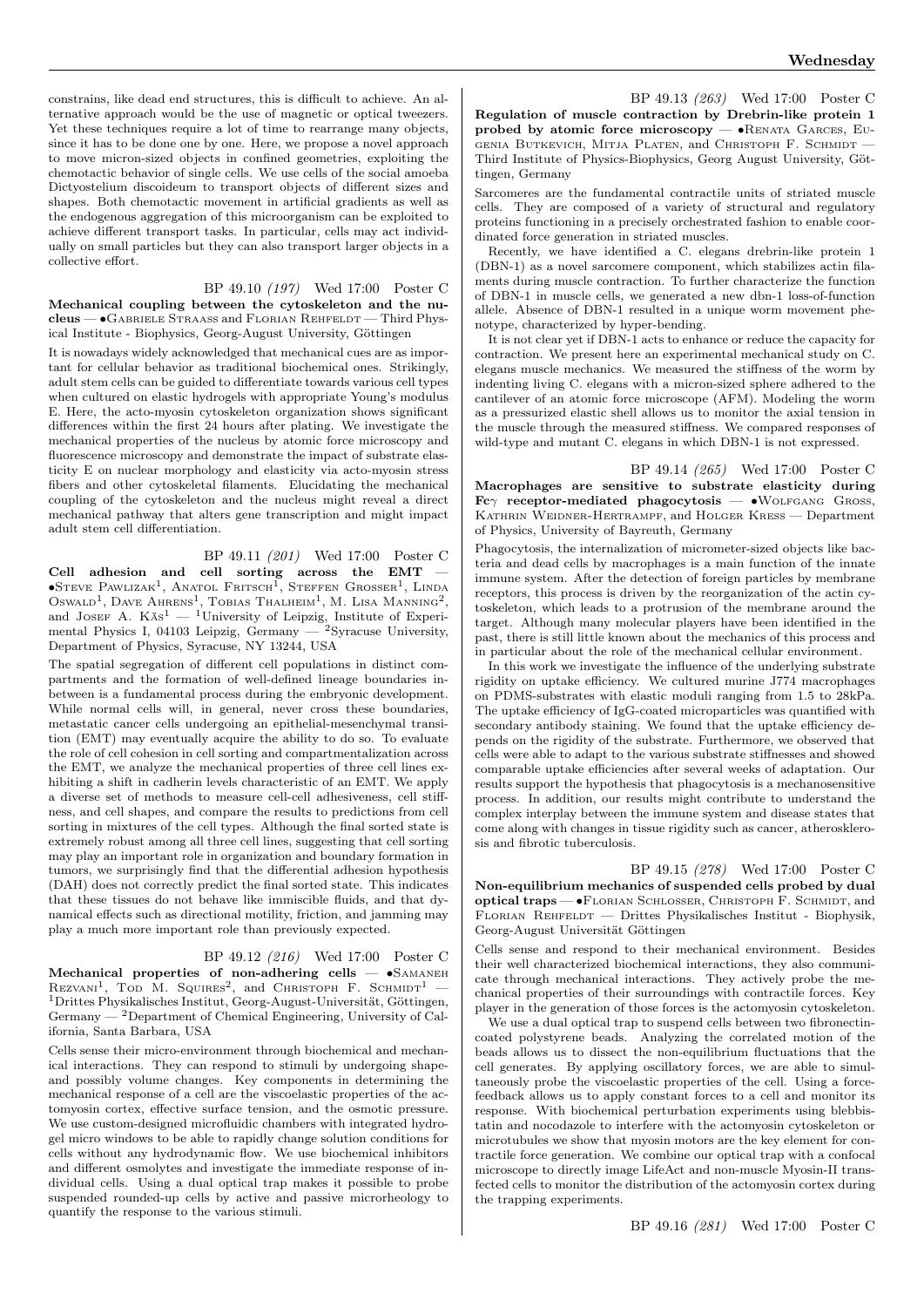Mechanically tunable biomimetic hyaluronic acid based hydrogels — Frederike Derksen, Gevin von Witte, and ∙Florian REHFELDT — Third Institute of Physics - Biophysics, Georg-August-University, Göttingen, Germany

Mechanical properties of the microenvironment of cells, e.g. matrix elasticity, influence many aspects of cell behavior including morphology, motility and even more complex processes such as differentiation. Therefore, it is important to design and characterize hydrogels for cell culture that resemble the in vivo environment of cells.

Cross-linked hyaluronic acid (HA) matrices offer an alternative to conventionally used polyacrylamide hydrogels as HA is biocompatible and therefore not toxic for cells. Using different thiol modifications of HA, we prepare hydrogels with a well-defined elasticity in the physiologically relevant range of  $E = 0.1$  kPa to 100 kPa, which is much softer than glass or tissue culture plastic. Coatings with RGD peptide allow cell adhesion leaving hydrogel mechanics independently tunable. Hybrid gels with thiol modified recombinant human gelatin enable the preparation of 3D culture environments by embedding cells during hydrogel polymerization. Gelation kinetics of the hydrogels were investigated by rheology using oscillatory deformation tests. Both the storage modulus G' as well as the loss modulus G" were measured in order to analyze the viscoelastic properties of the cross-linked hydrogels. The morphological and cytoskeletal responses of human mesenchymal stem cells (hMSCs) to different elasticities and hydrogel compositions were investigated both in 2D and 3D cultures.

BP 49.17 (307) Wed 17:00 Poster C

Controlling and multiscale modelling of contractility in ad**herent cells — •**Dimitri Probst<sup>1</sup>, Снristoph А. Вrамd<sup>1</sup>, Маrco<br>Linke<sup>1</sup>, Ратrick W. Оакез<sup>2</sup>, Еlizаветн Wagner<sup>3</sup>, Мichael GLOTZER<sup>3</sup>, MARGARET L. GARDEL<sup>2</sup>, and ULRICH S. SCHWARZ<sup>1</sup> -<sup>1</sup>Institute for Theoretical Physics and BioQuant, Heidelberg University, Heidelberg, Germany  $-$  <sup>2</sup>Institute for Biophysical Dynamics, James Franck Institute and the Department of Physics, University of Chicago, Chicago, USA — <sup>3</sup>Department of Molecular Genetics and Cell Biology, University of Chicago, Chicago, USA

Cell contractility is coordinated inside the cell mainly by the spatial regulation of RhoA activity, a protein which in its active form is known to promote both growth of actin filaments and their contraction through myosin II molecular motors. For adherent cells, this usually leads to the formation of so-called stress fibers, which are condensed bundles of actin filaments contracted by myosin II minifilaments. In order to attain a theoretical understanding of the cytoskeletal reorganization during phases of RhoA-activity, we have developed a discrete viscoelastic cable network model which can well reproduce the spatiotemporal properties of the actomyosin system. We show how the addition of stress fibers, represented as additional elastic links in the network, changes the overall behaviour of the simulated cytoskeleton from Maxwell-type to Kelvin-Voigt-type. We show that, by means of discrete homogenization, the parameters of the discrete cytoskeleton model can be directly mapped to the macroscopic quantities of a viscoelastic continuum model.

#### BP 49.18 (313) Wed 17:00 Poster C

Contractility of human induced pluripotent stem cell-derived cardiomyocytes on micropatterned substrates of different stiffnesses —  $\bullet$ Til Driehorst<sup>1,2</sup>, Malte Tiburcy<sup>2</sup>, Wolfram HUBERTUS ZIMMERMANN<sup>2</sup>, and CHRISTOPH FRIEDRICH SCHMIDT<sup>1</sup> — <sup>1</sup>Drittes Physikalisches Institut, Georg-August-Universität Göttingen, Göttingen — <sup>2</sup> Institut für Pharmakologie und Toxikologie, Universitätsmedizin Göttingen, Göttingen

Human induced pluripotent stem cells can be differentiated into cardiomyocytes (hiPSC-CM). This method can be used for highthroughput generation of cardiomyocytes for basic research. hiPSC-CM also hold great promise for in-vitro pharmacologic testing and studies of different illnesses such as arrhythmias. However, these cells remain in a somewhat immature, embryo-like state. This lack of maturity is thought to be partly due to missing biochemical and physical stimuli in currently used culture formats. Here, we have studied the basic sarcomeric contractility of hiPSC-CM in order to gain insight into the behavior of isolated CMs, and to also understand the intercellular mechanical coupling between myocytes. We applied methods of microcontact printing to shape the CMs to physiological aspect ratios  $(7:1)$  on elastic substrates of various stiffnesses. We then transfected the cells with an ACTN2-Citrine construct to visualize the z-bands in

the living mycoytes. Exploiting high-speed confocal microscopy, we recorded the sarcomeric motion of hiPSC-CM at high frame rates and applied statistical algorithms to characterize this motion and investigate the coupling between cells in close proximity.

BP 49.19 (315) Wed 17:00 Poster C Cell motility generated by actin polymerization waves -∙Nicolas Ecker and Karsten Kruse — Theoretical Physics, Saarland University, PO Box 151150, 66041 Saarbruecken, Germany

A cell's ability to move is one of its greatest merits. It enables the cell to efficiently search for nutrients and drives complex processes in tissues. Cell motility is often driven by the actin cytoskeleton. Although many important factors involved in actin-driven cell crawling have been identified and characterized in amazing detail, it is still poorly understood how the actin filament network is organized in this process. Spontaneous actin waves have been observed in a large number of different cell types. They present an attractive concept to understand actin-network organization during crawling. We introduce a mean-field description for actin assembly by nucleating promoting factors, negative feedback of actin filaments on the nucleators' activity, and active stress generation by molecular motors. The system can spontaneously generate traveling waves. We study confinement of this system to a cellular domain by means of a phase field and calculate the corresponding phase diagram. In particular, we find erratic motion due to the formation of spiral waves.

BP 49.20 (93) Wed 17:00 Poster C Investigations on Single Squamous Cell Carcinoma Cells<br>— •Susanne Steeger<sup>1</sup>, Julia Kristin<sup>2</sup>, Marcel Glaas<sup>2</sup>, Jörg<br>Schipper<sup>2</sup>, and Mathias Getzlaff<sup>1</sup> — <sup>1</sup>Heinrich-Heine-Universität Düsseldorf, Deutschland — <sup>2</sup>Univ.-HNO-Klinik Düsseldorf, Deutschland

In this contribution we report on measurements of the mechanoelastic properties of ENT squamous cell carcinoma cells. The study of these single cancer cells in culture medium is carried out by Atomic Force Microscopy. Our main interest is the determination oft the Youngs Modulus calculated by the Hertzian Model. We identify the elasticity of cancer cells in order to compare it with that of similar benign cells. Because Live Cell Imaging is a challenging task we first focus on testing different cantilevers and various strategies to treat the cells carefully. Just recently we apply our new AFM with QI-Mode (JPK NanoWizard 3) which allows for a more detailed investigation of living cells. In order to determine the individual properties of the cancer cells we additionally analyse their cytoskeleton (actin and tubulin) by using a confocal fluorescence microscope. Cancer cells are known for their modified cytosekelton which is reflected in the different elasticities of both cancer and comparable benign cells.

BP 49.21 (158) Wed 17:00 Poster C Corellation of Adhesive and Viscoelastic Tumor Markers — ∙Erik W. Morawetz<sup>1</sup> , Lars Christian Horn<sup>2</sup> , Michael HÖCKEL<sup>3</sup>, and JOSEF A. KÄS<sup>1</sup> — <sup>1</sup>Universität Leipzig, Physik der weichen Materie, Fakultät für Physik und Geowissenschaften, Leipzig, Deutschland — <sup>2</sup>Universitätsklinikum Leipzig, Institut für Pathologie, Leipzig, Deutschland — <sup>3</sup>Universitätsklinikum Leipzig, Klinik für Frauenheilkunde, Leipzig, Deutschland

Compartmentalization is a developmental process, functioning independently from the generation of organ structures. Metastasizing cancer cells are able to pass organ boundaries, but seem to be restricted by compartmental ones, as impressively shown by the success of the Leipzig School of Radical Pelvic Surgery. A transition to different cellular phenotypes is necessary to surpass compartment boundaries, including changes in protein expression, e.g. levels of the Cadherin (Cad) family of adhesion molecules, as well as altered physical properties of the cell body. Cancer cells become softer, providing possibilities for migration and cellular streaming and Cad expression is shifted from E- to P- and N-Cad, what is linked to the epithelial-mesenchymal transition. We conduct clinical studies to directly correlate this two fundamental markers. By the means of optical rheology, coupled with fluorescence microscopy, we are able to link E-Cad levels to viscoelastic properties in the case of tumor samples. Control experiments show no correlations, hinting at the basic change in developmental levels of cancer cells. This interplay of tumor markers in combination with theoretical models may shed new light on mechanisms and development of cancer.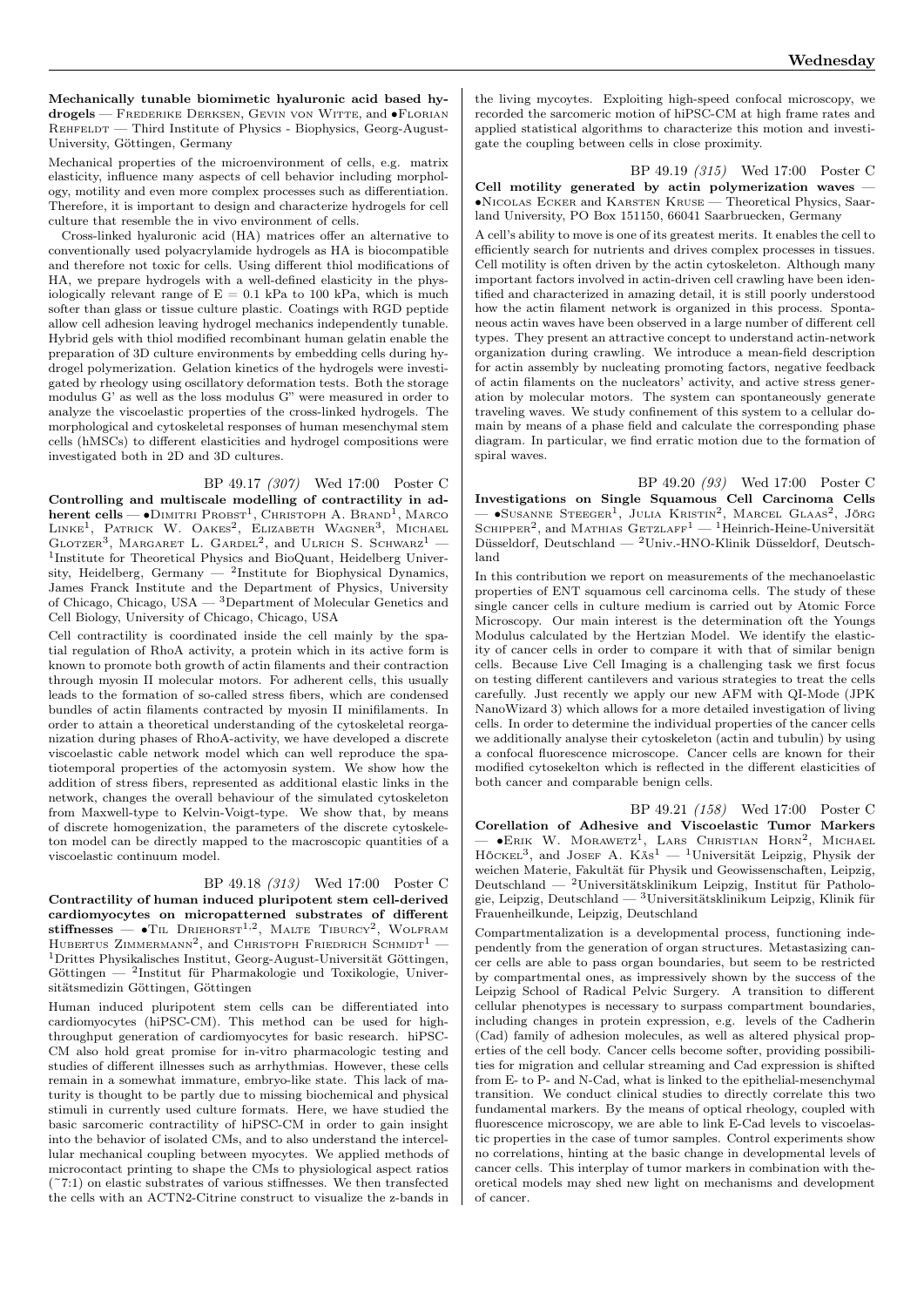## BP 50: Posters - Cell Adhesion

Time: Wednesday 17:00–19:00 Location: Poster C

#### BP 50.1 (106) Wed 17:00 Poster C

Adhesion of oral bacteria to titanium surfaces of different roughness measured by single-cell force spectroscopy — ∙Kordula Schellnhuber, Christian Spengler, Nicolas Thewes, and KARIN JACOBS - Department of Experimental Physics, Saarland University, 66041 Saarbrücken

Bacteria adhere to virtually all surfaces and promote the formation of biofilms. In the oral cavity, these initial biofilms may lead to plaque and consequently to severe health problems. Therefore, understanding and controlling the process of bacterial adhesion to oral implants is of great importance for material science and medicine. A common material for dental prostheses is titanium due to its robustness and high biocompatibility with various tissues. We use single-cell force spectroscopy to study the adhesion of Streptococcus mutans to titanium surfaces of different roughness. In addition, we compare the bacterial adhesion to titanium with the adhesion to very smooth samples of hydroxyapatite, the mineral component of teeth. Furthermore, we investigate the adhesion of Streptococcus mutans to real oral biofilms of different ages.

## BP 50.2 (240) Wed 17:00 Poster C

Single cell force spectroscopy and initial cell adhesion — ∙Hendrik Brehme, Philipp Wysotzki, Marco Stubbe und Jan Gimsa — Universität Rostock, Lehrstuhl für Biophysik, Gertrudenstraße 11a, D-18057 Rostock, Deutschland

For medical implants, there is a general risk for so-called "implantassociated infections". The starting point for a possible infection is the "race for the surface", in which bacteria and body cells compete in making initial contacts to the implant's surface. Bacteria which may successfully colonize the surface tend to form biofilms, which can hardly be fought by the immune system of the patient. In the experiments, the individual behavior of single cells during their initial adhesion was investigated using single cell force spectroscopy. For this, cells of the bone cell line MC3T3 or bacteria were attached to the cantilever and their initial adhesion behavior to different surfaces was measured using a NanoWizard II atomic force microscope (JPK, Berlin).

The setpoint and adhesion forces were correlated with the electric impedance of a microelectrode structure for single cell detection (single cell-interdigitating electrode structure; SC-IDES).

BP 50.3 (244) Wed 17:00 Poster C Substrate elasticity and ligand affinity affect traction force evolution — • CHRISTINA MÜLLER and TILO POMPE — Institute of Biochemistry, Universität Leipzig, Germany

Mechanotransduction is known as one control mechanism for several basic cell functions, like proliferation, differentiation and cell death. We investigated early cell adhesion on hydrogels with an independent variation of substrate stiffness and affinity of the adhesion ligand fibronectin to the hydrogel surface. Thin film coatings of maleic acid copolymers on top of polyacrylamide hydrogel layers were fabricated to tune protein binding. The Young's modulus of the hydrogel was modulated between 2.5 kPa and 9 kPa. Human umbilical vein endothelial cells were monitored during the first two hours of cell adhesion by time-resolved cell traction force microscopy. Three different regimes of traction force generation were found. In the first regime (R0) cells spread fast, but traction forces were negligibly small. Regime R1 is characterized by a decelerated spreading and a succeeding force increase. After completion of spreading cells enter regime R2 with saturated forces. Substrate stiffness ligand and affinity were both found to affect the kinetics and absolute levels of traction force quantities. A faster increase and a higher saturation level of traction forces were observed for a higher substrate stiffness and a higher ligand affinity. The results show that cells perform varying proportions of work against conservative and dissipative forces. Finally, our findings complement recent modeling approaches and contribute to a better understanding of the dynamics of cell adhesion on viscoelastic substrates.

#### BP 50.4 (246) Wed 17:00 Poster C

Size, kinetics and free energy of clusters formed by ultraweak bonds between glycolipids —  $\bullet$ HANNES WITT<sup>1</sup>, MARIEE-LEN OELKERS<sup>1</sup>, FILIP SAVIC<sup>1</sup>, SHAHID I. AWAN<sup>2</sup>, DANIEL B. WERZ<sup>2</sup>, BURKHARD GEIL<sup>2</sup>, and ANDREAS JANSHOFF<sup>2</sup> — <sup>1</sup>Georg-AugustUniversität Göttingen —  $^2$ Technische Universität Braunschweig

Many biological processes, like cell motility or immunological recognition, rely on transient binding, which demands the use of weak, non-covalent bonds with fast binding and unbinding kinetics, characteristics ideally met by carbohydrate-carbohydrate-interactions (CCI). Here we employ atomic force microscopy (AFM) to study the transinteraction of the trisaccharide Lewis X bound to a fluid lipid membrane. We show how even this ultra-weak interaction leads to the formation of binding clusters resulting in biologically relevant adhesion forces and describe this process with a simple diffusion-reactionscheme, which allows us to access the bond number, reaction kinetics and free binding energies.

BP 50.5 (283) Wed 17:00 Poster C Dynamics of actin stress fiber patterns in laterally constrained cells — •ANDREAS MÜLLER and TILO POMPE — Universität Leipzig, Institute of Biochemistry, Johannisallee 21-23, 04109 Leipzig, Germany

Living cells are subjected to many physical cues, such as viscoelasticity of the environment and spatial constraints. The latter holds especially true for cells in multicellular, compartmentalized organisms, like us. In previous work we found a bimodal behavior with regard to the formation of exterior and interior stress fibers and their spacing for human umbilical vein endothelial cells under lateral constraints [1].

We now observed a high robustness of this bimodal behavior against changes in biophysical and biochemical parameters, including substrate stiffness, also within cell types of higher contractility. We found that inhibition of myosin activity with blebbistatin or inhibition of ROCK with Y-27632 only lead to minor perturbations in the bimodal behavior. Furthermore, traction forces and strain energies of laterally confined cells were only slightly attenuated with increasing constraint and showed no apparent correlation to the two distinct actin cytoskeleton morphologies. Live cell imaging of stress fiber patterns revealed a fast switching between different stress fiber states within minutes, indicating that cells under lateral constraints permanently adapt to their surroundings.

[1] Müller, A., Meyer, J., Paumer, T., Pompe, T. Cytoskeletal Transition in Patterned Cells Correlates with Interfacial Energy Model. Soft Matter, 2014, 10, 2444-2452.

BP 50.6 (286) Wed 17:00 Poster C Microbial adhesion on nanorough titanium: Insight into the nanostructure of the microbe-material-interface —  $\bullet$ CLAUDIA LÜDECKE-BEYER<sup>1,3</sup>, MARTIN ROTH<sup>2,3</sup>, JÖRG BOSSERT<sup>1,3</sup>, and KLAUS D. JANDT<sup>1,3</sup> — <sup>1</sup>Otto Schott Institute of Materials Research, Chair of Materials Science, Friedrich Schiller University, Jena, Germany — <sup>2</sup>Leibniz Institute for Natural Product Research and Infection Biology, Bio Pilot Plant, Hans Knöll Institute, Jena, Germany — <sup>3</sup>Jena School for Microbial Communication (JSMC), Excellence Graduate School, Friedrich Schiller University, Jena, Germany

Implant-associated infections are primarily initiated by the adhesion of microorganisms on the implants' surfaces. Recently, materials with surface roughnesses in the nanometer range gained interest to reduce microbial adhesion, however, the mechanisms remained so far unclear. The aim of this study was to explore the unknown nanostructure of the microbe-titanium-interface to gain understanding of the physical mechanism of microbial adhesion as a function of nanoroughness. Microbial adhesion was investigated using physical vapor deposited titanium thin films as nanorough 2D model surfaces. We found evidence that with decreasing titanium surface peak density and decreasing specific titanium surface area the surface coverage with microbes was reduced. Investigating the structure of the microbe-material-interface indicated that the initial adhesion of the microbes is controlled by the number of nano contact points between the microbial cell and the material's surface. These findings support the development of new antibiotic-free strategies to prevent implant-associated infections.

BP 50.7 (299) Wed 17:00 Poster C Nano contact points control initial microbial adhesion on biomaterials surfaces —  $\bullet$  CAROLIN DEWALD<sup>1,2,3</sup>, CLAUDIA LÜDECKE-BEYER<sup>1,3</sup>, MARTIN ROTH<sup>2,3</sup>, JÖRG BOSSERT<sup>1,3</sup>, and KLAUS D.  $J_{ANDT}^{1,3}$  — <sup>1</sup>Otto Schott Institute of Materials Research, FSU Jena,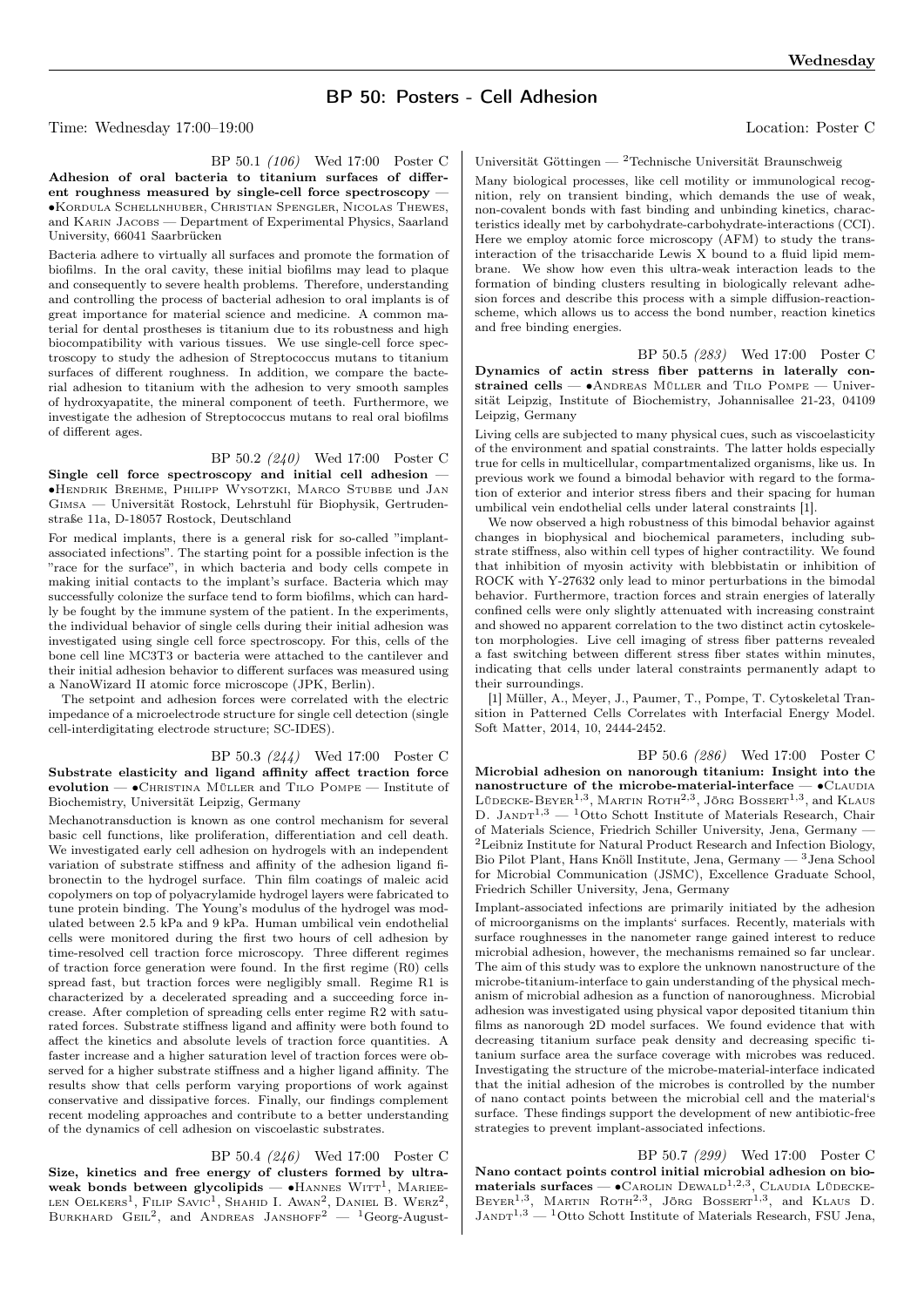Germany  $-$  <sup>2</sup>Leibniz Institute for Natural Product Research and Infection Biology, Hans Knöll Institute, Jena, Germany — <sup>3</sup>Jena School for Microbial Communication, FSU Jena, Germany

New antibiotic-free strategies are needed for prevention of biomaterialsassociated infections. Our preliminary results indicated that microbial adhesion is controlled by the nano contact points between the microbes and the material's surface. The aim of this study was to use nanoparticles (NPs) for physically structuring materials' surfaces to modulate the number of possible contact points between the microbes and the nanostructured surfaces. 15 nm gold NPs were immobilized in different

## BP 51: Posters - Cytosceletal Filaments

Time: Wednesday 17:00–19:00 Location: Poster C

BP 51.1 (47) Wed 17:00 Poster C Cytoskeletal reorganization in human platelets during spreading — • AISHWARYA PAKNIKAR, GERRIT BREHM, TIM DULLweber, and Sarah Köster — Institute for X-Ray Physics, Georg-August-Universität Göttingen, Germany

To maintain the life-sustaining process of repairing damaged blood vessels, activated platelets change their shape, adhere, spread and contract in a hemostatic plug to seal the injuries. Dynamic and ordered rearrangements of their acto-myosin and microtubule (MT) cytoskeleton are responsible for these processes. We image the actin and MTs while they remodel in platelets in a time-resolved manner by labeling them with the recently introduced SiR-actin/tubulin probes. We demonstrate the ability to directly observe the formation of F-actin structures and coiling of the MTs as the platelets spread. The averaged actin intensity of single platelets reveals an initial steep rise followed by a linear increase that gradually reaches a plateau indicating the formation and increase in content of polymerized actin until the platelet spreads completely. By treatment of the platelets with pharmacological inhibitors we can indirectly show the crosstalk between the acto-myosin and microtubule dynamics. Our real-time cytoskeletal dynamics are all in agreement to post-fixation literature studies. Our results highlight a novel approach for studying real-time platelet cytoskeleton dynamics which is an important step in understanding the structural and mechanical aspects of platelet function better.

BP 51.2 (66) Wed 17:00 Poster C Molecular assembly studied in microflow by fluorescence  $\text{correlation spectroscopy} = \bullet \text{V}}$ IKTOR SCHROEDER<sup>1</sup>, ELEONORA PEREGO<sup>1</sup>, HARALD HERRMANN<sup>2</sup>, and SARAH KÖSTER<sup>1</sup> - <sup>1</sup>Institute for X-Ray Physics, Georg-August-Universität Göttingen, Germany — <sup>2</sup>Division of Molecular Genetics, German Cancer Research Center (DKFZ), Heidelberg, Germany

We present a combination of microfluidic diffusive mixing and fluorescence correlation spectroscopy (FCS) to study rapid molecular assembly processes. In FCS, information about diffusing fluorescent particles is retrieved by analyzing the correlation of intensity fluctuations. To overcome the limited temporal resolution of FCS caused by long measuring times on the order of at least ten seconds, we use continuous flow microfluidic tools to map the temporal evolution to a spatial axis. Thus we achieve a temporal resolution of milliseconds with a dead time of only one second. Molecular assembly processes are initiated by the inflow of trigger molecules. The macromolecules of interest then spread over the whole cross section of the channel via diffusion, thus leading to a constant concentration downstream. Data are collected at different positions along the channel. As an example, we employ this method for studying the assembly of vimentin intermediate filament protein.

BP 51.3 (131) Wed 17:00 Poster C Stochastic Mechanochemical Simulation of Microtubules — ∙Matthias Schmidt and Jan Kierfeld — Theoretische Physik I, Technische Universität Dortmund

Microtubules are tubular filaments in eukaryotic cells made of  $\alpha$ -/ $\beta$ -

concentrations to gold surfaces. Microbial adhesion on these surfaces as well as the nanostructure of the microbe-material-interface was investigated to gain understanding of the physical mechanisms of microbial adhesion as function of the material's nanostructure. With decreasing NP density, microbial adhesion was statistically significantly reduced. High resolution SEM revealed that the NPs controlled the initial contact between the microbial cells and the material's surface. We assume that the total adhesion strength is correlated with the NP density i. e. the contact point density. Our new findings suggest that adjusting the nanostructure of biomaterials' surfaces might be a promising antibiotic-free approach for controlling microbial adhesion.

tubulin heterodimers. They have distinct growth dynamics called dynamic instability which is characterized by catastrophes, i.e. sudden changes from the growing phase to fast shrinkage, and rescues after

which the microtubule starts to grow again. We implement a stochastic simulation which combines the mechanics of the microtubule on tubulin molecule level with the chemical processes like depolymerization into a mechanochemical model. The mechanics of the microtubule are described by longitudinal bonds between tubulin dimers in the same protofilament, lateral interactions between adjacent tubulin molecules via springs and inter- and intradimer curling of hydrolyzed tubulin dimers.

BP 51.4 (140) Wed 17:00 Poster C A diffusion and capture mechanism creates large-scale correlations in the enzyme distribution on biofilaments — ∙Emanuel Reithmann, Louis Reese, and Erwin Frey — Arnold Sommerfeld Center for Theoretical Physics and Center for NanoScience, Ludwig-Maximilians-Universität, Munich, Germany

Diffusive motion on filaments with eventual capture at a reaction site is a common feature of regulating proteins in cell biology. Using a lattice gas model we study the impact of diffusion and capture for two central microtubule regulating proteins, which promote microtubule growth and shrinkage, respectively. We show that the capture mechanism has highly significant implications: It localizes the proteins at the reaction site and creates large-scale spatial correlations in the protein distribution along the filament. The latter finding leads to the failure of standard analytic approximation methods such as mean-field theories. To overcome this limitation, we develop an analytic approximation that globally accounts for relevant correlations and yields results that are in excellent agreement with experimental data. Our results show that diffusion and capture operates most efficiently at cellular enzyme concentrations which points to in vivo relevance.

BP 51.5 (236) Wed 17:00 Poster C Complex thermorheology of living cells — •ENRICO WARMT, SEbastian Schmidt, Tobias Kiessling, and Josef Käs - Universität Leipzig, Soft Matter

Temperature has a reliable and nearly instantaneous influence on mechanical responses of cells. As recently published, MCF-10A normal epithelial breast cells follow time-temperature superposition (TTS) principle. Here, we measured thermorheological behaviour of eight common cell types within physiologically relevant temperatures and applied TTS to creep compliance curves. Our results showed that superposition is not universal and was seen in four of the eight investigated cell types. For the other cell types, transitions of thermorheological responses were observed at 36  $\degree$ C. Activation energies (EA) were calculated for all cell types and ranged between 50 and 150 kJ/mol. The scaling factors of the superposition of creep curves were used to group the cell lines into three categories. They were dependent on relaxation processes as well as structural composition of the cells in response to mechanical load and temperature increase. This study supports the view that temperature is a vital parameter for comparing cell rheological data and should be precisely controlled when designing experiments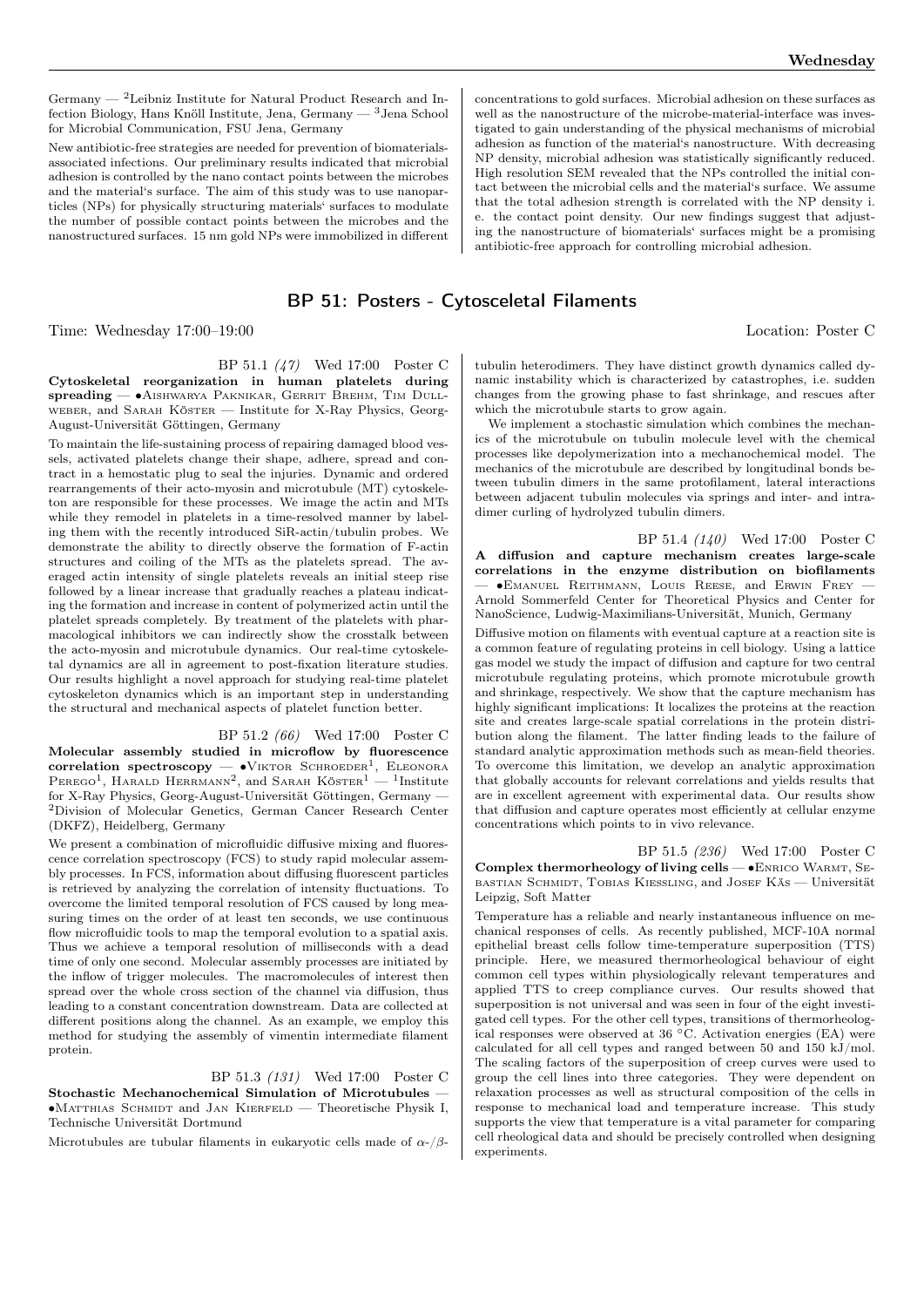## BP 52: Posters - Multi-Cellular Systems

Time: Wednesday 17:00–19:00 Location: Poster C

BP 52.1 (42) Wed 17:00 Poster C Signal propagation and summation in Physarum poly $cephalum - \bullet$ Felix Bäuerle and Karen Alim — Max Planck Institute for Dynamics and Self-Organization, D-37077 Göttingen, Germany

The slime mold Physarum polycephalum, among a number of organims growing and sustaining considerably large networks, excels in connecting food sources in a ressource balancing fashion. Furthermore, it was shown that the transport along the tubular body is optimized for dispersing nutrients with a peristaltic wave of contractions matching specimen size. In our research we want to understand the interplay of stimuli reactions, network growth and decision commitment in a context of biochemical and biophysical signals propagating along the network. By stimulation with, i.e., repulsive light illumination or glucose based attractants change in local and global behaviour is studied to gain insight into the slime molds ability to control its own transport mechanism.

BP 52.2 (43) Wed 17:00 Poster C

Morphogenesis Control by Mechanical Stresses — ∙Jason KHADKA and KAREN ALIM — Max Planck Institute for Dynamics and Self-Organization, D-37077 Göttingen, Germany

A major question in developmental biology is to understand how reproducible shapes arises from the collective behavior of individual cells. Here, we investigate the role of physical forces and mechanical feedback during plant tissue growth. We build a three dimensional vertex model to represent the plant tissue and to simulate its growth including mechanical feedback on individual cell growth. Varying the feedback strength we investigate the role of mechanical feedback on the robustness of tissue shape.

BP 52.3 (248) Wed 17:00 Poster C Quantifying Cell Volume and Proliferation in MDCK II Model Tissues —  $\bullet$ Simone Gehrer<sup>1</sup>, Damir Vurnek<sup>1</sup>, Sara KALIMAN<sup>1</sup>, FLORIAN REHFELDT<sup>2</sup>, DIANA DUDZIAK<sup>3</sup>, and ANA-SUNČANA  $\text{SMTH}^{1,4}$  — <sup>1</sup>PULS Group, Institute of Theoretical Physics I, FAU Erlangen — <sup>2</sup>3rd Institute of Physics/Biophysics, GAU Göttin $gen - 3$ University Hospital Erlangen —  $4$ Division of Physical Chemistry, IRB Zagreb

Multicellular migration of 2D cell sheets is essential for wound healing and organ development. In-vitro model systems show that cell volume and proliferation are key players in active epithelial rearrangement and tissue expansion. Although studied extensively, precise temporal and spatial quantitative analysis of proliferation still remains a challenge.

To reveal the dependence of cell volume and proliferation on different monolayer compartments we droplet seeded MDCK II cells on collagen I coated glass. Grown from subconfluency to fully compartmentalized clusters they were examined on days 1, 2, 4 and 6. Volume studies were carried out on confocal images of actin and DAPI stained samples. As a part of the testing procedures the analysis was repeated on the stably transfected cell line with GFP histones generated in our lab. To visualize proliferation the monolayers were preincubated with EdU, stained, and imaged with fluorescence microscopy. Cells were counted individually with a home-written Matlab routine and the radial distribution of cell proliferation was obtained. For proliferation an inverse dependence on density was confirmed. Surprisingly, we found a direct correlation between the proliferation and the age of the tissues.

BP 52.4 (325) Wed 17:00 Poster C Simulating multicellular homeostasis with a cell-based discrete receptor dynamics model: the non-mutational origin of cancer and aging —  $\bullet$ YUTING LOU<sup>1</sup> and YU CHEN<sup>2</sup> — <sup>1</sup>The University of Tokyo, Japan  $-2$  The University of Tokyo, Japan

The purpose of the study is to investigate the multicellular homeostasis in epithelial tissues over very large timescales. An agent-based model is constructed based on the receptor dynamics of IBCell model proposed by Rejniak, et al. Instead of observing the multicellular architectural morphologies, the diversity of homeostatic states is quantitatively analyzed through a substantial number of simulations by measuring three new order parameters, the phenotypic population structure, the average proliferation age and the relaxation time to stable homeostasis. Nearby the interfaces of distinct homeostatic phases in 3D phase diagrams of the three order parameters, intermediate quasi-stable phases of slow dynamics that features quasi-stability with a large spectrum of relaxation timescales are found. A further exploration on the static and dynamic correlations among the three order parameters reveals that the quasi-stable phases evolve towards two terminations, tumorigenesis and degeneration, which are respectively accompanied by rejuvenation and aging. With the exclusion of the environmental impact and the mutational strategies, the results imply that cancer and aging may share the non-mutational origin in the intrinsic slow dynamics of the multicellular systems and the two processes are probably two absorbing phase transitions with distinct critical exponents.

## BP 53: Posters - Statistical Physics of Biological Systems

Time: Wednesday 17:00–19:00 Location: Poster C

BP 53.1 (69) Wed 17:00 Poster C

The stability of predator-prey systems on multiple patches  $\text{coupled}$  by migration — • PHILIPP  $\text{Gramlich}^1$ , SEBASTIAN PLITZKO<sup>1</sup>, LARS RUDOLF<sup>2</sup>, BARBARA DROSSEL<sup>1</sup>, and THILO GROSS<sup>2</sup> — <sup>1</sup> Institut für Festkörperphysik, TU Darmstadt, Deutschland —  ${\rm ^2F}$  Faculty of Engineering, University of Bristol, United Kingdoms

Dispersal between different habitats influences the dynamics and stability of populations considerably. Furthermore, these effects depend on the local interactions of a population with other species. Using a generalized modelling approach that is based on a linear stability analysis, we perform a comprehensive study of the simplest possible system that includes dispersal and local interactions, namely a 2-patch 2-species system. We evaluate the impact of dispersal on stability and on the occurrence of bifurcations, including pattern forming bifurcations that lead to spatial heterogeneity, in several different classes of models. We find that dispersal often destabilizes equilibria, but it can stabilize them if it increases population losses. If dispersal is nonrandom, i.e. if emigration or immigration rates depend on population densities, the correlation of stability with dispersal rates is positive in part of the models. We then extend the model to include many patches that are connected as a Random Geometric Graph and investigate the effect of the topological features of the patch network on the stability of the system.

BP 53.2 (73) Wed 17:00 Poster C Stochastic thermodynamics of learning in neural networks — ∙Sebastian Goldt and Udo Seifert — II. Institut für Theoretische Physik, Universität Stuttgart, 70550 Stuttgart, Germany

Over the past decade, stochastic thermodynamics has emerged as a powerful framework to understand the role of information in physical systems and the thermodynamic costs of manipulating it. A particularly intriguing application of these ideas is biology: every organism first gathers information about its noisy environment and then builds models from that data, at the expense of energy dissipation. Here, we focus on the second part of this process: learning.

Biologically, learning is implemented in neural networks where neurons receive and send signals from and to many other neurons via synapses. The strength of these synapses determines whether an incoming signal will make the neuron trigger an action potential, the electric pulse that is the basic token of communication in neural systems. The adaptation of synapses is the physiological mechanism for memory formation, e.g. in Hebbian learning.

Here, we use stochastic thermodynamics to analyse the learning of a classification rule by a feedforward neural network, whose synapses we endow with stochastic dynamics. Starting from the total entropy production of the network, we identify the rate of learning in a thermodynamically consistent way and introduce a measure for the thermo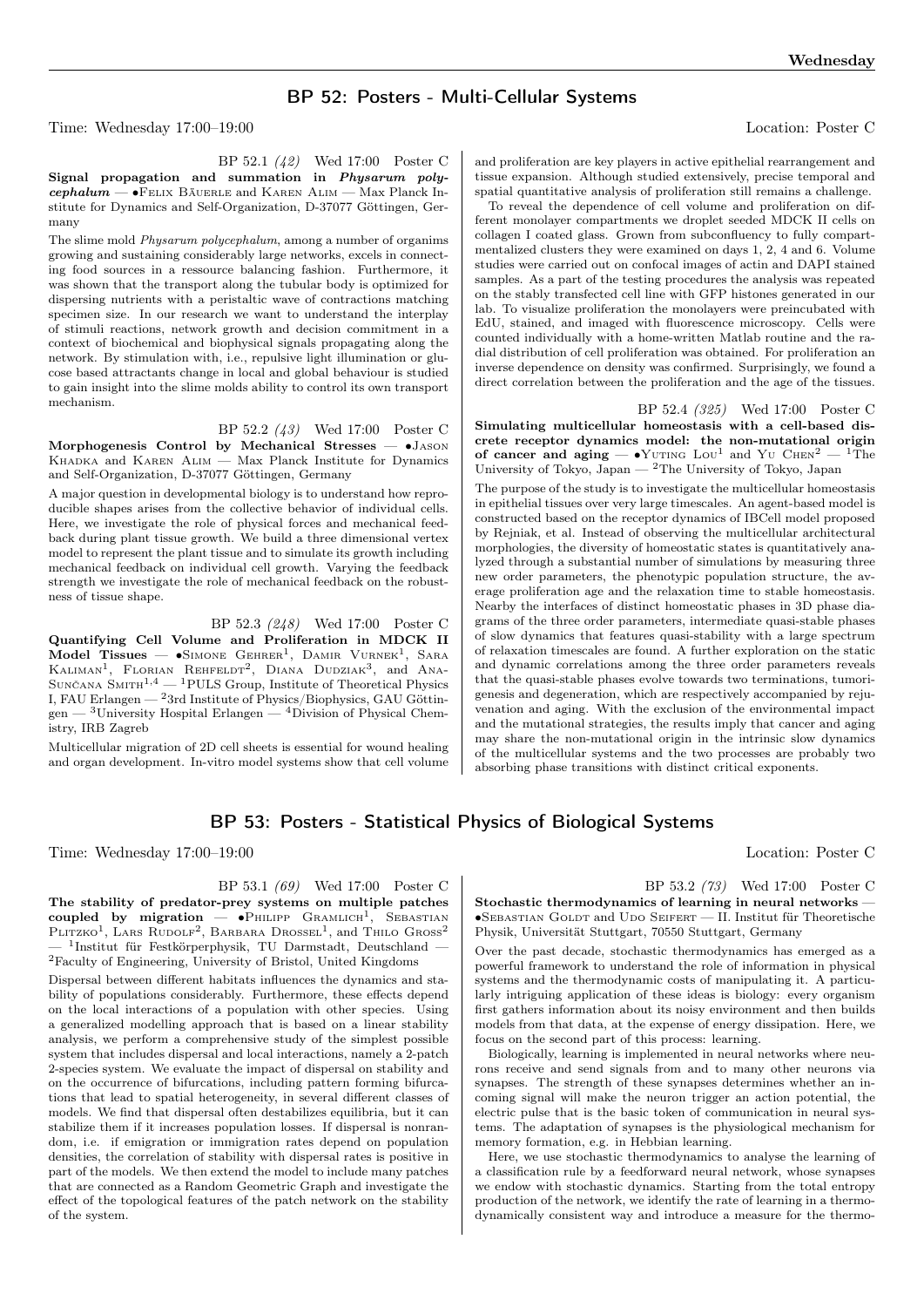dynamic efficiency of learning, which we compute for different learning algorithms.

BP 53.3 (76) Wed 17:00 Poster C Inference of chemotactic strategies of E. coli and Pseudonomas putida using Kramers-Moyal coefficients — •MAXIMILIAN SEYRICH<sup>1</sup>, OLIVER POHL<sup>1</sup>, MARIUS HINTSCHE<sup>2</sup>, CARSTEN BETA<sup>2</sup>, and HOLGER  $S\textsc{rank}^1-$  Institut für Theoretische Physik, Technische Universität Berlin, 10623 Berlin, Germany — <sup>2</sup> Institut für Physik und Astronomie, Universität Potsdam, 14476 Potsdam, Germany

Bacteria like E. coli and Pseudomonas putida move with alternating runs and tumbles that occur with a mean tumble rate. In the presence of gradients of a chemoattractant, they both perform chemotaxis. We set up a random-walk model that describes runs and tumbles as a stochastic process of the bacterium's swimming direction and speed. The dynamics includes rotational Brownian motion and shot noise, which initiates tumbling events with rates based on chemical gradients.

By analyzing experimental data of swimming trajectories, we infer the parameters of our model. For this purpose generalized Kramers-Moyal coefficients are calculated of our shot-noise model and matched to the ones determined from experimental trajectories. In contrast to common tumbling recognition algorithms no free parameters need to be preset. We first show that our method identifies the classical bacterial chemotaxis strategy for E. coli and P. putida, i.e., bacteria adapt their tumble rate to the chemical gradients. Second, we find evidence that a subpopulation of E. coli, unlike P. putida, uses an additional turning bias during tumble events. We provide statistics which distinguish tumble rate chemotaxis and angle bias chemotaxis using scaling arguments for the Kramers-Moyal coefficients.

BP 53.4 (105) Wed 17:00 Poster C

Species diversity in meta-foodwebs consisting of several patches coupled by stochastic migration — •TATJANA THIEL and Barbara Drossel — Institut für Festkörperphysik, TU Darmstadt, Germany

The structure of space has a considerable influence on the stability and diversity of ecosystems. So far, there are only few theoretical studies investigating the population dynamics of systems consisting of many species that can migrate between several patches, and most of these model migration as a continuous, deterministic process. However, when migration events are rare (for instance because the patches are far apart), migration is a stochastic process and should be modelled accordingly.

To this purpose, we place a foodweb model consisting of many species on a system of several patches and evaluate the stable configurations that arise due to the population dynamics. This dynamics has a deterministic contribution from the processes within a patch, and a stochastic contribution due to migration events, which are implemented using the Gillespie algorithm. We explore the different ways in which migration rates can depend on population sizes and body masses.

We will discuss how the local and regional species diversity depend on the mode and frequency of migration. Typically, local diversity is largest with intermediate migration rates, since migration is frequent enough that species can be rescued from extinction by immigration but not so frequent that all patches have an identical species composition.

BP 53.5 (113) Wed 17:00 Poster C Influence of heterogeneous habitat quality on meta-foodweb robustness — ∙Michaela Hamm and Barbara Drossel — Institut für Festkörperphysik, TU Darmstadt, Deutschland

Anthropogenic changes in ecosystems, e.g. habitat fragmentation due to agricultural land usage, have a large effect on the diversity and stability of ecosystems.

In order to better understand these effects, theoretical investigations are needed that take into account the complex foodweb structure as well as the distribution of the species over several habitats and the different quality of these habitats.

We therefore present a computer simulation study of the influence of the degree of habitat heterogeneity on the robustness (number of persisting species) and on the local and regional biodiversity of metafoodwebs. Each habitat is randomly assigned a high or low quality (abundance of resources), and the total number of habitats as well as the fraction of high- and low-quality habitats are varied.

Among other results we find that heterogeneity promotes diversity, because predators cannot be supported by low-quality habitats, thus providing refuges for prey.

BP 53.6 (139) Wed 17:00 Poster C Maze runner: microbial swimming in hexagonal and squared arrays — ∙Marco Bahrs, Marius Hintsche, Michael Raatz, MATTHIAS THEVES, and CARSTEN BETA — Institut für Physik und Astronomie, Universität Potsdam, Potsdam, Germany

By randomly changing direction, bacteria effectively explore their surroundings. The natural habitat of many microbial swimmers is dominated by interfaces and narrow interstitial spacings. Thus, the organism's movement strategy cannot be understood without reference to its environment and to the close interactions with it. We examined the steric effects of a homogeneously distributed geometrical pattern on bacterial swimming behavior. Experiments were conducted in a microfabricated array of hexagonal and square obstacles. In these environments we recorded the flux of bacteria through the resulting system of channels. Results were compared to an environment comprised of an array of linear channels. Motility parameters like the effective diffusion coefficient and the mean square displacement serve to compare the different experimental surroundings.

BP 53.7 (143) Wed 17:00 Poster C Geometric hindrance in multi-species transport on microtubules — ∙Patrick Wilke, Emanuel Reithmann, and Erwin Frey — Arnold Sommerfeld Center for Theoretical Physics and Center for NanoScience, Ludwig-Maximilians-Universität, Munich, Germany Intracellular transport on microtubules is performed by molecular motors which have for a long time been thought to move exclusively longitudinally to the axis of the cylindrically shaped biopolymer. Recent experimental studies have revealed that, opposed to this standard hypothesis, motion on spiraling paths is observed for many kinesin such as kinesin-2 [1] and 8 [2]. Here, we study collective transport of multiple particle species which move along different, periodically intersecting spiraling paths on a cylinder. Based on a lattice gas description we find that these intersections provoke correlations in the exclusion process which significantly influence the particle flux. Opposed to classical transport models, our system is characterized by a vanishing particle current at densities far below full occupation. To account for such effects, we develop an analytic framework which allows us to compute the current reduction due to geometric hindrance and the underlying correlations. Surprisingly, the stationary particle-density profile exhibits spatially oscillating patterns which are unfeasible in classical single-species ore one-dimensional models.

[1] M. Brunnbauer et al. Molecular cell 46.2 (2012): 147-158.

[2] V. Bormuth et al. Biophysical journal 103.1 (2012): L4-L6.

BP 53.8 (152) Wed 17:00 Poster C Stuttering of Min oscillations is induced by stochastic effects — ∙Lukas Wettmann and Karsten Kruse — Theoretische Physik, Universität des Saarlandes, Postfach 151150, 66041 Saarbrücken, Germany

The site of cell division in wild type E. coli bacteria is determined through pole-to-pole oscillations of the Min proteins. Although the oscillations are fairly stable across a wide variety of cell shapes and protein concentrations the emerging patterns are subject to molecular noise, due to the small copy number of proteins in a single cell. This causes the oscillations to sometimes "stutter" and remain in the same polar configuration. We used a model based on transient binding of MinE to the cytoplasmic membrane to describe the dynamics of the Min system and analyzed the stochastic dynamics in the limit of weak noise.

BP 53.9 (156) Wed 17:00 Poster C

Micro-swimming with inertia  $-$  •OLEG TROSMAN<sup>1,2</sup>, JAYANT PANDE<sup>1,2</sup>, and ANA-SUNČANA SMITH<sup>1,2,3</sup> - <sup>1</sup>PULS group, Department of Physics, Friedrich-Alexander-University of Erlangen-Nuremberg, Germany — <sup>2</sup>Cluster of Excellence: Engineering of Advanced Materials, Department of Physics, Friedrich-Alexander-University of Erlangen-Nuremberg, Germany — <sup>3</sup>Division of Physical Chemistry, Ruđer Bošković Institute, Zagreb, Croatia

Increased theoretical study in the past few decades has enabled scientists to gain a good understanding of the motion of micro-swimmers, yet this has focused on the world of inertia-free swimming. While this is a good approximation for many micro-swimmers as the Reynolds numbers of their flow are typically negligible, for some micro-swimmers inertia can have observable effects on the motion, such as affecting the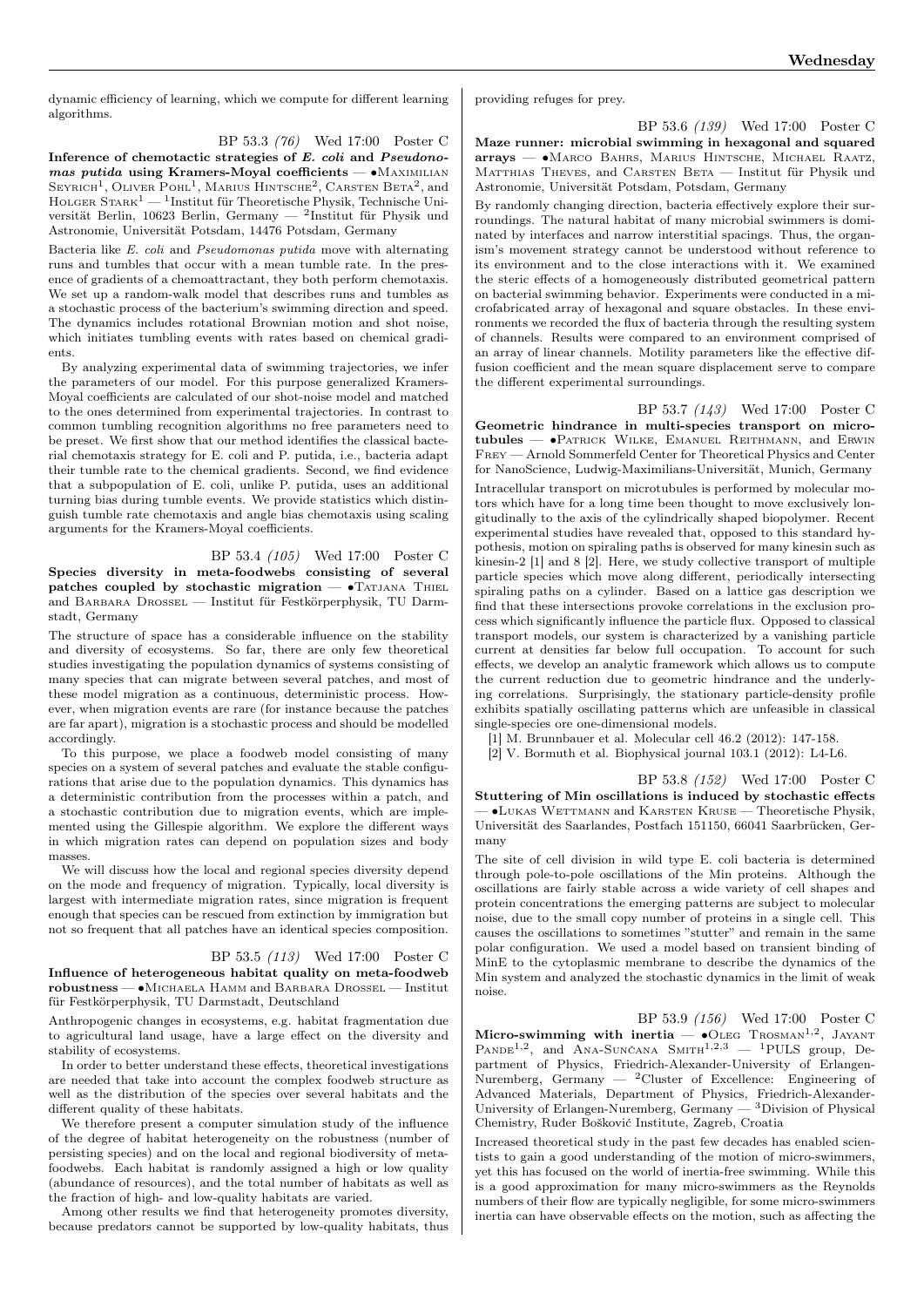swimming gait and the velocity. In this talk we present a theoretical study of a micro-swimmer where inertial effects are taken into account to the lowest non-zero order. For this we employ the popular Golestanian model of the swimmer, with three beads attached in series in a fluid and the motion along the axis of the swimmer. By combining the Oseen-Stokes equations for the coupled motion of distant spheres in a fluid with Newton's force-mass relations, we obtain a coupled system of second-order differential equations for the sphere positions. Solutions of these equations numerically and analytically allow us to discuss interesting deviations from inertia-less swimming.

BP 53.10 (204) Wed 17:00 Poster C Correlated fluctuations in strongly-coupled binary networks beyond equilibrium —  $\bullet$ David Dahmen<sup>1</sup>, Hannah Bos<sup>1</sup>, and MORITZ  $\text{HELIAS}^{1,2}$  — <sup>1</sup>Inst. of Neurosci. and Medicine (INM-6) and Inst for Advanced Simulation (IAS-6) and JARA BRAIN Institute I, Jülich Research Centre —  $^2$ Dept. of Physics, Faculty 1, RWTH Aachen University

Randomly coupled Ising spins constitute the classical model of collective phenomena in disordered systems. Their phase diagram is obtained by averaging over the quenched random couplings, but many applications require the activity statistics for a single realization of the possibly asymmetric couplings in finite-sized networks: the reconstruction of couplings from the observed dynamics, learning in the central nervous system by correlation-sensitive synaptic plasticity, and representation of probability distributions for sampling-based inference. We present a systematic cumulant expansion for kinetic binary

(Ising) threshold units with strong, random and asymmetric couplings that goes beyond mean-field theory and is applicable outside thermodynamic equilibrium; a system of approximate non-linear equations predicts average activities and pairwise covariances in quantitative agreement with full simulations down to hundreds of units [Dahmen et al. 2015, arXiv]. The linearized theory yields an expansion of the correlation- and response functions in collective eigenmodes, leads to an efficient algorithm solving the inverse problem, and shows that correlations are invariant under scaling of the interaction strengths. Partly supported by Helmholtz association: VH-NG-1028 and SMHB; EU Grant 604102 (HBP).

BP 53.11 (269) Wed 17:00 Poster C Coarse-Grained Interacting Particle Models for Chromatin Remodeling — • MICHAEL WOLFF, JOHANNES NÜBLER, and ULRICH Gerland — Physik-Department TU München, James-Franck-Straße 1, 85748 Garching

To explore the action of remodeling mechanisms on nucleosome patterns, we are studying physical models for one-dimensional interacting particle systems under the influence of additional agents actively displacing or evicting the particles. We characterize the connections between the mechanics of remodelers and the arising patterns, including non-equilibrium steady states with non-zero entropy production. We compare our modeling results, for example the formation of clusters, to nucleosome patterns obtained under varying experimental conditions with the aim to identify biologically relevant mechanisms.

## BP 54: BP Mitgliederversammlung (Annual General Meeting of the Biological Physics Division)

Time: Wednesday 19:00–20:00 Location: H43

Discussion

## BP 55: Symposium - Scientometric Maps and Dynamic Models of Science and Scientific Collaboration Networks (SYSM)

Time: Thursday 9:30–12:15 Location: H1

See SYSM 1 for details of this session.

## BP 56: The Physics of Water Interactions with Biological Matter (Joint Focus Session with CPP)

Organizers: Emanuel Schneck (MPIKG Potsdam), Regine von Klitzing (TU Berlin), Tristan Bereau (MPIP Mainz)

The role of water in biological systems is not simply to act as a solute for biomolecules. Water mediates the interaction between biological interfaces and has to be considered an integral component of biomolecular assemblies. These interactions can alter the properties of both water and the biomolecules in significant ways. Recent methodological progress in experimental techniques and computer simulations provides us with improved tools to gain insight into the relevant physics, from quantum-chemical details of individual molecules, to collective behavior at interfaces, to hydration-dependent structures of biomaterials. The purpose of this Focus Session is to bring scientists from various disciplines to search for solutions to integrate hydration phenomena on different length scales.

Time: Thursday 9:30–12:45 Location: H37

See CPP 48 for details of this session.

## BP 57: Membranes and Vesicles I

Time: Thursday 9:30–12:45 Location: H43

**Invited Talk** BP 57.1 (10) Thu 9:30 H43 Monolayer curvature induced nanoscale structures in lipid membranes — ∙Friederike Schmid — Institut fuer Physik, Johannes Gutenberg-Universitaet Mainz, Germany

Biological lipid membranes are believed to be laterally heterogeneous and filled with nanoscale ordered "raft" domains. However, the mechanisms stabilizing such small rafts are still under debate. Here we report the observation of raft-like structures of sizes in the order of 10 nm in a coarse-grained molecular model for multicomponent lipid bilayers [1]. Furthermore, we discuss a mechanism that generates nanoscale rafts by a coupling between monolayer curvature and local ordering. The theory rationalizes in a unified manner the observation of a va-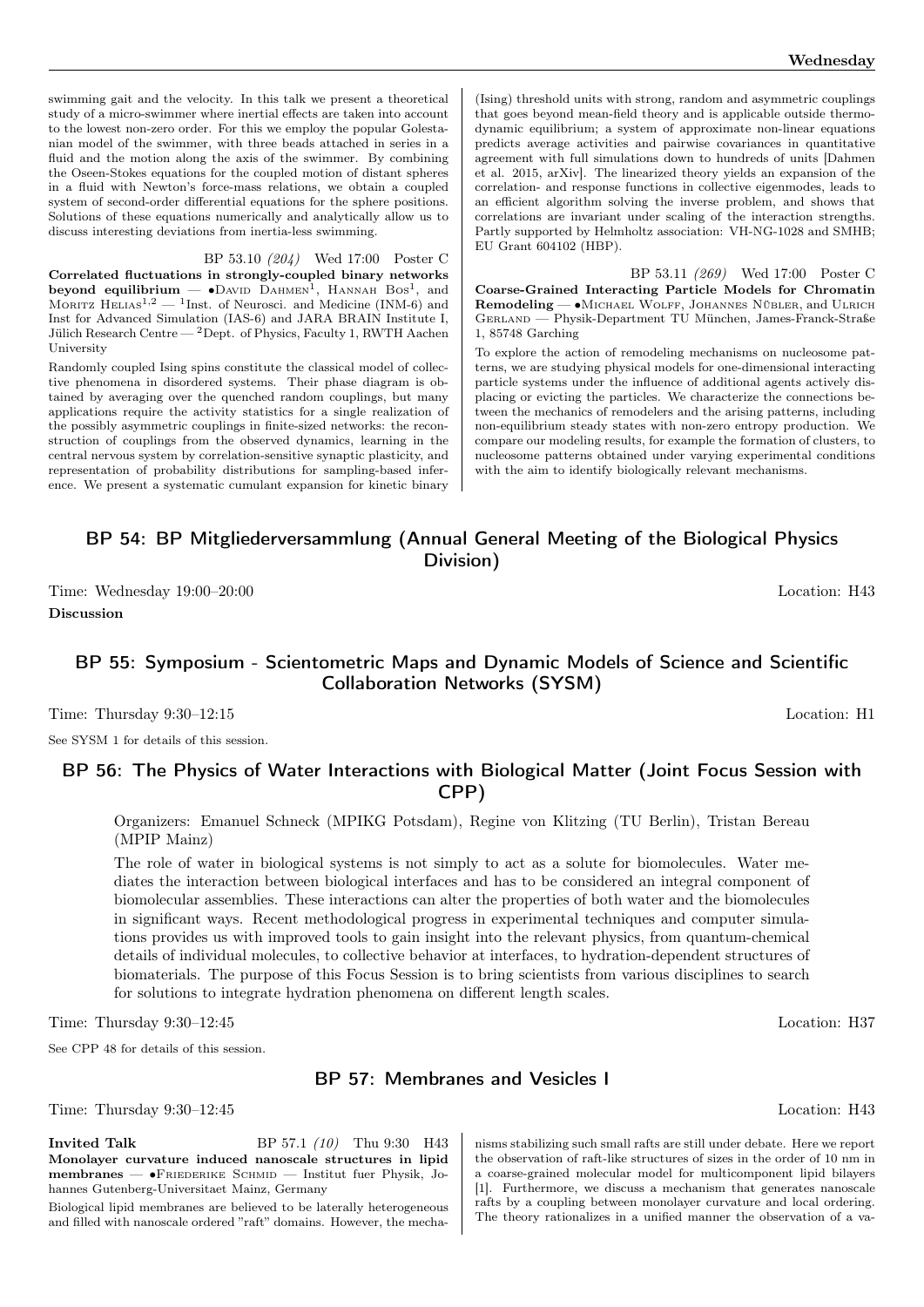compatible with experimental observations [1-3]. Finally, we will discuss the interplay of this mechanism with a similar mechanism based on a coupling between \*bilayer\* curvature and local ordering, which is well known from the literature and can generate ordered microdomain structures on the scale of 100 nm or more, and show how microdomains can be used to organize nanodomains [4].

- [1] S. Meinhardt, R.L.C. Vink, F. Schmid, PNAS 119, 4476 (2013).
- [2] O. Lenz, F. Schmid, Phys. Rev. Lett. 98, 058104 (2007).
- [3] L. Toppozini et al, Phys. Rev. Lett. 113, 228101 (2014).
- [4] L. Brodbek, F. Schmid, AEAM, to appear (2015).

BP 57.2 (52) Thu 10:00 H43

Incorporation of Aescin in DMPC vesicles — ∙Ramsia Sreij, Carina Dargel, and Thomas Hellweg — Physical and Biophysical Chemistry, Universitätsstraße 25, 33615 Bielefeld

The function of membrane proteins depends on the lipid bilayer thickness  $(d_z)$  and its properties.  $d_z$  is studied in model membrane systems in form of unilamellar vesicles (ULVs) consisting of 1,2-dimyristoyl-snglycero-3-phosphocholine (DMPC). DMPC vesicles undergo a phase transition from gel to fluid phase at a temperature  $T_M = 23.6^{\circ}C$ . Saponins are a diverse class of natural, plant derived amphiphilic molecules with a peculiar molecular structure made of a hydrophobic scaffold and hydrophilic oligosaccharide chains. They have strong surface activity and are used as natural emulsifiers and foaming agents in food, pharmaceutical and other industries. Their incorporation into the membrane of living cells reduces the cholesterol bioaccessibility by displacement of cholesterol molecules from the bile salt micelles. We studied the saponin Aescin to demonstrate the effect of its incorporation on the lipid bilayer thickness and  $T_M$  of small unilamellar DMPC vesicles produced by extrusion. We use small and wide angle X-ray scattering (SWAXS) to measure the effects on  $d_z$  in dependence of a varying amount of incorporated Aescin. By differential scanning calorimetry (DSC) and dynamic light scattering (DLS) experiments we show the influence of the saponin incorporation on  $T_M$ .

[1] B.A. Brüning, S. Prevost, R. Stehle, R. Steitz, P. Falus, B. Farago, and T. Hellweg, Biochim. Biophys. Acta, 1838, 2412-2419.

BP 57.3 (82) Thu 10:15 H43 Squeezing vesicles on a supported lipid bilayer using osmolyte polymer chains: a neutron reflectivity study —  $\bullet$ ALEXANDROS KOUTSIOUMPAS<sup>1</sup> and DIDIER LAIREZ<sup>2</sup> — <sup>1</sup>Jülich Centre for Neutron Science (JCNS), Forschungszentrum Jülich GmbH, Outstation at MLZ, Lichtenbergstrasse 1, 85747 Garching, Germany — <sup>2</sup>Laboratoire Léon Brillouin, CEA/CNRS UMR 12, CEA-Saclay, 91191 Gif-sur-Yvette, France

The approach of two lipid bilayer segments in close proximity is an event of special interest in biophysics, due to its relation with several biological functions such as membrane fusion. Using the neutron reflectometry technique we attempt to gather structural information related to the interaction of a planar supported DPPC bilayer with DPPC vesicles that are "forced" at the interface by the addition of high concentrations of polyethylene glycol chains in bulk solution. At the adopted experimental conditions the major effect that is observed is related to the initial approach of vesicles close to the supported bilayer at temperatures below the liquid/gel transition, followed by their "spreading" and flattening at temperatures above the transition that is attributed to the radical decrease of their bending modulus. The experimental observation is backed up by semi-analytic calculations based on the Helfrich Hamiltonian that describes membrane mechanics. In all cases, no indication of any pre-fusion structure is found. These observations are also discussed in the context of alternative potential approaches for the formation of floating bilayers on a planar surface.

#### BP 57.4 (1) Thu 10:30 H43

Acto-myosin dynamics drive local membrane component organization in an in vitro active composite layer —  $\bullet$ DARIUS V. Köster<sup>1</sup>, Kabir Husain<sup>1</sup>, Elda Iljazi<sup>1</sup>, Peter Bieling<sup>2</sup>, Dy-CHE MULLINS<sup>2</sup>, MADAN RAO<sup>1,3</sup>, and SATYAJIT MAYOR<sup>1</sup> — <sup>1</sup>National Centre for Biological Sciences, Bangalore, India — <sup>2</sup>University of California, San Francisco, USA — <sup>3</sup>Raman Research Institute, Bangalore, India

Studies on the organisation of the cell surface have revealed a role for dynamic acto-myosin in membrane protein and lipid organization, suggesting that the cell surface behaves as an active composite. We reconstitute an analogous system in vitro that consists of a fluid lipid bilayer coupled via membrane-associated actin binding proteins to dynamic actin filaments and myosin motors. Varying actin concentration, filament length, and actin/myosin ratio in this minimal system revealed after consumption of a limited ATP pool a phase, characterized by a lattice of polar asters. During the self-organizing aster formation, advection drives transient clustering of membrane components. Increasing levels of ATP produces a constitutively remodelling state of the actin filaments which in turn drive active fluctuations of coupled membrane components, resembling those observed at the cell surface. In a multicomponent membrane bilayer, this remodelling acto-myosin layer contributes to distinct changes in the extent and dynamics of phase segregating domains. These results show how local membrane composition can be driven by active processes arising from acto-myosin which could have implications for the membrane organization in cells.

BP 57.5 (181) Thu 10:45 H43 Structure and dynamics of phospholipid vesicles around the main phase transition — • BEATE BRÜNING<sup>1</sup>, RAMSIA SREIJ<sup>1</sup>, BELA FARAGO<sup>2</sup>, and THOMAS HELLWEG<sup>1</sup> — <sup>1</sup>Bielefeld University, Bielefeld, Germany — <sup>2</sup> Institut Laue-Langevin, Grenoble, France

We use complementary scattering probes to study the molecular and structural reorganization of unilamellar 1,2-dimyristoyl-sn-glycero-3 phosphatidylcholine (DMPC) vesicles undergoing the phospholipids main phase transition. Effects on vesicle morphology and collective shape fluctuations are hierarchically interlinked. We cover length scales from molecule distances to an ensemble of vesicles in solution, and time scales ranging from ns to ms. We find temperature-induced changes in the lipid chain order and bilayer thickness are reflected most strongly in curvature changes and shape fluctuations, rather than in inter-vesicle lipid exchange processes. We comment on the implications for vesiclemembrane budding processes.

[1] Structure and dynamics of phospholipid vesicles around the main phase transition (submitted).

#### 30 min break

BP 57.6 (97) Thu 11:30 H43 Fast tracking of single molecules in live cell membranes at ultra-high resolution with interferometric scattering microscopy  $(iSCAT)$  —  $\bullet$ Richard Taylor and Vahid Sandoghdar — Max Planck Institute for the Science of Light, Erlangen, Germany Conventional approaches to track diffusion of lipids and proteins in membranes use fluorescence microscopy, but a low fluorescence rate and inevitable photobleaching severely limit the localisation precision on both the short and long timescales. Furthermore, fluorescence microscopy traditionally also suffers from limited axial resolution. We report on the use of interferometric scattering microscopy (iSCAT) for monitoring of a gold nanoparticle-labelled protein within the live HeLa cell membrane. iSCAT particle tracking has previously demonstrated accurate tracking of labeled single lipids within synthetic membranes to nanometric precision at fast millisecond framerates [1]. Here, we demonstrate use of iSCAT microscopy to track the diffusion of gold labeled transmembrane proteins within the live HeLa cell membrane. We show that one may track the probe diffusion both in- and out-ofplane, with nanometer-level accuracy and microsecond framerates.

[1] C.-L. Hsieh, S. Spindler, J. Ehrig, V. Sandoghdar, J. Phys. Chem. B. 118, 1545-1554, (2014).

BP 57.7 (177) Thu 11:45 H43 Passive Translocation of Hydrophobic Nanoparticles through a Phospholipid Bilayer — YACHONG GUO<sup>1</sup>, EMMANUEL TERAZZI<sup>2</sup>, RALF SEEMANN<sup>3,4</sup>,  $\bullet$ JEAN-BAPTISTE FLEURY<sup>3</sup>, and VLADIMIR  $\mathbf{B}\textsc{a}$ lla $^1$ Departament d'Enginyeria Quimica, Universitat Rovira i Virgili, 26 Av. dels Paisos Catalans, 43007 Tarragona, Spain <sup>2</sup>Department of Inorganic and Analytical Chemistry, University of Geneva, 30 quai E. Ansermet, CH-1211 Geneva 4, Switzerland — <sup>3</sup>Universitat des Saarlandes, Experimental Physics, 66123 Saarbruecken, Germany —  $4$ Max Planck Institute for Dynamics and Self-Organization, Goettingen, Germany

Hydrophobic nanoparticles introduced into living systems may lead to increased toxicity, can activate immune cells or can be used as nanocarriers for drug and gene delivery. The interaction of nanoparticles with bilayers is essential of an in depth understanding of these pro-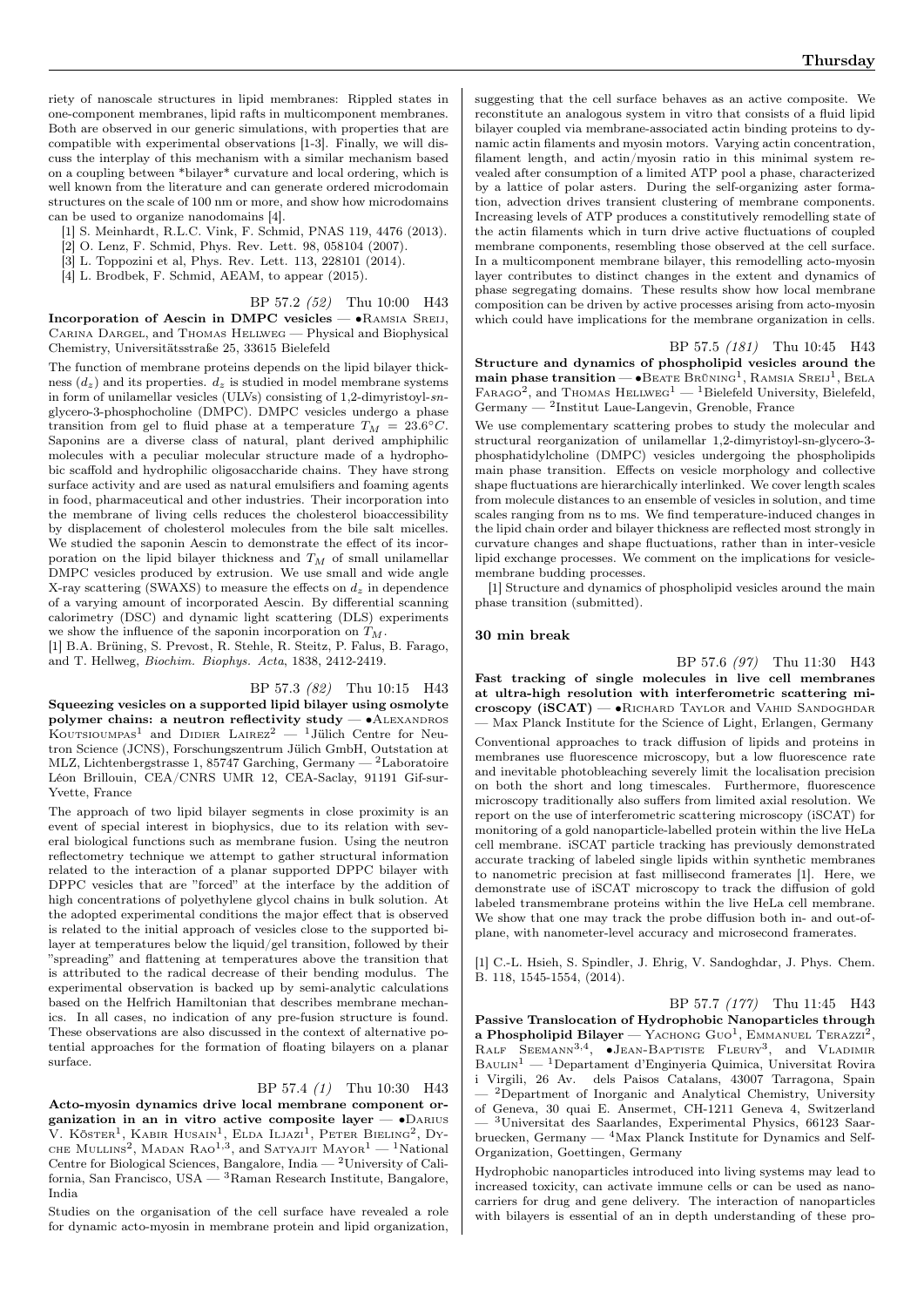#### BP 57.8 (125) Thu 12:00 H43

Shaping the Endoplasmic Reticulum network in vitro — ∙Gernot Guigas, Csilla Ferencz, and Matthias Weiss — Experimental Physics I, University of Bayreuth

Many organelles in eucaryotic cells have complex shapes that deviate significantly from simple spheres. A prime example is the Endoplasmic Reticulum (ER) which forms an extensive network of membrane tubules throughout the cytoplasm of mammalian cells. In order to explore the self-assembly capacity of ER networks we have used an invitro reconstitution system and spinning disk confocal microscopy. In particular, we monitored how purified ER microsomes from Xenopus laevis eggs fuse in the presence of purified cytosol, ATP, and GTP. As a result, we observed that a complex network with an ER-like topology and a typical mesh size of some 10 micrometers grew almost instantly on the surface of the incubation chamber. In a subsequent relaxation process, single tubules of the network moved and rearranged until the network had reached a stable configuration. Tubular networks only grew on charged surfaces and they were most stable on surfaces with a medium elasticity. When vesicles were mixed with small silicon oil droplets, tubular networks with a significantly reduced mesh size formed on these droplets, i.e. the ER network structure resembled more closely the native form found in mammalian cells. We conclude from our experiments that ER microscomes have an inherent capacity to self-assemble into a network structure with a mesh size that is influenced by the surface on which the structure grows.

BP 57.9 (75) Thu 12:15 H43 Developing of biomimetic model-membranes to investigate transport processes via X-ray and neutron reflectometry — ∙Irena Kiesel, Yuri Gerelli, and Giovanna Fragneto — Institut Laue Langevin, Grenoble, France

Transport processes through membranes are fundamental for the biological function of cells in living organisms. To investigate these processes, e.g. transport of drugs into cells, it is necessary to build a repro-

ducible and stable model membrane system, accessible for analytical methods. Typically, model membranes are created as solid-supported lipid bilayers, as they are feasible for surface-sensitive techniques as X-ray- or neutron reflectivity (XRR, NR). In order to allow the penetration of guest molecules through membranes, it is necessary to use a highly hydrated spacer (e.g. polymer brushes). Furthermore, natural membranes are composed by several different saturated and unsaturated lipid species, which is in contrast to normally used model systems, using one or few comercially availible lipid species. Extracted lipids from Pichia pastoris yeast are used here in order to model a more natural mimicking membrane. The availability of natural extracts in both hydrogenated and deuterated forms allow the use of the so-called contrast variation method with neutrons. The aim of this project is to create reproducible, stable and tethered model membranes with natural extracted lipids to mimic real membranes and to allow the investigation of transport processes through this membrane. First reults from XRR, NR and other methods (AFM, fluorescence microscopy, QCM) will be presented.

BP 57.10 (94) Thu 12:30 H43 Standing-Wave X-Ray Fluorescence Enables Near-Angstrom Precision Localization of Biologically Important Chemical Elements in Molecular Layers — •Emanuel Schneck<sup>1</sup>, Ernesto<br>Scoppola<sup>2,3</sup>, Jakub Drnec<sup>4</sup>, Cristian Mocuta<sup>5</sup>, Roberto<br>Felici<sup>4</sup>, Dmitri Novikov<sup>6</sup>, Giovanna Fragneto<sup>2</sup>, and Jean  $D$ AILLANT<sup>5</sup> — <sup>1</sup>Max Planck Institute of Colloids and Interfaces,

Potsdam, Germany — <sup>2</sup> Institut Laue-Langevin, Grenoble, France — 3 Institut de Chimie Séparative de Marcoule, France — <sup>4</sup>European Synchrotron Radiation Facility, Grenoble, France — <sup>5</sup>Synchrotron Soleil,  $G$ if-sur-Yvette, France —  $\overset{6}{ }$ Deutsches Elektronen-Synchrotron, Hamburg, Germany

In nature, biomolecules are often organized as functional thin layers in interfacial geometries. The most prominent examples are the biological membranes. But biomolecular layers also play important roles in context with biotechnological surfaces, for instance when they are the result of adsorption processes. For the understanding of many biological or biotechnologically relevant processes, detailed structural insight into the involved biomolecular layers is required. Here, we use standing-wave x-ray fluorescence to determine element-specific density profiles in solid-supported lipid and protein monolayers with near-Angstrom resolution. The technique complements traditional reflectometry experiments which merely yield the layers' "global" density profiles. While earlier work mostly focused on relatively heavy elements, typically ions, we also localize the comparatively light elements S and P, which are found in many biomolecules and therefore particularly interesting.

## BP 58: Cytoskeletal Filaments

Time: Thursday 9:30–13:00 Location: H44

#### **Invited Talk** BP 58.1 (16) Thu 9:30 H44 <code>Cytoskeletal</code> coordination —  $\bullet$ Gijsje Koenderink — FOM Institute AMOLF, Amsterdam, Netherlands

Cell shape and mechanics are determined by the interplay of the plasma membrane with three distinct cytoskeletal networks, made of actin filaments, microtubules, and intermediate filaments. These cytoskeletal polymers markedly differ in their structure and physical properties, and have traditionally been thought to have distinct cellular functions. However, there is growing evidence that they also exhibit strongly coupled functions necessary for cell migration, cell division, and mechanoresponse [1]. Our goal is to resolve physical mechanisms that contribute to cytoskeletal coordination. For this purpose, we study cell-free model systems reconstituted from purified cellular components. I will illustrate this approach by discussing two examples. First, I will demonstrate a model system where we introduced interactions between the actin and microtubule (MT) cytoskeletons via MT end-tracking proteins (+TIPs) that also bind F-actin [2]. We showed that the interaction between growing MT ends and actin is sufficient to capture and re-direct MT growth along actin bundles. Second, I will show how a fourth cytoskeletal filament, septins, interact with actin as well as the plasma membrane.

BP 58.2 (60) Thu 10:00 H44 Overlap microtubules link sister k-fibers and balance the

forces on bioriented kinetochores — • MAJA NOVAK<sup>1</sup>, JANKO KAJTEZ<sup>2</sup>, ANASTASIA SOLOMATINA<sup>2</sup>, IVA M. TOLIC<sup>3,2</sup>, and PAVIN  $N_{\text{ENAD}}^{1}$  — <sup>1</sup>Department of Physics, Faculty of Science, University of Zagreb, Bijenicka cesta 32, 10000 Zagreb, Croatia — <sup>2</sup>Max Planck Institute of Molecular Cell Biology and Genetics, Pfotenhauerstr. 108, 01307 Dresden, Germany —  ${}^{3}$ Division of Molecular Biology, Rudjer Boskovic Institute, Bijenicka cesta 54, 10000 Zagreb, Croatia

During metaphase, forces on kinetochores are exerted by k-fibers, bundles of microtubules that end at the kinetochore. Interestingly, nonkinetochore microtubules have been observed between sister kinetochores, but their function is unknown. Here we show by laser-cutting of a k-fiber in HeLa and PtK1 cells that a bundle of non-kinetochore microtubules, which we term 'bridging fiber', bridges sister k-fibers and balances the inter-kinetochore tension [1]. We found PRC1 and EB3 in the bridging fiber, suggesting that it consists of anti-parallel dynamic microtubules. By using a theoretical model that includes a bridging fiber, we show that the forces at the pole and at the kinetochore depend on the bridging fiber thickness. Moreover, our theory and experiments show larger relaxation of the inter-kinetochore distance for cuts closer to kinetochores. We conclude that the bridging fiber, by linking sister k-fibers, withstands the tension between sister kinetochores and enables the spindle to obtain a curved shape.

[1] Kajtez, Solomatina, Novak et al., Nature Communnications (Accepted)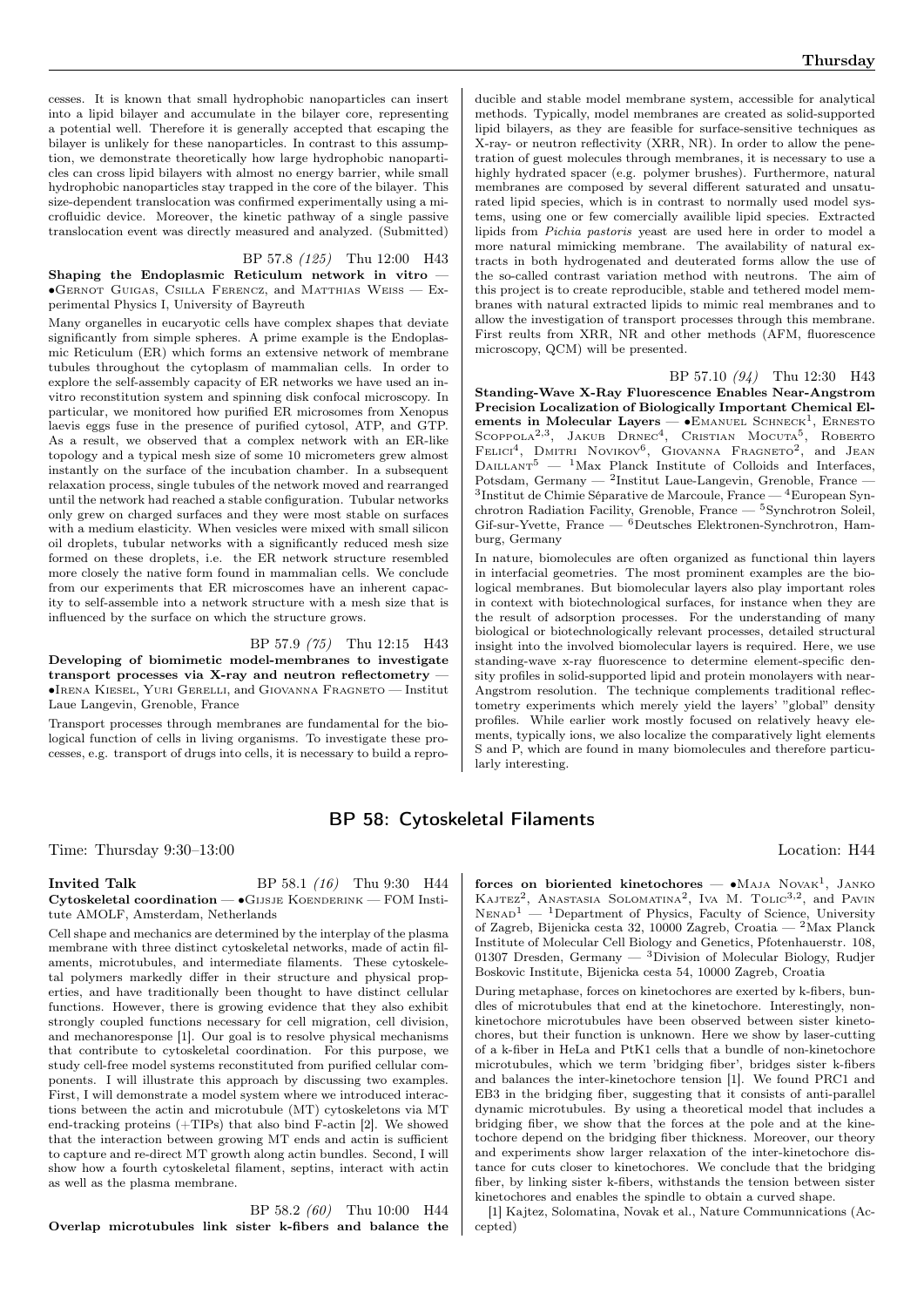BP 58.3 (72) Thu 10:15 H44 Why microtubules run in circles —  $\bullet$ FALKO ZIEBERT<sup>1</sup>, HERVE MOHRBACH<sup>2</sup>, and IGOR  $K_{ULIC}^3$  — <sup>1</sup>Albert-Ludwigs-Universität, 79104 Freiburg, Germany — <sup>2</sup>Groupe BioPhysStat, LCP-A2MC, Université de Lorraine, 57078 Metz, France — <sup>3</sup> Institut Charles Sadron UPR22-CNRS, 67034 Strasbourg, France

The fate of every eukaryotic cell subtly relies on the exceptional mechanical properties of microtubules. Despite significant efforts, understanding their unusual mechanics remains elusive. One persistent, unresolved mystery is the formation of long-lived arcs and rings, e.g., in kinesin-driven gliding assays. To elucidate their physical origin we develop a model of the inner workings of the microtubule lattice, based on recent experimental evidence for a conformational switch of the tubulin dimer. We show that the microtubule lattice itself coexists in discrete polymorphic states. Metastable curved states can be induced via a mechanical hysteresis involving torques and forces typical of few molecular motors acting in unison, in agreement with the observations.

#### BP 58.4 (78) Thu 10:30 H44

Microtubule bundle formation is driven by angular diffusion of microtubules and forces exerted by cross-linkers — ∙Marcel Prelogović<sup>1</sup> , Lora Winters<sup>2</sup> , Ana Milas<sup>3</sup> , Iva Tolić<sup>3</sup> , and Nenad Pavin<sup>1</sup> — <sup>1</sup>Department of Physics, Faculty of Science, University of Zagreb, Bijenička cesta 32, 10000 Zagreb, Croatia — <sup>2</sup>Max Planck Institute of Molecular Cell Biology and Genetics, Pfotenhauerstr. 108, 01307 Dresden, Germany  $-$  3Division of Molecular Biology, Ruder Bošković Institute, Bijenička cesta 54, 10000 Zagreb, Croatia

During mitosis, microtubules (MTs) form a spindle, which is responsible for proper segregation of the genetic material. Most of the spindle MTs are organized into bundles by cross-linking proteins. A key question is what are the physical principles underlying the formation and stability of MT bundles. Here we show (Prelogović et.al., submitted), by introducing a model and experimentally testing its predictions, that random angular movement of MTs around the spindle pole and forces exerted by passive cross-linking proteins are sufficient for the formation of stable MT bundles. Our model predicts that the time needed for bundle formation depends mainly on the concentration of crosslinking proteins and the angular diffusion of the MT, but weakly on MT length. We confirmed these predictions by experiments in wildtype and ase1 $\Delta$  fission yeast cells. In conclusion, the angular motion drives the alignment of MTs, which in turn allows the cross-linking proteins to connect the MTs into a stable bundle.

BP 58.5 (137) Thu 10:45 H44 Axonal microtubule bundle polarity is maintained by mechanically mediated depolymerization of ill-oriented microtubules — ∙Maximilian Jakobs and Kristian Franze — University of Cambridge, UK

The microtubule (MT) bundles found in neuronal axons are highly polar with around  $90\%$  of all MTs pointing with their +end away from the cell body. Disruption of this polarity is thought to be involved in a variety of neurodegenerative diseases. Although the MT array polarity has been discovered more than 30 years ago, its origin is still poorly understood. We here tracked growing  $MT$  +ends in dissociated primary neurons to look for correlations between bundle polarity, MT growth and transport velocities, and MT growth lifetimes. Even though the +ends moved in the anterograde (away from the cell body) and retrograde (towards the cell body) direction with similar velocities, the fraction of velocities above  $15\mu$ m/min was larger in the retrograde direction, implying that active transport drives -end out MTs back into the cell body. Additionally, MTs stopped growing more frequently when pointing with their +end towards the cell body than vice versa. This behaviour might be explained by an increased drag force acting on retrogradely growing MTs, which originates from an anterogradely directed viscous flow within the axon. This flow acts as a mechanical barrier for retrogradely growing MTs, facilitating their depolymerization and thus keeping the MT array polar. Understanding the mechanism that polarises the axonal MT array might yield new approaches towards preventing neuronal degeneration during disease.

#### BP 58.6 (40) Thu 11:00 H44

Small-Angle X-ray Scattering Investigation of Structural and Organizational Changes Induced by Ions on Keratin Fila $ments$  —  $\bullet$ Clément Hémonnot<sup>1</sup>, Daniel Schmitz<sup>1</sup>, Manuela DENZ<sup>1</sup>, MONIKA MAUERMANN<sup>2</sup>, HARALD HERRMANN<sup>2</sup>, and SARAH  $K\ddot{\sigma}$ STER<sup>1</sup> — <sup>1</sup>Institute for X-Ray Physics, Uni. Göttingen, Germany

#### $-$ <sup>2</sup>DKFZ, Heidelberg, Germany

Keratin intermediate filaments (IF) proteins play an important role for cell mechanics as they form extended filaments (5 nm radius) and complex, highly ordered intracellular networks, which provide integrity and stability to epithelial cells. We present a study of the assembly of keratin in presence of monovalent and divalent ions by small-angle X-ray scattering (SAXS). As SAXS can reveal structures on the nanometer length scale, we investigate the impact of  $\mathrm{K+}$  and  $\mathrm{Mg2+}$  ions on the internal structure and organization of keratin filaments and assemblies. We show that the radius of the filaments follows a linear trend with increasing ion concentration. Moreover, we are able to determine where in the filaments the ions accumulate by using a model consisting of a core filament and Gaussian chains representing the N- and C- terminals. Because of Coulomb screening, at low concentrations both ion species accumulate in the side chains; at intermediate concentrations, the ions start to bind to the core of the filament; at high concentration, ions eventually lead to bundling events. Such bundling was not observed in the case of monovalent ions for other IFs such as vimentin. These results help to understand the differences in structure formation in different IFs, leading to different mechanical roles in the cell.

#### BP 58.7 (8) Thu 11:15 H44

Mechanical Properties of Single Vimentin Intermediate Filaments — •JOHANNA BLOCK<sup>1</sup>, ANDREA CANDELLI<sup>2</sup>, JORDI CA-BANAS DANES<sup>3</sup>, and SARAH KÖSTER<sup>1</sup> — <sup>1</sup>Institute for X-Ray Physics, University of Göttingen, Germany — <sup>2</sup>LUMICKS, Amsterdam, The Netherlands — <sup>3</sup>Physics of Living Systems, VU Amsterdam, The Netherlands

The cytoskeleton plays a fundamental role for the mechanical integrity of biological cells. The cytoskeleton of eukaryotic cells is composed of three types of filaments: microfilaments (MFs) built up from actin monomers, microtubules (MTs) and intermediate filaments (IFs). While MFs and MTs have been of interest for biophysicists since decades, IFs moved to the center of attention only some years ago. The aim of our work is to characterize the mechanical properties of fluorescently labeled single vimentin filaments in solution. Using combined optical tweezers and fluorescent microscopy we test the mechanical properties of the filaments in a very controlled way and image them simultaneously. By analyzing the filament behavior under different stretching conditions and comparing glutaraldehyde-fixed and unfixed filaments, we gain knowledge about the stretchability, the elastic behavior and the involved molecular mechanisms such as subunit gliding or  $\alpha$ -helix to  $\beta$ -sheet transition. From our data we hypothesize that many of the specific mechanical properties of IFs are encoded in their molecular architecture, which differs considerably from that of MTs and MFs. By probing single vimentin IFs we further the understanding of these important determinants for cell mechanics.

#### 15 min break

**Invited Talk** BP 58.8 (15) Thu 11:45 H44 Single molecule studies on myosin motors — • CLAUDIA VEIGEL — Lehrstuhl Cellular Physiology and Center for Nanosciences (CENS), LMU München

Many types of cellular motility are based on the myosin family of motor proteins. There are now known to be at least 35 different classes of myosins, involved in intracellular transport processes, cytokinesis, muscle contraction, exo- and endocytosis or even signal transduction in vision or hearing. The ability to coordinate the timing of motor protein activation lies at the very centre of this wide range of cellular motile processes. Using a combined approach of recombinant protein expression and single molecule techniques including optical tweezers we study the basic mechanisms of activation, force production and movement of these molecular machines at the single molecule level. In this talk we will report on our recent studies on myosins class XXI and VI, which interact with lipids and transport cargo, such as cytoplasmic vesicles, over micrometer distances along the actin cytoskeleton in the cell.

BP 58.9 (273) Thu 12:15 H44 Stabilization of small myosin II ensembles by mechanical load and ATP concentration — • Thorsten Erdmann, KATHRIN BARTELHEIMER, and ULRICH S. SCHWARZ — Institute for Theoretical Physics and BioQuant, Heidelberg University, Heidelberg, Germany Biological systems use ensembles of non-processive myosin II motor molecules to generate contractile forces. In muscle, large myosin II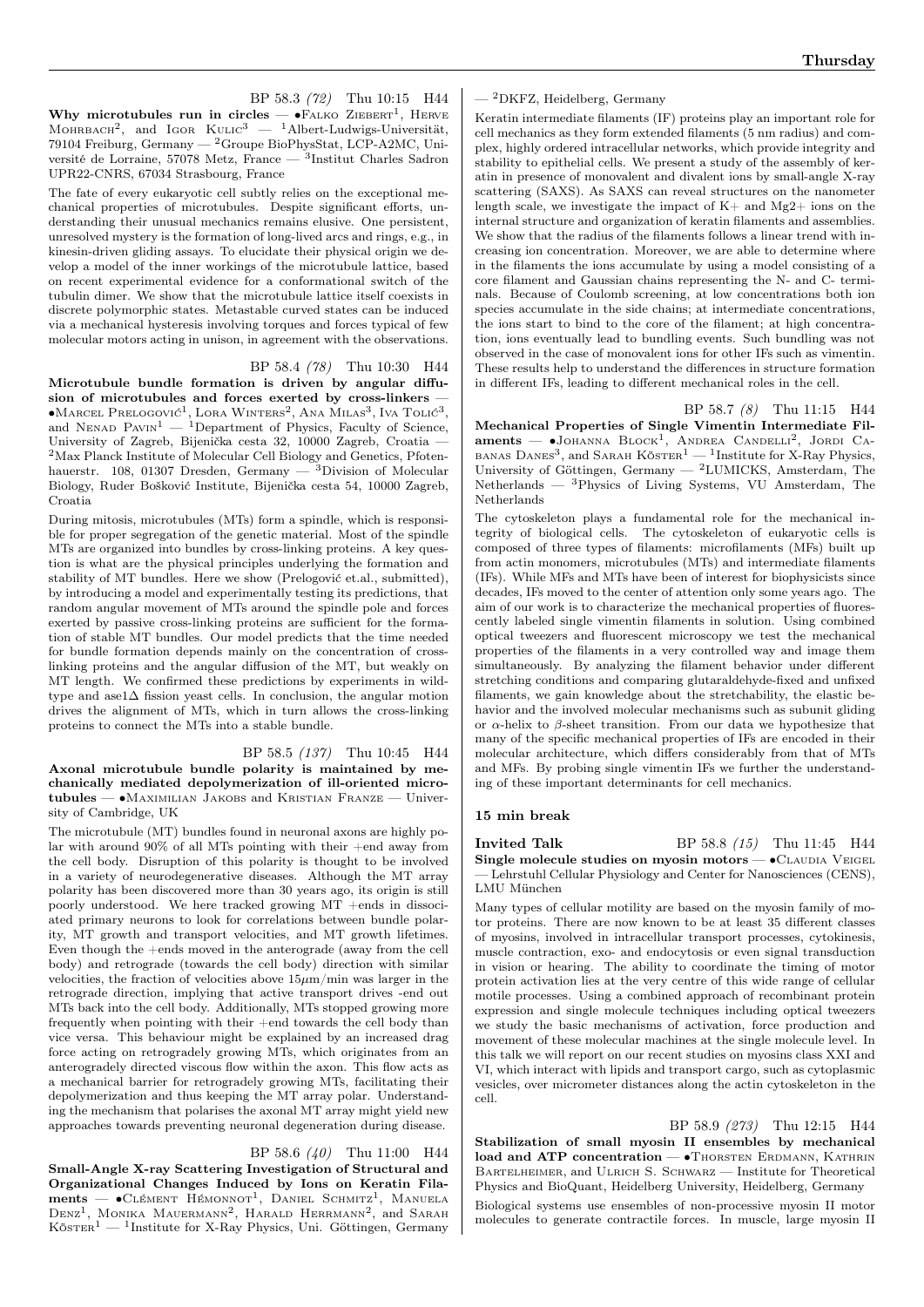ensembles remain continuously attached to actin filaments to ensure effective force generation. In the cytoskeleton or in reconstituted actomyosin gels and motility assays, by contrast, small myosin II ensembles detach from actin with probabilities depending on both internal and external parameters. We study the influence of mechanical load and ATP concentration on small myosin II ensembles using a five-state crossbridge model. Increasing mechanical load or decreasing ATP concentration both increase the number of bound motors and stabilize ensemble attachment. While ensemble velocity is always reduced by increased mechanical load, lowering ATP concentration can increase ensemble velocity and stall force due to load-sharing between increased numbers of bound motors. To facilitate the use of our model in higher level modelling, we first reduce it to a three-state cross bridge model with conserved mean-first passage times in the motor cycle. Next, we exploit a separation of time-scales in the motor cycle to project the stochastic reaction network to a one-step master equation. We test the validity of each reduction step by comparison to the full model.

#### BP 58.10 (129) Thu 12:30 H44

Structure and formation dynamics of stress fibers in adult stem cells —  $\bullet$ Carina Wollnik<sup>1</sup>, Benjamin Eltzner<sup>2</sup>, Stephan HUCKEMANN<sup>2</sup>, and FLORIAN REHFELDT<sup>1</sup>  $-$  <sup>1</sup>Third Institute of Physics - Biophysics, Georg-August-University, Göttingen, Germany — <sup>2</sup> Institute for Mathematical Stochastics, Georg-August-University, Göttingen, Germany

During differentiation, pluripotent adult human mesenchymal stem cells (hMSCs) become various cell types like nerve, bone or muscle precursor cells. Here, substrate stiffness is sufficient to guide hM-SCs towards different lineages in the absence of additional biochemical stimuli [1]. Key players are stress fibres that generate and transmit contractile forces throughout the cell [3] and mediate cell-matrix mechanics. Characteristic reorganisation of stress fibres is detected within 24 hours and can be used as early morphological marker [2]. Using massive parallel life-cell imaging of RFP-Lifeact transfected hMSCs on substrates of different stiffness during early stem cell differentiation, we detect distinct pattern formation strategies of stress fibres, traced with novel sophisticated tracking algorithms [4,5]. [1] A. Engler et al., Cell (2006) [2] A. Zemel et al., Nature Physics (2010) [3]E. K. Paluch et al, BMC Biology (2015) [4] B. Eltzner et al., PLoS One  $(2015)$ ; [5] S. Huckemann et al., Bernoulli  $(2015)$  - to appear;

BP 58.11 (237) Thu 12:45 H44 Force distributions in disordered fiber networks — •KNUT M. HEIDEMANN<sup>1</sup>, ABHINAV SHARMA<sup>2</sup>, FLORIAN REHFELDT<sup>2</sup>, CHRISTOPH F. SCHMIDT<sup>2</sup>, and MAX WARDETZKY<sup>1</sup> — <sup>1</sup>Institut für Numerische und Angewandte Mathematik, Georg-August-Universität, Göttingen, Germany — <sup>2</sup>Drittes Physikalisches Institut, Georg-August-Universität, Göttingen, Germany

Disordered fiber networks determine the mechanical response of many materials in nature. Due to the filamentous character of these networks, the strain field, and hence the force distributions, can be highly inhomogeneous. Large local stresses can result in an increased susceptibility for local rearrangements due to rupture or unbinding events.

In our study, we introduce a quantitative measure to characterize the emergence of highly stressed one-dimensional paths, so-called force chains, in three-dimensional nonlinear fiber networks. Furthermore, we provide an analytical approach, based on graph theory, that quantitatively describes the force distributions in one-dimensional periodic spring networks. Our analytical results are in excellent agreement with our numerical simulations.

## BP 59: DNA, RNA and Related Enzymes

Time: Thursday 9:30–11:00 Location: H45

#### **Invited Talk** BP 59.1 (13) Thu 9:30 H45 RNA-based gene circuits in vitro and in vivo —  $\bullet$ FRIEDRICH Simmel — TU München, Garching, Germany

The sequence-progammability of nucleic acids not only allows the design of complex supramolecular structures, but also the realization of dynamically switchable molecular devices. In particular RNA-based switches can be utilized as "rationally designed" genetic regulators, and can thus be used for the realization of artificial gene regulatory circuits. In this talk, a variety of examples of dynamical systems will be described, which can be implemented with such components - either using in vitro gene transcription, cell-free gene expression, or even in vivo.

#### BP 59.2 (171) Thu 10:00 H45

Knots in DNA and nanopore sequencing — •STEFANIE STALter, Florian Rieger, and Peter Virnau — Institut für Physik, JGU Mainz, Staudingerweg 9, 55128 Mainz

We determine knotting probabilities as a function of salt concentration for DNA strands of up to 150000 base pairs with coarse-grained Monte Carlo simulations. At this size DNA is highly knotted, which has severe implications for the future of nanopore sequencing devices. We also provide evidence for an entropic attraction of knots on the strand and demonstrate how two knots can pass through each other.

#### BP 59.3 (193) Thu 10:15 H45

Accumulation and Replication in shallow thermal gradients: towards volcanic settings — ∙Michael Hartmann, Lorenz Keil, and DIETER BRAUN — Biophysics Department, Ludwig-Maximilians-Universität München, Amalienstraße 54, 80799 München, Germany

The most likely low concentration of molecules in a prebiotic ocean is a central problem for the origin of life. We have argued in the past that focused temperature gradients in hydrothermal, porous systems can thermophoretically accumulate, thermally cycle, and continuously feed the first prebiotic molecules for evolution [Mast, PRL 2010; Mast et al., PNAS 2013; Kreysing et al., Nature Chemistry 2015]. But the applied gradients of  $10 - 100K/mm$  limit the scope of the approach to hydrothermal orifices.

We simulate in silico that a strong molecular accumulation (of nucleotides in particular) more than  $10^{20}$ -fold still takes place in thermal

gradients of  $0.1K/mm$  (100 $K/m$ ), about 100 – 1000 fold more shallow than considered before. Accumulations remain stable under various pore widths and tilt angles. We investigate the stochastic thermal cycling of single molecules by two-dimensional random walk in the convection.

With the findings, more shallow gradients in steam heated, porous volcanic rock can be considered. This is important since wet-dry cycles under UV illumination seem important for the generation of nucleotides [Powner et al., Nature 2009]. To conclude, the study expands the thermal gradient scenario for the onset of molecular evolution towards shallow thermal gradients.

BP 59.4 (293) Thu 10:30 H45 RNAi revised - target mRNA-dependent enhancement of gene silencing —  $\bullet$ SIMON DORNSEIFER<sup>1</sup>, SARAH WILLKOMM<sup>1</sup>, ROSEL KRETSCHMER-KAZEMI FAR<sup>1</sup>, JANINE LIBSCHWAGER<sup>1</sup>, FOTEINI BELTSIOU<sup>1</sup>, KIRSTEN FRANK<sup>1</sup>, SANDRA D. LAUFER<sup>1</sup>, THOMAS<br>MARTINETZ<sup>2</sup>, GEORG SCZAKIEL<sup>1</sup>, JENS CHRISTIAN CLAUSSEN<sup>3,2</sup>, and TOBIAS  $\text{Res}\text{TLE}^1$  — <sup>1</sup>Inst. Molecular Medicine, Univ. Lübeck —  ${}^{2}$ INB, Univ. Lübeck —  ${}^{3}$ Comp. Systems Biol., Jacobs Univ. Bremen The discovery of RNA interference (RNAi) gave rise to the development of new nucleic acid-based technologies as powerful investigational tools and potential therapeutics. Mechanistic key details of RNAi in humans need to be deciphered yet, before such approaches take root in biomedicine and molecular therapy.

We developed and validated an in silico-based model [1] of siRNAmediated RNAi in human cells in order to link in vitro-derived presteady state kinetic data with a quantitative and time-resolved understanding of RNAi on the cellular level. The observation that product release by Argonaute 2 is accelerated in the presence of an excess of target RNA in vitro inspired us to suggest an associative mechanism for the RNA slicer reaction where incoming target mRNAs actively promote dissociation of cleaved mRNA fragments. This novel associative model is compatible with high multiple turnover rates of RNAibased gene silencing in living cells and accounts for target mRNA concentration-dependent enhancement of the RNAi machinery [1].

[1] S. Dornseifer et al, Nucleic Acids Research (Epub ahead of print 2015) http://dx.doi.org/10.1093/nar/gkv1200

BP 59.5 (300) Thu 10:45 H45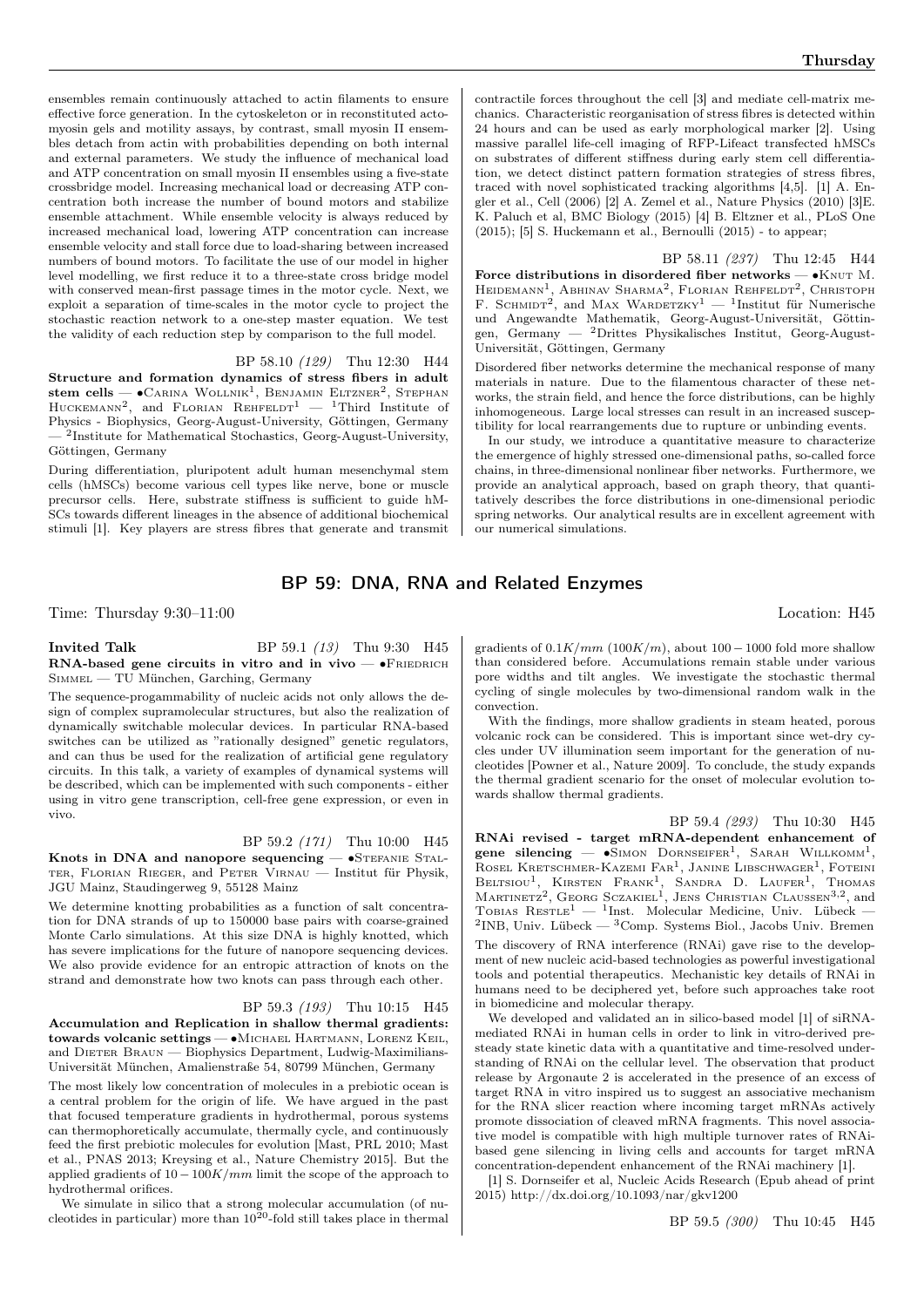The TASEP with reinitiation before the steady state  $-$  DAVID W. ROGERS, •MARVIN A. BÖTTCHER, ARNE TRAULSEN, and DUNcan Greig — Max Planck Institute for Evolutionary Biology, Plön, Germany

The totally asymmetric simple exclusion process (TASEP) was initially developed as a stochastic model for mRNA translation. It has subsequently attracted a lot of attention, since it can be applied to a variety of systems, including molecular transport, traffic, or spread of epidemics, and can be solved analytically in multiple cases. However, recent experimental evidence for the translation process shows a negative correlation between transcript length and observables such as

## BP 60: Pattern Formation (Joint Session with DY)

Time: Thursday 9:30–13:00 Location: H46

See DY 49 for details of this session.

## BP 61: Anomalous Diffusion in Complex Environments (Focus Session)

Joint session with DY, organized by Reza Shaebani and Ludger Santen, Saarland University, for BP.

Time: Thursday  $11:30-13:00$  Location: H45

BP 61.1 (189) Thu 11:30 H45 Apparent Super-Diffusion Induced by Trail-Mediated Self-Interaction of Microorganisms — TILL KRANZ, ANATOLIJ GElimson, and ∙Ramin Golestanian — Rudolf-Peierls Centre for Theoretical Physics, University of Oxford

Many microorganisms, namely surface bound bacteria [1] and amoeboid slime moulds [2], leave trails of sticky substances. We will present a simple model of a self-propelled microorganism whose propulsion force depends on the concentration of trail material [3]. The trailmediated self-interactions of a single microorganism and its own trail profoundly alter the dynamics. Above a critical interaction strength with the trail a discontinuous localisation transition emerges. Close to the transition, the orientational dynamics becomes super-diffusive and, in fact, super-ballistic, on a diverging timescale. Interestingly, no such super-diffusive regime appears for the translational dynamics. We will discuss the implications for real biological systems and the interplay of their finite timescales with the emergent diverging timescale.

[1] K. Zhao et al., Nature 497, 388 (2013)

[2] B. Rodiek and M. J. B. Hauser, EPJ ST 224, 1199 (2015)

[3] W. T. Kranz, A. Gelimson, and R. Golestanian, arXiv:1504.06814

BP 61.2 (321) Thu 11:45 H45

Transport of active Brownian particles in complex environments — • MARIA ZEITZ and HOLGER STARK — Institut für Theoretische Physik, Technische Universität Berlin, D-10623 Berlin, Germany

From the perspective of physics, biological microswimmers such as bacteria can be viewed as active particles. Since bacteria often inhabit porous or crowded environments, we examine the dynamics and transport of active particles in a complex environment. We focus on active Brownian particles (APB), which provide a simple model for microswimmers. ABPs have an intrinsic speed and perform rotational as well as translational diffusion.

We study the transport of ABPs moving in a two-dimensional environment of randomly placed and fixed obstacles of a given area fraction  $\phi_o$ . For increasing  $\phi_o$  we observe a transition from diffusive transport to trapping on long time scales, which happens close to the percolation threshold of the void space  $1 - \phi_0 \approx 0.67$ . The behavior on long time scales is universal and depends only on the obstacle density and not on the intrinsic dynamics of the particle. However, on time scales much shorter than the rotational diffusion time, we find ballistic transport and on intermediate timescales we find subdiffusive transport. The crossover times between the three regimes depend not only on  $\phi_o$  but also on the details of particle propulsion, e.g. Peclét number.

In a second step we study how obstacles can serve as nucleation seeds for clustering in collective motion of ABPs and therefore promote clogging.

BP 61.3 (157) Thu 12:00 H45

Impact of detachment frequency on transport dynamics of cytoskeletal motor proteins — ∙Anne E Hafner, M Reza Shae-

ribosome density, protein abundance and codon adaption, which can not be explained with the original TASEP.

We examine the influence of ribosome reinitiation on translation, that is the finishing ribosome directly initiates again without leaving into the ribosome pool, by using an implementation of the TASEP with the Gillespie algorithm. In contrast to previous work we explicitly take the initial phase into account, before steady state is reached. Thereby we demonstrate that reinitation leads to a strong length dependency on both ribosome density on the transcript and protein yield consistent with current experimental evidence, allowing powerful prediction of translational regulation across eukaryotes.

bani, Ludger Santen, and Heiko Rieger — Department of Theo-

retical Physics, Saarland University, Saarbrücken, Germany Cytoskeletal motor proteins are involved in key intracellular transport processes which are vital for maintaining appropriate cellular function.

The motors exhibit distinct states of motility: active motion along filaments, and inactive state in which the motor detaches from the filament and remains effectively stationary by performing passive diffusion in the vicinity of the detachment point due to cytoplasmic crowding until it attaches again to the cytoskeleton. The rates of transitions between motion and pause states are considerably affected by changes in environmental conditions which influences the efficiency of cargo delivery to specific targets. By considering the motion of molecular motor on a single filament as well as a dynamic filamentous network, we present an analytical model for the dynamics of self-propelled particles which undergo frequent pause phases, and validate the theoretical predictions by performing extensive Monte Carlo simulations. The transition rates between the two states drastically change the dynamics: multiple transitions between different types of anomalous diffusive dynamics may occur and the crossover time to the asymptotic diffusive or ballistic motion varies by several orders of magnitude. We map out the phase diagrams in the space of transition rates, and address the role of initial conditions of motion on the resulting dynamics.

BP 61.4 (210) Thu 12:15 H45 The Power Spectrum of Ionic Nanopore Currents: The Role of Ion Correlations — ∙mira zorkot, Ramin Golestanian, and Douwe Jan Bonthuis — Rudolf Peierls Centre for Theoretical Physics, Oxford University, Oxford, OX13NP, United Kingdom

Measuring the ionic current passing through a nanometer-scale membrane pore has emerged over the past decades as a versatile technique to study molecular transport. These measurements su\*er from high noise levels that typically exhibit a power law dependence on the frequency. A thorough theoretical understanding of the power spectrum is essential for the optimisation of experimental setups and for the use of measurement noise as a novel probe of the nanopores microscopic properties.

We calculate the power spectrum of electric-\*field-driven ion transport through nanopores using both linearized mean-fi\*eld theory and Langevin dynamics simulations. With only one \*tting parameter, the linearized mean-\*field theory accurately captures the dependence of the simulated power spectrum on the pore radius and the applied electric \*field. Remarkably, the linearized mean-\*field theory predicts a plateau in the power spectrum at low frequency f, which is con\*rmed by the simulations at low ion concentration. At high ion concentration, however, the power spectrum follows a power law that is reminiscent of the 1/f dependence found experimentally at low frequency. Based on simulations with and without ion-ion interactions, we attribute the low-frequency power law dependdence to ion-ion correlations.

BP 61.5 (196) Thu 12:30 H45 Fluctuation relations for anomalous dynamics generated by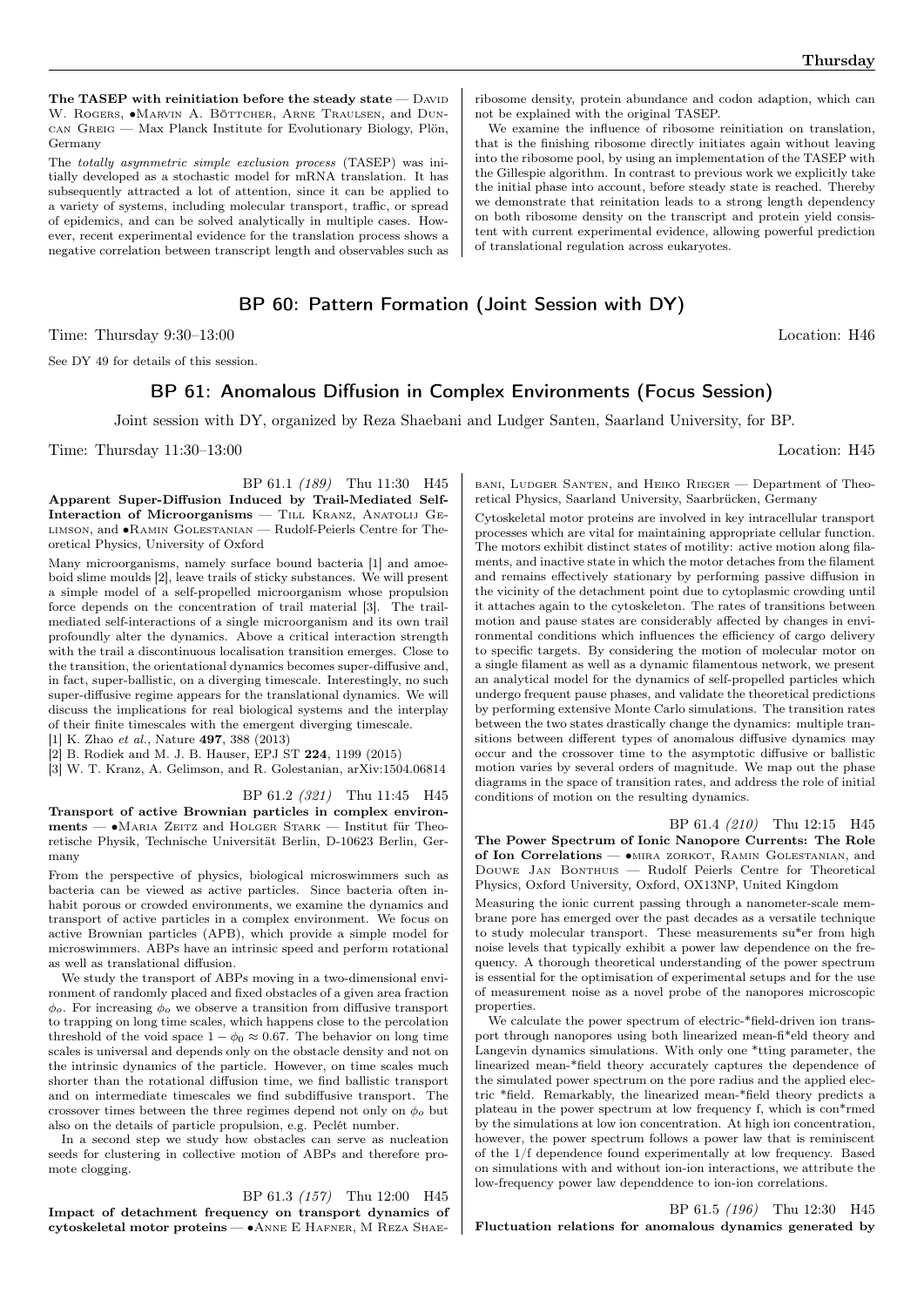time fractional Fokker-Planck equations —  $\text{PETER}\:\text{DIERICH}^1,$  $\bullet$ Rainer Klages<sup>2,3</sup>, and Aleksei V. Chechkin<sup>2,4,5</sup> — <sup>1</sup>Institut fuer Physiologie, Technische Universitaet Dresden — <sup>2</sup>Max Planck Institute for the Physics of Complex Systems, Dresden  $-$  <sup>3</sup>Queen Mary University of London, School of Mathematical Sciences — <sup>4</sup>Institute for Theoretical Physics NSC KIPT, Kharkov, Ukraine — <sup>5</sup> Institute of Physics and Astronomy, University of Potsdam

Anomalous dynamics characterized by non-Gaussian probability distributions (PDFs) and/or temporal long-range correlations can cause subtle modifications of conventional fluctuation relations (FRs). As prototypes we study three variants of a generic time-fractional Fokker-Planck equation with constant force. Type A generates superdiffusion, type B subdiffusion and type C both super- and subdiffusion depending on parameter variation. Furthermore type C obeys a fluctuationdissipation relation whereas A and B do not.We calculate analytically the position PDFs for all three cases and explore numerically their strongly non-Gaussian shapes. While for type C we obtain the conventional transient work FR, type A and type B both yield deviations by featuring a coefficient that depends on time and by a nonlinear dependence on the work.We discuss possible applications of these types of dynamics and FRs to experiments.

P. Dieterich et al., New J. Phys. 17, 075004 (2015)

BP 61.6 (320) Thu 12:45 H45

Induced anomalous diffusion nearby cell membranes — ∙Abdallah Daddi-Moussa-Ider, Achim Guckenberger, and Stephan Gekle — Biofluid Simulation and Modeling, University of Bayreuth, 95440 Bayreuth, Germany

The approach of a small particle to the cell membrane represents the crucial step before active internalization and is governed by thermal diffusion. Using a fully analytical theory, we show that the membrane induces a long-lived subdiffusive behavior on the nearby particle, during which the residence time is increased by up to 50 % for a typical scenario. The corresponding scaling exponent is found to be as low as 0.87 in the perpendicular direction, and as low as 0.92 in the parallel direction. Such behavior is qualitatively different from the normal diffusion near a hard wall or in a bulk fluid. A good agreement is found for the frequency dependent mobility between the analytical predictions and the numerical simulations that we performed using a boundary integral method.

## BP 62: Biomaterials and Biopolymers II (Joint Session MM/CPP/BP)

Time: Thursday  $11:45-13:00$  Location: H52

See MM 54 for details of this session.

## BP 63: Plenary Talk of Ben Schuler

Time: Thursday  $14:00-14:45$  Location: H15

**Plenary Talk** BP 63.1 (11) Thu 14:00 H15 Single-Molecule Spectroscopy of Biomolecular Dynamics at the Nanoscale — ∙Ben Schuler — University of Zurich, Switzerland

Proteins are the most versatile constituents of the molecular machinery of life. Understanding their remarkable mechanisms of selforganization and their functional properties requires detailed knowledge of their structure and dynamics. Single-molecule spectroscopy provides an opportunity for investigating these properties on nanometer lengthscales and down to nanosecond timescales. By probing individual molecules, both structural and dynamic heterogeneity, which

would be hidden in the ensemble average, can often be identified. Förster resonance energy transfer (FRET) combined with correlation spectroscopy, microfluidics, and the quantitative analysis of photon statistics enables us to probe distances, distance distributions, and both the equilibrium and non-equilibrium dynamics of biomolecules, even in complex environments, including live cells. A thorough understanding of the physics underlying biomolecular behavior is becoming accessible via the growing synergy of experiment with analytical theory and molecular simulations. I will present the basic conceptual and experimental ideas, and illustrate them with recent investigations of the dynamics, folding, assembly, and interactions of proteins in the context of their roles in living systems.

## BP 64: Symposium - Anomalous Diffusion in Complex Environments (SYAD)

Time: Thursday  $15:00-17:45$  Location: H15

See SYAD 1 for details of this session.

## BP 65: Membranes and Vesicles II

Time: Thursday  $15:00-16:15$  Location: H43

**Invited Talk** BP 65.1 (11) Thu 15:00 H43 Design features of a membrane-assisted protein oscillator — ∙Petra Schwille — Max Planck Institute of Biochemistry, Martinsried

The MinCDE protein machinery, which orchestrates the positioning of the division ring in E.coli bacteria, shows a distinct oscillation of protein concentrations between the two cell poles, which are based on self-organization through reaction-diffusion. We have been able to reconstitute these self-organized oscillations of purified proteins in artificial cell-shaped compartments, as well as the faithful downstream positioning of protofilaments of the Z division ring. This could be the first step towards autonomous division of an artificial cell system which we aim to establish in a bottom-up synthetic biology approach. In my talk, I will discuss the design features of this very simple and archetypical kind of a biological oscillator and particularly highlight the role of the membrane, acting as a heterogenous catalyst and providing spatial cues in two and three dimensions.

BP 65.2 (251) Thu 15:30 H43

Electrostatically driven formation of double lipid membranes studied by evanescent light scattering microscopy  $-$  Björn AGNARSSON<sup>1</sup>, HANNAH WAYMENT-STEELE<sup>2</sup>, SOFIA SVEDHME<sup>1</sup>, FREDRIK HÖÖK<sup>1</sup>, and ●ANGELIKA KUNZE<sup>3</sup> — <sup>1</sup>Dept. of Applied Physics, Chalmers Univ. of Technology, Göteborg, Sweden — <sup>2</sup>Dept. of Chemistry, Pomona College, CA, USA  $-$ <sup>3</sup>Inst. of Physical Chemistry, Univ. of Göttingen, Göttingen, Germany

Since their introduction, solid-supported lipid membranes (SLMs) have been widely and successfully applied as platforms to study membranerelated processes and interactions. Remaining challenges when it comes to model studies involving SLMs are to ensure the formation of defect-free membranes and to minimize side effects of the underlying substrate. As a consequence, great efforts have been devoted to the development of surface sensitive techniques allowing for the characterization of SLM formation as well as to the development of highly mobile membranes or multiple membranes. Here, the formation of a highly fluid SLM and a double lipid membrane is demonstrated and monitored using label-free evanescence light scattering microscopy (EvSM) in combination with acoustic sensing and fluorescence microscopy. The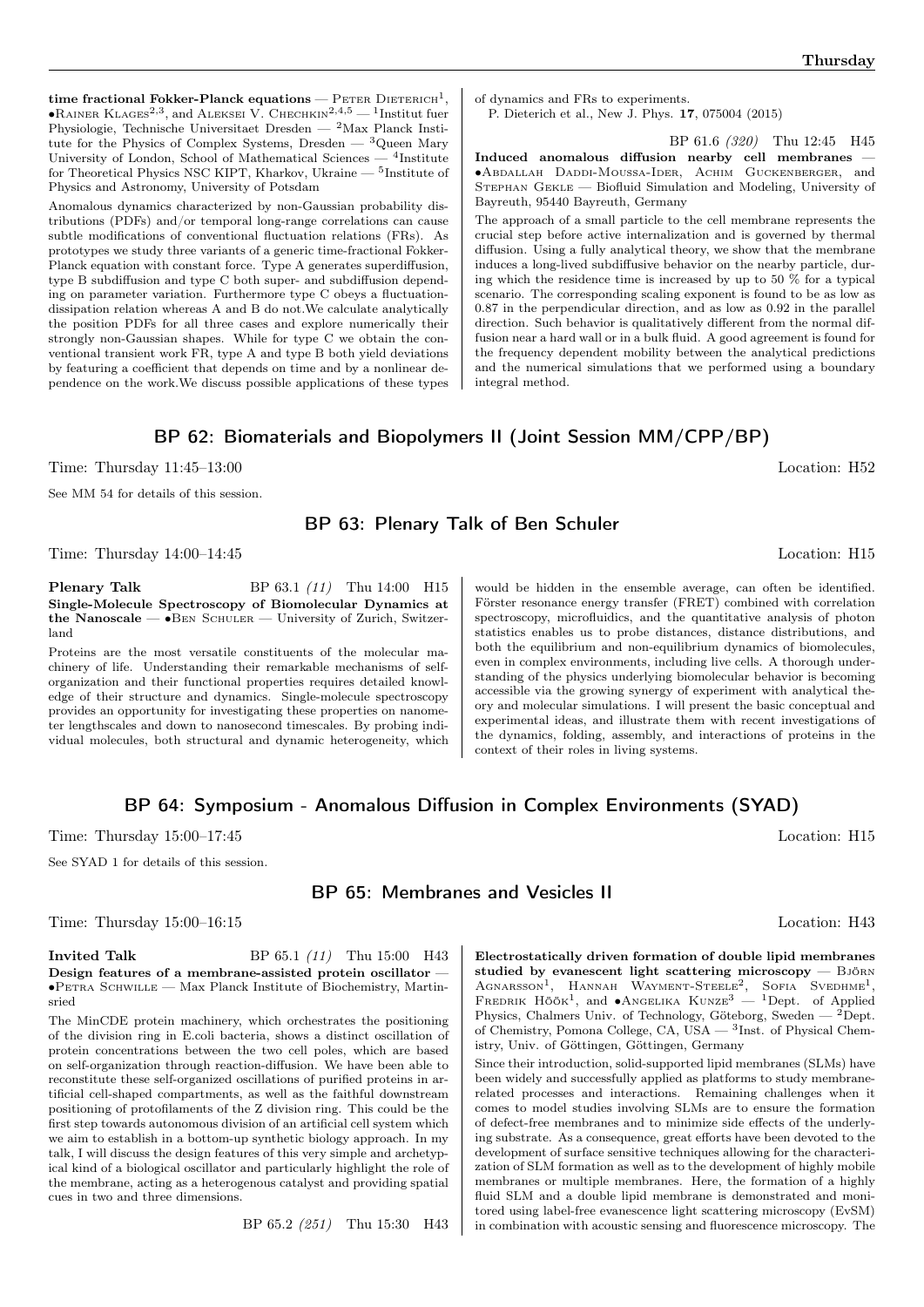dominating driving force for the formation of both lipid structures is electrostatic interaction. We propose this demonstrated approach to be a promising tool for the preparation of highly fluid lipid membranes and double membranes for the study of membrane processes. Furthermore, is EvSM shown to be and an excellent tool for probing membrane related interactions with a single vesicle resolution.

BP 65.3 (305) Thu 15:45 H43

A new free energy-based lattice model of lipid membranes — ∙Andreas Heuer and Davit Hakobyan — Institute f. Phys. Chemistry, WWU Münster

The thermodynamic properties of lipid mixtures in membranes are, on the one hand, strongly influenced by the specific enthalpic interactions among lipids and, on the other hand, by the entropic degrees of freedom of the hydrocarbon chains [1]. We suggest the formulation of a lattice model, each site corresponding to one lipid, where the enthalpic and the entropic effects are taken into account in a quantitative way. The chain entropy is reflected by an appropriately chosen order parameter distribution. All properties of the lattice model are extracted from atomistic molecular dynamics simulations of saturated and unsaturated lipids, respectively.

We can show via kinetic Monte Carlo simulations that the lattice model displays on a quantitative level the same temperature effects as the atomistic system. Specifically, we discuss gel formation for the pure saturated lipid and phase separation for a mixed system upon cooling. This agreement reflects the fact that the different free energy contributions of the atomistic system are contained in the lattice model.

## BP 66: Biomaterials and Biopolymers III (Joint Session BP/CPP/MM)

Joint session with CPP and MM organized by BP.

Time: Thursday  $15:00-16:15$  Location: H45

BP 66.1 (141) Thu 15:00 H45

Contribution of Biofilm Matrix Components to Physical Material Properties of Bacterial Biofilms — •SARA KESEL, STEfan Grumbein, Ina Gümperlein, Anna-Kristina Marel, Marwa Tallawi, Oliver Lieleg, and Madeleine Opitz — Center for NanoScience, Faculty of Physics, Ludwig-Maximilians-Universität München, Munich, Germany

Bacteria can be protected from antibiotics, chemicals and mechanical stresses by a self-produced matrix, the so called biofilm. As biofilms can grow on various surfaces such as medical implants, this poses a big problem in health care and industry. Biofilm matrices can thereby consist of different extracellular substances (EPS) such as polysaccharides, proteins, lipids and nucleic acid. Understanding of the individual contributions to the above described resistances by the different biofilm matrix components is therefore necessary, in order to prevent and fight biofilm growth. In particular, it is important to understand at what stage of biofilm formation the observed resistances are developed. In this study, different stages of biofilm growth (attachment of single cells, microcolony growth, as well as mature biofilms) were investigated using several techniques such as e.g. cantilever arrays, time-lapse microscopy and atomic force microscopy. The attachment of single bacteria onto solid surfaces and further physical material properties of two B. subtilis wild-type strains that differ in their biofilm matrix composition were analyzed. Furthermore, using several mutant strains the impact of specific biofilm matrix elements on the observed biofilm properties was quantitatively analyzed.

#### BP 66.2 (155) Thu 15:15 H45

Multiple bio-functionalization in 3D-scaffolds for cell manipulation realized by orthogonal (photo)chemistry — ∙Vincent Hahn<sup>1</sup> , Benjamin Richter<sup>2</sup> , Tanja Claus3,<sup>4</sup> , Guil-laume Delaittre3,5 , Christopher Barner-Kowollik3,<sup>4</sup> , Martin Wegener<sup>1,6</sup>, and Martin Bastmeyer<sup>2</sup> — <sup>1</sup>Institute of Applied Physics, Karlsruhe Institute of Technology (KIT)  $-$  <sup>2</sup>Zoological Institute and Institute for Functional Interfaces,  $\text{KIT} = \text{^{3}}\text{Institute for}$ Chemical Technology and Polymer Chemistry, KIT — <sup>4</sup>Institute for Biological Interfaces, KIT — <sup>5</sup>Institute for Toxicology and Genetics,  $\rm{KIT} - {^6}I$ nstitute of Nanotechnology,  $\rm{KIT}$ 

In recent years, we have applied Direct Laser Writing to fabricate 3D-

[1] D.Hakobyan, A. Heuer, PLoS ONE 9/2, e87369 (2014).

BP 65.4 (310) Thu 16:00 H43 An entropic attraction mediates vesicle tethering in early endosomes —  $\bullet$ Marcus Jahnel<sup>1,2</sup>, David Murray<sup>1</sup>, Marino  $\text{ZERIAL}^1$ , and STEPHAN  $\text{GRILL}^{1,2}$  — <sup>1</sup>Max Planck Institute of Molecular Cell Biology and Genetics, Dresden, Germany  $-$  <sup>2</sup>Biotechnology Center, TU Dresden, Dresden, Germany

Vesicle tethering is mediated by long, rather rigid coiled-coil membrane proteins that can bind Rab GTPases at their free end. Yet it is still unclear how these large fibrous proteins help to decrease the initial separation between two membranes for downstream docking and fusion. Which mechanism brings the two ends together?

Here, we address this question with a minimal tethering system consisting of the small GTPase Rab5 and the coiled-coil tethering protein early endosome antigen 1 (EEA1). Importantly, we show through a combination of high-resolution optical tweezer and EM experiments that EEA1 undergoes a global conformational change upon binding to Rab5 in the presence of GTP.

In the unbound (free) state EEA1 is rather rigid with a persistence length larger than its contour length of around 220 nm. However, in the bound state, the EEA1 dimer adopts a more flexible configuration with a persistence length of  $<$  30 nm. This sudden, over 10-fold reduction in persistence length upon binding gives rise to an elegant physical mechanism for vesicle capture and tethering: an entropic collapse force — the result of an extended rigid structure suddenly becoming more flexible — pulls the membranes together to potentially initiate docking and fusion.

microscaffolds for culturing cells in a well-defined environment and investigated cellular responses, e.g., contractility, adhesion and shape.

By sequential writing of different photoresists, patterned scaffolds are realized. They consist of protein-binding polymers next to regions containing light-activatable monomers in a non-protein binding background. Upon light-activation we were able to biotinylate specific regions in the passivating backbone. When incubated with a protein solution, proteins adsorb only onto protein-binding polymer areas. The biotin-linker is subsequently addressed by using avidin and any other biotinylated protein of choice. This technique has been successfully applied to fabricate scaffolds functionalized with two different adhesion proteins that selectively direct cell adhesion.

Such scaffolds might prove useful for applications in tissue engineering and stem cell differentiation.

BP 66.3 (215) Thu 15:30 H45 Different protein adsorption rates on different grain orientations in hydroxyapatite — • THOMAS FAIDT, JÖRG SCHMAUCH, Michael Deckarm, Samuel Grandthyll, Frank Müller, and Karin Jacobs — Saarland University, Dept. of Experimental Physics, 66041 Saarbruecken

As a model system for tooth enamel, hydroxyapatite (HAP) pellets with a density of  $> 97\%$  of the theoretical crystallographic density of HAP have been produced by compacting and sintering commercially available HAP powder. Atomic force microscopy (AFM) combined with electron backscatter diffraction (EBSD) measurements reveal the smoothness and the crystal orientation of the HAP grains on the surface of the pellets. On these surfaces, single molecule BSA adsorption experiments are performed in a microfluidic setup and reveal that different grain orientations provoke different adsorption rates. These findings open a pathway to control protein adsorption.

BP 66.4 (228) Thu 15:45 H45 Studying Biomineralization with ultrathin silica sheets grown at the air-water interface.  $- \bullet$ HELMUT LUTZ<sup>1</sup>, VANCE JAEGER<sup>2</sup>, RÜDIGER BERGER<sup>1</sup>, MISCHA BONN<sup>1</sup>, JIM PFAENDTNER<sup>2</sup>, and TOBIAS  $\mathrm{W} \textsc{e}$ ner $1$ — $^1 \text{Max}$  Planck Institute for Polymer Research Ackermannweg 10, Mainz 55128, Germany — <sup>2</sup>Chemical Engineering University of Washington 105 Benson Hall, Seattle, WA 98195-1750, USA

Inspired by diatom silification we used amphiphilic peptides consisting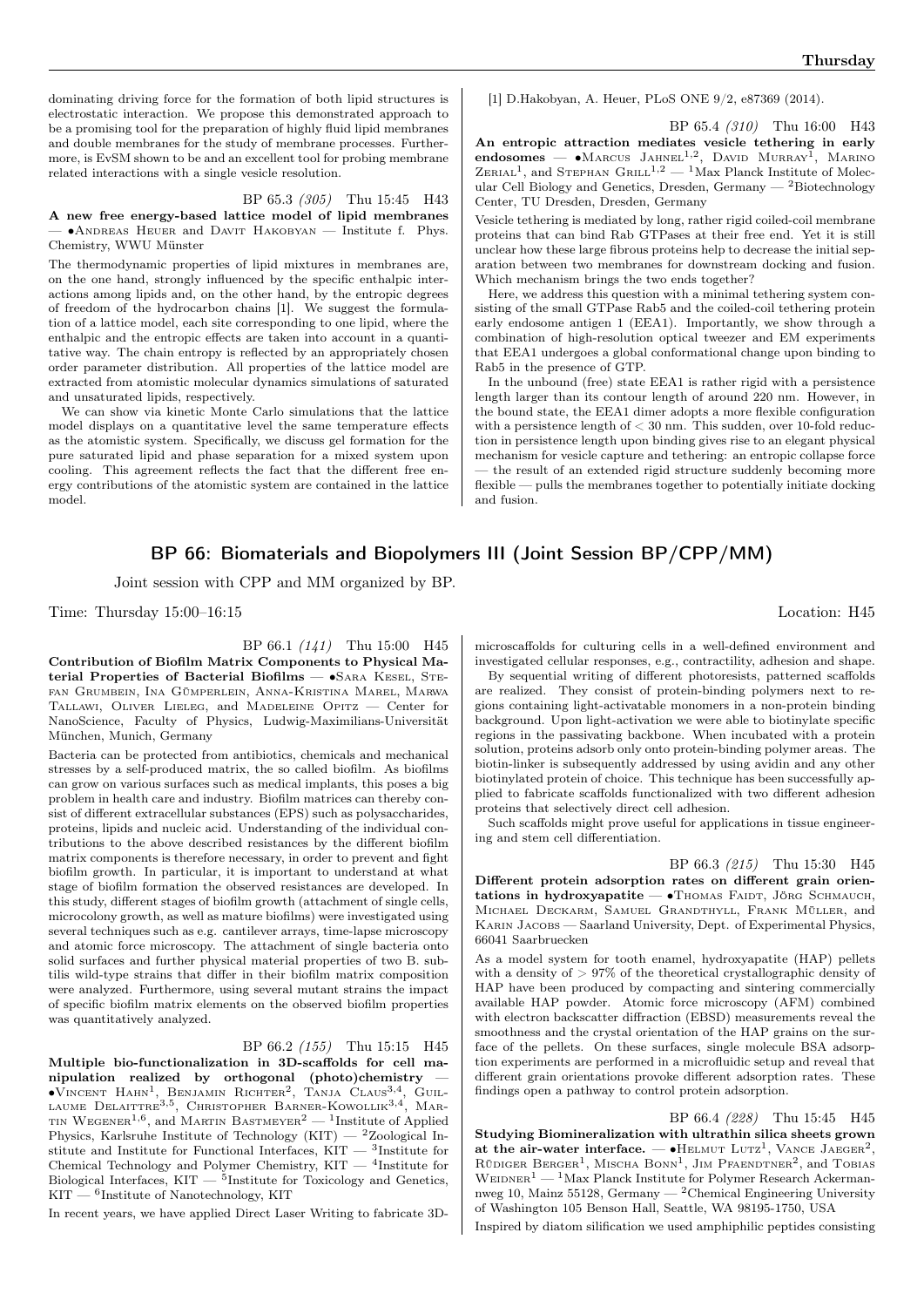of leucine and lysine (LK peptides) to investigate biomineralization at surfaces. Depending on hydrophobic periodicity, these peptides adopt alpha helical or beta sheet structures at the air-water interface. Upon addition of a silica precursor we obtained surface-tailored peptide-silica hybrid films with a thickness of  $\tilde{e}$  nm. We probed film composition and interactions between peptides and silica at early stages of biomineralization by means of surface sensitive techniques, such as sum frequency generation (SFG) and X-ray photoelectron spectroscopy (XPS). Electron and atomic force microscopy show similarities of the film fine structure and the surface of in-solution silica precipitates. Experimental findings were complemented with molecular dynamics simulations. We believe that our results provide insights into the biomineralization of structured films, which might prove useful in materials design and surface engineering.

H. Lutz, V. Jaeger, R. Berger, M. Bonn, J. Pfaendtner, T. Weidner, Advanced Materials Interfaces 2015, 2, n/a. J. E. Baio, A. Zane, V. Jaeger, A. M. Roehrich, H. Lutz, J. Pfaendtner, G. P. Drobny, T. Weidner, Journal of the American Chemical Society 2014, 136, 15134.

BP 66.5 (270) Thu 16:00 H45

AFM force spectroscopy with S. aureus and Strep. mutans to reveal biopolymer binding properties —  $\bullet$ FRIEDERIKE Nolle<sup>1</sup>, Nicolas Thewes<sup>1</sup>, Christian Spengler<sup>1</sup>, Kordula

SCHELLNHUBER<sup>1</sup>, PETER LOSKILL<sup>1</sup>, ALEXANDER THEWES<sup>2</sup>, LUDGER<br>SANTEN<sup>2</sup>, and KARIN JACOBS<sup>1</sup> — <sup>1</sup>Saarland University, Dept. of Experimental Physics, 66041 Saarbruecken —  $^2$ Saarland University, Dept. of Theoretical Physics, 66041 Saarbruecken

The adhesion of pathogenic bacteria is a crucial step in the development of implant-related infections. The adhesion of bacteria is mediated by biopolymers, the properties of which we are able to characterize by AFM force spectroscopy, where the probe is a single bacterium. To deepen the understanding, we combine the AFM studies with computer simulations [1]. For bacteria (Staphylococcus aureus) in contact with hydrophobic surfaces, thermally fluctuating cell wall proteins of different stiffness attach to the surface via short range forces and subsequently \* due to entropic forces \* pull the bacterial cell into close contact. That way, S. aureus is able to substantially increase its interaction range for contact initiation. Bacteria like Streptococcus mutans also attach to hydrophilic surfaces (e.g. titanium or hydroxyapatite) in the presence or absence of other biomolecules (proteins, enzymes). Our study reveals the importance of specific parameters (e.g. roughness) and proposes that fluctuations in protein density and structure are much more relevant than the exact form of the binding potential.

[1] N. Thewes, P. Loskill, P. Jung, H. Peisker, M. Bischoff, M. Herrmann, K. Jacobs, Soft Matter 2015, 11, 8913-8919

## BP 67: Networks: From Topology to Dynamics III (Joint Session DY/SOE/BP)

Time: Thursday 15:30–17:00 Location: H47

See DY 58 for details of this session.

# BP 68: Networks - From Topology to Dynamics IV (Joint Session BP/SOE/DY)

Joint session with SOE and DY organized by BP.

Time: Thursday  $16:45-17:45$  Location: H43

BP 68.1 (190) Thu 16:45 H43

Fluctuations and transients in the actin cytoskeleton of chemotactic amoeba — •Jose Negrete JR<sup>1,2</sup>, Alain Pumir<sup>3</sup>, Hsing-Fang Hsu $^2$ , Christian Westendorf<sup>4</sup>, Marco Tarantola<sup>2</sup>, CARSTEN BETA<sup>2,5</sup>, and EBERHARD BODENSCHATZ<sup>2,6,7</sup> - <sup>1</sup>Max Planck Institute for the Physics of Complex Systems, Dresden, Germany  $-$  <sup>2</sup>Max Planck Institute for Dynamics and Selforganization, Göttingen, Germany — <sup>3</sup>Ecole Normale Supérieure de Lyon, France  $-$ <sup>4</sup>University of Graz, Austria  $-$ <sup>5</sup>University of Potsdam, Germany

 $-$ <sup>6</sup>University of Göttingen, Germany  $-$ <sup>7</sup>Cornell University, Ithaca, **IISA** 

Biological systems with their complex biochemical networks are known to be intrinsically noisy. Here we investigate the oscillatory dynamics in the actin cytoskeleton of chemotactic amoeboid cells. We show that the large phenotypic variability in the polymerization dynamics can be accurately captured by a generic nonlinear oscillator model in the presence of noise. The relative role of the noise is fully determined by a single dimensionless parameter, experimentally measurable, and whose distribution completely characterizes the possible cellular behavior. Also, we perturbed experimentally the oscillatory cytoskeletal dynamics by a short chemoattractant pulse and measured the spatiotemporal response of filamentous actin reporter, LimE, and depolymerization regulators Coronin1 and Aip1. After pulsing, we observed self oscillating cells to relax back to their oscillatory state after a noisy transient. Particularly long transients were observed for cells initially displaying highly correlated oscillations.

BP 68.2 (199) Thu 17:00 H43

Distribution of pair-wise covariances in neuronal networks —  $\bullet$ David Dahmen<sup>1</sup>, Markus Diesmann<sup>1,2,3</sup>, and Moritz Helias<sup>1,3</sup>  $-$ <sup>1</sup>Inst. of Neurosc. and Med. (INM-6) and Inst. for Advanced Simulation (IAS-6) and JARA BRAIN Inst. I, Jülich Research Centre, Germany —  $2$ Dept. of Psychiatry, Psychotherapy and Psychosomatics, Medical Faculty, RWTH Aachen University, Aachen, Germany — <sup>3</sup>Dept. of Physics, Faculty 1, RWTH Aachen University, Germany

Massively parallel recordings of spiking activity in cortical circuits show large variability of covariances across pairs of neurons [Ecker et al., Science (2010)]. In contrast to the low average, the wide distribution of covariances and its relation to the structural variability

of connections between neurons is still elusive. Here, we derive the formal relation between the statistics of connections and the statistics of integral pairwise covariances in networks of Ornstein-Uhlenbeck processes that capture the fluctuations in leaky integrate-and-fire and binary networks [Grytskyy et al., Front. Comput. Neurosci. (2013)]. Spin-glass mean-field techniques [Sompolinsky and Zippelius, Phys. Rev. B (1982)] applied to a generating function representing the joint probability distribution of network activity [Chow and Buice, J. Math. Neurosci. (2015)] yield expressions that explain the divergence of mean covariances and their width when the coupling in the linear network approaches a critical value. Using these relations, distributions of correlations provide insights into the properties of the structure and the operational regime of the network. Partly supported by Helmholtz Association: VH-NG-1028 and SMHB; EU Grant 604102 (HBP).

BP 68.3 (229) Thu 17:15 H43 Global stability reveals critical components in the structure of multi-scale neural networks —  $\bullet$ Jannis Schuecker<sup>1,4</sup>, Maximilian Schmidt<sup>1,4</sup>, Sacha J. van Albada<sup>1</sup>, Markus<br>Diesmann<sup>1,2,3</sup>, and Moritz Helias<sup>1,3</sup> — <sup>1</sup>Inst of Neurosci and Medicine (INM-6) and Inst for Advanced Simulation (IAS-6) and JARA BRAIN Institute I, Jülich Research Centre —  $^2$ Department of Psychiatry, Psychotherapy and Psychosomatics, Medical Faculty, RWTH Aachen University  $-$  3Department of Physics, Faculty 1,  $RWTH$  Aachen University  $4$ These authors contributed equally

One of the major challenges of neuroscience is the integration of the available experimental data into a coherent model of the brain. In this endeavor, the exploration of the inevitable uncertainties in anatomical data should be guided by physiological observations. To this end we devise a method based on a mean-field reduction of spiking network dynamics for shaping the phase space of large-scale network models according to fundamental activity constraints, prohibiting quiescence and requiring global stability. In particular, we apply this framework to a multi-area spiking model of macaque visual cortex and obtain plausible layer- and area-specific activity [Schuecker et al. 2015, arXiv:1509.03162] by controlling the location of the separatrix dividing the phase space into realistic low-activity and unrealistic highactivity states. The study systematically identifies modifications to the population-level connectivity within and between areas critical for the